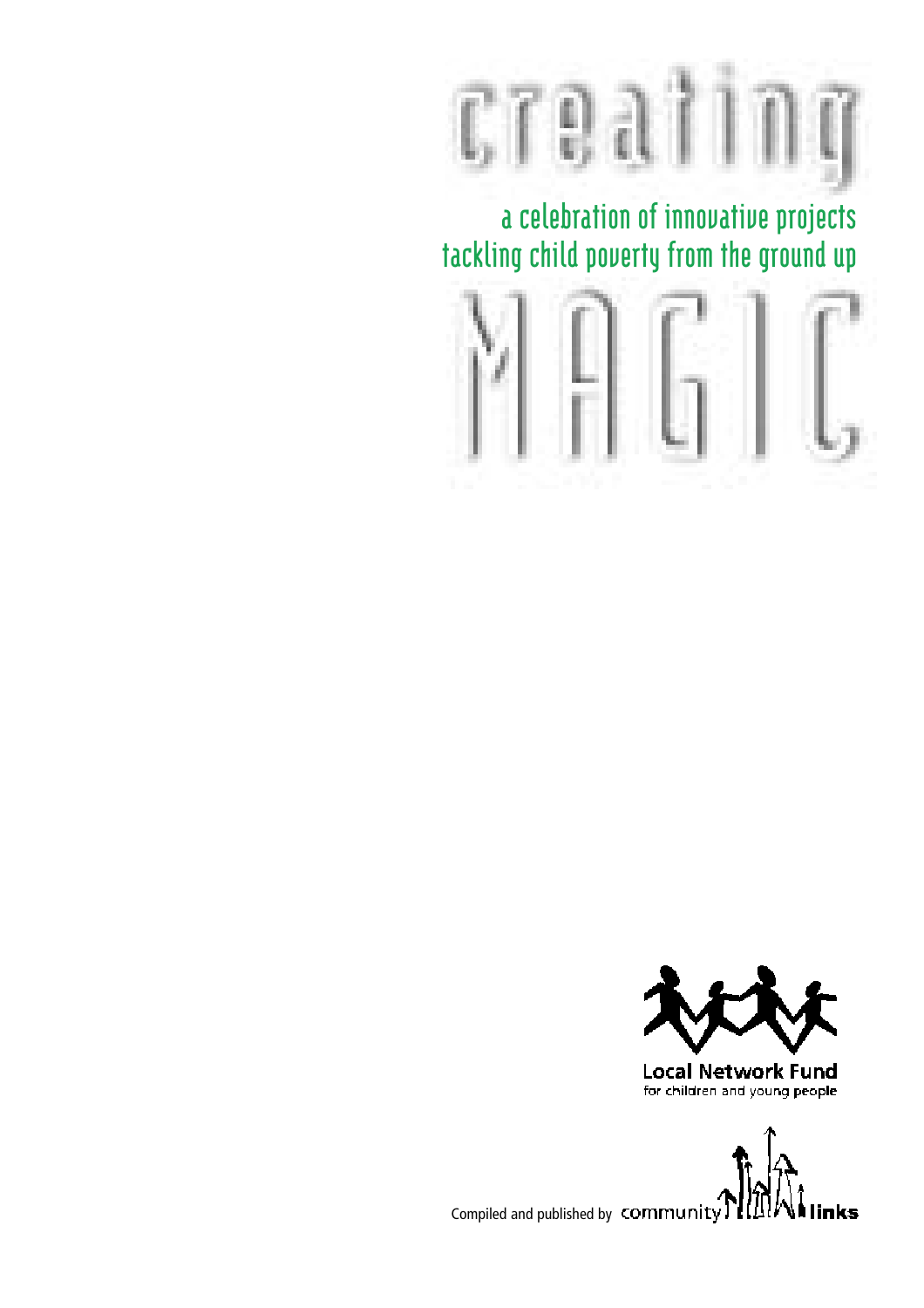# **Thank You**

T HIS BOOK draws together the work of many people, often those whose work goes unrecognised. The development of this publication has been a team effort with vital contributions from project partners at the Children

and Young People's Unit, Community Foundation Network, the Local Network Fund administrators and Community Links. However, the publication stands as a celebration of the tremendous amount of work going on across the country with volunteers and community organisations giving their time, working with and supporting local children and young people…creating magic!

Compiled and published by Community Links

Editor: Richard McKeever

Cover Design<br>and Illustration:

Print and Design: Sheaf Graphics

191 Upper Allen Street Sheffield S3 7GW 0114 273 9067

Matthew Richardson 01874 636269

The ideas and opinions expressed in this publication are not necessarily those of the editors or of Community Links

British Library Cataloguing-in-Print Data A record for this publication is available from the British Library

ISBN 0-9537748-9-9 © 2002

Extracts from this document may be reproduced for non-commercial or training purposes on condition that the source is acknowledged.

Single copies of this publication are available free of charge from Community Links

Community Links 105 Barking Road Canning Town London E16 4HQ 020 7473 2270 www.community-links.org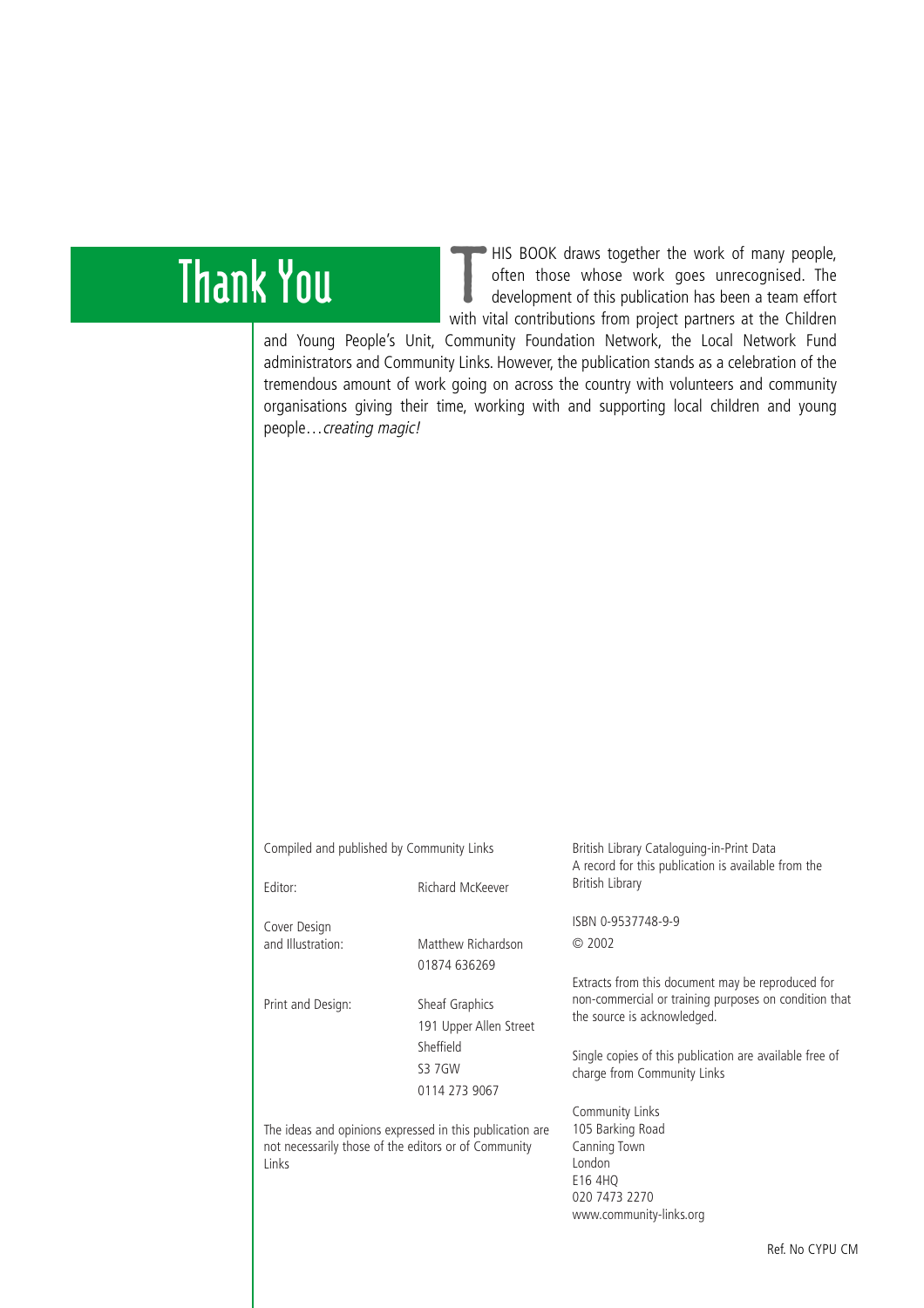T HIS PUBLICATION IS a collaboration between three organisations who have pooled experience and expertise to celebrate the first year of the Local Network Fund for Children and Young People and share some of the lessons learned.

# **Creating Magic**



#### Children and Young People's Unit.

Set up by the Prime Minister just 18 months ago, the unit is an innovative attempt to work right across Government on children's and young people's issues through an overarching strategy and the development of

indicators to better measure success in a range of outcomes covering their overall well being.The Unit is working with eleven Government departments to develop action plans on effective participation of children and young people in policy making and service and design. The unit manages the Local Network Fund for Children and Young People and is also responsible for the £380 million Children's Fund partnerships providing a range of interventions at local level for 5–13 year olds showing early signs of difficulty. **www.cypu.gov.uk**



#### Community Foundation Network.

A Community Foundation is the one-stop solution for those who want their giving to be for the lasting benefit of their local community. Gifts in cash, trusts, bequests, shares or property all help create permanent endowment funds, whose earnings meet local needs while respecting donors' wishes.

A fast growing style of philanthropy, Community Foundations already exist in most parts of the UK. Their professional expertise in making grants and building capacity is backed by local trustee oversight. They are increasingly called on to help deliver short-term programmes and emergency assistance on behalf of other grant-makers too. Through the national support organisation, Community Foundation Network, Community Foundations and other grant-making partners throughout England administer the government's Local Network Fund for Children and Young People

**www.communityfoundations.org.uk**



#### Community Links

Community Links is a network of projects run by local people; tackling practically and creatively the problems of our inner city community in East London. Since 1977, we have worked to identify and address the unmet needs of our community and

along the way, we have broken new ground. Last year more than 30,000 people benefited from Community Links projects run by over 450 volunteers in 60 key sites. People who first became involved as users of our services now deliver 80% of our frontline services. Within this network, we have pioneered new ideas and new ways of working. We share this good practice nationally through publications and training programmes. This publication is a development of the Community Links Ideas Annual first published in 1989, since then over 1,000 ideas have been shared by the community groups who created them. Community Links would like to thank The Calouste Gulbenkian Foundation for their support of our Ideas Annual work programme.

**www.community-links.org**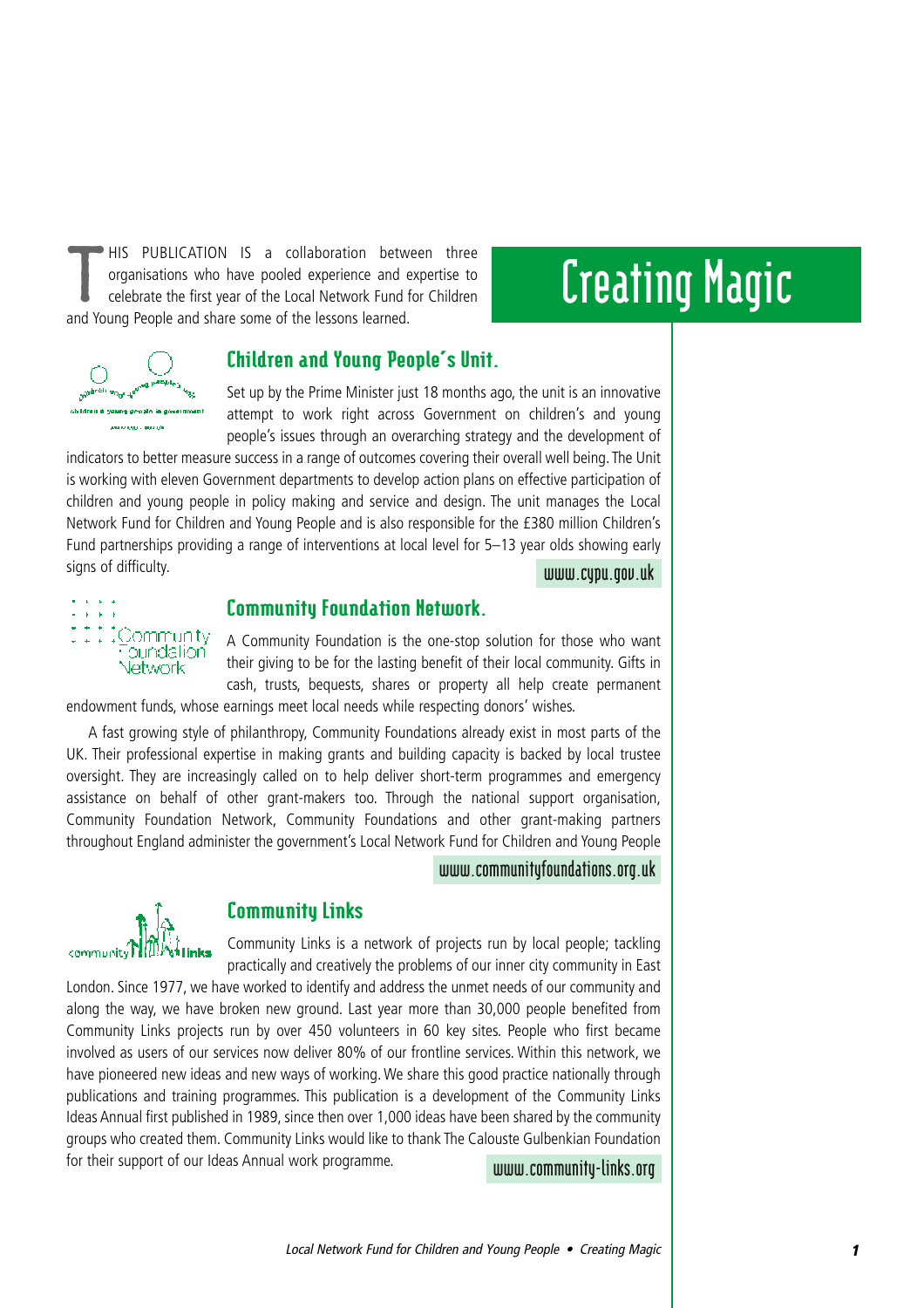| Contents                                                                                                                                                                                                                                                                                                                                                                                                                                                                                                                                                                                                                                                                                                                                                                                 |                                         |             |
|------------------------------------------------------------------------------------------------------------------------------------------------------------------------------------------------------------------------------------------------------------------------------------------------------------------------------------------------------------------------------------------------------------------------------------------------------------------------------------------------------------------------------------------------------------------------------------------------------------------------------------------------------------------------------------------------------------------------------------------------------------------------------------------|-----------------------------------------|-------------|
| Group                                                                                                                                                                                                                                                                                                                                                                                                                                                                                                                                                                                                                                                                                                                                                                                    | Local Network<br><b>Fund Themes Met</b> | Page number |
| Acorns<br>Longbenton<br>Domestic violence counselling for children                                                                                                                                                                                                                                                                                                                                                                                                                                                                                                                                                                                                                                                                                                                       |                                         | 24          |
| <b>Arthritis Care SW</b><br>Looe<br>Self-help contact group for young people living with arthritis                                                                                                                                                                                                                                                                                                                                                                                                                                                                                                                                                                                                                                                                                       |                                         | 17          |
| <b>Asian Disability Project</b><br>Sheffield<br>Support for families of young disabled people                                                                                                                                                                                                                                                                                                                                                                                                                                                                                                                                                                                                                                                                                            |                                         | 18          |
| <b>Bamboozle 2002</b><br>Leicester<br>Developing potential through theatrical experiences                                                                                                                                                                                                                                                                                                                                                                                                                                                                                                                                                                                                                                                                                                |                                         | 19          |
| <b>Key</b><br><b>Aspirations and Experiences</b><br>Some children miss out on childhood experiences that others take for granted.<br>Groups can organise activities and help children and young people achieve goals<br>they would otherwise be unable to achieve.<br>Economic Disadvantage<br>Schemes that help families improve their living standards and cope with<br>difficulties that come from being on a low income.<br><b>Isolation and Access</b><br>Support and opportunities for young people who may feel isolated or alone; or<br>have difficulty accessing services that are available to other young people.<br><b>Children's Voices</b><br>Giving children and young people the chance to give their own opinions about<br>and advice on the matters that concern them. |                                         |             |

#### Local Network Fund for Children and Young People • Creating Magic **3**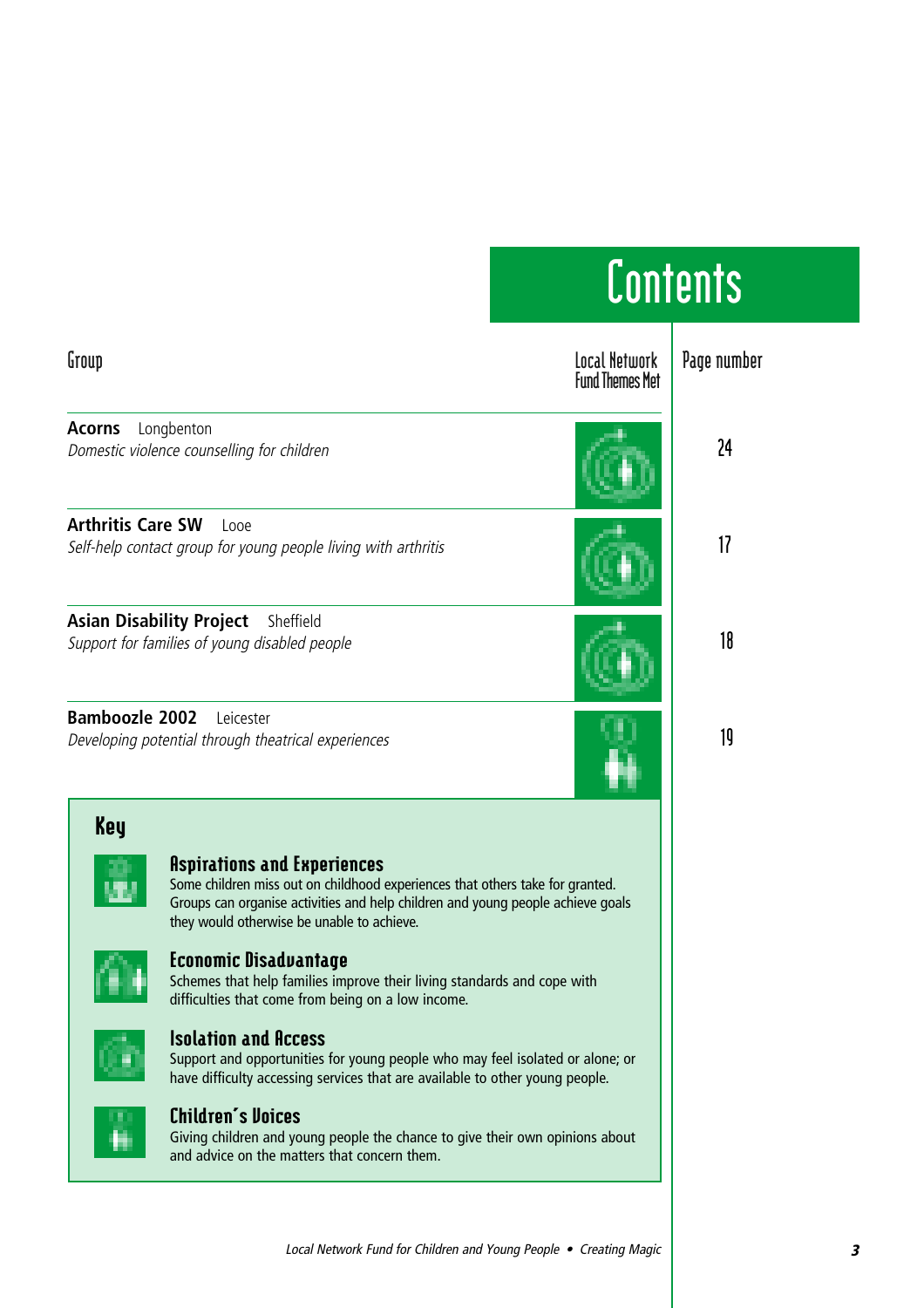| <b>Bears Wheelchair Sports Association</b><br>Shipley<br>Sports equipment for young wheelchair athletes             |  |
|---------------------------------------------------------------------------------------------------------------------|--|
| <b>Bilton Grange Community Association</b><br>Hull<br>Pottery as therapy                                            |  |
| <b>Birkby and Fartown Little Learners</b> Huddersfield<br>Huddersfield toddlers' groups sharing resources and ideas |  |
| <b>Bodmin Youth Project</b><br><b>Bodmin</b><br>Support for teenage lone parents                                    |  |
| <b>Breage After School Experience (BASE)</b><br>Helston<br>Integrated after-school club                             |  |
| <b>Breckon Hill Outdoor Pursuits Club</b><br>Middlesbrough<br>Educational family excursions                         |  |
| <b>Burngreave Women's Group</b> Sheffield<br>Single parents health and relaxation support                           |  |
| <b>Cartwheel Community Arts</b><br>Heywood<br>The Magic! Club: family literacy and creative writing                 |  |
| <b>Cascade Theatre in Education</b><br>Truro<br>Issue-based drama productions                                       |  |
| <b>Child Deaf Youth Project</b><br>Middlesbrough<br>Youth club for D/deaf children and young people in Teesside     |  |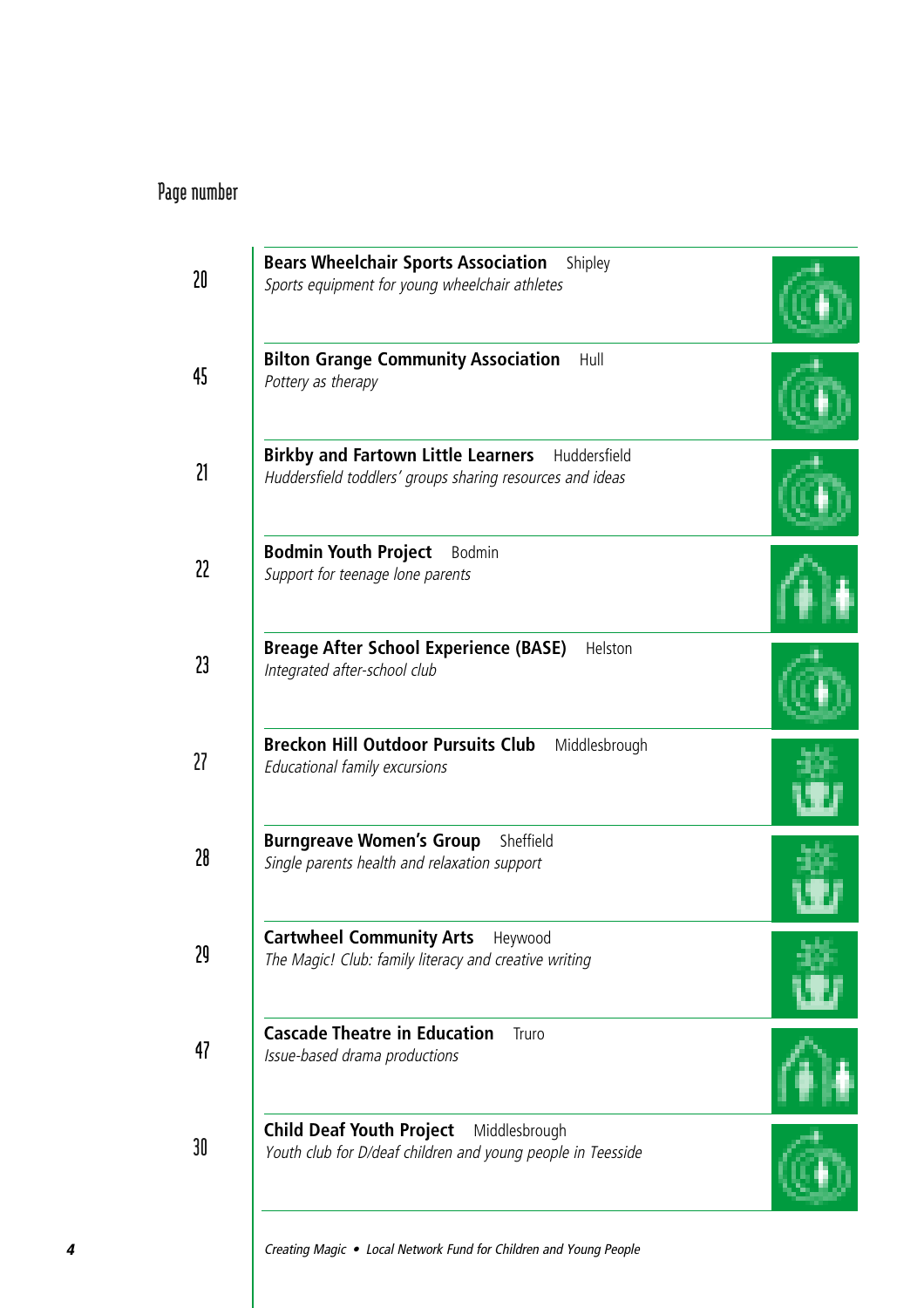| <b>Children and Family Action</b> Withernsea<br>Children's arts festival                                             | 31              |
|----------------------------------------------------------------------------------------------------------------------|-----------------|
| <b>Children at Risk Project</b> Wolverhampton<br>Arts and crafts workshops on a narrowboat                           | 32 <sub>2</sub> |
| <b>Christchurch Youth and Community Project</b><br>Sefton<br>The 'Wise Up' health promotion project for young people | 33              |
| <b>Community Link Up</b><br>London<br>A club for children with learning disabilities                                 | 34              |
| <b>Community Rites/Contact Theatre</b> Manchester<br>Film production                                                 | 50              |
| <b>Creatix Community Video</b><br>Hull<br>Community video training resource                                          | 49              |
| <b>Dyspraxia Connection</b> Nottingham<br>Residential weekends for children and young people with Dyspraxia          | 35              |
| <b>East Cleveland Youth Housing Trust</b><br>Saltburn<br>Training and accomodation for young people                  | 36              |
| <b>Folkestone Rainbow Centre</b><br>Folkestone<br>Child Contact Centre                                               | 25              |
| Friends of Neonatal Unit at St George's Hospital<br>London<br>Volunteers supporting families with their new arrivals | 37              |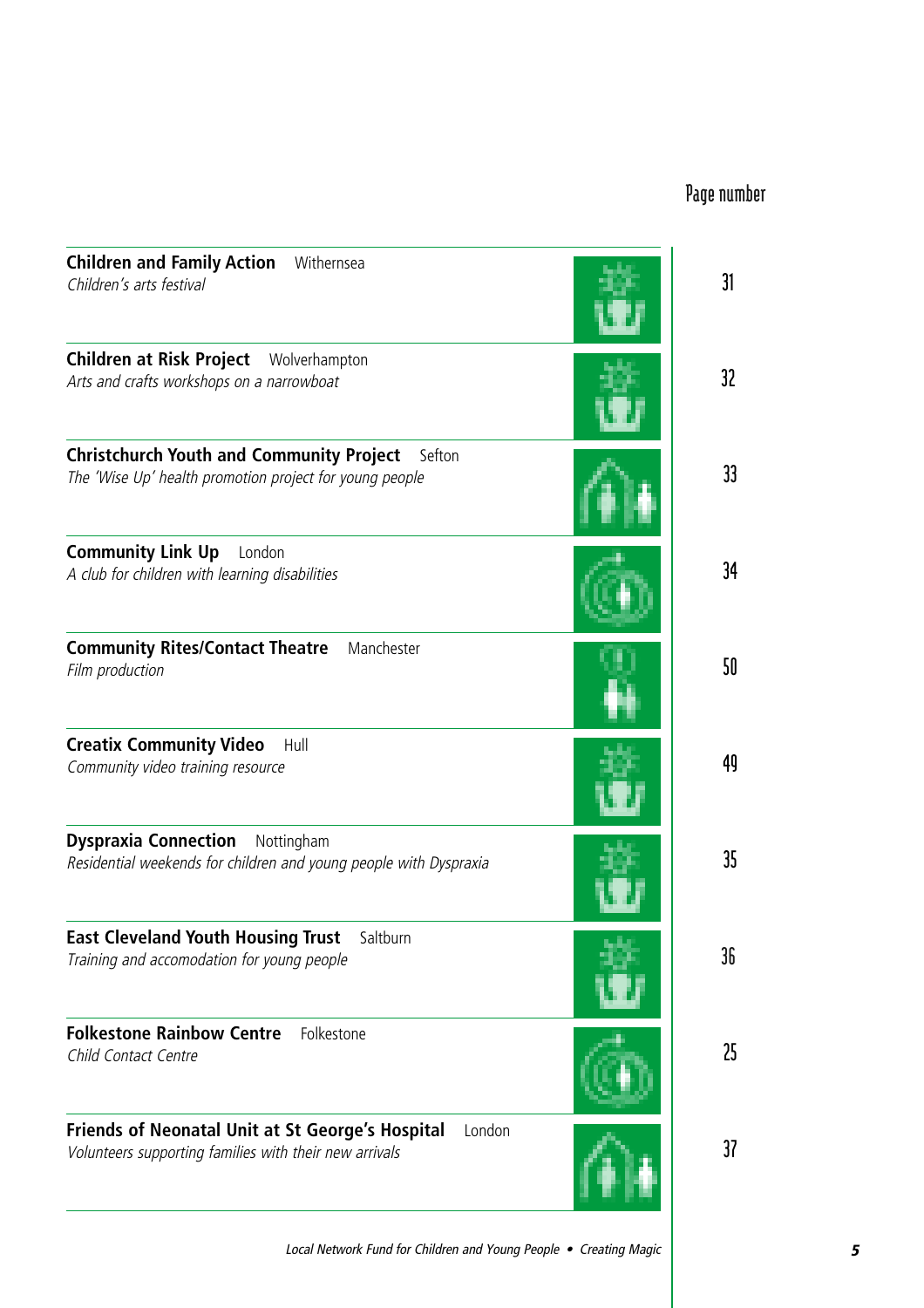| <b>Galloway's Society for the Blind</b><br>Preston<br>Specialist equipment for visually impaired young people  |  |
|----------------------------------------------------------------------------------------------------------------|--|
| <b>Goole Furniture and Recycling Scheme</b><br>Goole<br>Recycling furniture and nursery equipment for families |  |
| <b>Headland Development Company</b><br>Hartlepool<br>Christmas Lantern Parade                                  |  |
| <b>Horse and Bamboo Centre</b><br>Rossendale<br>Drama workshops                                                |  |
| <b>Hull and East Yorkshire Ability</b><br>Hull<br>Planning a residential weekend                               |  |
| <b>Involving Young Citizens Equally</b> Kirklees<br>Supporting young people's involvement in local services    |  |
| <b>Jobmatch</b><br>Halifax<br>Education and training jobsfair for young people                                 |  |
| <b>Kensington Fields Community Association</b><br>Liverpool<br>Drama performance workshop                      |  |
| Leicestershire Clubs for Young People Whetstone<br>Mobile computer room                                        |  |
| <b>Lenham Acorns Pre-school</b><br>Maidstone<br>Computers for pre-school children                              |  |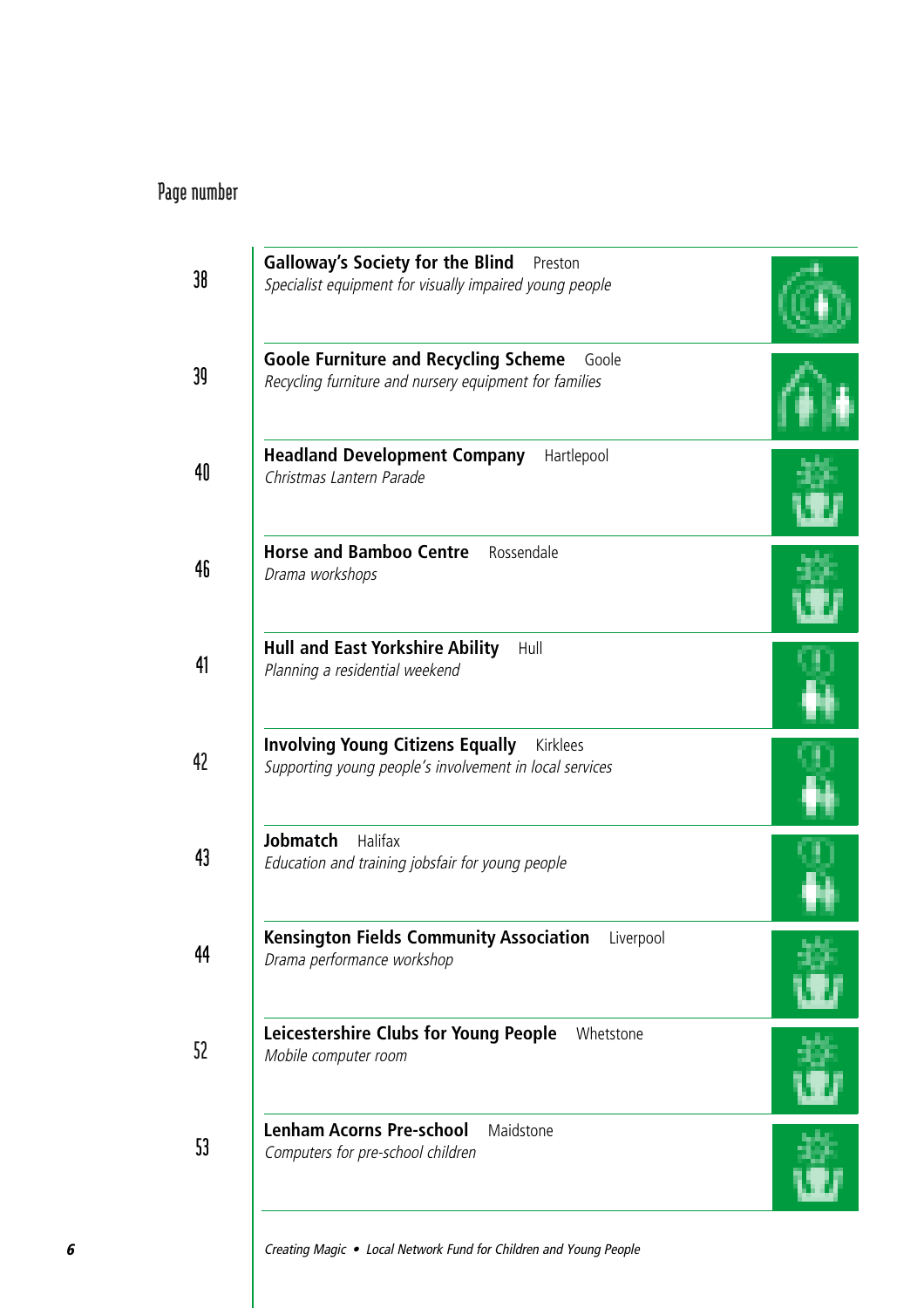| <b>The Leyland Project</b><br>Preston<br>Support for young mothers                                | 54     |
|---------------------------------------------------------------------------------------------------|--------|
| <b>Men United</b><br>Nottingham<br>Fathers self-help group                                        | $55\,$ |
| <b>Multi-Asian Arts Centre</b><br>Rochdale<br>Asian music and arts workshops                      | 56     |
| <b>Navrang Arts</b><br>Stockton-on-Tees<br>Asian dance performances                               | 48     |
| The Omnibus Project<br>North Walsham<br>Mobile community playbus project                          | 57     |
| <b>Parkview Residents Association</b><br>Birmingham<br>Environment club visits to the countryside | 58     |
| <b>The Phoenix Project</b><br>Stourbridge<br>Support for under-5's with special needs             | 59     |
| <b>Pilch Lane Credit Union</b><br>Knowsley<br>Young Savers project                                | 60     |
| Pitstop 2000<br>Halifax<br>Go-karting and maintenance project                                     | 61     |
| <b>Pocklington Youth Arts Alliance</b><br>York<br>Community Radio                                 | 49     |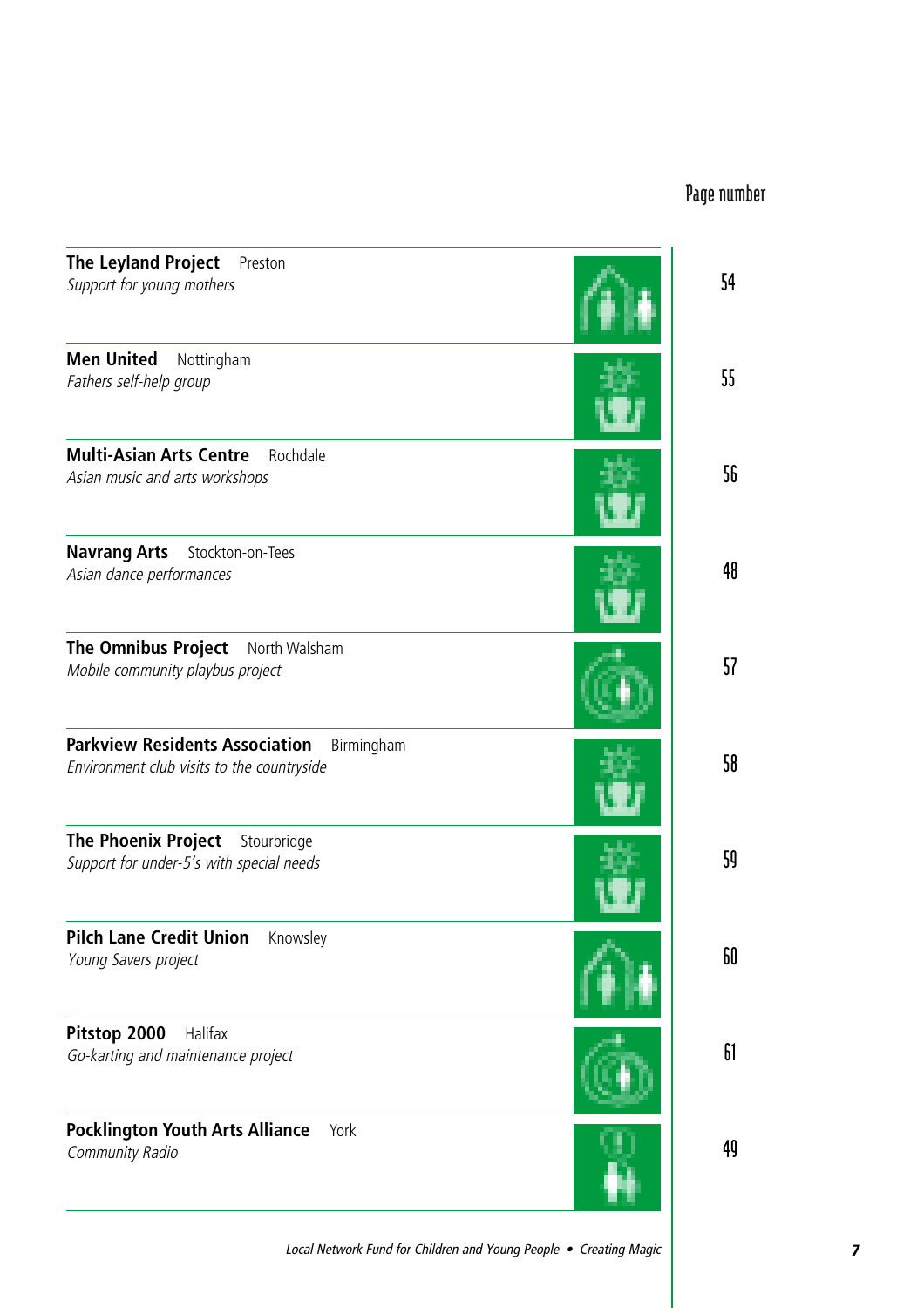| <b>Power Point Family Project</b><br>Beverley<br>Puppetry with pre-school children                                  |  |
|---------------------------------------------------------------------------------------------------------------------|--|
| <b>Relate Cheshire and Merseyside</b><br>Runcorn<br>Relateen counselling for young people                           |  |
| The Rock Community Bus<br>Birmingham<br>After-school clubs on the Rock Community Bus                                |  |
| <b>Safety Crackers</b><br>North Shields<br>Home safety equipment loan scheme                                        |  |
| St Ives Reminiscence project St. Ives<br>Intergenerational reminiscence project                                     |  |
| <b>Salford Brook Advisory Centre</b> Manchester<br>Young People's Management Group for young people's sexual health |  |
| <b>Signal Box Community Group</b><br>Melton Constable<br>Community centre and local projects                        |  |
| Sky-Hi Puppet Theatre<br>Gravesend<br>Puppetry and performance                                                      |  |
| <b>Solihull Leisure Opportunities</b><br>Solihull<br>Drama, movement and mime                                       |  |
| <b>Thanet Youth Council</b><br>Margate<br>A youth conference and newsletter to promote citizenship                  |  |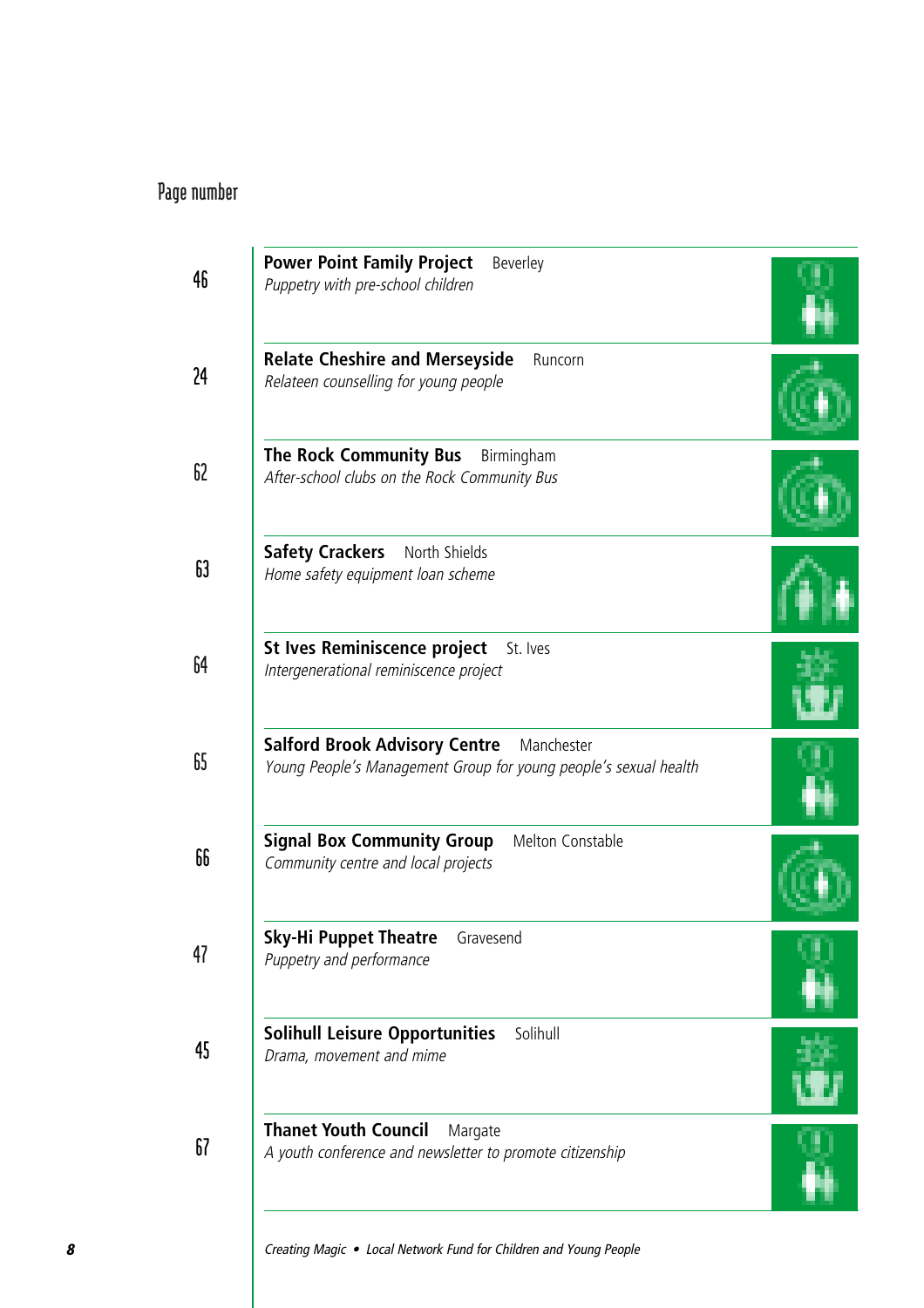| <b>Threads</b><br>Ashton-under-Lyne<br>Community-based singing project                              | 68 |
|-----------------------------------------------------------------------------------------------------|----|
| <b>Toucan</b><br>Nottingham<br>Youth orchestra                                                      | 48 |
| <b>Tyler Hill Community Magazine</b><br>Canterbury<br>Dinghy Sailing Week                           | 69 |
| <b>Unicorns Childminding Playgroup</b><br>Nelson<br>Childminders group                              | 70 |
| <b>UNITE</b><br>Middlesbrough<br>Anti bullying drama production                                     | 71 |
| <b>Unity Theatre</b><br>Liverpool<br>Art workshop and summer school                                 | 44 |
| <b>Wellfield Community Support Group</b><br>Bolton<br>Outdoor education activities and drop-in club | 72 |
| <b>Wolverhampton Anti Bullying Project</b> Wolverhampton<br>Information pack and advice line        | 73 |
| <b>WRVS</b><br>Worksop<br>Worksop Child Contact Centre                                              | 25 |
| <b>Xtrax Young Peoples Centre</b><br>Hastings<br>Drop-in centre                                     | 74 |
|                                                                                                     |    |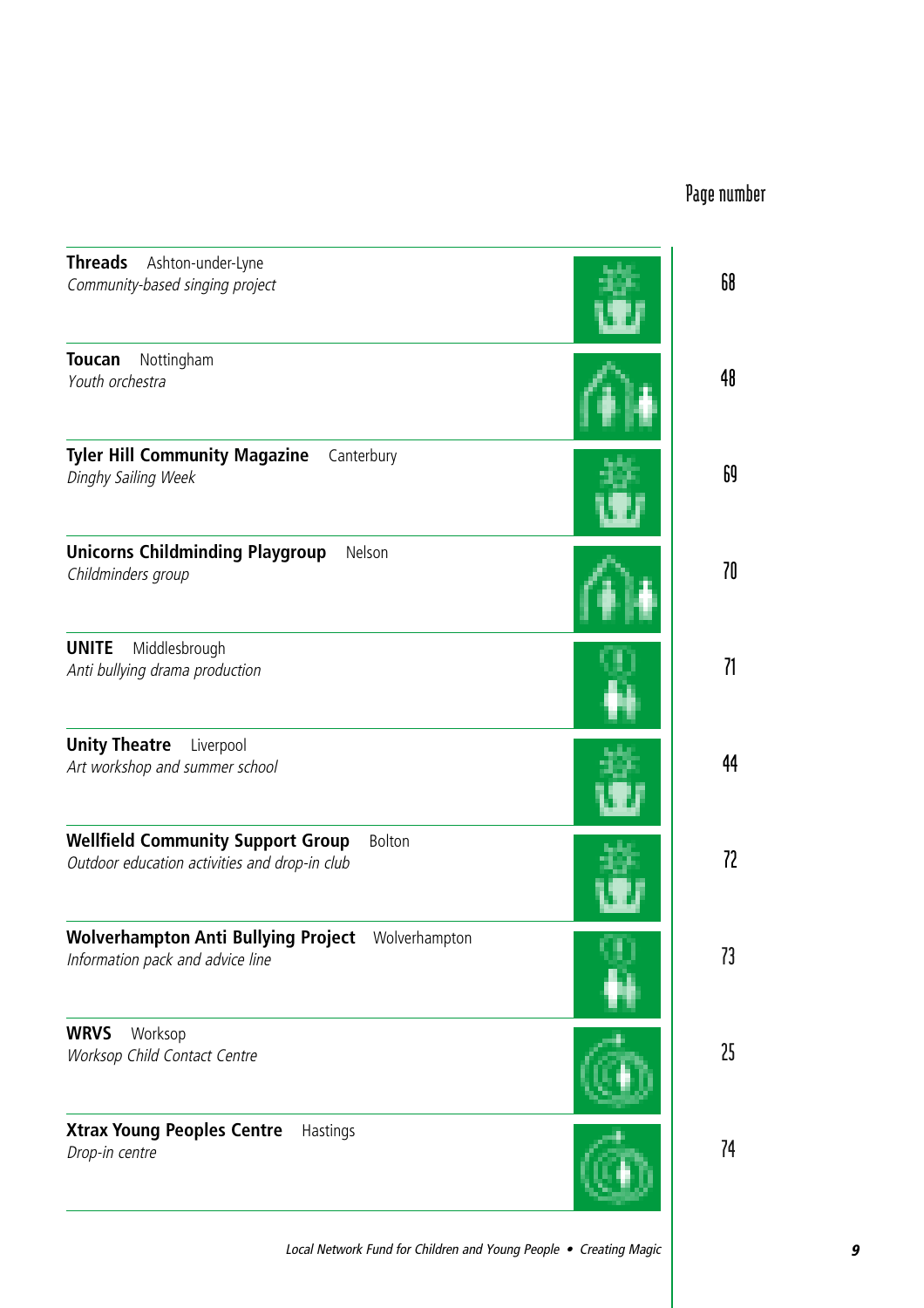**75**

**Yemini Arabic Supplementary School** Sheffield Supplementary Saturday school

**76**

**Youth Enquiry Service Centre 63** Knowsley Support for homeless or recently housed young people

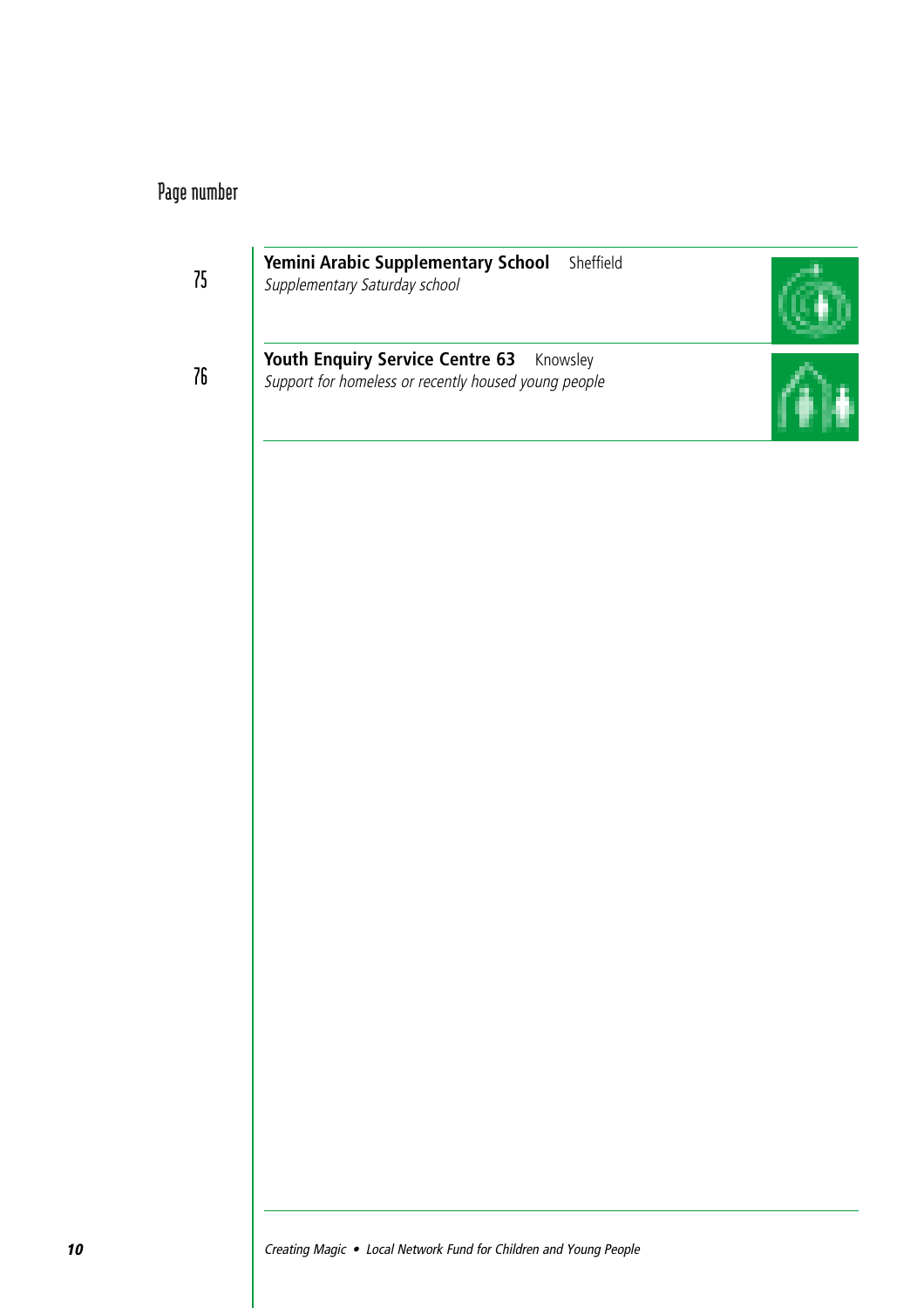REATING MAGIC is the first of a series of annual publications<br>promoting good ideas that have been funded through the<br>Local Network Fund for Children and Young People. The promoting good ideas that have been funded through the publication highlights some of the 1,500 projects that the Local

# **Foreword**

Network Fund has supported, in its first year, to improve opportunities for children and young people.

The Local Network Fund for Children and Young People was launched by the Government in May 2001 as a key element of its commitment to tackle child poverty. The Fund aims to improve the lives of disadvantaged young people by supporting local community groups to enable young people to reach their full potential.

The Fund is piloting an innovative model of grant making with the aim being to develop a means for Government funding to reach those that can make best use of it in supporting children and young people. We believe that local people by their knowledge of and commitment to the areas they live in are best placed to identify and run projects that improve opportunities for their children and young people. This is why the Fund has been set up so that decisions on grant applications are taken by local people with an understanding of the issues faced by young people in their communities.

The publication highlights a wide range of initiatives that local groups have developed across the Local Network Fund's four themes of aspirations and experience, economic disadvantage, isolation and access and children's voices.

The diversity of needs tackled by local community groups through the Local Network Fund shows that there is no shortage of innovative local responses to child poverty.

The Local Network Fund operates through a partnership, between the Government's Children and Young People's Unit, Community Foundation Network, a national voluntary organisation, and local voluntary organisations responsible for administering the Fund. Key to the success of the Fund's first year has been the enthusiasm and experience of those local voluntary organisations that administer the local funds and of course the community groups that devise and operate projects for young people.

The Government's aim is to give every child the best possible start in life. The task is not simply to remove inequality but ensure that our young people receive the opportunities to develop to their full potential. We believe that a partnership between the Government, and the voluntary, community and faith sectors is the best way to tackle child poverty. The many innovative projects in this publication confirm this approach.

The aim of 'Creating Magic' is to show how local communities can make life better for their children and young people. All the projects covered in this publication have been developed over the past year and it is hoped that they will encourage other projects to develop across the country.



**Rt. Hon John Denham MP** Minister for Young People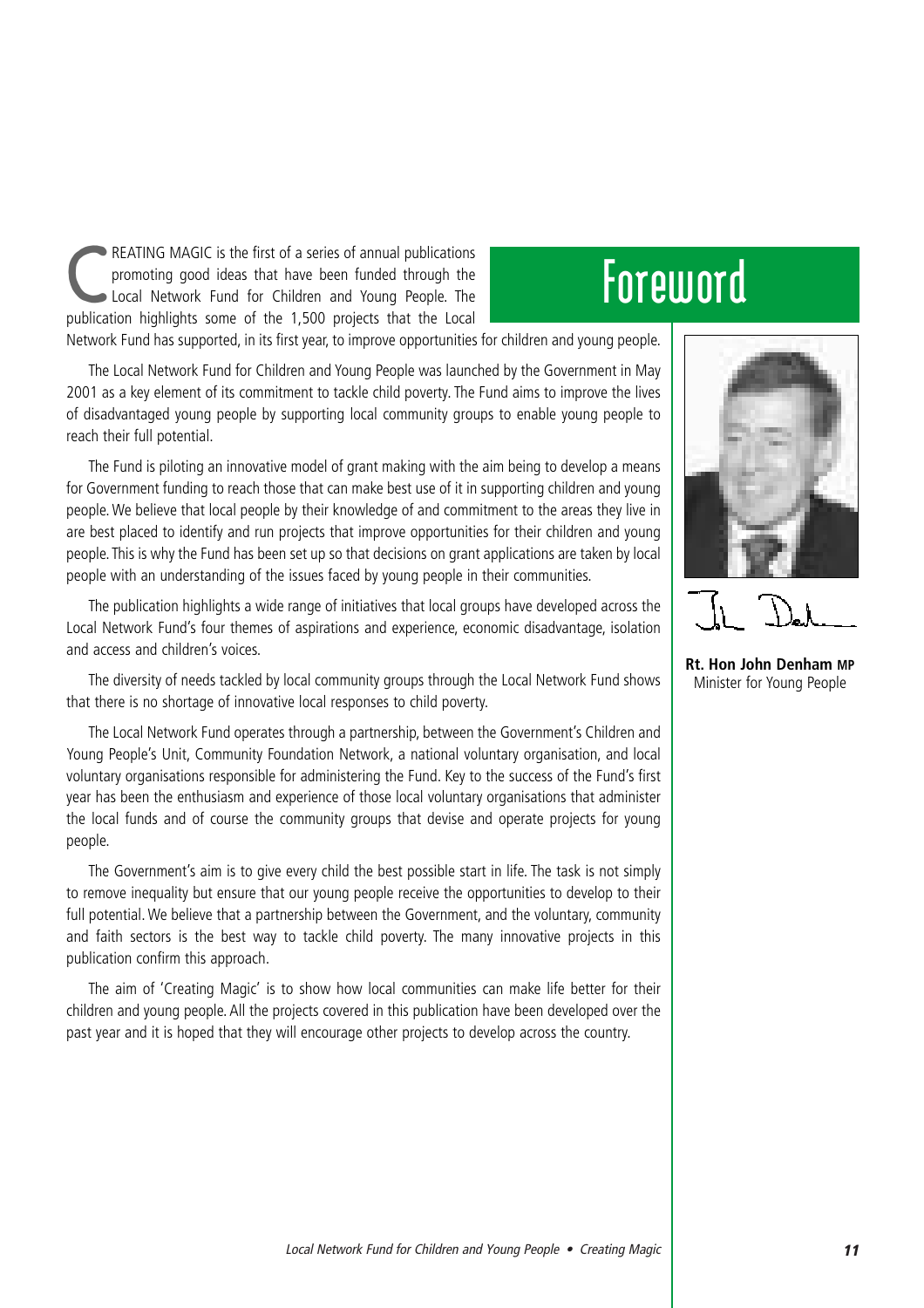T HROUGHOUT THE COUNTRY local community groups are creating magic! The Local Network Fund for Children and Young People is barely a year old but has already supported an exciting range of projects that are making a difference to the lives of children and young people.

# **Introduction**

The primary aim of this book is to celebrate what can be achieved when local people come together to improve opportunities for their children and young people.

Whilst these ideas are not presented here as model projects, we hope they may provide an inspiration to other community organisations working to tackle child poverty.

#### Local Network Fund

The Local Network Fund, launched by the Chancellor last year, is part of the government's commitment to eradicate child poverty within a generation. It sits alongside a range of measures that include raising the income of families, especially for those on the lowest income, through tax and benefit reforms; giving children a better start in their early years through Sure Start programmes; intervening at an early stage through Children's Fund partnerships to help children at risk aged 5 to

13; and, through Connexions, offering a range of guidance and support for 13 to 19 year olds to help smooth the transition to adult life.

The Fund was initially a three-year programme totalling £70 million, which enables local communities to identify projects that support the development and creation of opportunities for children and young people up to the age of 19 who are facing poverty. The Chancellor's expenditure review of July 2002 has extended the Local Network Fund for a further two years with an additional £80million.

Within government the Local Network Fund is managed and implemented by the Children and Young People's Unit. This crossgovernment unit was created by the Prime Minister to take forward the

government's over-arching strategy for children and young people and to join up policy-making across government departments.

Nationally the Local Network Fund is administered by Community Foundation Network an organisation whose members have considerable experience in local grant making.

#### Tackling Poverty

We know that children who grow up in poverty are less likely to do well at school. In later life they are more likely to be unemployed or in low paid work, more likely to suffer ill health, and are likely to retire without an adequate income. In turn, of course, they are more likely to pass on poverty of opportunity to their own children.The practical expression of low income for many families is that children go without two or more items that today's parents regard as 'necessities', such as adequate clothing, three meals a day and out of school activities.

#### Economic Disadvantage

Low income is a key aspect of poverty as it influences outcomes not only during childhood but also into adulthood. The Local Network Fund theme of **economic**

The Local Network *'* Fund…is part of the government's commitment to eradicate child poverty within a generation *'*



**Althea Efunshile**

Director, Children and Young People's Unit

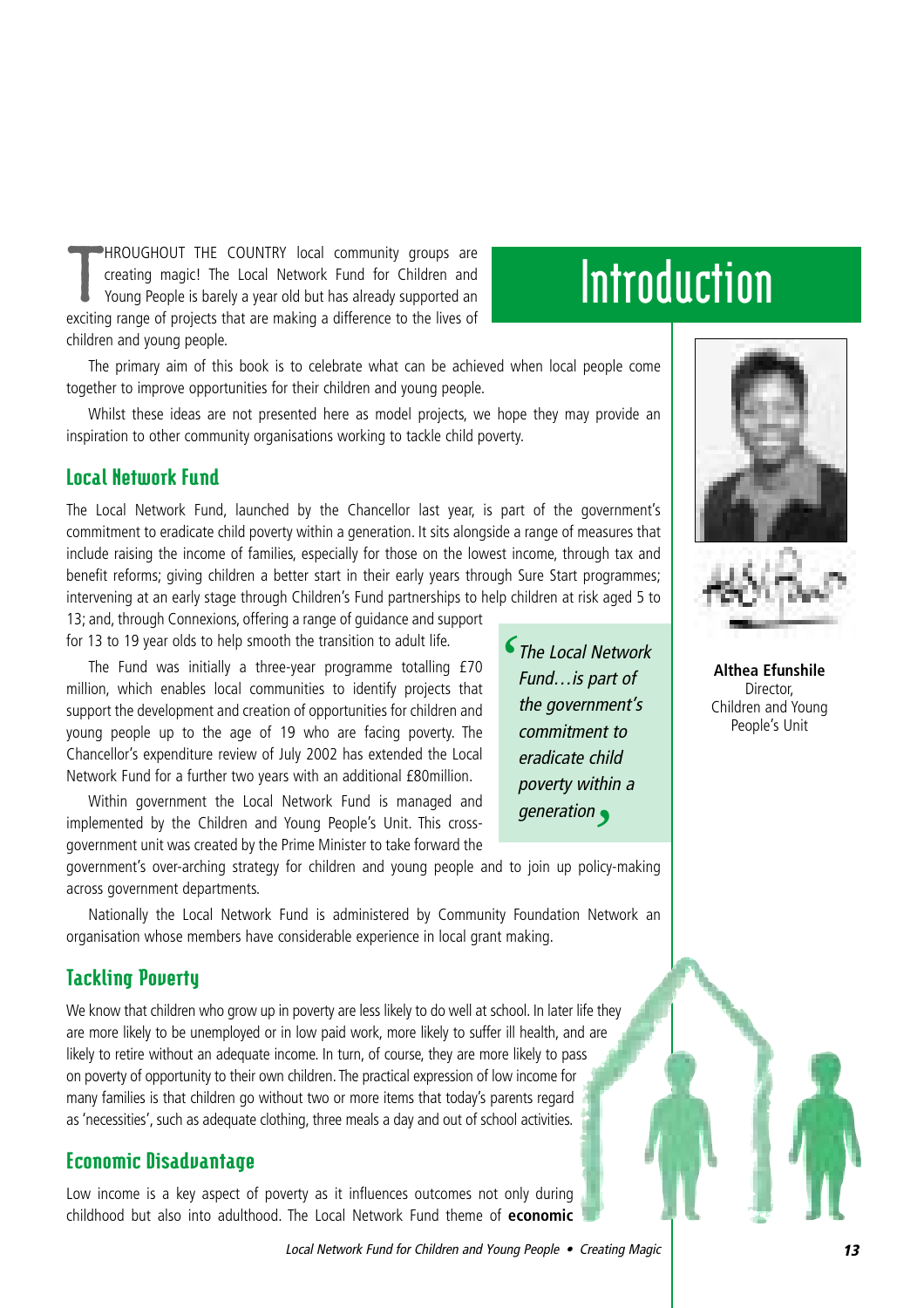**disadvantage** enables groups to organise schemes that help families improve their living standards and cope with difficulties that come from being on a low income

This publication features projects making a difference for these families. For example, in the North East the Goole Furniture and Recycling scheme is an existing project that has been able to extend its services to young families due to Local Network Funding. In Cornwall, an entirely new project, providing support to young parents in Bodmin, has been established as the result of a Local Network Fund grant.

#### Aspirations and Experiences

Other influences than income also affect the young people's outcomes in life. There is clear evidence that children from poor families have lower expectations about their future. The theme of

**aspirations and experiences** is to extend the quality of opportunities for those young people who would otherwise miss out on experiences enjoyed by their peers. The Local Network Fund has already supported projects working to redress this imbalance. Those featured in this publication include the newly formed, Middlesbroughbased Breckon Hill Outdoor Pursuits Club, who combine education and fun in family trips to museums and theatres and gave this

children from poor families have lower expectations about their future *' '*

publication its title. Nottingham's Dyspraxia Connexion is another example providing fully supported, but challenging residential weekends for young people living with Dyspraxia.

#### Isolation and Access

Where children and young people live also affects their chances in life. Those living in poorer neighbourhoods may experience a rundown physical environment. Families in rural areas may not be able to depend on the same quality of services. Projects under the theme of **isolation and access** provide valuable support and opportunities for children and young people who may feel isolated or alone and have difficulty in accessing services that many children take for granted. Interestingly there are two similar mobile bus projects featured in this publication responding to the differing needs of their respective communities. The Birmingham-based Rock Community Bus provides a base for play and educational work in some of the most disadvantaged areas of inner city Birmingham. Whilst a family learning approach is adopted by the Omnibus project in rural north Norfolk where services and resources are more difficult to access.

#### Children's Voices

The Local Network Fund has been designed to meet the needs of children and young people. The best services are those that involve their users in the planning, management and delivery. The theme of **children's voices** gives children and young people the chance to give their opinions and advice on matters that concern them. Kent-based Thanet

Youth Council is a good example of young people using their voice very effectively. The Local Network Fund supported a major conference where almost 300 young people came together to share their ideas and voice

The best services are those that involve their users in the planning, management and delivery. *''*



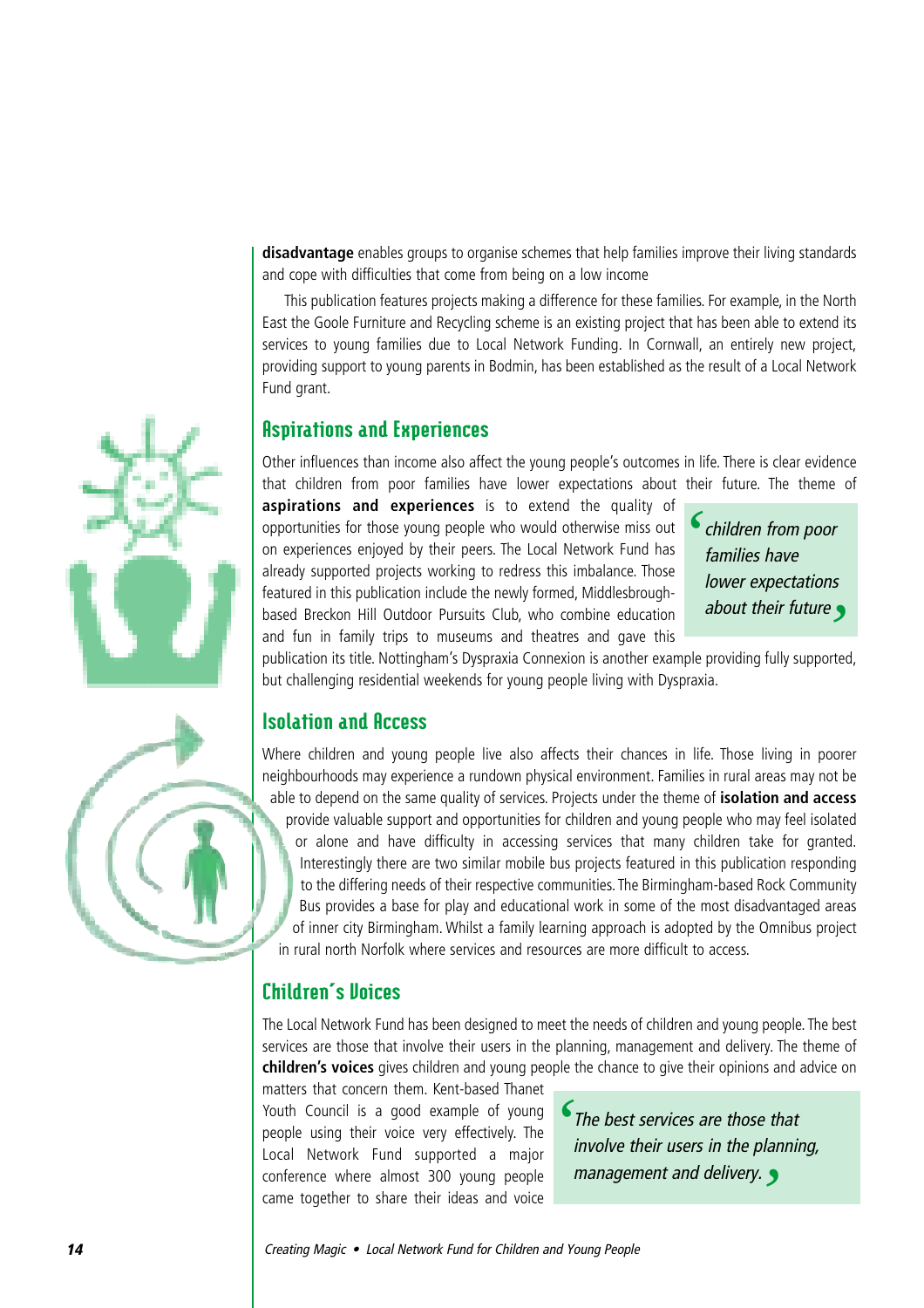their concerns. In Kirklees the Involving Young Citizens Equally initiative is working to ensure that children and young people have a direct influence on the provision of local services that affect them.

#### Innovative Grant Giving

An innovative method of government grant giving has been developed through 54 local network funds, which by April 2003 will cover England. (The map on page 79 shows the Fund's areas and those that are currently operational). Local Funds are administered by voluntary organisations, with grant making and community development expertise, such as Community Foundations and Rural Community Councils. Advice and support is available locally for Local Network Fund applicants on developing and managing projects, crafting an effective proposal for funding and ensuring that projects provide opportunities that are safe and protect young people.

…there is no shortage of good ideas for supporting and enhancing opportunities for young people. *'*

*'*

Our call centre – **0845 113 0161** – is an innovative way of providing groups with application information. It is designed to enable us to track every enquiry so that we can improve our understanding of the reasons why some groups request application packs but decide not to submit them.

The experience of the first year has shown that there is no shortage of good ideas for supporting and enhancing opportunities for young people. Over 1,500 projects were funded in year one which, considering a mid-year launch and that much of the first year focused on establishing the fund's infrastructure, is particularly impressive. However, providing Local Network Funding to ensure the continuation

*'*

of existing projects and to allow project workers the time to deliver front line services rather than devote their energies to fund raising has been invaluable to those established groups who have, over many years, worked to support some of our most vulnerable children. We expect that the number of newly formed groups securing funding will rise in the second year as our outreach and support

services develop their work with emerging groups. This publication is one way of sharing the knowledge and inspiration of those successful applicants to the fund who are already running projects in their local communities.

#### Evaluating Outcomes

We are learning as we go about the best way of delivering the Local Network Fund. We are shortly to commence a major programme of

evaluation, which will help us to improve our delivery of the Fund and assess its success in meeting its objectives of reducing child poverty and of developing government grant making through local communities.

Our evaluation will tell us more about improving the Fund. Child protection and the participation of children and young people are two key areas already identified for development.

#### Child Protection

The Local Network Fund is the only government grant scheme at present requiring groups to have a child protection policy. The Fund aims to ensure that all groups receiving funding have a basic

…to allow project workers the time to deliver front line services…has been invaluable to those established groups who have, over many years, worked to support some of our most vulnerable children. *'*



**National Call Centre 0845 113 0161**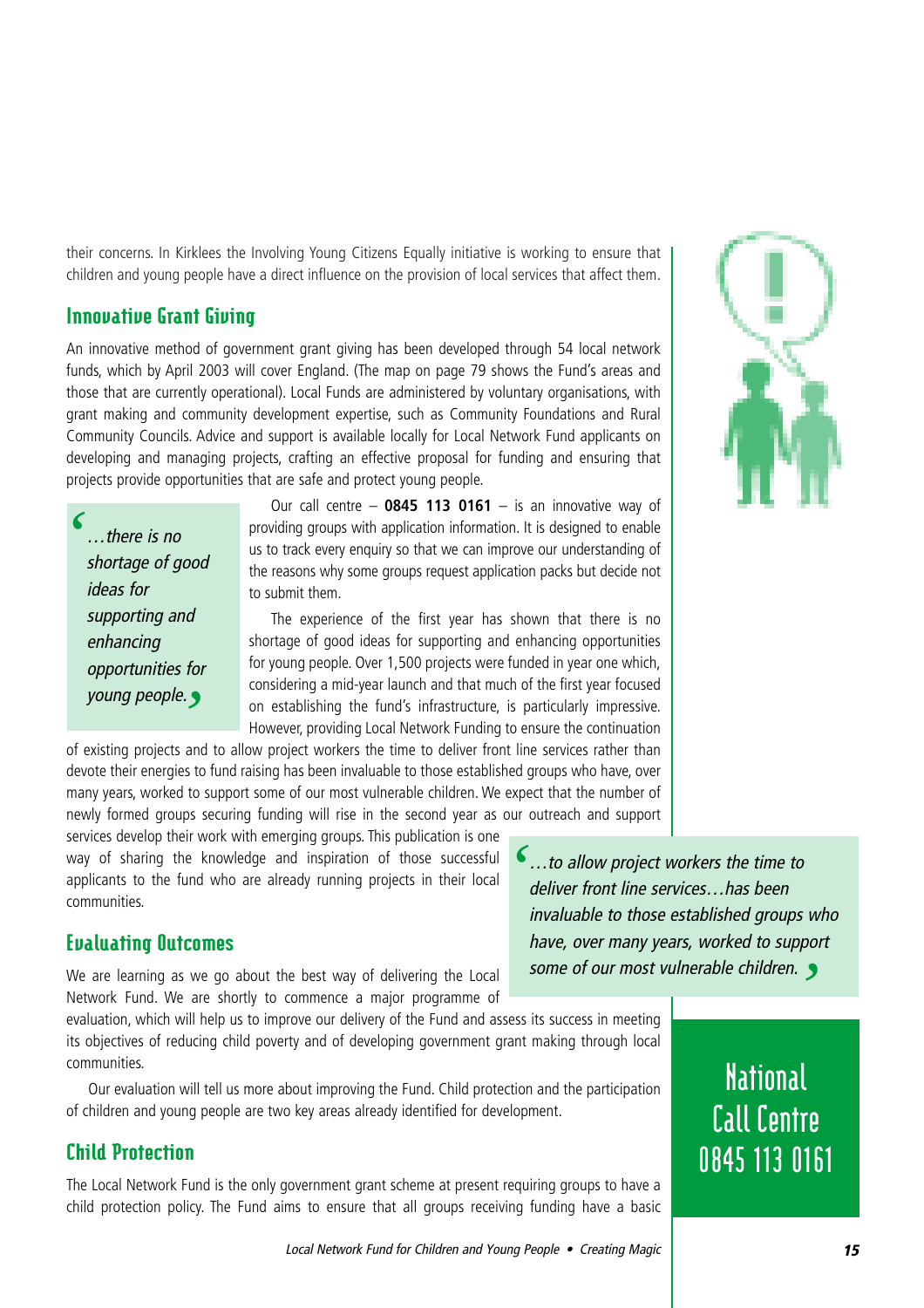understanding of the issues for small voluntary groups in protecting children and young people. This means having a named individual responsible for ensuring that the group approaches child protection in a systematic way and is able to deal with situations of possible abuse. This publication includes the example of the East Cleveland Youth Housing Trust who have refined and developed their child protection policy as part of their funded project. The Local Network Fund is currently examining the ways in which it can support local community groups meet these important criteria.

#### Participation of Children and Young People

A priority for the Local Network Fund in the forthcoming year is to ensure that its own grantmaking processes and funded activities involves young people in planning, management and delivery.

A priority for the Local Network Fund in the forthcoming year is to ensure that its own grant making processes and funded activities involves young people in planning, management and delivery. *''*

The local administrators of the Local Network Fund have extensive knowledge of supporting successful projects and they know what works in their local areas. Administrators have identified examples of good practice projects for inclusion in this publication. Communication with each of the projects selected has enabled them to edit their entries to ensure the projects are correctly represented.

The publication has been produced by Richard McKeever of Community Links. We have benefited immensely from Community Links'

community development and publishing experience and in particular the series of Ideas Annuals produced by Community Links from where the idea for this publication came. However, whatever success Creating Magic and the Local Network Fund has achieved is due to the hundreds of local community groups who have created experiences and opportunities for children and young people where none existed.

#### Get in Touch

The projects in Creating Magic have all agreed that their contact details can be published and are happy to share their experiences with other groups. I hope that this publication will encourage groups to contact each other and discuss their experience of providing successful activities for children and young people.

The Local Network Fund is still developing and we would be very pleased to receive comments on the format of Creating Magic and the ideas and activities contained in this publication.

ocal Network Fund. for children and young people Local Network Fund for children and young people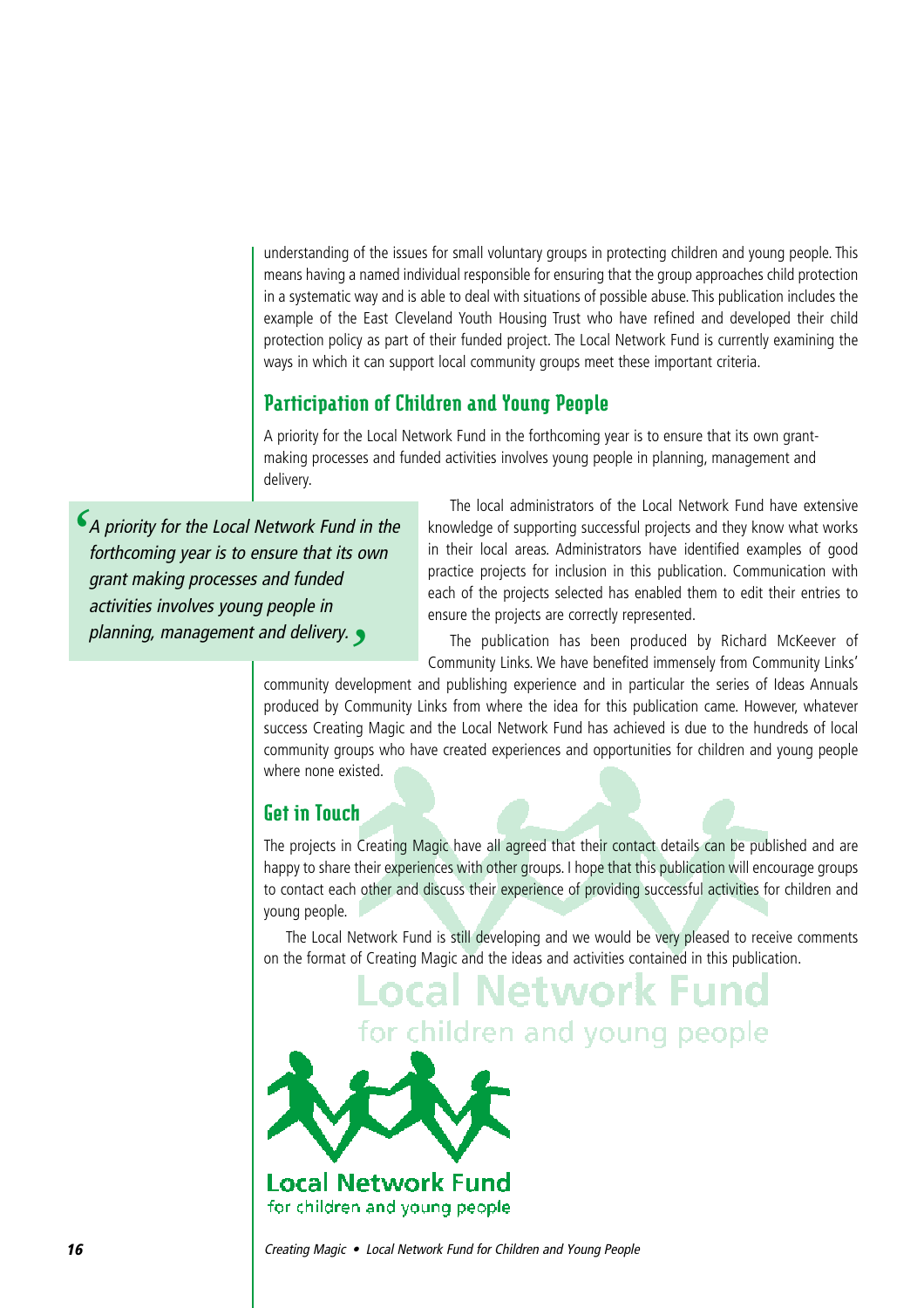ANY PEOPLE think that arthritis is a<br>condition of old age. This is not the<br>case. Around 14,500 children and condition of old age. This is not the case. Around 14,500 children and young people under the age of 16 have arthritis and it affects one million people under 46 in the UK. Arthritis is the biggest single cause of disability in the UK, the main symptoms are pain and loss of movement.

Arthritis Care is a volunteer charity that helps people with arthritis move from dependence to independence. It is a user-led organisation providing assistance through selfhelp groups. Support is offered to families to improve the prospects of young people with arthritis.

With a Local Network Fund for Children and Young People grant they have formed a new Young Arthritis Care contact group for young people with arthritis who live in Cornwall, many in isolated areas. The group is training young people and their parents who can then offer empathy, compassion and information to other young people. The project enables the young people to chat with someone who understands what they are going through. More than 100 people volunteer as Young Arthritis Care Contacts nationwide. They all have arthritis themselves and understand the isolation young people with arthritis often feel. The volunteers themselves benefit from this project through forging closer links with their local community.

The project also aims to help prevent the onset of clinical depression, which may develop as a consequence of living with arthritis long term. This is a particular concern in isolated rural areas where transport and communication are more difficult.

To carry out the full project three part-time helpers are being appointed, one Young Arthritis Care contact, one Teenage contact and a Parents contact. The project aims to enable young disabled people to obtain appropriate information, support and training, which will enable them to overcome clinical depression gain self confidence and move to a more independent lifestyle.

# Making contact in **Cornwall**



#### Positive Future

Arthritis Care also runs a host of training courses for young people with arthritis that local members will be able to attend. Teenagers can build their confidence on a 'Positive Future Workshop' where assertive behaviour, confidence building and independent living are all explored. Often these weekends are the first time they meet other people with arthritis of their age. They learn to deal assertively with the situations they face at school and socially. This may, in turn, lead to an enhanced quality of life for the young participants.

**Self-help contact group for young people living with arthritis**

**Sue Tanton, Resource Development Manager Arthritis Care SW Lower Cranford, St Giles in the Wood Nr. Torrington North Devon EX38 7LA t: 01805 625 512 e: s.tanton@ruralnet.org.uk w: www.arthritiscare-sw.org.uk**

**ARTHRITIS CARE** 

**Arthritis Care SW Regional Office: t: 01503 262 524**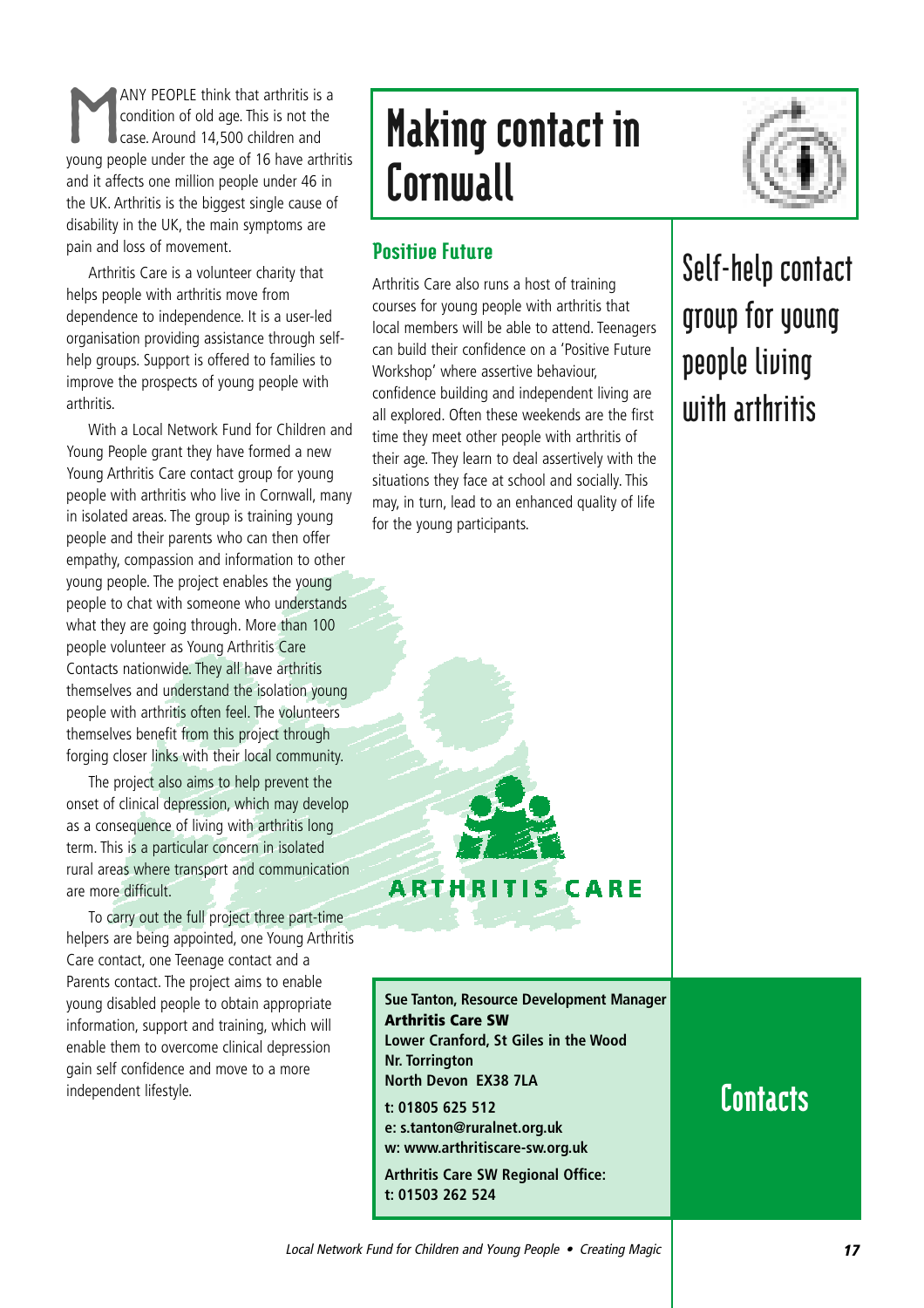

# Asian Disability Project

# **Support for families of young disabled people**

T HE ASIAN DISABILITY PROJECT provides a unique service in Sheffield to Asian families caring for children and young people with ADHT, sensory, physical and learning disabilities. The project was first established in 1987 following the success of a local support and information sharing group

#### Overall Aims of the Project

The project aims to promote the welfare of Asian families and children with disabilities, who are seriously disadvantaged through lack of personal, social and economic resources. The project operates in areas of high deprivation in Sheffield and addresses issues arising from poverty, poor housing, health, unemployment and exhaustive care responsibilities. All of these factors have an effect on the parents, young carers, siblings and the children with disabilities they are caring for.

A gap in provision from mainstream service providers has been identified, with some welfare services failing to address the specific needs of Asian children in socially vulnerable settings. This project seeks to implement its aims by both offering a culturally and linguistically sensitive service which Asian families can relate to, and supporting these families by means of advice, advocacy, outreach work, group and play work.

It aims to contribute to the alleviation of stress; to help Asian carers gain a more positive influence and control in their lives and improve the quality of life for the families and the

**Rakshadna Ramzan Asian Disability Project PO Box 1971 Sheffield S5 6YS t: 0114 261 8220**

children they are caring for. The project is very committed to empowering its group members to be more confident in asserting their views; individually, through collective action and by passing on relevant skills and knowledge to Asian carers so they can become self supporting.

#### Continuity of Provision

A grant from the Local Network Fund for Children and Young People has added to the services on offer, but also importantly for their client group, ensured the continuity of existing services including group work and short-term home-based respite care. Educational,

recreational and issue-based sessions continue to operate. Outings and summer play schemes sessions are able to proceed as a result of the funding. Weekly play sessions for children with disabilities and their siblings provide a positive play environment, peer support, access to play resources and a community setting for all those participating.

This unique project shows that a range of services providing specific support to children and young people in need can be organised by professionals and volunteers working together in a local project.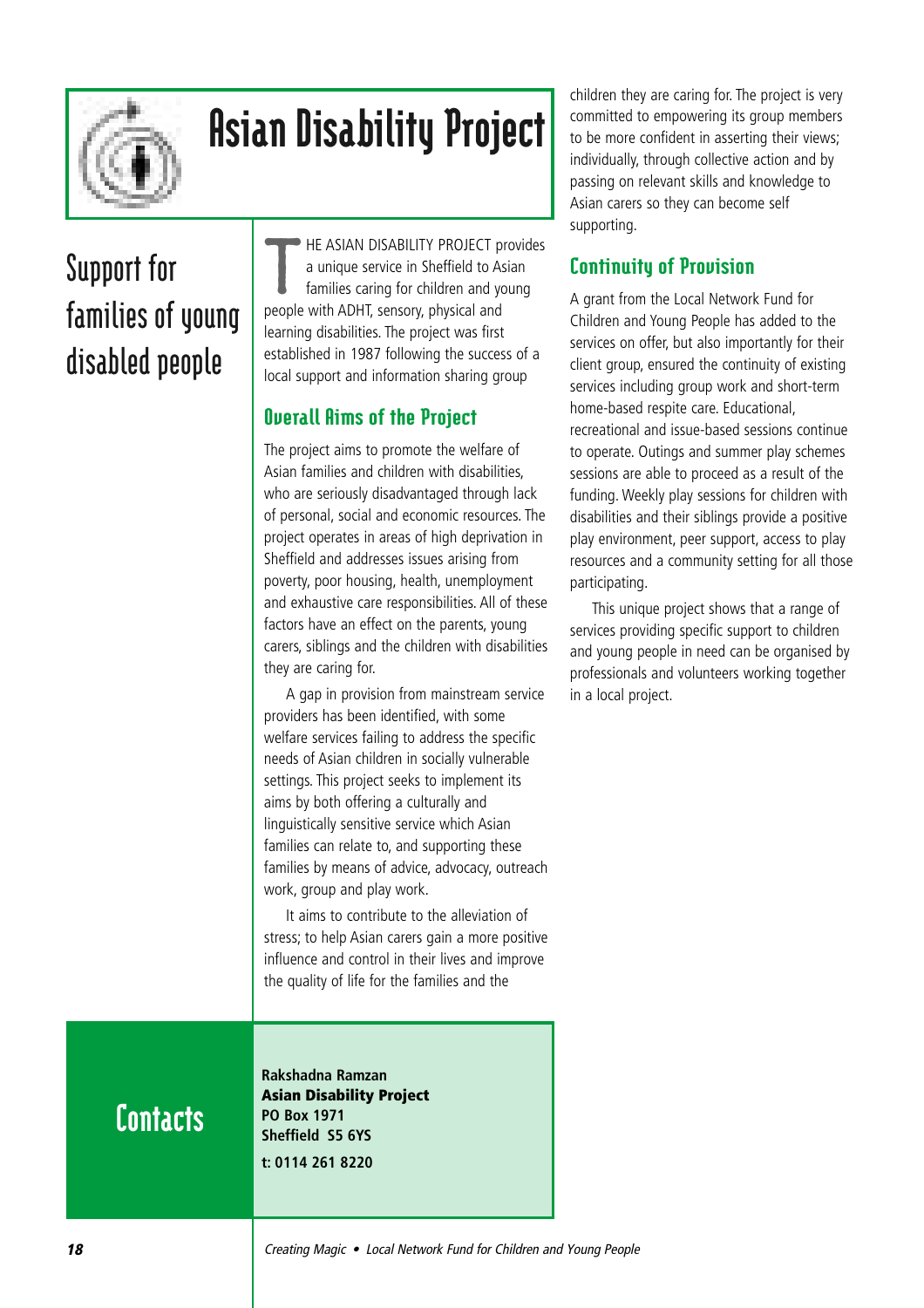B AMBOOZLE THEATRE COMPANY provides theatrical and educational experiences for people with severe and profound and multiple learning difficulties and sensory impairment. The aim is to provide an environment where young people are able to discover and develop their own potential.

A Bamboozle project funded by the Local Network Fund for Children and Young People will run two week-long residencies at the Haymarket Theatre in Leicester. Using a studio space equipped with professional standard lighting and sound equipment provides a variety of stimuli and experiences that could not be replicated in schools/special schools and day centres. The use of stimulating light and sound is of particular importance to many young people with learning difficulties.

The young people who participate in the project have an opportunity to direct the development of the theatre piece they are working on, within themes set from the outset. Work includes drama, dance, song, mask, puppetry, building environments as well as problem solving and developing the narrative of stories. Recent workshops have been inspired by Australian aboriginal creation myths.

Typically, an unrehearsed 'sharing' of the work with an invited audience of family members, school staff and governors, funders and theatre professionals will mark the end of a workshop. It is not a staged performance but a re-working of some of the significant moments from the workshop and allows the audience to experience some of the flavour of the week's activities.

I was surprised to see Faye so relaxed and happy during the Friday performance. She talked about it so much during the week and is still singing the songs.  $\bullet$ Mother of a project participant *'* **e** 

Through many years experience as teachers and advisers in education and working with people with learning difficulties, the founders and directors of Bamboozle have developed an understanding of the needs of these young people and the approaches and techniques that work. Central to

# Bamboozle Theatre Company





this approach is the belief that the more that is asked of people the more they are able to give.

We have already reconsidered the level of expectation we have of our pupils (which we thought was high already) *' '*

Teacher

#### High Quality Provision

The project is committed to ensuring that a high standard of provision is delivered for the young people who participate and that all professional artists receive extra training for working with people with special needs as part of the project. INSET training, with appropriate cover for staff attending, is also organised for the facilitators and helpers who accompany the young people. To extend the benefits for the young people beyond the period of the residency, a follow up session is also provided to allow teachers and support staff to develop the themes and experiences beyond the one-week intensive period.

**Christopher Davies Sue Pyecroft Bamboozle Theatre Company 62 Sanvey Lane Aylestone Leicestershire LE2 8NF t: 0116 283 9697 e: bamboozle@webleicester.co.uk**

# **potential through theatrical experiences**

**Developing**

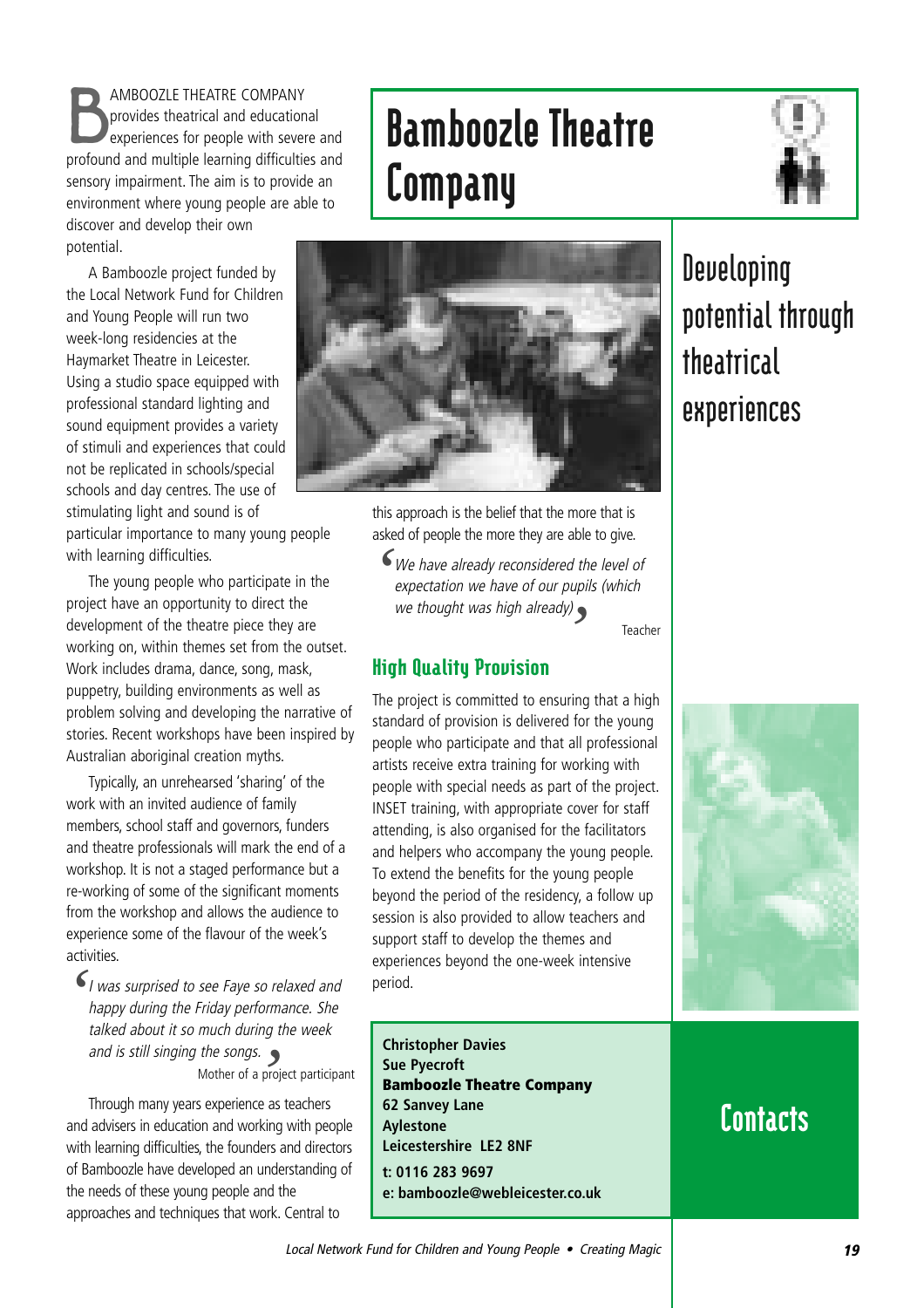

# Bear Necessities

# **Sports equipment for young wheelchair athletes**



T HE BEARS WHEELCHAIR SPORTS ASSOCIATION is a volunteer run basketball club for disabled young people. The young people involved in the project all have disabilities that exclude them from, or at least limit access to, facilities that their peers enjoy. Since their formation in 2000, the Bears have encouraged young disabled athletes to enjoy the benefits of competitive sport and shown a commitment to developing new talent.

In an attempt to extend their provision the group has established a development programme and has been awarded a Local Network Fund grant to carry this out. The grant will be used to purchase three purpose-made lightweight sports wheelchairs and to cover the costs of additional

coaching sessions and transport. They aim to enable more young people to take part in competitions and having specialised sports wheelchairs will enable the team to allow interested young people to 'have a go'. The Bears have ambitions to form a

junior team to compete in local and national competitions.

The Bears view one of the most important features of their project as raising awareness of competitive sports in schools. The integration of young people with disabilities into mainstream

# **Contacts**

**Francis Suadwa Bears Wheelchair Sports Association 7 Orchid Close Shipley West Yorkshire BD18 2QP t: 01274 752 183 e: frank.suadwa@bradford.gov.uk**

education is a positive change to be welcomed. However, if it is done without proper thought being given to the specialised sporting and fitness needs of the disabled young people, it could lead to exclusion from games lessons – adding to feelings of isolation and demoralisation. Part of the project is designed to 'teach the teachers' (and support workers and carers) so that any positive benefits can be passed on to disabled young people who have experienced integrated education.

In addition, the project will also educate able-bodied peers in mainstream schools who will see what their disabled classmates can achieve with determination and the right encouragement and support.

#### Positive Role Models

By providing positive role models for disabled young people, the project encourages them to set their own targets, in sport and other areas of personal development. Playing sport may improve the physical mobility of wheelchair



users and in some cases lessen the symptoms associated with particular conditions. Exercise is particularly important to young disabled people as it can assist in preventing circulatory

problems, pressure sores or poor posture.

The social side of playing sport is also important. Team sport provides opportunities to travel and to meet people outside the normal school circle. The chance to get to know more experienced members of the team and to discover how they have overcome challenges to achieve their goals is very valuable.

Being part of a sports team and living an active life competitively and socially can add to a sense of psychological well being for the young people and enable them to participate in activities that their able-bodied peers take for granted.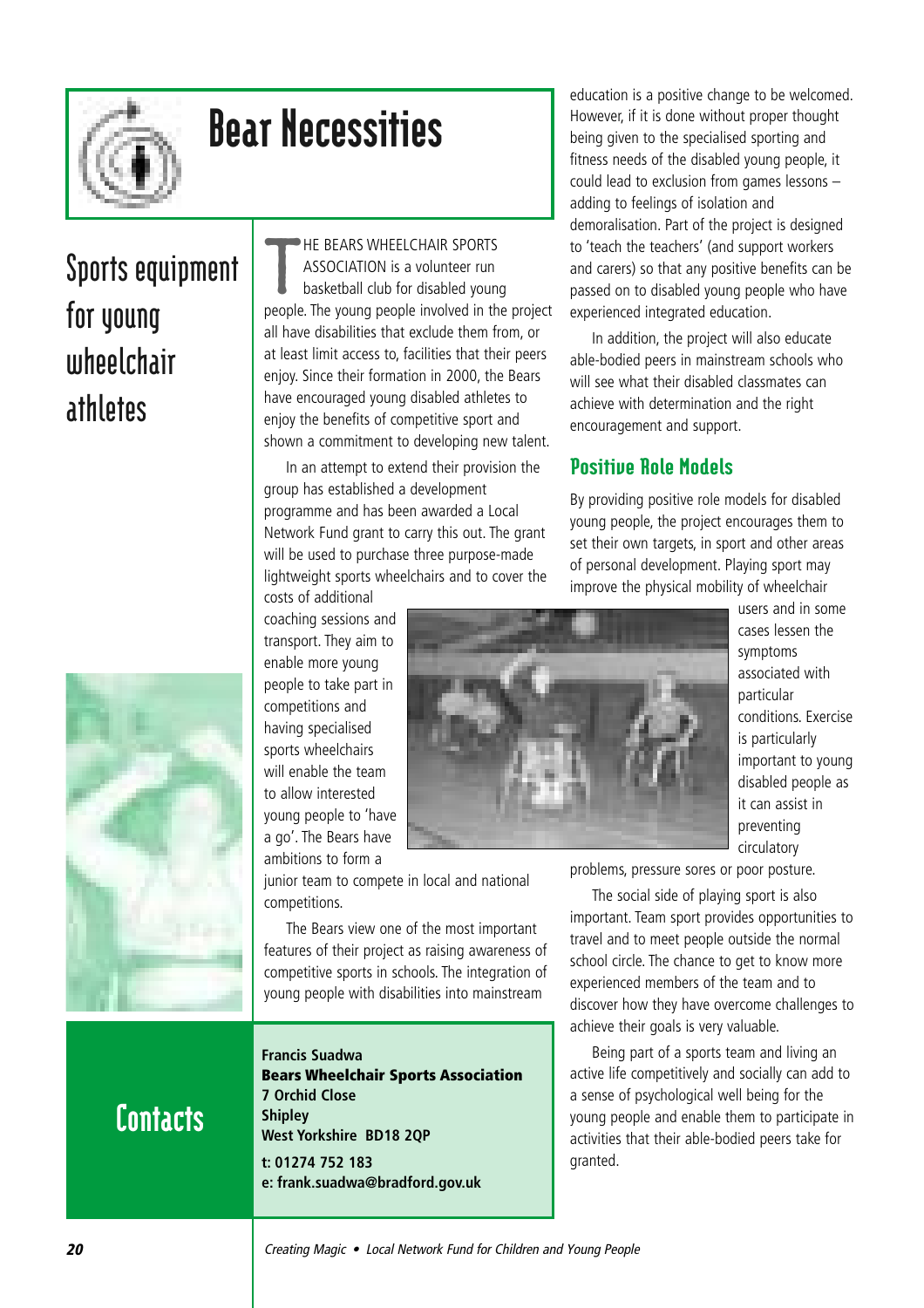L ITTLE LEARNERS is an umbrella organisation for four groups working with pre-school children in the Birkby, Hillhouse and Fartown areas of Huddersfield. These areas, significantly disadvantaged by overcrowding and poverty, are home to many families with young children. A large number of the children live in families where English is not the first language.

Volunteers run three of the four groups. They came together in autumn 2000 to share resources and ideas, to tell local people what was available locally. They also make joint representation to bodies like the Children's Fund and the local Single Regeneration Budget project (SRB5) so that better opportunities can be won for local parents and their babies and small children.

Part of the early work was a survey of provision in the area. As a result of this research, two part time workers, a bilingual outreach worker and a crèche worker funded by SRB5 are now working with the groups. Support that was not available to the groups individually has now become available due to their collaboration.

A recent visit to a Centre of Excellence in a neighbouring area made the group realise how 'down at heel' their equipment was.

We decided that just because our children *'* have to use voluntary provision that does not mean it should be poor quality.  $\bullet$ 

mean it should be poor quality.<br>A grant from the Local Network Fund for<br><sup>Journal Yourn Prade has real lad that</sup> Children and Young People has enabled the group to upgrade their equipment and provide new toys for the children to play with. The impact of this grant, however, goes beyond the children themselves. The new materials have made the toddlers' groups special places to go, and will encourage parents to return with their children.

Through regular attendance at the toddler groups, the intention is to encourage parents, including those who are isolated or from minority ethnic communities, to meet others in a similar situation. The aim is to get more parents involved in developing further opportunities for themselves and their children, and get them involved with running the voluntary groups.

# Little Learners, Big Impact



Ambitious plans for extending the services already on offer include the purchase of new books and book storage equipment for which the group is raising its own funds. A Christmas book fair was held which raised funds, but also gave parents a chance to buy cut-price books for their children. The library service and other groups involved with providing services to young children were represented too.

The local Kirklees Early Years Service have run 'Babies into Books' sessions at the request of the group and more sessions are planned. The group also intends to set up a story sack project. Story Sacks are large cloth bags that contain a book and 'props' that help in telling the story. Parents are encouraged to use the books with their children, bringing the stories to life. The story sacks can be borrowed and taken home to encourage reading at home.

Little Learners have also worked with local health visitors to start a Baby Group, especially aimed at supporting parents with new babies.

By working together, to share ideas, skills, resources and their commitment, as well as attracting statutory sector partnerships, the Little Learners have already made a big impact for the children in their part of Huddersfield.

**Huddersfield toddlers groups sharing resources and ideas**

**Annie Smith Birkby and Fartown Little Learners 8 Kennedy Avenue Fixby Huddersfield HD2 2HJ t: 01484 310 747**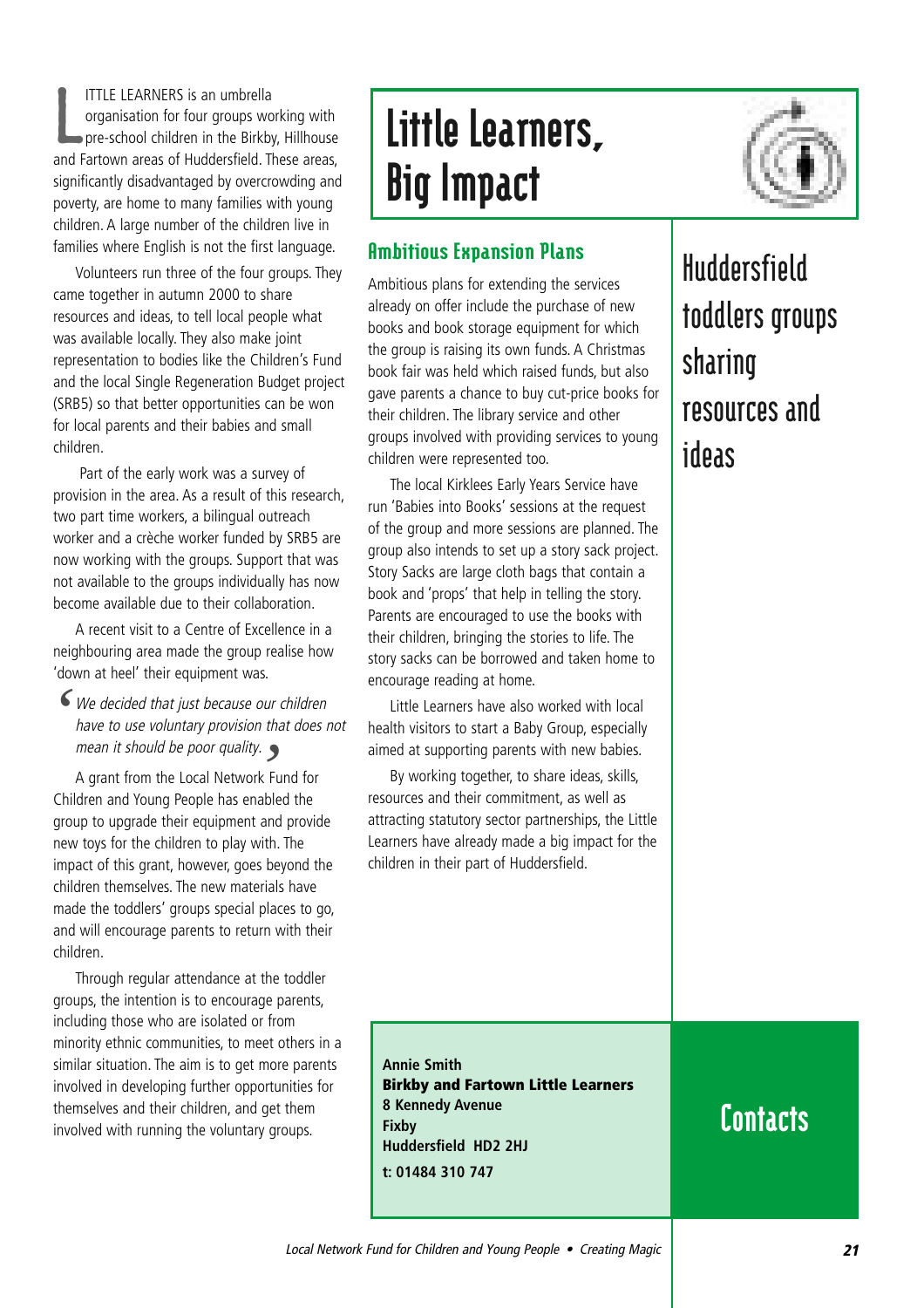# (≬∣≬

# Young Parents Group

# **Support for teenage lone parents**

S INCE 1997, Bodmin Youth Project has been providing leisure and educational facilities for the young people of Bodmin, Cornwall in both building-based and detached settings.

This organisation is the base for an entirely new project set up to provide services for young parents in the local area, particularly lone parent mothers between 15 and 19 years old. Bodmin has a comparatively large number of teenage mothers, yet initial research found that there were no local agencies providing formal support to this potentially isolated and excluded group. A significant gap in local provision was

whilst the mothers have time for themselves One mother who has not been confident to leave her child with a babysitter since she was born had her first experience of time on her own when coming to the group and leaving her child in the crèche.

As the young mums are often isolated and without other support from friends or family the project has initially concentrated on getting to know each other and building confidence. The regular group meetings are a focus and a structure for part of the week.

By working together, the aim is to help participants reduce feelings of loneliness and exclusion and give them an opportunity to grow in knowledge and self-confidence.

#### Learning New Skills

As the project develops, there will be opportunities to learn about nutrition, children's

identified through contact with health visitors, the local Connexions service and Share (the local Information and Advice service for Young People).

Funding from the Local Network Fund for Children and Young People has

enabled this new initiative to begin offering Bodmin's young parents their own group where they can meet and share experiences in a relaxed and informal setting.

At the group's meetings on Friday mornings, the babies and young children have a chance to play with the toys provided. They are looked after by trained crèche workers

#### **El Parsons**

**Bodmin Youth Project Lyndhurst 66 St Nicholas Street Bodmin Cornwall PL31 1AG t: 01208 77768 e: bodmiyo@youthcornwall.org.uk**



health and child development, as well as benefits awareness and household budgeting. The content of these sessions will be determined by the needs and interests of the group themselves and may

be facilitated by representatives of external agencies. The aim is to initially develop skills to assist the young people to cope and then move towards skills for future employability.

Whilst the focus of the group is support for lone teenage parents, their children also enjoy the Friday morning sessions where they get to meet and play with other youngsters and use a range of bigger toys they don't have at home. These children may not have access to other forms of pre-school learning. They also benefit from having 'mum' more relaxed and selfconfident as a result of the support the group offers.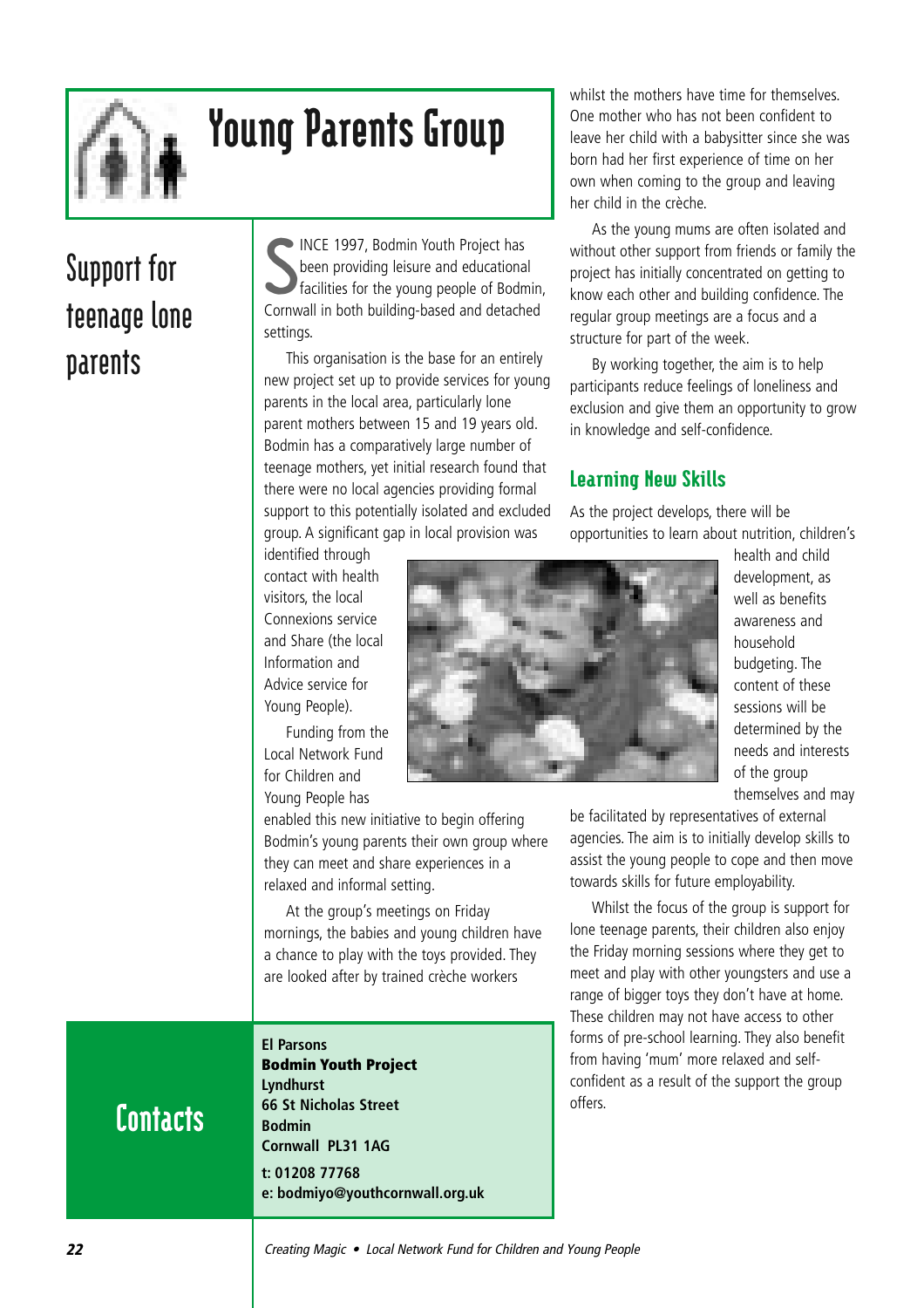T HERE ARE TIMES when families need some outside support, stresses of family life can be exacerbated where additional pressures of living with illness or disability is present. Poverty may be, in part, the cause of relationship breakdown and is often an effect of a family living apart in separate accommodation stretching an already limited income. Several projects funded by the Local Network Fund for Children and Young People provide services for the children of families facing various difficulties.

#### Integrated After-school Club

Some children with specific conditions require a significant amount of time and energy devoted to their needs. In these circumstances one child in a family may be in need of constant attention leaving parents/carers little time to concentrate on their siblings.

In Cornwall, the Breage After School Experience (BASE) provides a safe and secure environment for youngsters with special needs (autism/aspergers syndrome, hyperactivity and dyspraxia) who find socialising difficult. This provides parents/carers some respite time which they have been able to spend with other children in the family or get paid work. The after-school and holiday club enables children with special needs to benefit from mixing with other children, thereby broadening the horizons of all the children who share experiences together.

The after-school club was established six years ago and now provides daily care, recreation and education for children outside school time and during school holidays. The youngsters enjoy regular trips and outings, as well as sessions where local artists are brought in to work with them. It is based in a rural area where many families suffer poverty and opportunities are limited; the club brings children together from a number of isolated villages.

Many of the children attending the club pay fees but, to ensure that the specialist provision is not denied to families on low income, free spaces are reserved for youngsters with special needs. The club provides the specialised and qualified staff to offer support and in some cases one-to-one contact.

# Family Support





Funding from the Local Network Fund has enabled the club to continue its operation and to bridge a funding gap caused by the ending of other income streams. With the vulnerable target group that the club caters for, a regular routine and consistency of provision is vital. Many voluntary services such as this are reliant on unpredictable funding streams, yet provide a long running service to a client group dependent on regularity and consistency.

Over the last six years, BASE has been able to directly support a small number of children with special needs, their brothers and sisters also benefit and this has enabled parents to gain or keep some employment in an area of low income. The continuation of the club has also given some work to play leaders locally.

**Kate Bell, Playleader Breage After-School Experience (BASE) St Breaca Church of England School Trewithick Road Helston Cornwall TR13 9PZ t: 01326 573 641**

# **A selection of projects aiding families facing difficulties**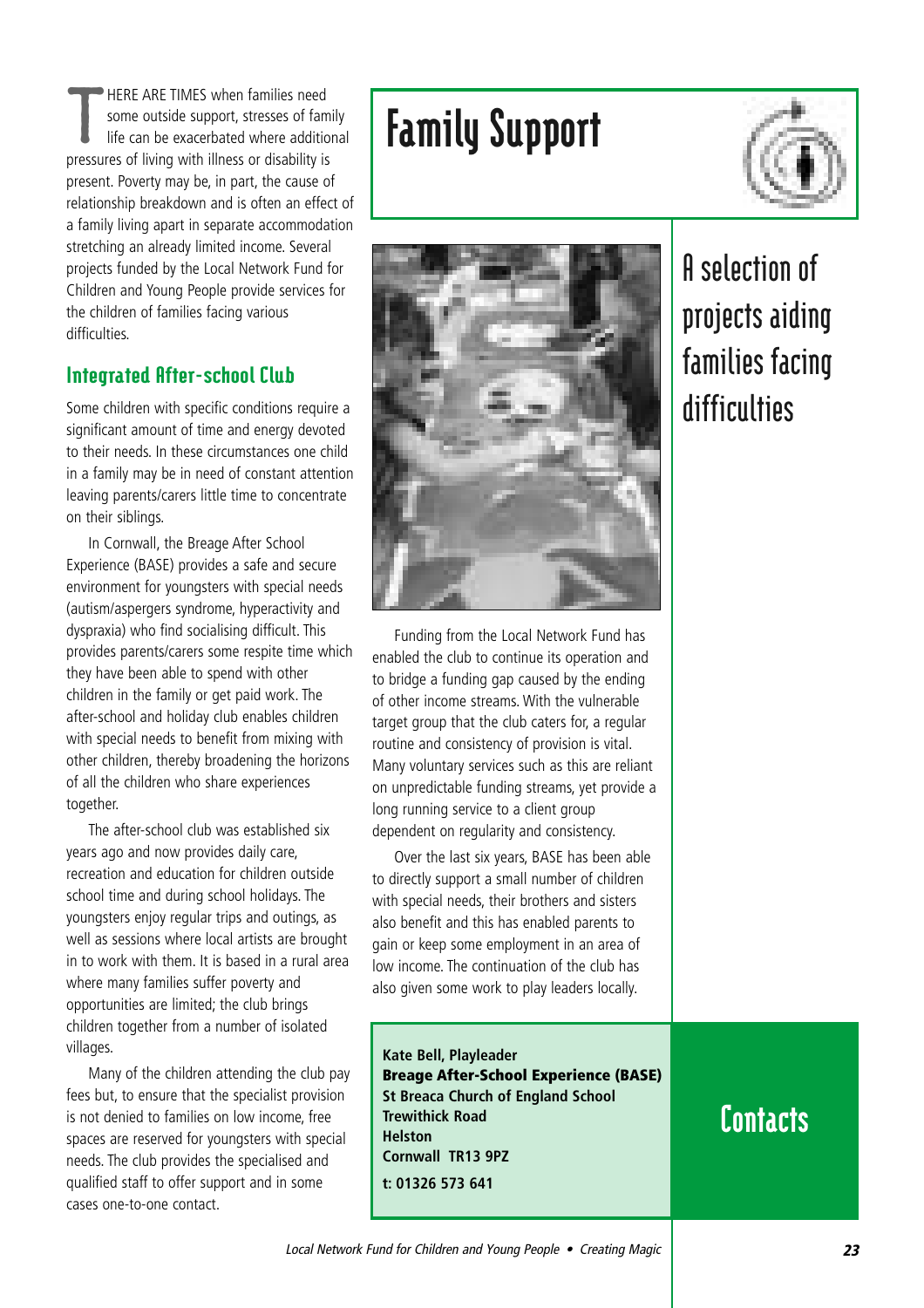# relate rel Relateen

Relate Cheshire and Merseyside provide support, advice and counselling to people experiencing relationship difficulties, family breakdown and divorce. In an extension to this well-established provision, they are now offering help for young people affected by the breakdown in their parents' relationship.

This is a new service for the Runcorn area replicating similar pilot schemes run in Belfast and Manchester. It is the well known Relate service designed and run specifically for young people aged 11 to 18 suffering as a result of their parents broken relationship.



**Mary Marrow, Director Relate Cheshire and Merseyside 33a Church Street, Runcorn Halton WA7 1LX**

**t: 01928 581 029 e: relate@supanet.com**

### **Contacts**

**Cath Lawson, Manager Acorns The Pembroke Wing, The Balliol Centre Chesters Avenue, Longbenton Tyne and Wear NE12 8QP**

**t: 0191 200 7443 e: acorns\_@hotmail.com w: www.acornsproject.org.uk**

Prior to the launch of Relateen nothing was available locally. Parents attending Relate sessions identified the need for the service. They were aware that their sons and daughters were affected by family crisis, but not receiving any support to cope with it. Counselling sessions for the young people take place within neutral settings such as local schools. A grant from the Local Network Fund resulted in the recruitment and training of two additional counsellors skilled in working with young people.

Local children and young people aged 11 to 18 are now benefiting directly from the counselling – the local community will benefit as a whole from a new service that focuses on support for people experiencing breakdown in relationships.

#### Counselling for Children

Fractured relationships occasionally descend into violent confrontations. In 90% of domestic violence incidents,

children are in the same or next room (British Crime Survey 1992).

Acorns, in North Tyneside, is a project established to offer counselling and support to children and young people who are living with the effects of domestic violence.

The project developed from the work of a local domestic violence support project for women who were concerned that, although their children were distressed by witnessing, or directly experiencing, violence, there was no support available specifically for them. Initially funded by local probation service and later by Northumbria police as part of its crimereduction strategy, the group was able to offer a third strand supporting children alongside the projects for women and the voluntary project for domestic violence offenders.

Since August 2001, Acorns has been established as a voluntary organisation with its own management committee. A Local Network Fund grant has meant that a part-time children and young people's counsellor has been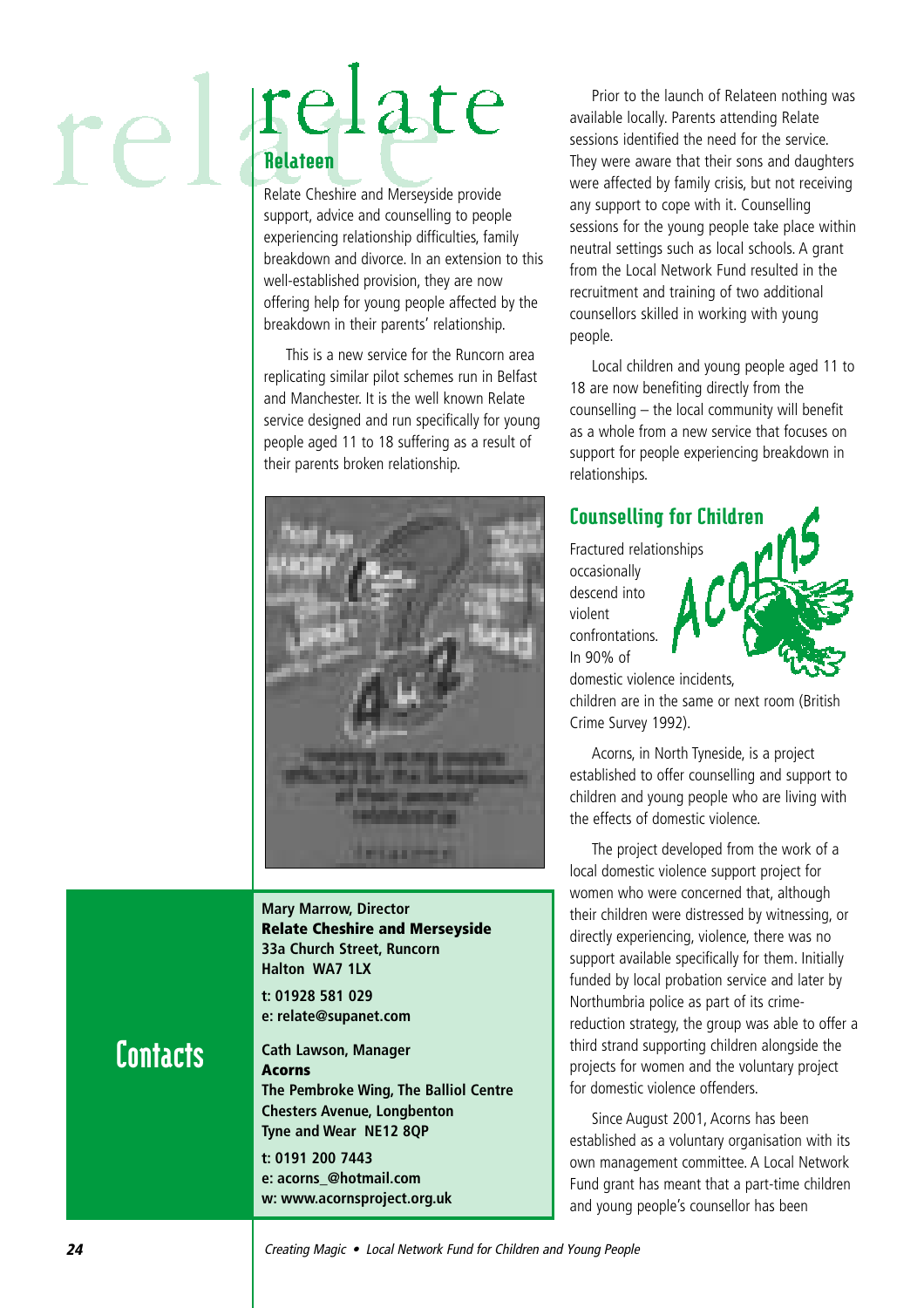employed to complement existing services.

One-to-one counselling sessions are offered initially for a series of eight visits, which is reviewed to ensure the young people are getting the full support they need.

I just think it would help me a lot to talk and get more confidence. To sometimes not be scared to talk and not be scared to ask people for something. *'*

people for something.<br>Counsellors also work to support the nonabusing parent/carer, particularly during the counselling process when the young person may become even more distressed. Acorns works with children and young people between the ages of 6 and 18, and with the addition of the new staff member, they are able to manage a caseload of eighteen young people at any one time. The grant has enabled more young people to experience the counselling and support services, to deal with their feelings and look towards a more positive future life.

So that I can be happy again and just forget<br>
what has happened.  $\sum$ 



#### Keeping in Contact

In some families, not just those living with domestic violence, breakdowns in relationship become irretrievable, potentially leaving children having no contact with their non-resident parent.

For families in these circumstances, child contact centres provide a neutral, nonjudgemental, supervised environment where children can have regular meetings with their non-resident parent.

Referrals from court welfare officers, solicitors or from social services establish a venue where absent parents, (occasionally grandparents or other family members), can meet with children. Although child contact

centres are responding to directives from courts or social services, no statutory provision exists.

Meetings last 2 to 3 hours and usually take place on weekend afternoons. The contact centre provides a safe environment where children can retain ongoing contact with their non-resident parent but avoid the friction or uncertainty that may come from direct meetings between estranged parents.

A Local Network Fund grant has enabled centres to establish or extend these services. In Worksop, Nottinghamshire, one of the 95 centres run by the WRVS was re-opened in September 2001 to provide separated families with a safe environment to meet. The centre has about twenty-four volunteers who each cover one session of supported contact each month. The Worksop centre has space for children to play together and a garden for outside activities in the summer. Parties for Christmas and other festivals provide an opportunity for non-resident parents to celebrate family occasions with their children.

The Local Network Fund grant has enabled the centre to provide children's toys and parties as well as cover the costs of rent, light, heat and volunteers' expenses. There is increasing demand for the service and an extension to the hours may be considered.

In Folkestone, Kent, contact scheme has been running for 10 years but is in need of support to pay rent on the premises they use. The centre is very busy with between seven and nine families using it each weekend – often with two or three children per family.

The choice of a centre for meeting is usually determined by the availability of a centre close to the parent where the children are resident. Folkestone's coastal location has meant that

**Margaret Phillips, Co-ordinator Child Contact Centre WRVS 19 Queens Street Worksop S80 2AN t: 01909 473 208**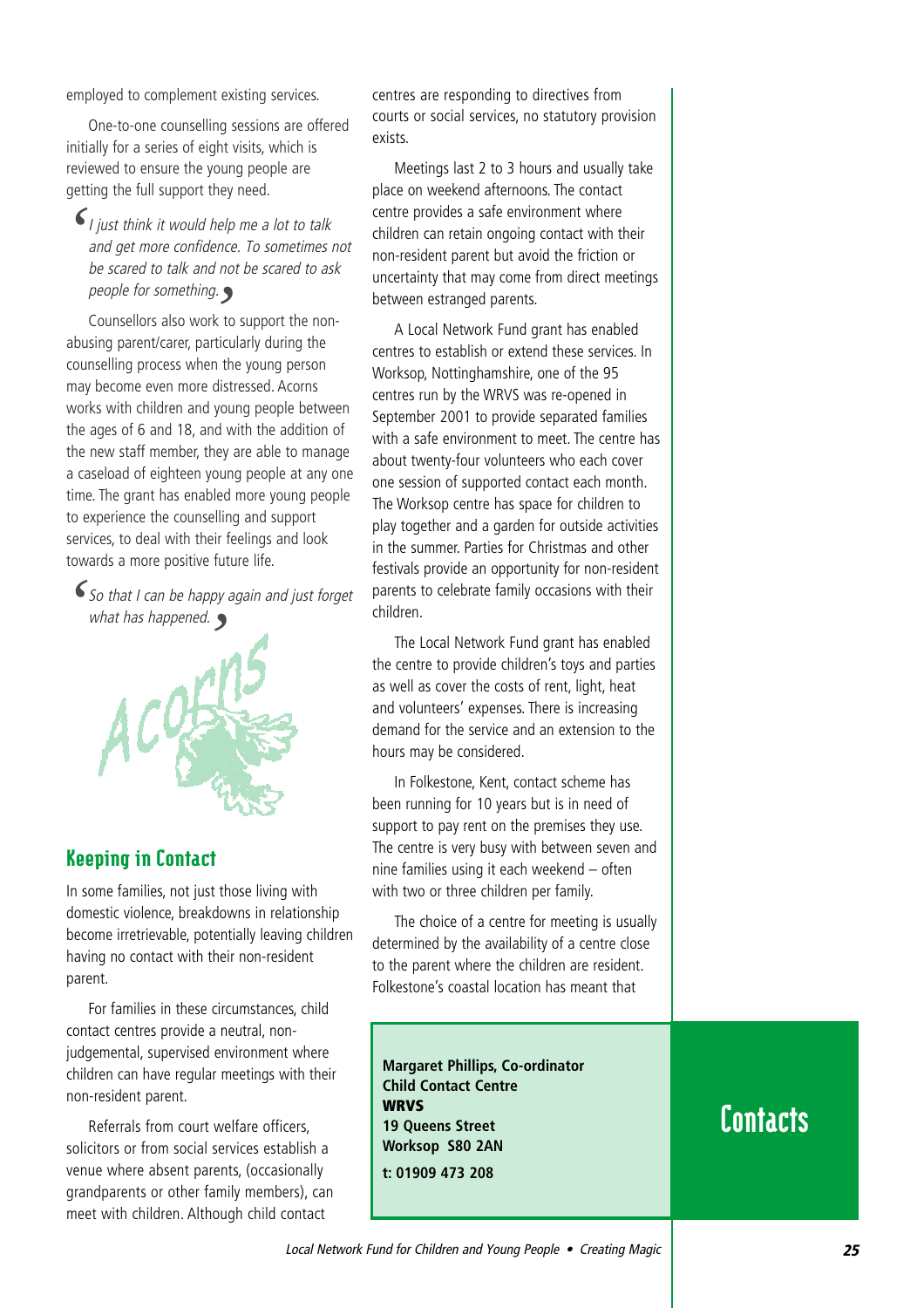visits have been arranged with non-resident parents travelling from France and the Netherlands to make contact with their children.

The Folkestone centre offers both supervised visits and 'pick-up' facilities where a child can be taken out from the centre and brought back by a parent who does not have to meet directly with their estranged partner.

#### Supporting Families

As these projects show, a variety of difficult situations can be eased through families getting a bit of outside help. Families attempting to deal with the extra attention that a child with special needs requires are gaining support from Local Network funded projects. By funding services to help prevent family breakdown in the first place, and supporting ongoing contact with both parents where it is inevitable, the Local Network Fund is contributing to child centred work with parents. It is assisting projects aimed at making times of family crisis less stressful for the children and young people living with the consequences.

### **Contacts**

**Penny Brown, Co-ordinator Contact (Folkestone Rainbow Centre) c/o 4 Romney Avenue Folkestone Kent CT20 3QJ t: 01303 254 744a**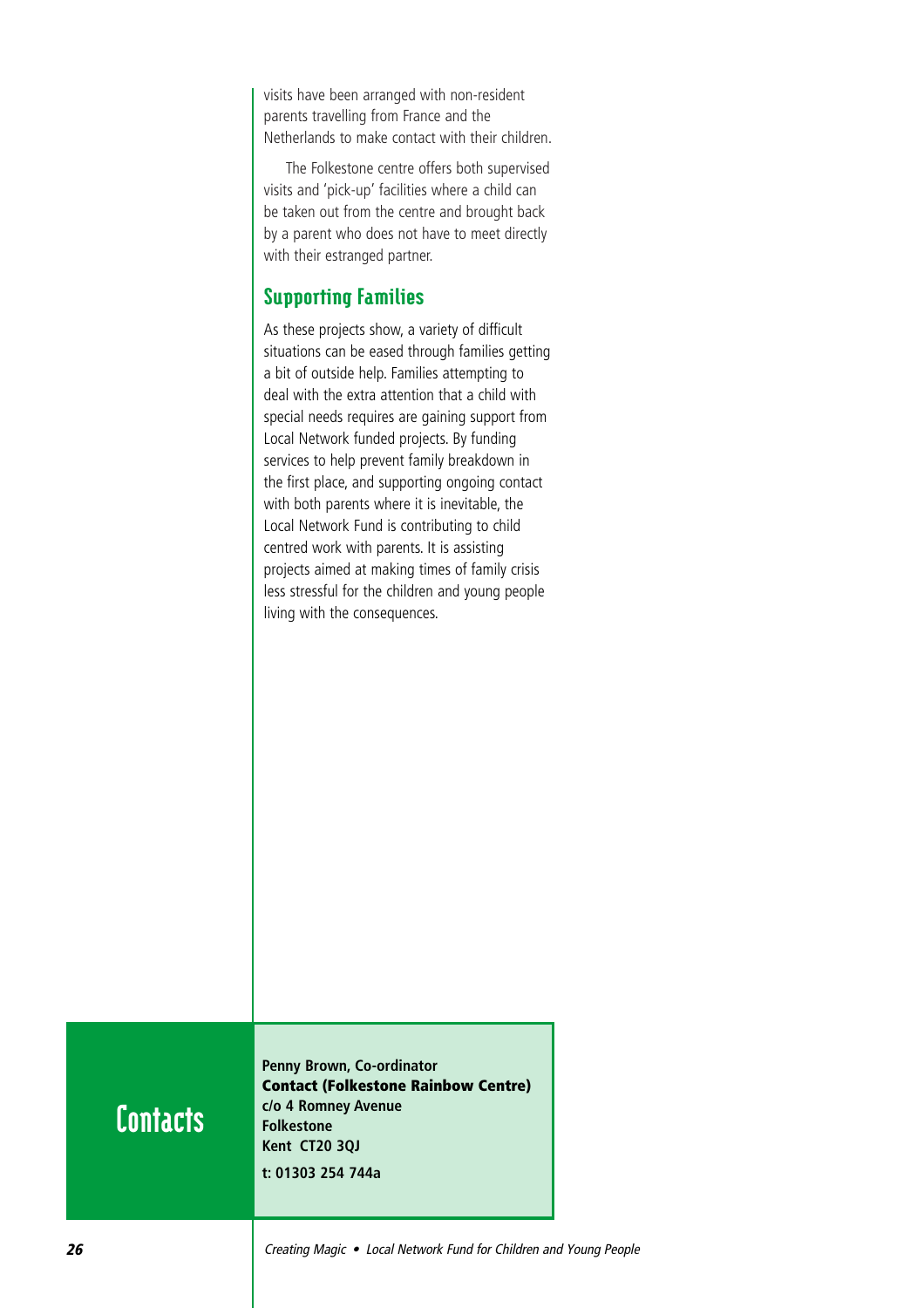RECKON HILL SCHOOL in Middlesbrough<br>
serves a catchment area with many<br>
disadvantaged families. Several children serves a catchment area with many arrive in the nursery with little or no English and few of the pre-school experiences many of their peers would consider 'normal'.

Many families, whose own expriences of school were negative, want their children to achieve but have low expectations of the outcome.

Several parents at the Breckon Hill School told the head that they would love to take their families to museums at the weekends but they either have no transport or find it too expensive. The parents are always keen to find out about the programme of day trips and residential visits already offered by the school and often comment that they wish they had had similar experiences themselves.

The school's Head formed the Breckon Hill Outdoor Pursuits Club with staff, governor and parent volunteers. The club aims to raise the self-esteem and aspirations of the children taking part by providing residential and day trip activities not normally provided by the local authority. Parents can buy a family ticket for a nominal £5.00, which enables one or two parents and up to three children to participate in the day trip. The remainder of the cost of the trip is met by a Local Network Fund grant.

One of the Asian mums at the school is particularly excited by the trips. Her husband works long hours as a taxi driver and is unable to take the family on outings. She had not even visited the park on the outskirts of town – a 35p bus ride away.

#### Bubbling Over with Pleasure

Parents accompany their youngsters on the excursions resulting in a family experience they can all share. So far, four trips have been successfully completed with about 50 people travelling each time. Nursery-age children returned from their trip to Newham Grange Leisure Farm 'bubbling over with pleasure at having fed the lambs'. The furthest excursion so far has been to the Leeds Armouries Museum. The children were concerned about a hawk that flew off during the falconry display and tried to spot it from the coach all the way back to Middlesbrough! Other locations have included

# Creating Magical **Experiences**



'Life' – Newcastle's interactive museum, which was combined with a walk along the riverside to a nervous crossing of the Millennium Bridge, and Sunderland's Glass Centre Museum.

Many children have never been to live theatre or listened to live music performed unless provided in a school setting. However, the maximum effect is gained by taking children to a real theatre. These events are planned but are being held over to the darker nights in winter as the project organiser says:

There's something magical about coming *'* out of a theatrical experience in the dark and that's what we're all about…creating the magical experiences. *'*

**Raising expectations with Middlesbrough families**

**Cherry Diemoz Chairperson Breckon Hill Outdoor Pursuits Club c/o Breckon Hill School Breckon Hill Road Middlesbrough TS4 2DS t: 01642 243 044 e: cherry\_diemoz@middlesbrough.gov.uk**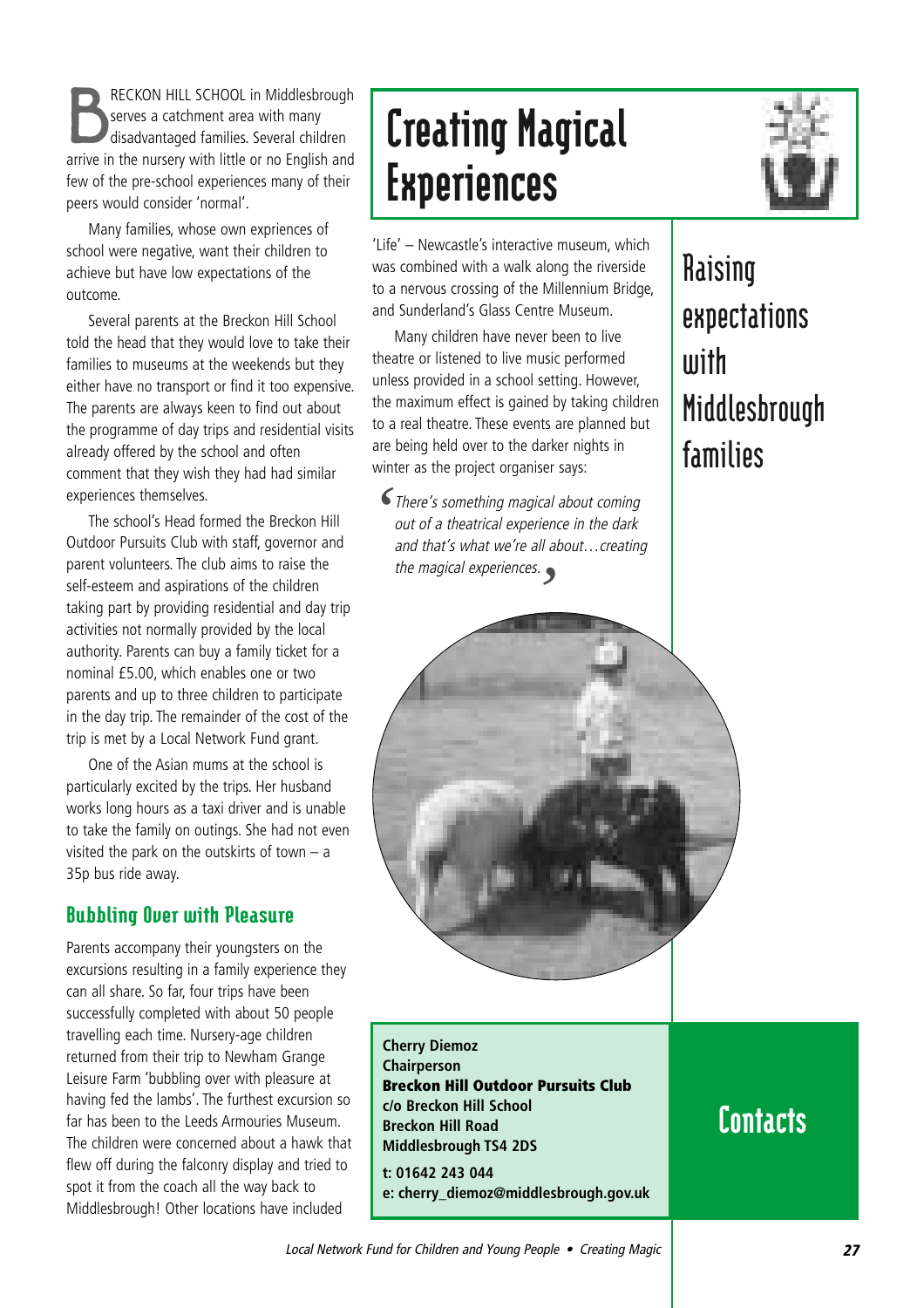

# Health Support Day

# **Health advice for lone parents**

T HE BURNGREAVE WOMEN'S GROUP is a Sheffield-based group of young mothers who meet weekly. This ethnically mixed group is largely made up of lone parents who have been meeting together since May 2001 to share common concerns and encourage their own development. Following research and consultation in the local area they have established a series of events and activities designed to meet locally identified priorities.

One innovative project was to set up a oneday event to inform members and other women in the local communities of the health and relaxation support available to them. Workshops and taster sessions enabled participants to experience different techniques and treatments in a safe environment.

Around fifty women who attended benefited from the event. The day consisted of a lively mix of health advice, keep-fit, massage, aromatherapy and reflexology.

In addition, advisers from Connexions and the careers guidance service were on hand to talk to women about employment and training opportunities. Advice and information about appropriate local courses was made available.

A healthy buffet lunch was available. The event was well received and those who attended expressed an interest in more regular events taking place.

#### Fun for Children

A crèche was provided for the young children who enjoyed the children's entertainer whilst their mothers were able to attend workshops and experience all the activities on offer.

The Burngreave Women's Group put together an event during which local women were able to relax, socialise with others, and inform themselves. An environment was created



### **Contacts**

**Nolian Rankine Burngreave Women's Group 268 Verdon Street Burngreave Sheffield S3 9QS t: 0114 279 7770**

where the young women's own development was paramount.

For many lone parents facing hardship, a break from the routine and an opportunity to learn about support services around health and relaxation, far from being 'self indulgent', is of benefit not only to the young mothers themselves, but also to the whole family.

**28** Creating Magic • Local Network Fund for Children and Young People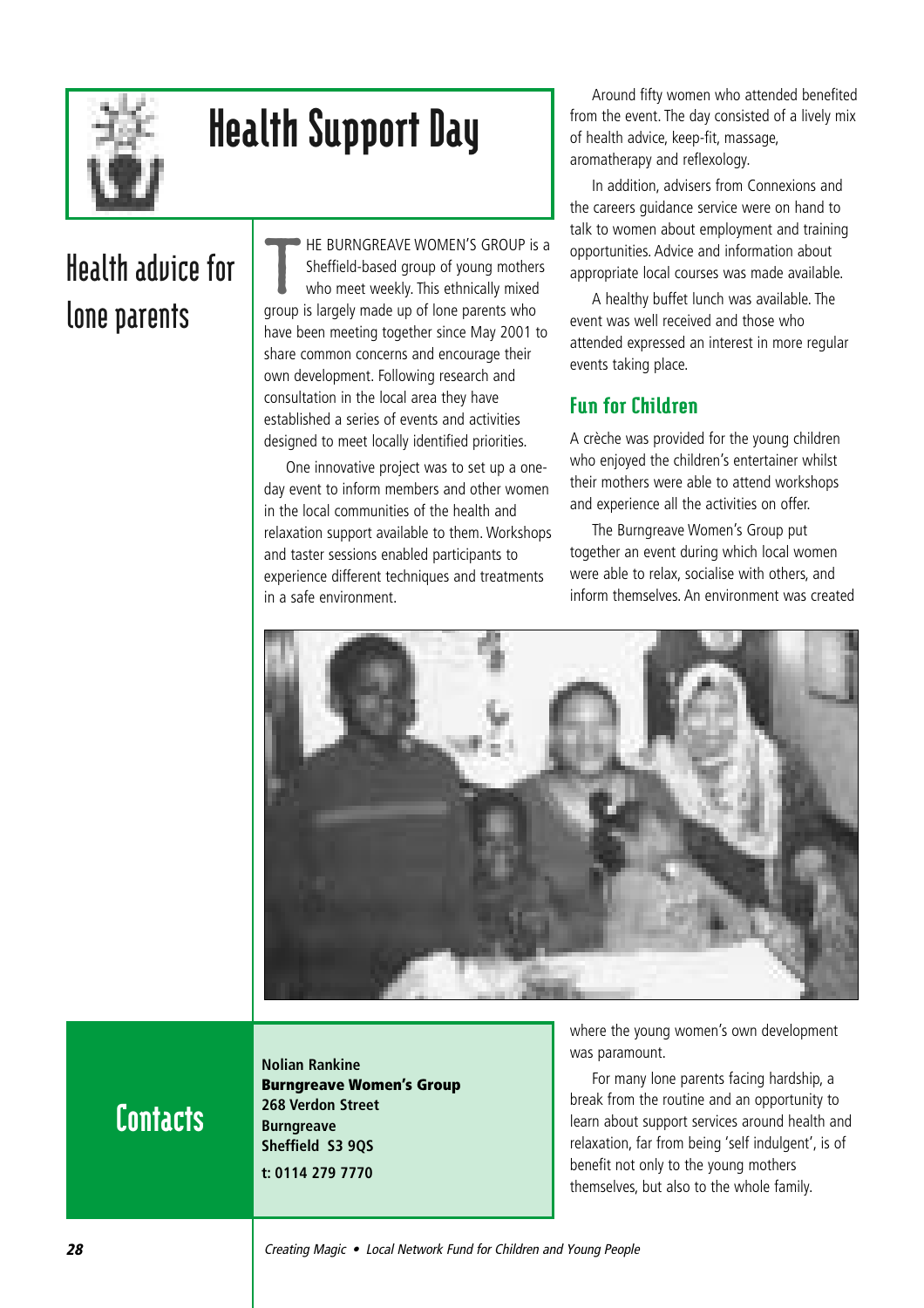GRANT from the Local Network Fund<br>for Children and Young People has<br>enabled Rochdale-based Cartwheel for Children and Young People has enabled Rochdale-based Cartwheel Community Arts to extend the activities of its after-school club. Based in the Library on the Langley Estate at Middleton the project has been running for two years. Unemployment and poverty is a major problem locally with the local authority ward ranked 211 out of 214 across Greater Manchester in terms of household earnings. Those children receiving free school meals account for 71% of the school population compared with the borough average of 33%. The three primary schools serving the estate were returning amongst the lowest scores in their SATs.

In an attempt to focus on these issues and improve oral and written communication the Magic! Club is running a series of 60 creative literacy, family-learning workshops run jointly by a visual artist and a writer or drama worker.

#### Family Literacy Model

The project is applying a family literacy approach which means that the children are accompanied by a parent/carer at the weekly sessions, where the emphasis is on having fun and learning together through creative activities. A series of activities have been designed for the young people to take away and work on at home with the help of their parent/carer. The project is pitched at an appropriate level, recognising that some adult participants may not be confident readers and writers themselves.

Parents are encouraged to borrow books from the library and with the assistance of the library staff a special 'book box' has been assembled featuring books related to the themes set for the workshops.

Cartwheel Community Arts chose the name Magic! Club to appeal to the younger children and to emphasise that the project is different from school. Attendance is voluntary, but it is important to try and get a degree of commitment from the families at the outset.

# The Magic! Club



#### Three Additional Strands

The Local Network Fund grant will enable the Magic! Club to extend in three ways. Firstly, a digital artist will work with the participants to document the project using digital video and still photography. The artist will provide each family with a visual record of involvement in the project. Also a documentary approach will combine interviews and an assessment of outcomes in a document of potential interest to others working in the field.

A second strand is to bring in a visiting author or illustrator for one session each term to demystify the publishing process and to make links between words and pictures in children's books and the people who created them.

Finally, the project will use some of the grant to take the families on an educational trip each term. This can provide a focus for the work, drawing together the themes of a term's activities into a significant and memorable family event, such as a day at the seaside or a trip to a professionally produced pantomime. For many of the target families, this will provide opportunities they are otherwise unable to experience.

### **After-school creative family literacy project**

**Fiona Kellett, Development Manager Cartwheel Community Arts The Hind Hill Centre Hind Hill Street Heywood Lancashire OL10 1AT t: 01706 361 300 e: cartwheelart@netscapeonline.co.uk**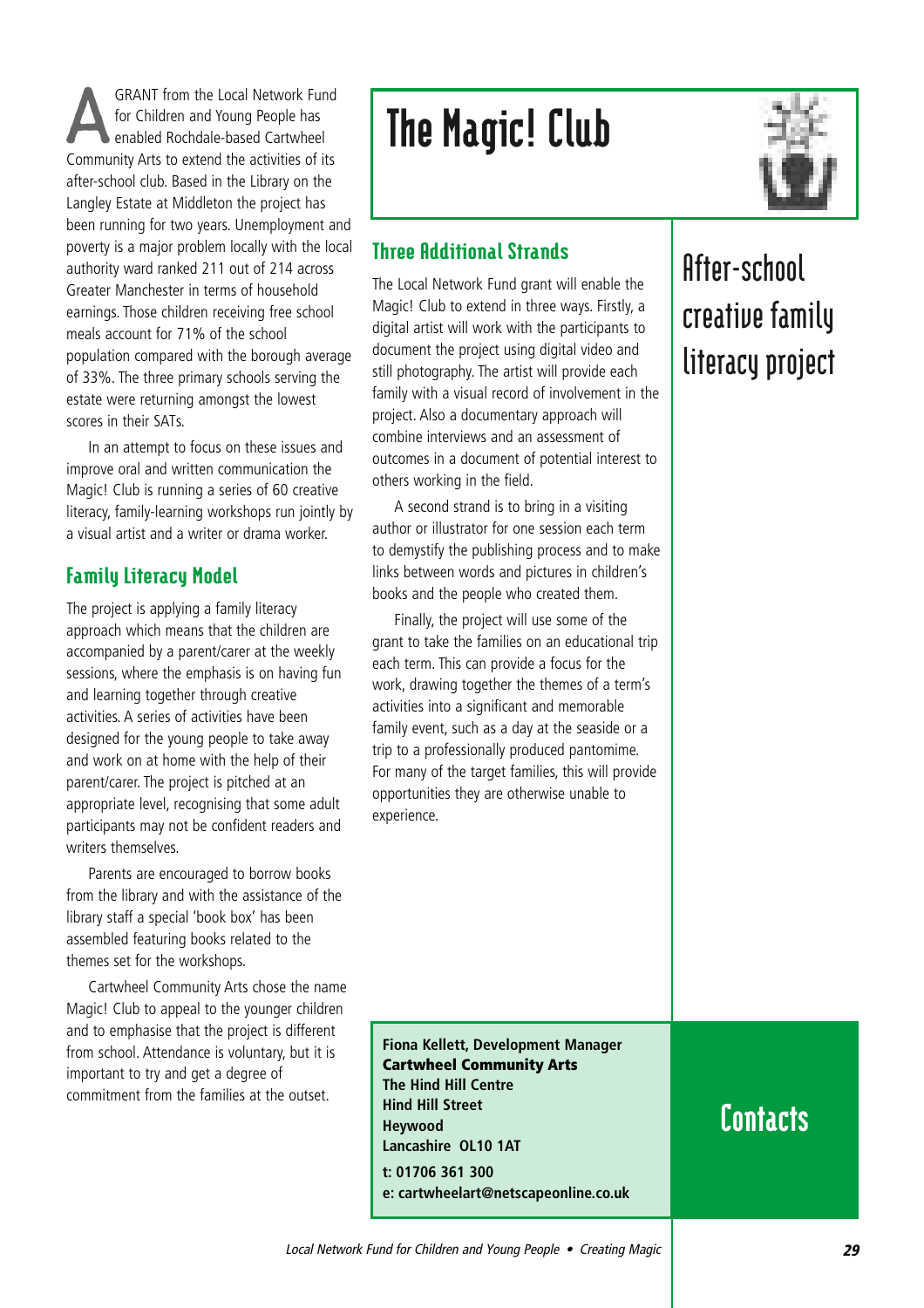

# Child Deaf Youth Project

# **Youth club for D/deaf children and young people in Teesside**



T HE CHILD DEAF YOUTH PROJECT was established in Cleveland in 1995. The organisation evolved from an idea put forward by Cath Smith, who was at that time working at Beverley School. She secured the funding and an advocacy project was set up with support from the Cleveland Disability Forum. The first Management Committee was made up of representatives from education, health, social services and the voluntary sector together with parents and adults from the D/deaf community.

Today the organisation is an independent charity, comprising of D/deaf children, their

families, D/deaf adults and interested professionals. A democratically elected committee of D/deaf and hearing people manage the project, which endeavours to improve the quality of life for those living with deafness and to offer young people opportunities

to develop skills and reach their full potential.

The Project has developed a youth club facility specifically for D/deaf young people who face isolation and communication difficulties in their everyday lives. The young people benefit from opportunities to socialise and learn with others who share their language (British Sign Language) and experiences. Youth club members are encouraged to take an active role in

**Jacqueline Barnes-Jones & Susan Speechley Youth Workers The Child Deaf Youth Project Cleveland Deaf Centre 3 Park Road South Middlesbrough TS5 6LD t: 01642 852 165 (minicom/fax/voice) e: cdyp2001@yahoo.co.uk**

developing ideas for the programme of events and the way that the club is run.

The Child Deaf Youth Project currently caters for two age groups (under 10 and 11–17) but is hoping to set up a group aimed at 18–25 year olds.

#### Committed Volunteers

A grant from the Local Network Fund for Children and Young People has enabled the project to offer child protection training and a first aid course to volunteers and also cover their expenses and entrance fees on outings.

The project is going from strength to strength, with growing membership and excellent volunteer commitment, many regularly attend the fortnightly sessions

A summer playscheme is planned to run alongside the youth club during the school holidays which will encourage members to meet

> their peers as many do not live within the local area and may feel isolated in the holiday times. A residential week and school leavers course has also been organised for the summer.

The Child Youth Deaf Project aims to encourage independence and confidence as well as to

identify and offer adult D/deaf role models and mentors at a crucial age. It will help to build self-esteem, assertiveness, and social skills as well as to train and educate young people in preparation for adult life. It will equip them with skills and knowledge to enable them to cope as a minority group in a hearing world – empowering them and giving them a 'voice'.

■ NB This project has requested that D/deaf is used throughout this article to signify a commitment to all D/deaf people and an inclusive approach, welcoming all D/deaf people whatever their language and cultural preference.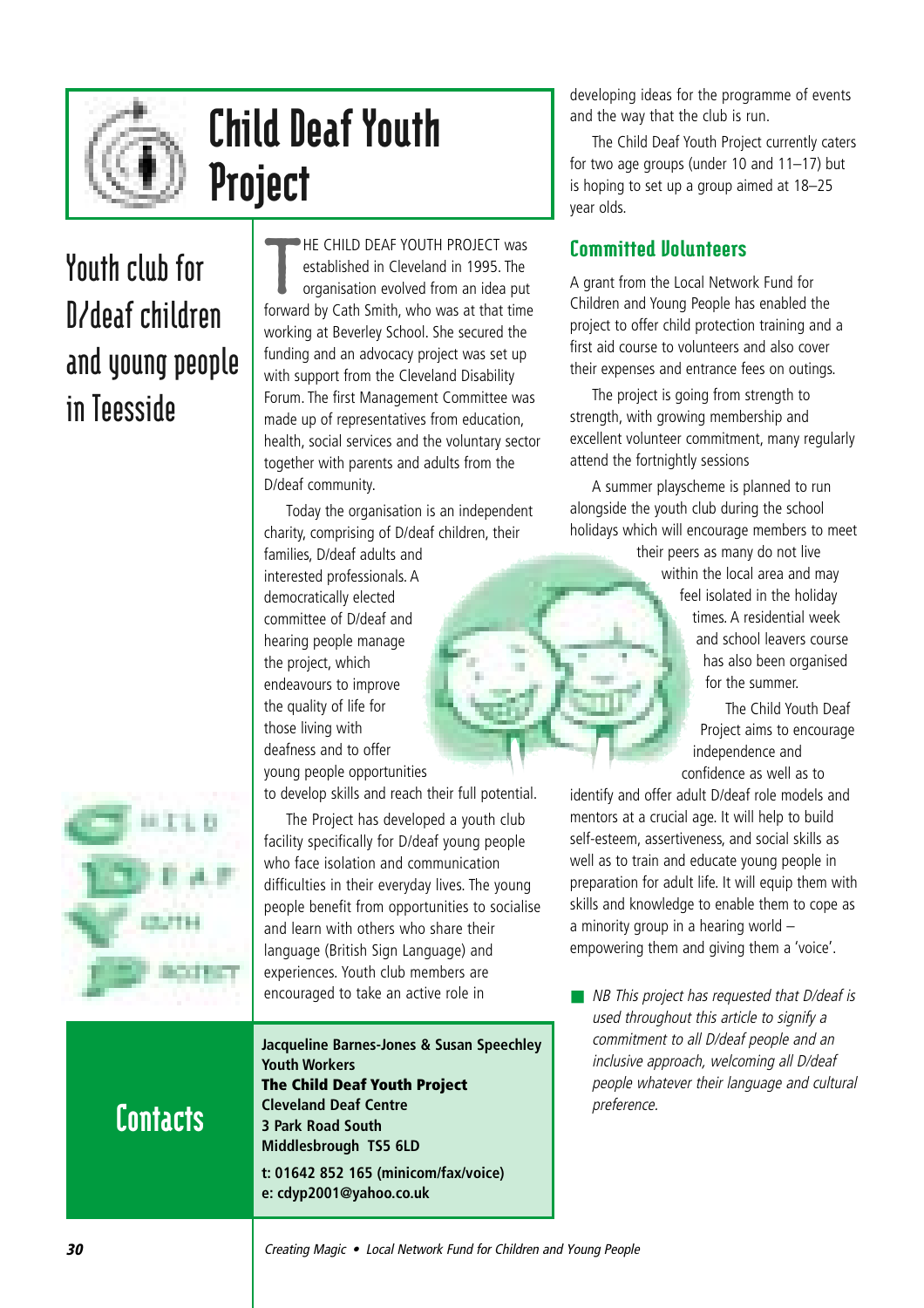L OW INCOME, unemployment, social and economic isolation and lone parenting are factors facing many families in Withernsea, East Yorkshire. Such isolation can often lead to parents having very low selfesteem and confidence themselves which, put very basically, will often lead to less social activities involving their children. Analysis of local figures indicates that one-quarter of all children in the area live in households with no income earner. Nearly half of the households do not have access to a car, a significant factor in an area remote from the nearest city, Hull.

Children and Family Action is a voluntary organisation based in Withernsea, which aims to promote, support and develop facilities for children and families in Withernsea and Holderness. In particular the care, support and education of children and their families and carers so that their conditions of life may be improved. The group aim to provide access to constructive, educational play and to involve as many local people in this process as possible

Children and Family Action have, over recent years, run an annual festival of Children's Art, providing local children of all ages with an opportunity to participate in a wide range of activities including music, dance and arts and crafts.

My four-year-old son really enjoyed the three days of entertainment you ran down in Valley Gardens, and having his face painted! All he spoke about for days after was when he went in the road banging his drum that he had made with one of the helpers. *'*

### Expanding Activities ر<br>nn

With a grant from the Local Network Fund the festival was able to expand this year and provide an even wider range of multi-cultural activities including African music, drumming and dance activities, storytelling and a puppet workshop. This expansion in activities has led to Children and Family Action working together with a wider network of local groups.



# Children's Arts **Festival**





Over 1,400 young people participated in the festival, which built their self-confidence and self-esteem through setting them challenges to try new activities they would otherwise be unable to experience.

#### Low Cost Trips

In addition to the festival, Children and Family Action provide families the opportunity to go on low cost trips over the summer. These trips provided families who did not have the means or opportunities to discover other areas, the chance to go out have some fun, and spend time together as a family.

The grant from the Local Network Fund has enabled those involved in setting up these projects to focus directly on delivering the best possible service for local young people whereas in previous years enormous amounts of time has had to be expended in raising funds from small charitable organisations.

### **Participation in arts and crafts activities**



**Gina Littlewood Children and Family Action Lighthouse Cottage, Hull Road Withernsea East Yorkshire HU19 2DY t: 01964 615 340 f: 01964 615 397 e: wcfa@lineone.net**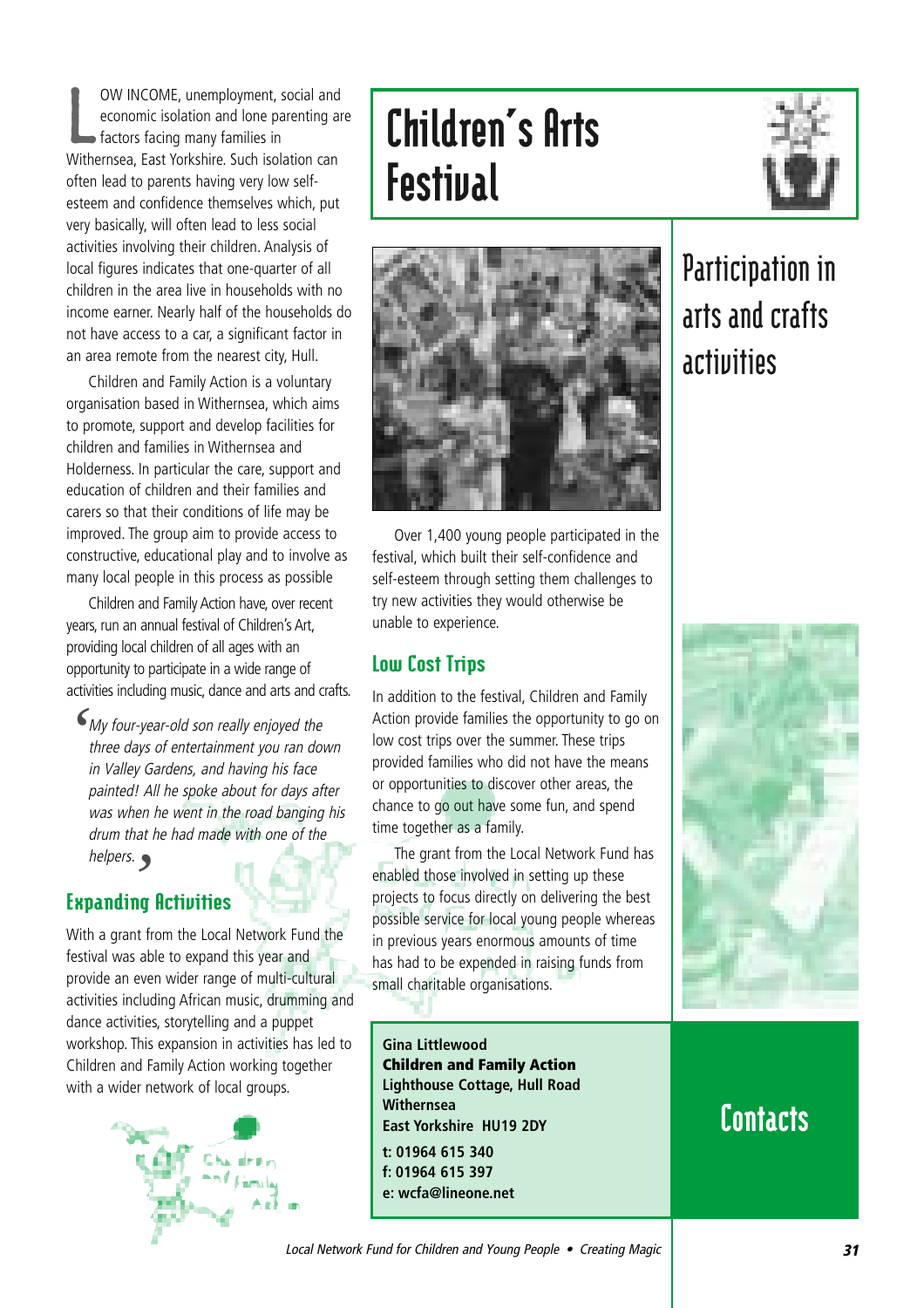

# Art Afloat in Wolverhampton

### **Volunteer run arts and crafts workshops on a narrowboat**

S INCE 1977 the Children at Risk Project has been providing facilities for young people who are experiencing difficulties with education, social or economic problems. Initially providing local magistrates courts with programmes for young offenders as an alternative to custodial sentences, the project has expanded and developed into an organisation providing a wide range of services

designed to provide leisure activities and educational opportunities for local children and young people.

The project, based in Wolverhampton, operates several fully accessible narrowboats, which are used to take groups on trips and provide a base for arts workshops.

The innovative concept of the Art Afloat project is to take a group of young people on a relaxing

narrowboat ride along the canal during which they have a choice of fun arts and craft workshops. A successful pilot scheme confirmed that the idea was a good one and now with funding from the Local Network Fund for Children and Young People alongside a BBC Children in Need grant, the project is continuing.

The project enables groups of up to fifteen participants, between 5 and 16 years old, to try various activities including mask making,

**Arts & Development Officer Children At Risk Project (CARP) Minerva Wharf Horseley Fields Wolverhampton WV1 3LX t: 01902 455 853**

painting and drawing, badge making and model making alongside professional artists and volunteers.

Local children and young people have benefited from the scheme, which has enabled them to participate in an alternative arts project in a unique setting, giving many young people an experience they will value.

#### Vital Volunteer Support

To assist in this work, CARP recruit, train and develop skills of volunteers locally. Local newspaper requests for volunteer involvement in Art Afloat generated an overwhelming response. During 2001/02 nearly 6,000 hours of volunteer



time were committed to the CARP project overall and the volunteers are well prepared for the tasks they carry out. A series of induction days welcome new volunteers to the project and each is given an Art Afloat training manual.

Regular training events are held for the arts workshop volunteers, both by CARP themselves and through partnerships with outside agencies such as the Birmingham Play Resource Centre.

On behalf of the volunteers…thanks for such a rich learning experience. I thoroughly enjoy my work with CARP and it is opportunities like these that make me feel like I'm progressing as an individual and an artist. *'*

This innovative project is benefiting local *'*children and young people as well as developing the skills of a wide group of committed volunteers.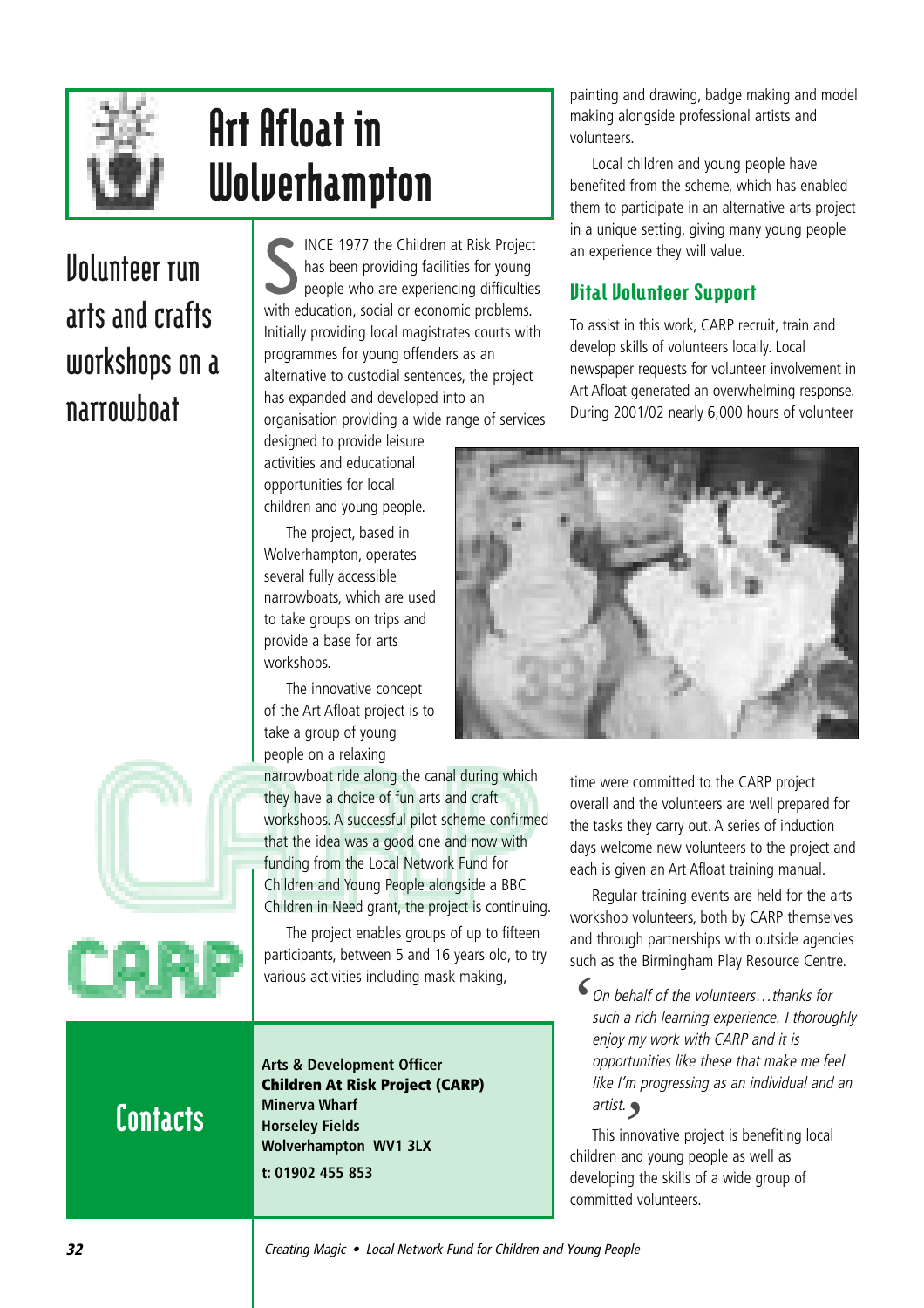**BOOTLE** in Liverpool is rated by<br>Government statistics as amor<br>most deprived 2% of UK com Government statistics as amongst the most deprived 2% of UK communities. Health Authority research evidence shows many local young people have unhealthy diets, smoke, drink alcohol to excess and take very little exercise.

A pilot project called 'Wise Up' based at the Christchurch Youth and Community Centre worked with local young people to examine their health and well-being. Aiming to improve their awareness of key health concerns, allows them to make their own lifestyle changes and engages them with the issues creatively. The project resulted in a group of young people who are now able to share their learning with others.

I made a big poster to warn other kids about smoking. I'm cooking healthy pizzas next week. Wise Up's good, it will get others to think a bit about how they live. David aged 12 *'* **9**<br>d 1

The group's weekly sessions had input from health professionals and other volunteers on healthy eating, exercise, the effects of smoking, drug and alcohol misuse as well as cookery

sessions, sports and creative sessions on drama, poetry and music.

In only a few weeks my daughter's attitude to her diet and fitness has changed…I don't know what the secret is, but this project has given her a real boost. *''*

Mrs Jones (local parent)

Much of this information has now been developed by the young people for distribution on a CD-ROM and the internet, increasing learning about website design and multimedia production techniques.

Along the way, the young people have also learned about the responsibilities of working together in a group.

# Wise up – get healthy!

#### Peer Education Programme

A grant from the Local Network Fund for Children and Young People means this learning will now be put to good use by sharing it with other young people. A Peer Education Programme is being undertaken by the Wise Up project accredited through Weston Spirit, a national youth charity running personal development programmes. As well as the website, a series of face-to-face meetings will ensure the lessons learned from the project can be shared through sessions with other local youngsters.

#### Poverty and Health

There are well-established links between poverty and ill health. This project has, through education, enabled young people to make informed lifestyle choices, which they can share

with their peers, their families, and the wider community. Involvement in the project has

also significantly developed the skills, selfconfidence and self-esteem of the young people involved.

**Christchurch Youth & Community Centre**

**Health promotion project produces CD-ROM and website.**

### **Contacts**

**e: info@wiseup-youth.org.uk w: www.wiseup-youth.org.uk**

**John Hesketh**

**8 Oxford Road, Bootle Liverpool L20 9HW t: 0151 525 1995 f: 0151 525 1995**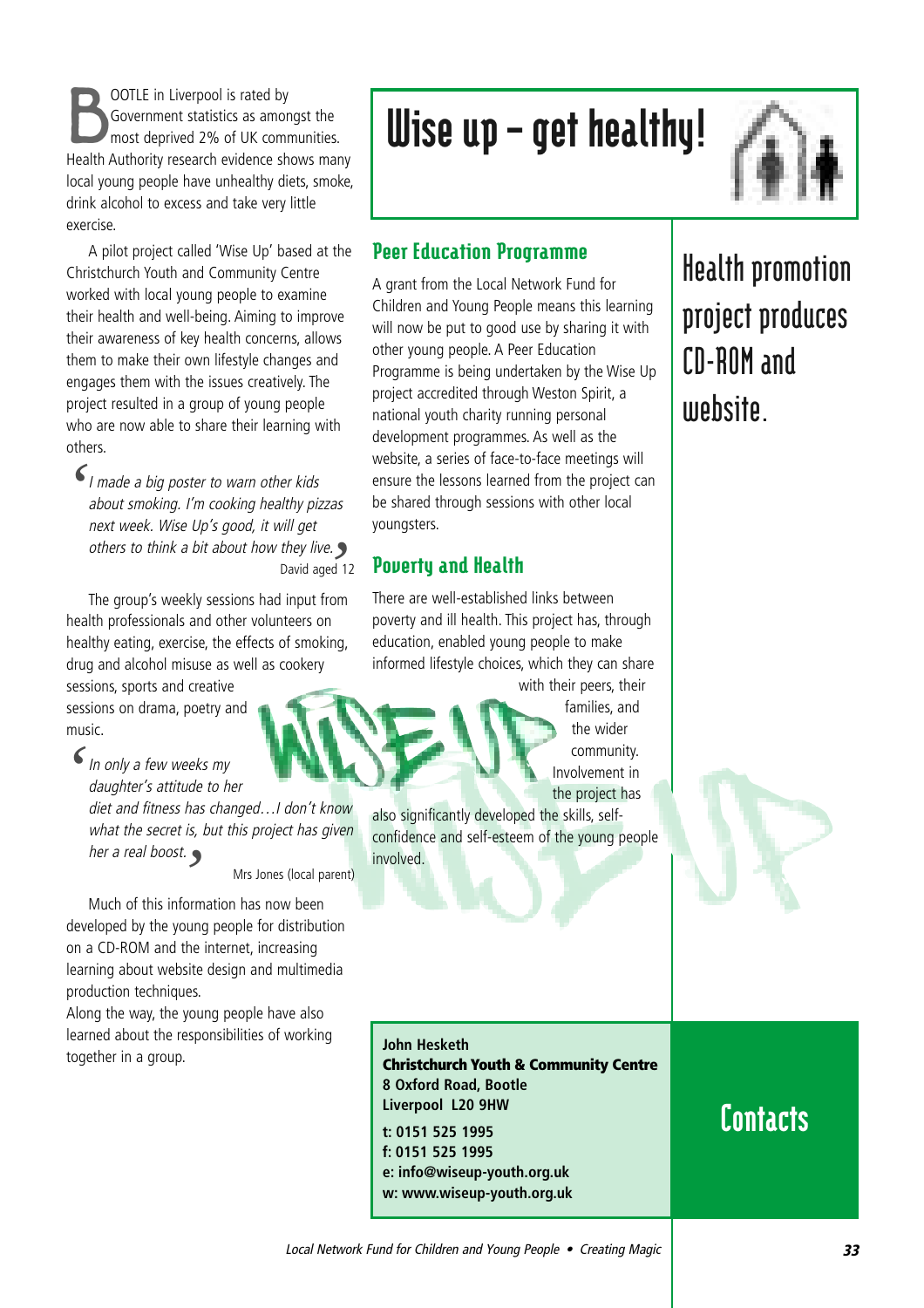

# Linking up in London

# **A club for children with learning disabilities**



HILDREN AND YOUNG PEOPLE with learning disabilities often find themselves excluded from mainstream social activities. They may not be experienced in social situations and lack confidence. There may be insufficient attention to their social development and communication, leading to these young people feeling isolated and having few friends.

Community Link-Up aims to integrate children and young people more fully into the social and

recreational life of their community through friendship. They run the 1:1 club for adults, an integrated club where users with learning disabilities can meet and socialise with people from the wider community. The 1:1

friendship project is

provided through the recruitment, support and training of volunteers who form long-term friendships with people with learning disabilities.

I always have a nice time with Catherine Jayne, a service user talking about her friend *S I* always have a nice time with Catherine sumplement all line a service user talking about her frie

A number of parents of children with learning disabilities have heard about the

**Mike Coker, Project Manager Community Link-Up MS Business Centre, 22 Chapel Lane Pinner Middlesex HA5 1AZ t: 020 8868 5808 e: linkup@metronet.co.uk w: www.linkup.inuk.com** 

Community Link-Up 1:1 club operating in Harrow, north west London and have requested similar provision based on this model for their children.

A grant from the Local Network Fund for Children and Young People has enabled the long awaited Junior 1:1 club to begin. A suitable centre had been identified as a venue for the monthly meetings, however to create a child friendly and stimulating area there was a need to invest in sports equipment, musical instruments, and arts and crafts materials as well as establishing a play area.

#### Training Volunteers

Additionally an induction training programme was required for all the new volunteers

> recruited to take part in the club's activities. This includes interviews with volunteers (and their parents or carers for those under 18) and taking up references and police checks.

Members of an Asian youth group – the Harrow Sai youth club – who have already

undergone some training will be participating and running the Junior club under the supervision of experienced 1:1 volunteers.

This project offers many benefits to all the participants. For the young people with learning disabilities they gain an opportunity to interact with their wider community leading to an increase in inclusion and independence. Their families get regular respite time on Friday evenings to spend with siblings and other family members. Volunteers have their first opportunity to contribute to community projects, which can also be accredited under the Millennium Volunteer scheme.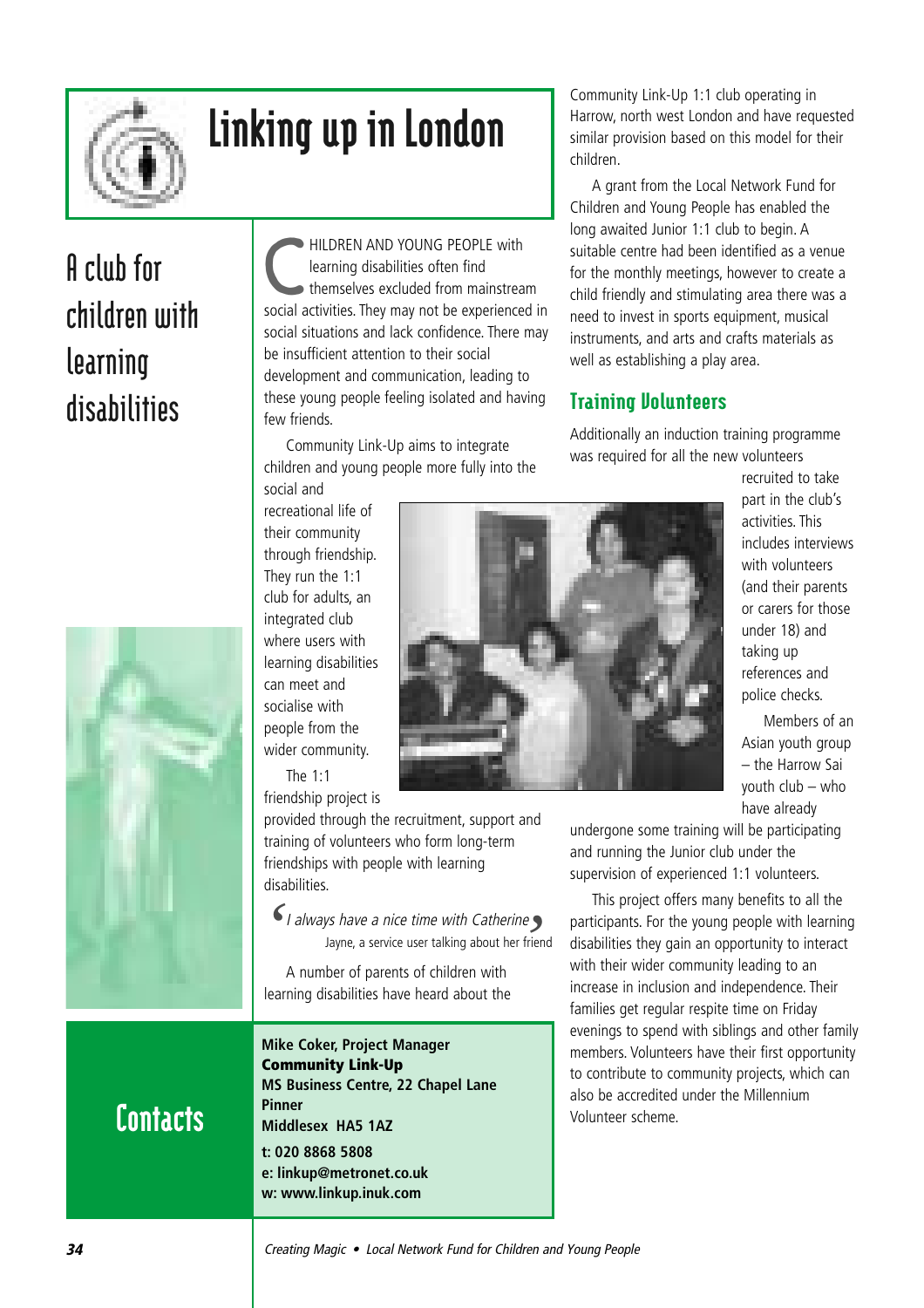**DESPRAXIA** is a condition of the brain<br>resulting in messages not being<br>properly transmitted to the body. It resulting in messages not being affects at least 2% of the population in varying degrees and may result in poor posture or body awareness and some difficulty with physical coordination. Some people with

Dyspraxia may exhibit poor short-term memory, they often forget tasks learned the previous day, children may be slow to learn to dress or feed themselves.

A local support group for parents of children with Dyspraxia was formed with an initial meeting of 5 families in Nottinghamshire in 1993. This selfmanaged group is now developing into an independent charity with over 1,500 families utilising the drop-in support services and telephone

helpline on offer. As well as these activities a weekly movement club, an after-school club and a computer club are offered with regular youth club events taking place each month. These activities allow the children and young people opportunities to learn, and practice, new skills and participate in social activities in a safe and supported environment.

Sharing member's experiences through the training of school staff and other professionals and publishing newsletters and a website are also an important part of this group's work.

Summer playscheme events and camping and activity holidays give the young people a chance to attempt new activities whilst also offering some respite for carers.

#### Residential Activities

Young people with Dyspraxia may not be able to access mainstream residential activities due to their poor self-care skills and low self-esteem. A grant from the Local Network Fund for Children and Young People has enabled a specially developed residential adventure programme to be provided for young people from Dyspraxia Connexion. The fully supported, yet demanding programme – based at Low Mill in North Yorkshire – has given this group of young people an unforgettable experience that develops their confidence through their own positive achievements in tackling new challenges.

# Dyspraxia Connexion



*'*

Anne… gave me a torch, which gave me the freedom to walk unaided. In fact I did it so well George and I led the way! The feeling was indescribable. It was so romantic, because we stopped and looked at the constellations. I don't think I will ever forget this. Nothing on earth could stop me now, my body and soul were invigorated. This is what Low Mill is all about. I have done it! *'*

Andrea





**Anne Taylor, Chairperson Dyspraxia Connexion 21 Birchdale Avenue, Hucknall Nottingham NG15 6DL**

**t: 0115 963 2220 f: 0115 968 1100 e: notts@dysf.fsnet.co.uk w: www.dysf.fsnet.co.uk**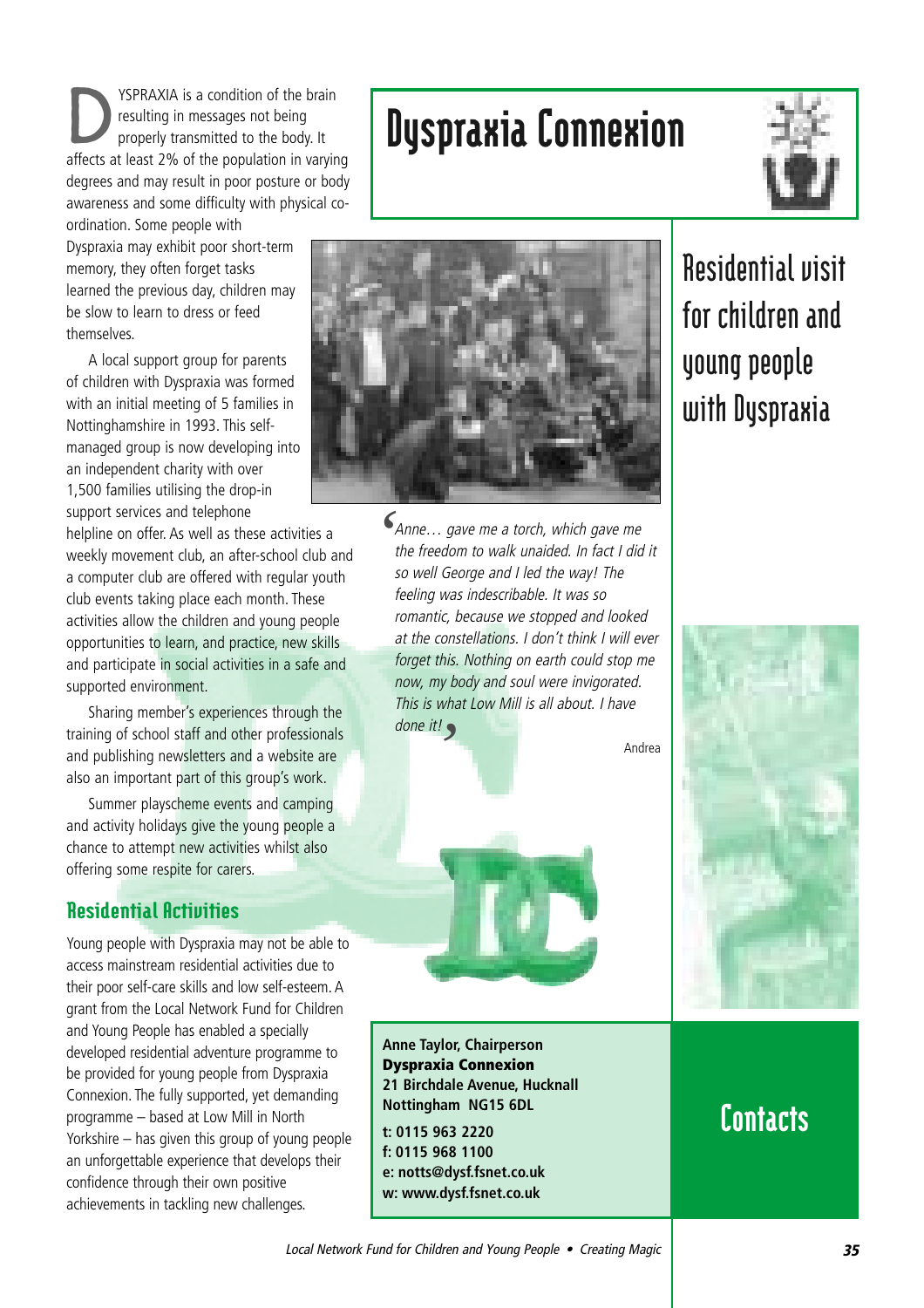

# Building for the Future

# **Skill building with building skills**

E AST CLEVELAND Youth Housing Project started out as an innovative partnership project and has now developed into a locally run trust, which aims to provide a network of affordable accommodation for young people in housing need.

The project is based in an isolated semirural area of small villages with high levels of poverty and deprivation. There are few training and employment opportunities for young people locally and travel to urban areas is difficult and costly. The project targets young people between 15 and 19 many of whom have low educational achievements and basic skills needs, often coupled with low selfesteem and very low aspirations.

Young people have access to local training opportunities in building skills through the regeneration of empty houses. Derelict properties are being brought back into use to provide accommodation for young people. Whilst rebuilding and refurbishing these homes young people are gaining practical building skills which can be put to use in future employment as well as developing a range of life skills.

I am a different person since I started my work placement with ECYHT. I know a lot more about the building trade, and it has given me the skills and encouragement to become a bricklayer when my placement is over. *''*

The project has also begun to offer a redecoration and refurbishment service to local community agencies, widening the experience gained by young people.

#### Personal Development

As a small number of participants are undertaking the programme at any one time, an informal one-to-one approach enables the project staff to identify opportunities for tailored personal development and arrange visits to similar projects. Young people have undertaken courses in areas as diverse as first aid, telephone techniques, fire safety and customer care.



#### Child Protection Policy

A small part of the Local Network Fund grant awarded was allocated to producing a child protection policy for the project and the training associated with its implementation. They benefited from the insights of a local agency brought in to work on producing the policy. Drafts were circulated amongst a dozen people by e-mail, amendments and updates were incorporated into a final policy that had input from project users. For this project the process of establishing a child protection policy was important in focusing attention on the ethos and values underpinning their work.

### **Contacts**

**Steve Stevenson, Co-ordinator East Cleveland Youth Housing Trust Skinningrove Old School New Company Row, Skinningrove Saltburn TS13 4AU t: 01287 644 044 f: 01287 643 115 e: ecyh.initiative@virgin.net**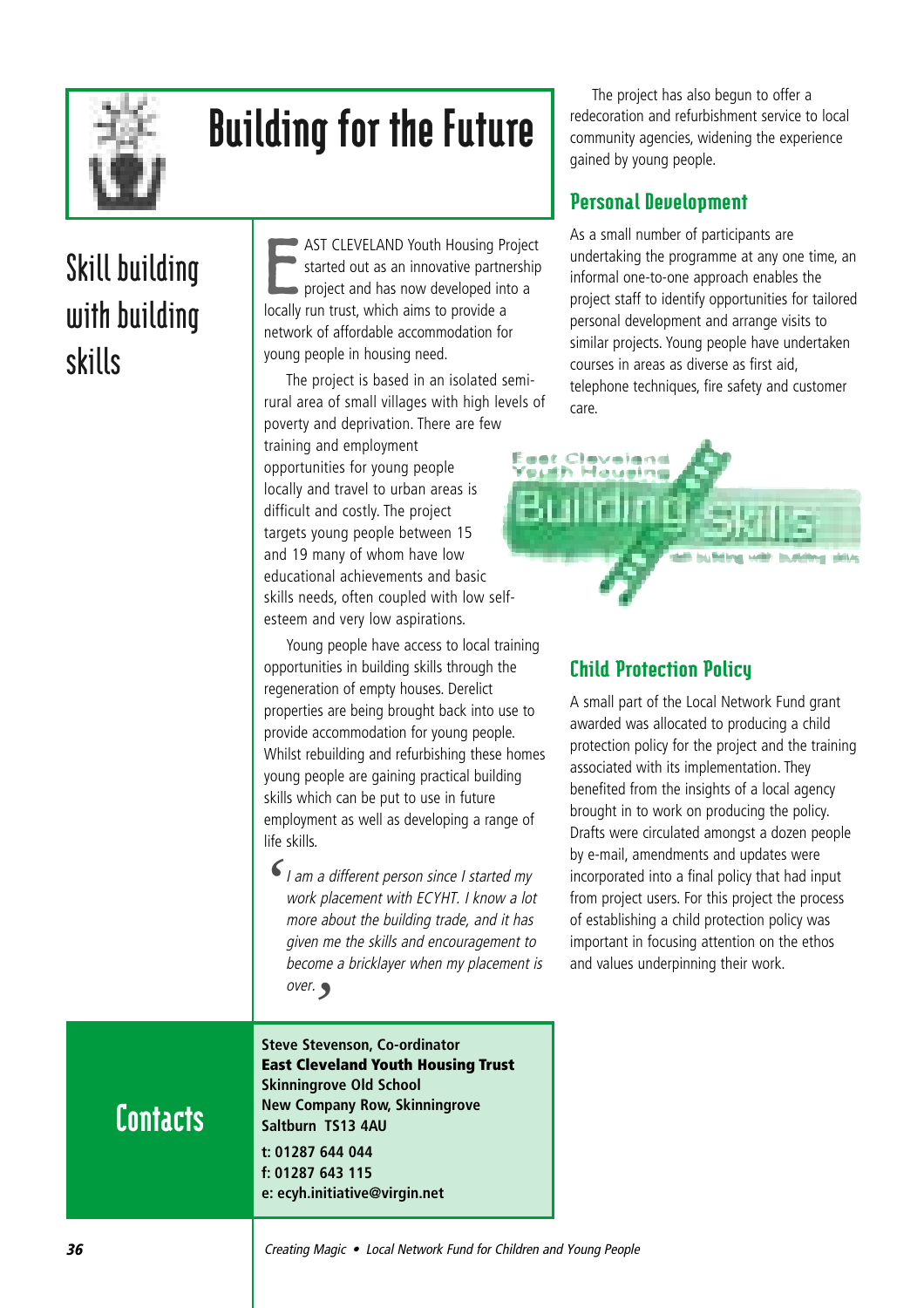S TAFF ON THE NEONATAL UNIT at St George's Hospital in south west London, who care for babies both in the hospital. and when they go home, became very concerned about the lack of vital resources for some disadvantaged families. They identified the need to support families and babies who use the services of the new-born intensive and special care nurseries at the hospital.

To address the needs of these families, projects in three main areas, run by a voluntary group associated with the Neonatal Unit, have been identified and funded by the Local Network Fund for Children and Young People.

#### Travel Scheme

Some families who face economic disadvantage cannot afford the fares to travel to and from the hospital. Because the Neonatal Unit is the regional 'Centre of Excellence' for south east England as well as the immediate locality, caring for over 500 new-borns each year, many parents have to travel great distances. To enable families to visit babies in hospital on a regular basis a scheme has been established that makes a contribution towards travel costs for those struggling to meet these. This will ensure that the bonding process with parents and baby can proceed even if a premature baby is in hospital for a prolonged period.

Two car seats have also been purchased for loan to families to take babies home or to transfer to their local hospital, ensuring the safe transit of babies who are well enough to travel.

#### Baby Essentials

Several times a month the community nurses become aware of parents who are unable to provide even the most basic items to care for their baby back at home. They provide a 'going home' pack for these families including essential items such as warm cot bedding, baby clothing and a steriliser to ensure feeding equipment is clean and free from infection.

## Making a Healthy Start



#### Translation Service

Many babies on the neonatal unit are born into families who have little or no knowledge of English. Many are refugees or recently settled in the UK. The unit provides a 'going home' booklet with vital information for parents about caring for their child at home with confidence. A Local Network Fund grant has enabled this to be translated into community languages such as Tamil, Somalian, Urdu and Punjabi.

For all new born children the first months of life are a time when they are most vulnerable. For those whose health demands the extra support of hospital supervision the full focus of their parents attention is vital. This 'Friends' scheme, established as a voluntary organisation working alongside health professionals, ensures that parents, babies and all the family are given much needed support during a difficult

time.



**Abigail Shaw, Co-ordinator Friends of the Neonatal Unit at St George's Hospital 9 Girdwood Road London SW18 5QR t: 020 8780 0363**

**e: friendsnnu@aol.com**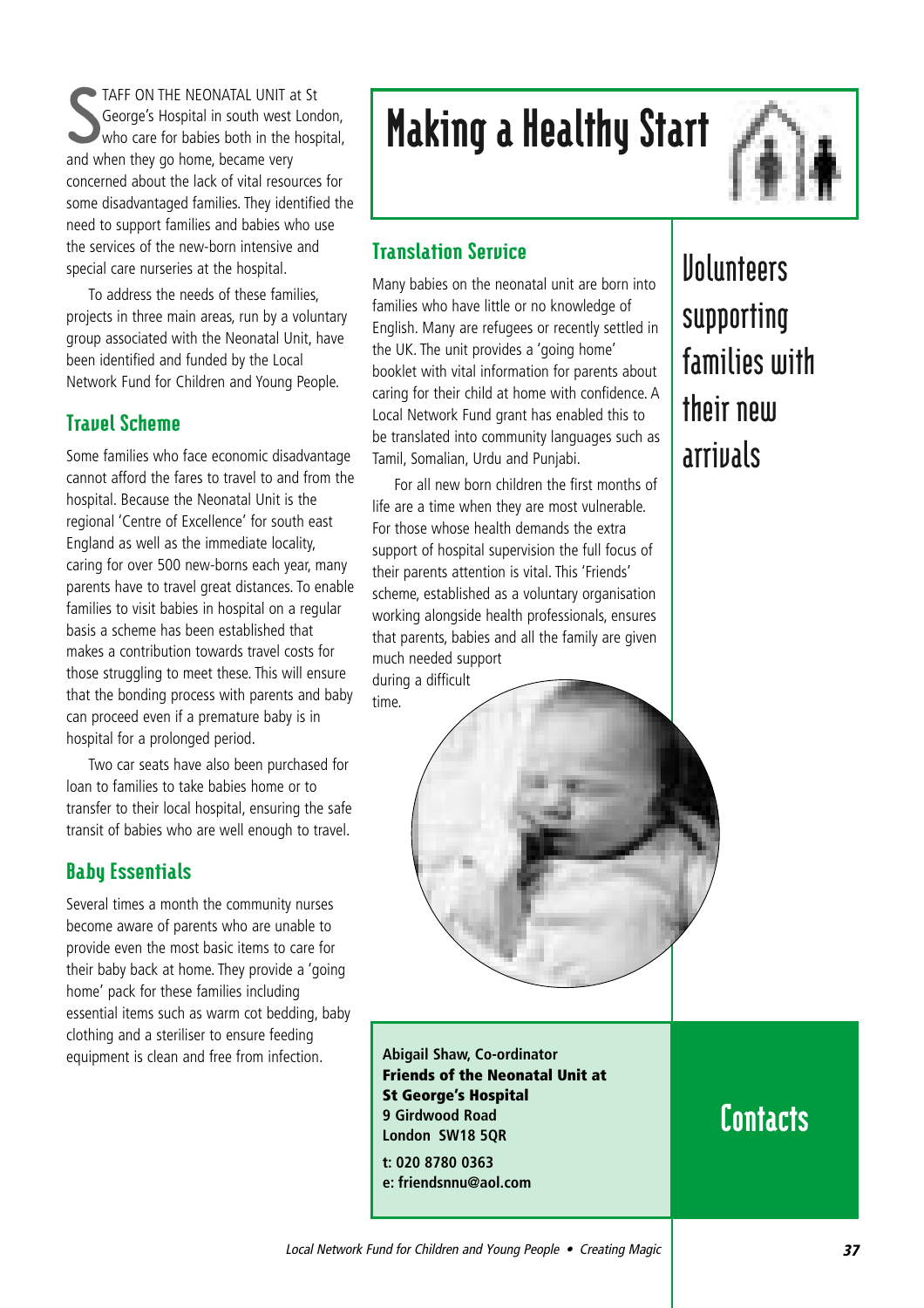

## Loaning Computer Equipment

## **Specialist equipment for visually impaired young people**

T HE GALLOWAY'S SOCIETY for the Blind has been established since 1867. Although founded in Victorian times this forward looking organisation is providing the latest computer and communications technology to support visually impaired young people. The aim of the charity is to support people of all ages who have sight loss and to enable them to gain an independent lifestyle, at the same time as minimising the effects of reduced vision. This is done through providing a variety of services across Lancashire.

The society found that a large number of its users were older people. Those younger users of the service were initially only approaching them for advocacy and not getting involved in activities. Service provision for this younger group has now been developed and additionally the service is providing support to parents and young people attending mainstream schools. A monthly children's club operates enabling visually impaired young people to come together to socialise and participate in craft activities. This also provides an opportunity for their parents to meet and share experiences and information and collectively address issues of concern to them all.

A growing awareness of the needs of school students and their families coming from this group has led to the development of a new project supported by the Local Network Fund for Children and Young People.

### Specialist Computer Equipment

The Galloway's Society has purchased five computers with specialist speech and magnification software. The equipment will be loaned out for use at home. Visually impaired children and young people can often struggle to keep up at school because of a lack of equipment and resources for homework and research. As a result of this project, young people are able to use appropriate technology to complete their homework assignments, access the internet, and learn to use computer applications.

Whilst adapted computer equipment provided at school may be suitable for visually impaired students it is too expensive for most families to install at home. For many families, the cost of having a computer at home at all may be prohibitive. By having the equipment on loan its suitability can be continually assessed, replacing and reusing where necessary.

### Training and Support

The young people have access to the equipment for as long as they need it and are using it. When the computers are installed at the young person's home, training in use of the specialised applications is provided and telephone support from the tutors at the Galloway's centre is always available.

Access to this specialist equipment will enable children and young people the same opportunities to develop computer and communication skills, skills that enable them to feel more confident, more independent and better-integrated with their school colleagues.

## **Contacts**

**Sarah Tinsley Galloway's Society for the Blind Howick House, Howick Park Avenue Penwortham, Preston Lancashire PR1 0LS t: 01772 744 148 e: sarah57@blueyonder.co.uk**

**w: www.galloways.org.uk**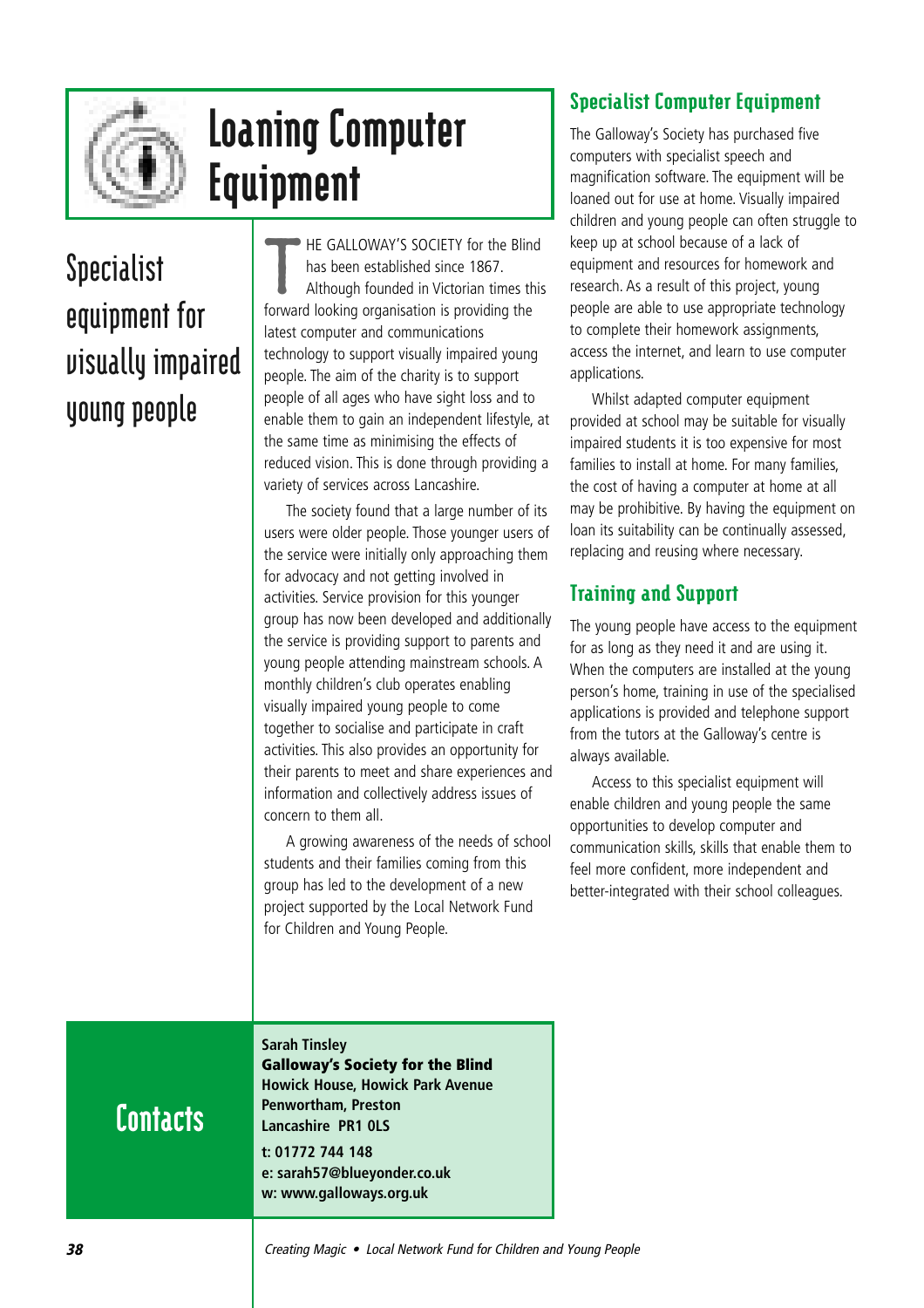**GOOLE** is an area with much higher<br>than the national average levels of<br>unemployment. Many disadvantage than the national average levels of unemployment. Many disadvantaged young families and families on benefit find it difficult to buy all the furniture and equipment they need at home, particularly those with young children and those recently housed in short term accommodation.

The Goole furniture and recycling scheme has, for three years, been assisting people on benefits or low income by providing recycled furniture. The furniture is provided free to users except for the delivery charge of £15.00 per van load, which makes a contribution to the project for the costs of diesel and insurance.

The Goole project recognised the need for the children of recently housed families to be provided with appropriate furniture and nursery equipment. They began to collect donations of good quality equipment for distribution to families with young children and now ensure that, where appropriate, deliveries include children's toys and books as well as the bedding and furniture needed in the family home.

The project relies heavily on volunteer involvement and has also been supported by placements of New Deal trainees undertaking some of the workload. A grant from the Local Network Fund for Children and Young People has covered the core costs for a person to work part time as a project co-ordinator. This new position will ensure that the project's volunteers and placements are well trained and supported in the work they carry out.

#### Building Relationships

The project has also recently introduced a membership scheme with regular users issued with a small credit card sized membership card. The co-ordinator will manage this scheme and help to build up relationships between the project and its local client base; as well as building on the already strong links with local social services departments.

## Goole Furniture Recycling Scheme

### For the Future

There are plans to further develop a small computer/IT training programme that has developed as a result of some donated equipment being put to use by the project. Additional plans include introducing an exchange system where people could swap items of similar value through the project, for example one family whose child has outgrown a cot could make use of a sofa-bed that was being removed to make way for nursery items in another family's home. A further associated development is the plan to establish a bank of nursery equipment for loan to families unable to purchase cots, high-chairs and stair gates. A toy library scheme is also proposed.

The Local Network Fund grant has allowed an extra person to commit time to the project with the aim of making these innovative schemes a reality, and making a difference for the young families of Goole.



**Peter Townend, Organiser Goole Furniture and Recycling Scheme 62–64 Pasture Road Goole East Riding of Yorkshire DN14 6HD t: 01405 720 680**

## **Employing a part time project co-ordinator**

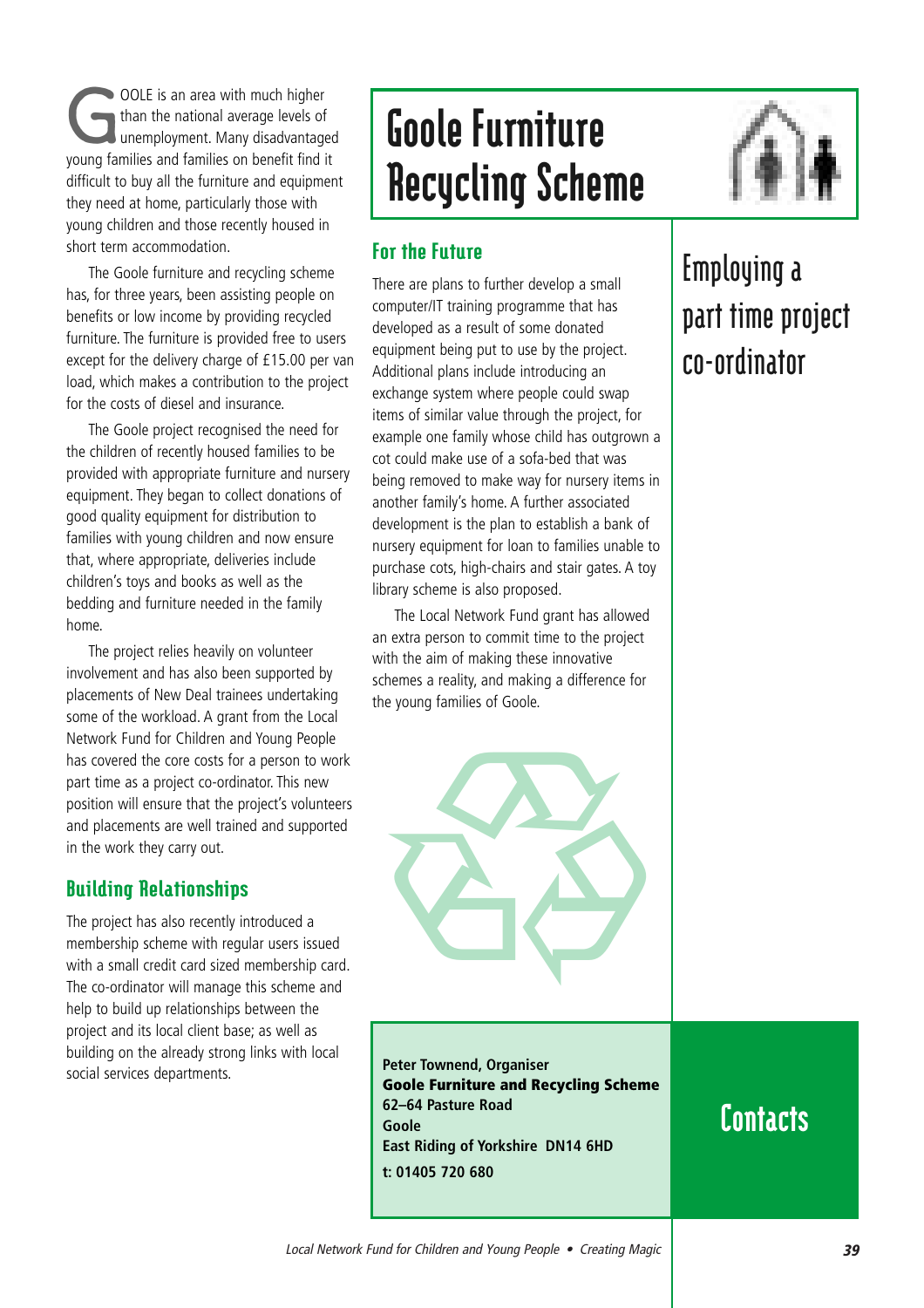

## Christmas Lantern Parade

## **A community celebration**

VER RECENT YEARS a small<br>community event has taken place<br>around the lighting of the Headland community event has taken place Christmas tree in North Hartlepool. It was felt that there was an opportunity to extend this event with wider community participation. Despite close family networks and a strong sense of local identity the area has very little large scale community participatory events. Christmas is a magical time for young people, yet no activities were specifically focused towards them. The intention was to stage an event that had input from the local junior schoolchildren, in North Hartlepool.

Wider community consultation settled on a Lantern Parade with a theme selected by the steering group of 'The Magi'. A grant from the Local Network Fund supported workshops in the six junior schools in the target area to design and produce Christmas lanterns.

Workshops lasting three days were conducted at each of the participating schools, from September through to November, with community workshops being facilitated to include those young people not directly participating through their school. So popular were these community workshops that they became oversubscribed. Approximately 550 young people and adults took part in the project overall.

Despite a positive marketing campaign, organisers were unsure how the wider community would receive the parade on December 2nd. However, nobody was prepared for the thousands of people who not only lined the route of the parade but also congregated at its journey's end to join in the countdown of the switching on of the Christmas lights, which was carried out by England under-21 cricket international Mike Gough.

As well as the parade there was also a community craft fair, street entertainment, music and fireworks.

This unique event in the local cultural calendar provided local young people with the opportunity to play a creative part in a



celebration involving all sectors of the local community. As well as learning new arts-based skills with professional artists, the young people grew in confidence from their ownership and participation in the project. The parade strengthened relationships between the schools and other local community institutions.

**Contacts** 

**Pauline Pounder The Headland Development Company 152 Northgate Hartlepool TS24 0EJ t: 01429 420 302 f: 01429 281 128 e: hartlepoolcht@themail.co.uk w: www.hartlepoolhdc.2itb.com**

**40** Creating Magic • Local Network Fund for Children and Young People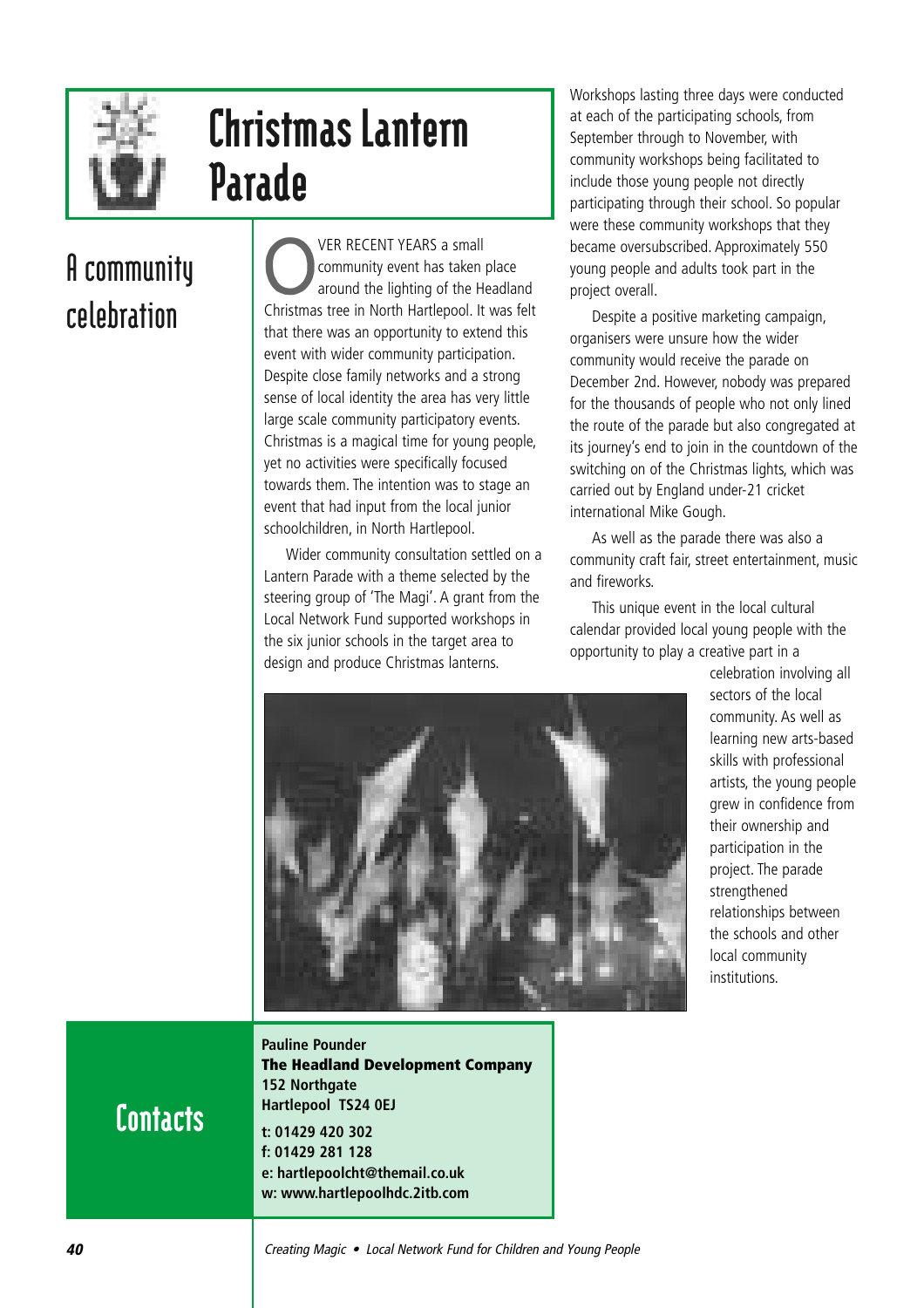**ABILITY'** is an initiative that was inspired<br>by staff at the Children's Centre,<br>Kingston-upon-Hull following children's by staff at the Children's Centre, disability week in 1997. The aim is to bring together young people with disabilities and/or special needs with those local groups and organisations supporting the '

philosophy of inclusion of people with disabilities into mainstream activities. The project focuses on the skills and abilities that the young people have. It encourages them to realise their potential to lead fulfilling lives by taking a lead in the planning and presentation of local events.

A Voice for Disabled Young People





In an extension to their work, funded by the Local Network Fund for Children and Young People, they now aim to take a group of 12 young people, between 13 and 19 years old, away on a residential weekend to the Tim Parry and Johnathon Ball Trust Peace Centre in Warrington. The young people will use this opportunity to plan a larger programme of consultation about what changes could be made locally in service provision for disabled young people.

The project has a multi-agency steering committee including representatives from voluntary organisations and statutory sector bodies. The steering group have been actively involved in the detailed planning required to ensure the project's success.

An invitation to young people to attend was issued and consultation organised with those young people expressing an interest. Meetings with their parents were also carried out to ensure they had an opportunity to voice any concerns and discuss issues related to the trip.

A series of social events with the young people have been planned to give them an opportunity to meet other members of the group and get to know one another in advance of the residential. These fun events suggested by the young people themselves included a fish-and-chips tea, sports and games, karaoke and ten-pin bowling.

#### Assessing the Risks

Members of the 'Ability' steering group undertook a comprehensive risk assessment in advance of final planning of the residential weekend. They

travelled to the venue and checked in detail every aspect of the proposed programme. As a result, the group has changed plans to travel by train and will go in a coach instead due to the access challenges set by the rail transport system. Thorough planning has also taken place with the selected venue who are able to offer fully accessible facilities to cater for the group.

The identification of suitable enablers, to accompany the young people, involved writing a job description and asking for volunteers to identify their skills and abilities. A matching process then allocated enablers to a nominated individual; further meetings and social events allowed them to get to know one another in advance of the trip.

NSPCC staff on site at the Peace Centre will facilitate one full day of the three-day event; it was felt that working with an outside agency would ensure that the young people's views were clearly expressed, and their voices would be heard.

Throughout the project, attention to detail and thorough planning ensured that events ran smoothly and without stress for the young people involved, leaving them able to concentrate solely on their participation and contribution to the project.

**Cindy Clark Hull and East Yorkshire 'Ability' The Children's Centre 70 Walker Street Hull HU3 2HE t: 01482 221 1261**

**e: cindy.clark@herch-tr.nhs.uk**

### **Planning a residential event**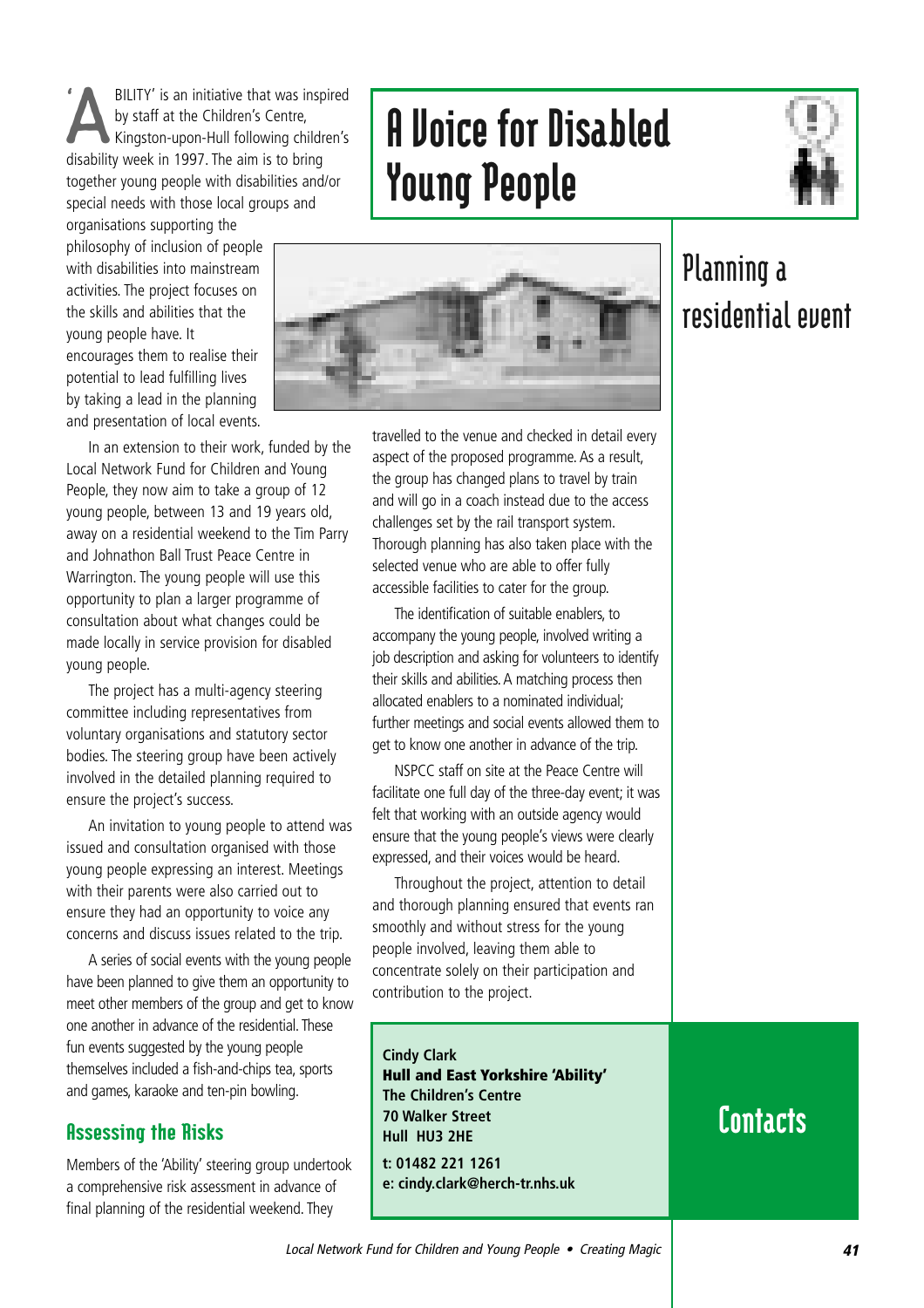

## Involving young citizens equally

## **Supporting young people's involvement in local services**



T HE IYCE PARTNERSHIP (Involving Young Citizens Equally) was established in 1997 to develop ways in which children and young people could influence the practice, provision and policy development of local public services. IYCE is a partnership between Kirklees Metropolitan Borough Council, local health

services and Save the Children Fund. The initiative aims to change services from within, creating longterm cultural change that values involvement of children and young people as a routine way of working. IYCE

is underpinned by the Kirklees Children's Plan, 'Young Citizens', which states that:

you have the right to have your say and to *'* be taken seriously about things that matter to you *'*

Right 6

The Local Network Fund for Children and Young People provided an opportunity for IYCE to involve young people in financial decision-making processes. The aim was to establish a young person's panel, to make joint decisions with adults about the allocation of Local Network Fund grants in Yorkshire and Humberside.

Informal 'training' workshops were held across West Yorkshire outside of traditional

**Contacts** 

**Fiona Sutton-Wilson Involving Young Citizens Equally 1st Floor, Paddock Village Hall West View, Paddock Huddersfield HD1 4TX t: 01484 223 603 e: iyce@kirkleesmc.gov.uk**

work/school hours. Sessions included information on what the Local Network Fund was all about including the grant application criteria; expectations of young people on the panel and what young people could expect from the process.

Following these informal sessions a panel of young people made recommendations to an adult panel. Plain language was used and information was broken down into 'bite-size chunks' so that it was accessible to young people. Application forms were condensed, summarised and presented in a user-friendly



way to aid the decision-making process; original applications were, however used as a constant reference.

Adults, on the grants panel, were supportive of the young people's recommendations, considered their views

and rationale and endorsed each recommendation.

### New Challenges

Involving young people grant making posed new challenges resulting in proposals for change. Introducing young people into the arena inevitably challenges the status quo, and this is something that IYCE views as positive.

This project developed a method that could be repeated and is also transferable to other settings. It involves: Outreach; Information; 'Training' (informal); Decision-making; Evaluation; Feedback. Its simplicity is based on good practice and common sense.

The project enabled young people to contribute to something significant, gain new skills and knowledge and have fun.

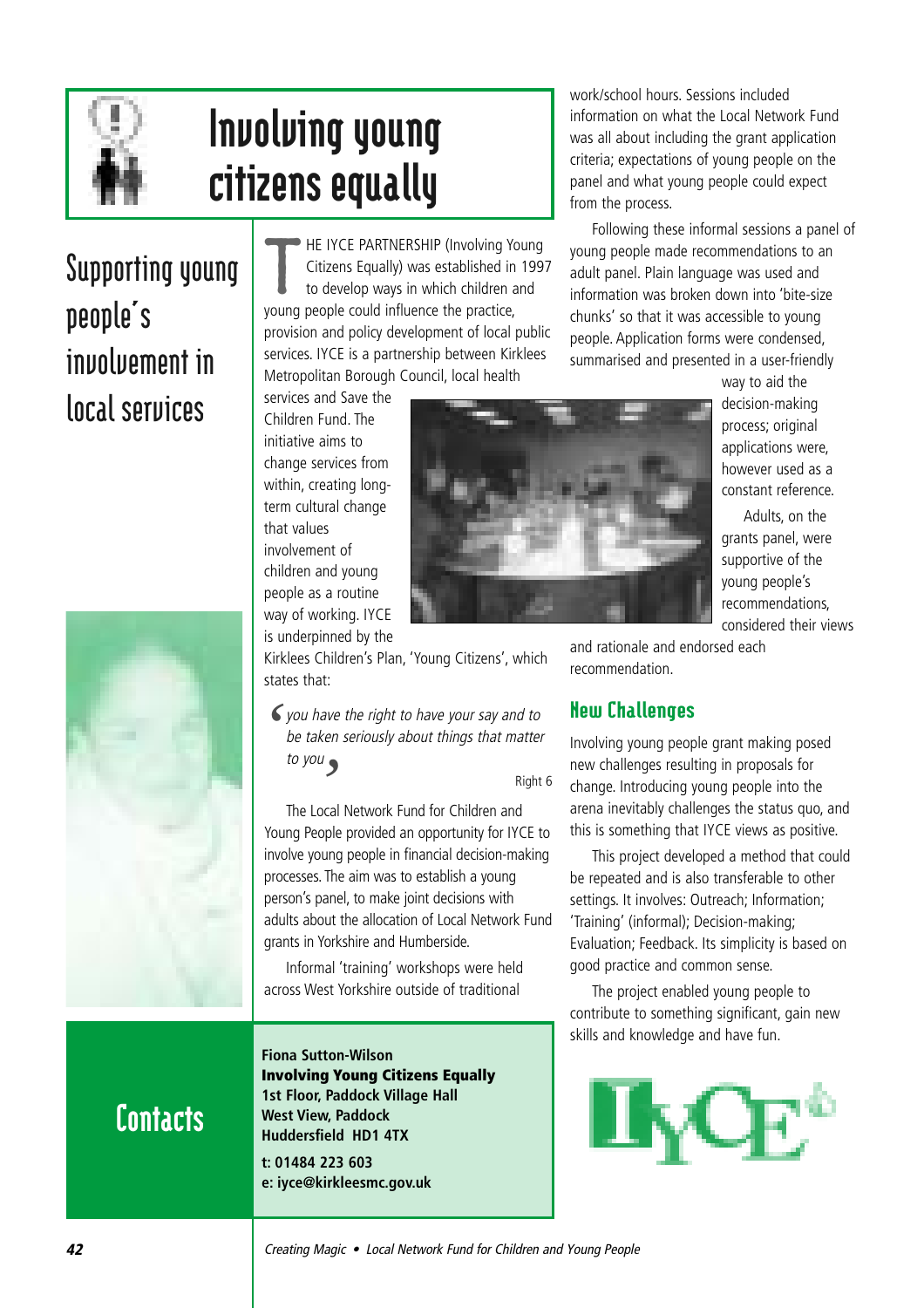T he north Halifax area has a higher than average incidence of unemployment, young people of the area suffer from low educational attainment levels and low expectations of their future ability to access training and employment opportunities.

The Jobmatch project, supported by local regeneration agency the North Halifax Partnership, is attempting to address some of these issues by engaging year 11 students in activities which will allow them to raise youth issues and discuss how future funds should be used to tackle them.

Jobmatch devised a series of events held at the regenerated Halifax Shay Stadium, home to both Halifax Town FC and the Blue Sox Rugby League team. The meetings focus on the young people's continued interest in school; their future training opportunities and the support needed for young people to start work. The events bring together pupils from north Halifax secondary schools not only to highlight issues that they felt were important, but also to offer their realistic solutions.

The events were supported with input from the local careers service, volunteers from the regeneration partnership board, school teachers and trained mentors. Several Blue Sox team members also participated, facilitating teambuilding and communication workshops.

At the end of the session, the students completed evaluation forms, a dissemination event was arranged to feed back the collated input. A panel was invited to the dissemination event and pupils were able to put questions to key decision makers about the allocation of funds.

## Halifax Jobmatch



### Small Grants for Projects

From this event each of the schools represented were awarded a small grant through the Education Business Partnership scheme to conduct their own projects. These projects included refurbishing the year 11 common room at St Catherine's School, improving the expressive arts studio at The Ridings School and constructing an outdoor study area at Holy Trinity.

As well as providing information and recommendations that will be utilised to improve future services for young people, individual participants in the programme have gained self-confidence and skills.

**ate** 

jobmatch

### **Young people discuss their future careers**

**Fiona Thurlbeck and Sarah Hunt Jobmatch Unit 10, Calderdale Business Park Club Lane Ovenden Halifax HX2 8DB t: 01422 300 020 f: 01422 358 174**

## **Contacts**

**NORTH HALIFAX PARTNERSHIP**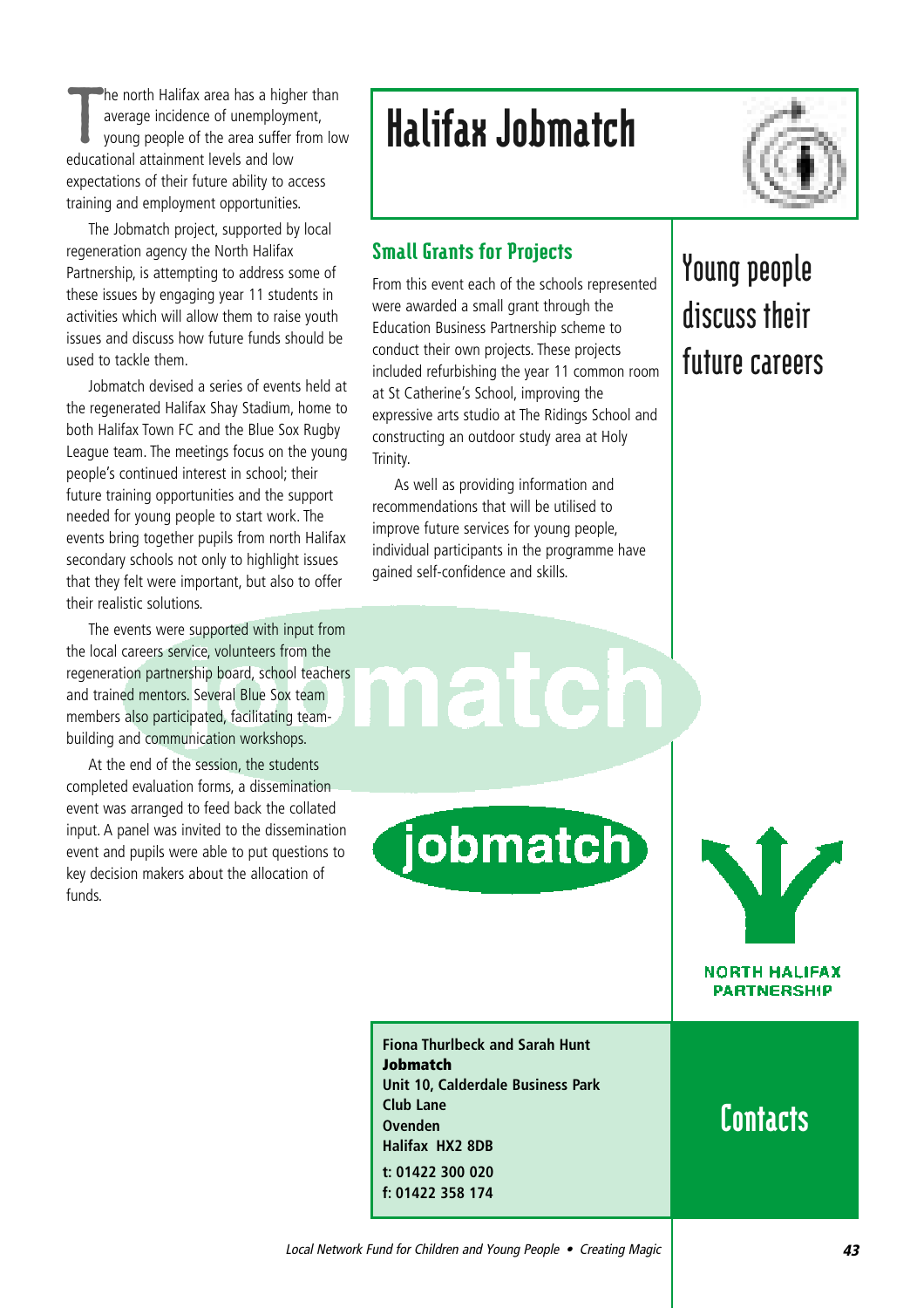

## Achievement Through the Arts

## **A selection of creative ideas from arts-based projects**

T here are many examples of arts-based projects funded by the Local Network Fund for Children and Young People. Through activities as diverse as drama, dance, music, mime, pottery, puppetry and performance young peoples lives have been enhanced by several innovative schemes.

### Diversionary Projects

Liverpool's Kensington Fields Community Association provides arts and drama as diversionary opportunities for young people aged 13–19 years that have been identified as 'at risk' of offending or exclusion from school. The project workers found that younger siblings were often brought along to the sessions in the care of their older brothers or sisters. To provide a full service for this younger age range (between 8 and 13) a Local Network Fund grant is funding a new programme. A 12-week course ending in a stage performance with a role for each young person has been developed. The programme provides participants with inspiration, new opportunities and experiences before developing a production of their own. It includes visits to the theatre and local museums – including the Beatles Museum – offering young Liverpudlians the chance to

learn about some of the culture of their own city for the first time.

Another Liverpool-based project, this time at the professional Unity Theatre, is enabling young members of the local community to experience and become involved with the performing arts. They are providing a series of 11-week arts-based workshops in different disciplines including dance, drama, music and arts and crafts for some of the most disadvantaged young people from the inner city areas of Liverpool. The workshops are designed to be non-competitive in nature and focus on creative play. At the start of a course, the young people together establish their own ground rules and themes. Around 40 to 50 young people between 5 and 13 years old attend each weekend. With funding from the Local Network Fund these very popular workshops are now able to extend their provision and offer a two week 'Summer Splatts!' workshop. The Unity Theatre actively encourages young hearingimpaired people to become involved in their fully integrated workshop sessions. This builds on their established links with Merseyside School for Deaf People. A British Sign Language interpreter is employed by the project. This gives an added dimension to the programme and provides an opportunity for young people with differing abilities and needs to meet and share their experiences. As a result of working together all the young people can now sign their own name and sign simple greetings, as the project develops their understanding of BSL and confidence in using it grows.

**Susan Robinson**

**Kensington Fields Community Assoc. Community Centre 24 Hall Lane Liverpool L7 8TQ t: 0151 708 9107 e: kfcasure@talk21.com**

**Sue Williams Unity Theatre 1 Hope Place Liverpool L1 9BG t: 0151 709 6502 e: unitytheatre@btconnect.com**

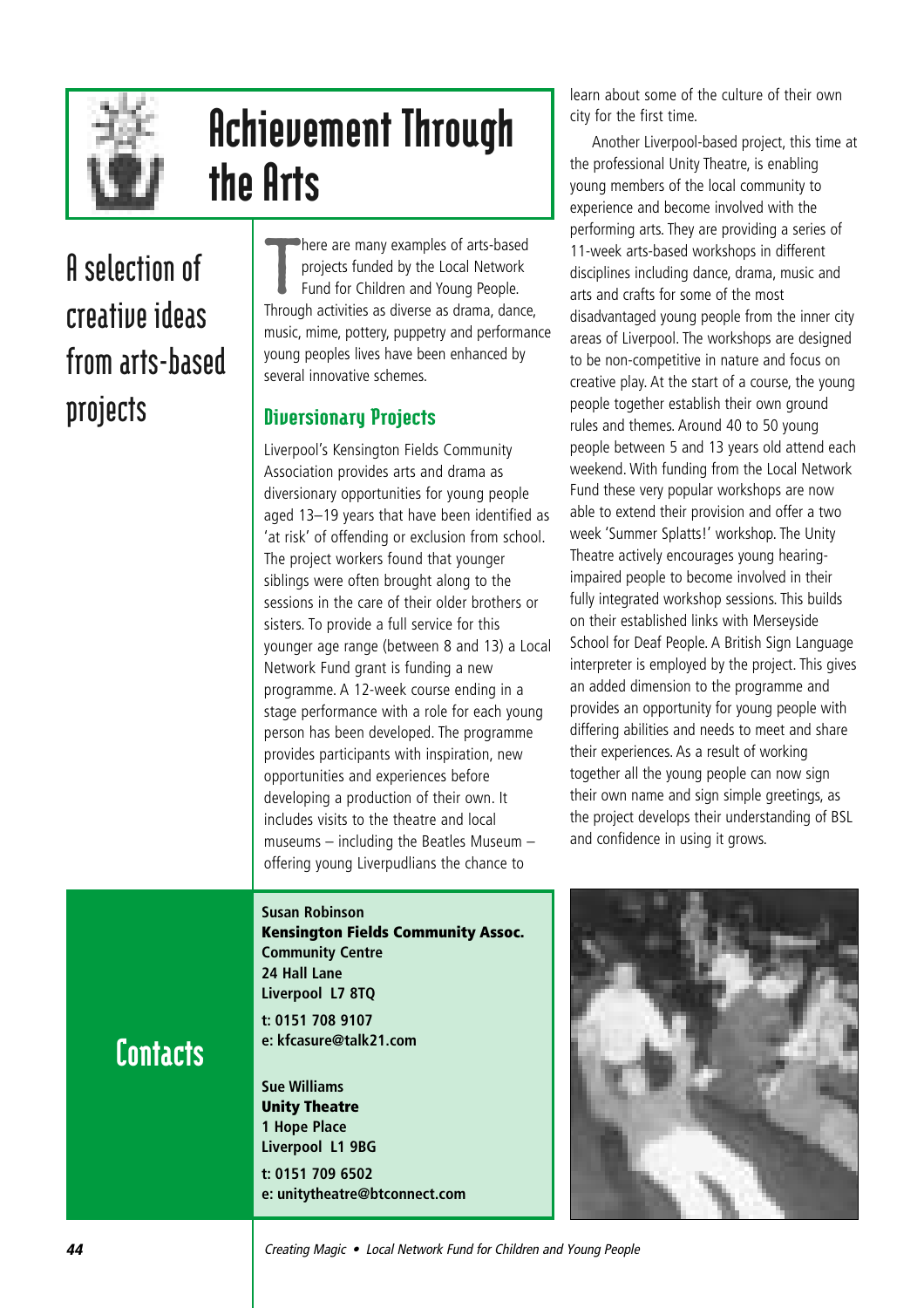### Integrated Arts Project

Arts projects can provide the basis for young people of different abilities and experiences to work together and learn about their peers.

One example of an integrated arts project is the Solihull Leisure Opportunities Scheme. About half the young people, have a recognised learning difficulty. These young people do not have the same opportunities that their peers without disability have, and many will need a supported environment to participate.

A grant from the Local Network Fund has enabled young people, both with disabilities and without, to explore their own interests and participate in performing arts in a mainstream setting. A series of taster sessions with professional tutors have allowed the young people to experience poetry, dance, music, movement and mime and improvised drama, and develop their own performances.

I liked it because I got more confidence; I enjoyed it because we had a laugh. *'*

I enjoyed it because we had a laugh.<br>One unforeseen outcome of the scheme was that a couple of the children from the mainstream schools began attending the special needs youth club with friends they had made through the project. Overall, all the young people gained new skills as well as increasing self-confidence and self-esteem. In addition, mixing with children whose needs are different has given both sets of young people wider life experiences and broadened attitudes to take into adult life.



#### Pottery as Therapy

Work with young people, some of whom are experiencing physical disabilities, was the motivation behind Hull-based Bilton Grange Community Association's Arts and Crafts project. Many of the young people are not attending mainstream school; the project attempts to re-engage them and encourage them to return to school or college, or to find paid work. Local Network Funds have extended the range of opportunities on offer by providing a potters-wheel and other pottery equipment giving young people the chance to take part in new and interesting arts and crafts activities. There is a long-held understanding of the therapeutic effects of working with clay. For the disadvantaged and stressed target group this



**Janet Down Solihull Leisure Opportunities St Andrew's Centre Pike Drive Chelmsley Wood Birmingham B37 7US t: 0121 788 3469**

**John Wood Bilton Grange Community Association Grange Road Hull HU9 4LQ t: 01482 781 863**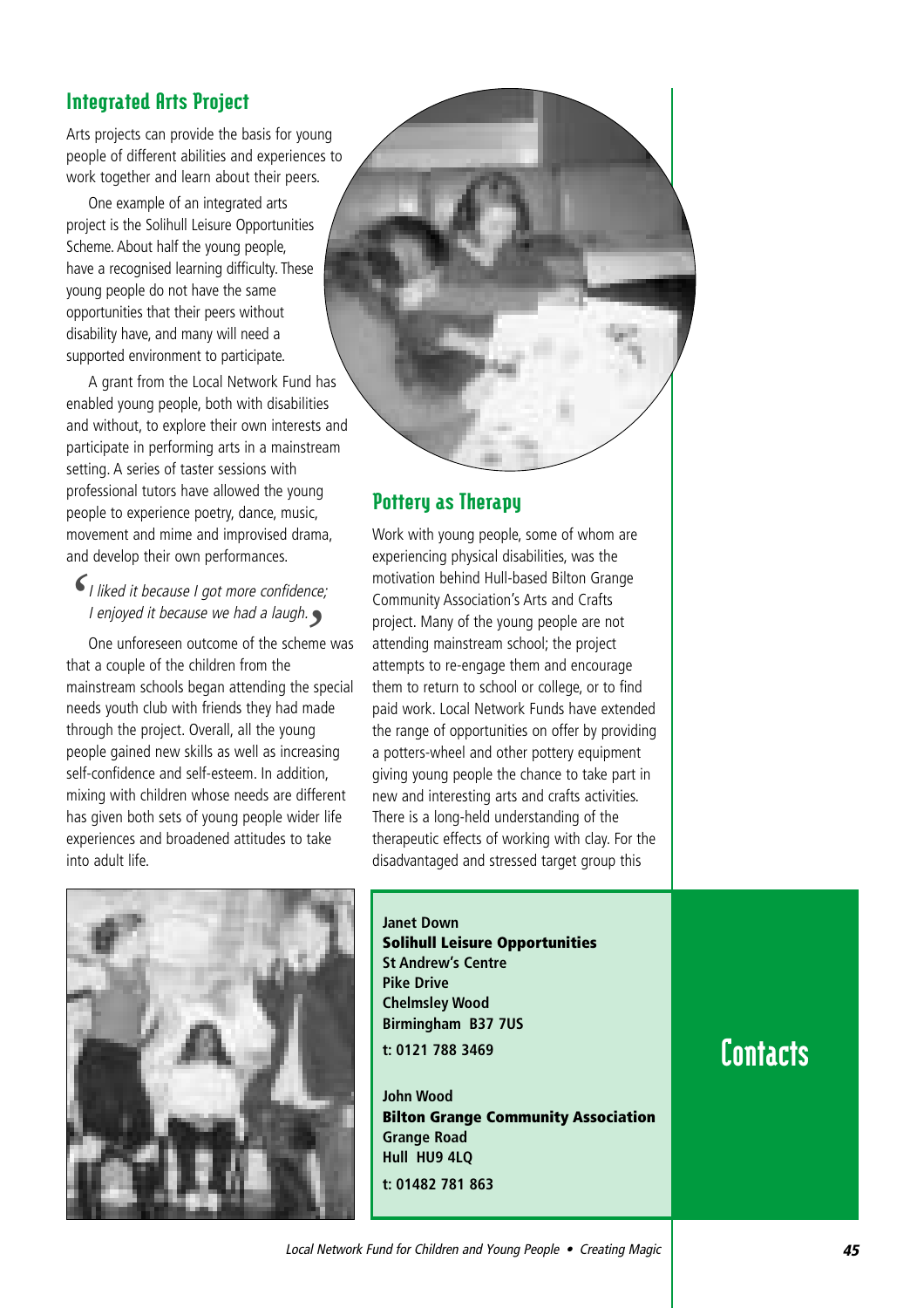project has identified, there is the chance to learn a new skill and develop their selfconfidence.

#### Rural Arts

However, it is not just in urban settings that some young people are excluded from contact with the arts. Rossendale in rural Lancashire is a collection of small towns and isolated villages with a limited transport infrastructure making access to arts activities difficult. Against this backdrop, The Horse and Bamboo Theatre Centre has been awarded Local Network Funding to provide opportunities for young people to participate together in creative workshops. The grant has meant that local young people aged 8 to 16 are able to have high quality input from theatre professionals. Workshops have included masks, mime, percussion and music in theatre.

Using schools, residential and care homes as well as their own well-equipped centre, a large number and a wide range of local young people

**George Harris Horse and Bamboo Centre Bacup Road Waterfoot Rossendale Lancashire BB4 7HB**

**t: 01706 220 241 e: george.harris@zen.co.uk** 

**Cathy Beynon Power Point Family Project 4 Bartlett Avenue, Beverley East Yorkshire HU17 8HF**

**t: 01482 882 867 e: cathybeynonhoh@aol.com**  are able to access the workshop sessions. Special events linked to the theatre's own performance and touring programme are offered alongside themed Youth Theatre weeks and young people's puppet performances.

> Providing an activity, which is deterring young people's involvement in petty crime, vandalism and substance abuse as well as enhancing educational experiences and developing new skills, this project has a significant impact for local youngsters otherwise isolated from arts activities.

#### Powerpoint Puppets

Younger groups of children are also experiencing the benefits of an arts project supported by the Local Network Fund. A performing arts worker has been employed for 12 hours a week to oversee a development of the Powerpoint Family Project in Longhill, east Hull. The aim is to provide a safe and high quality environment for young people to develop music and drama performance using puppets.

Language development and associated communications skills amongst children starting local nursery schools were identified as a learning need. The local primary schools were keen for this project to be developed; they have provided opportunities for performances at school assemblies and special events. There are regular requests for the group to attend lessons in local schools and they have started drama clubs in two primary schools. In addition, the project visits toddlers' groups and holds sessions in the local library and community centres.

As well as aiding communications, the drama activity is aiming to develop the young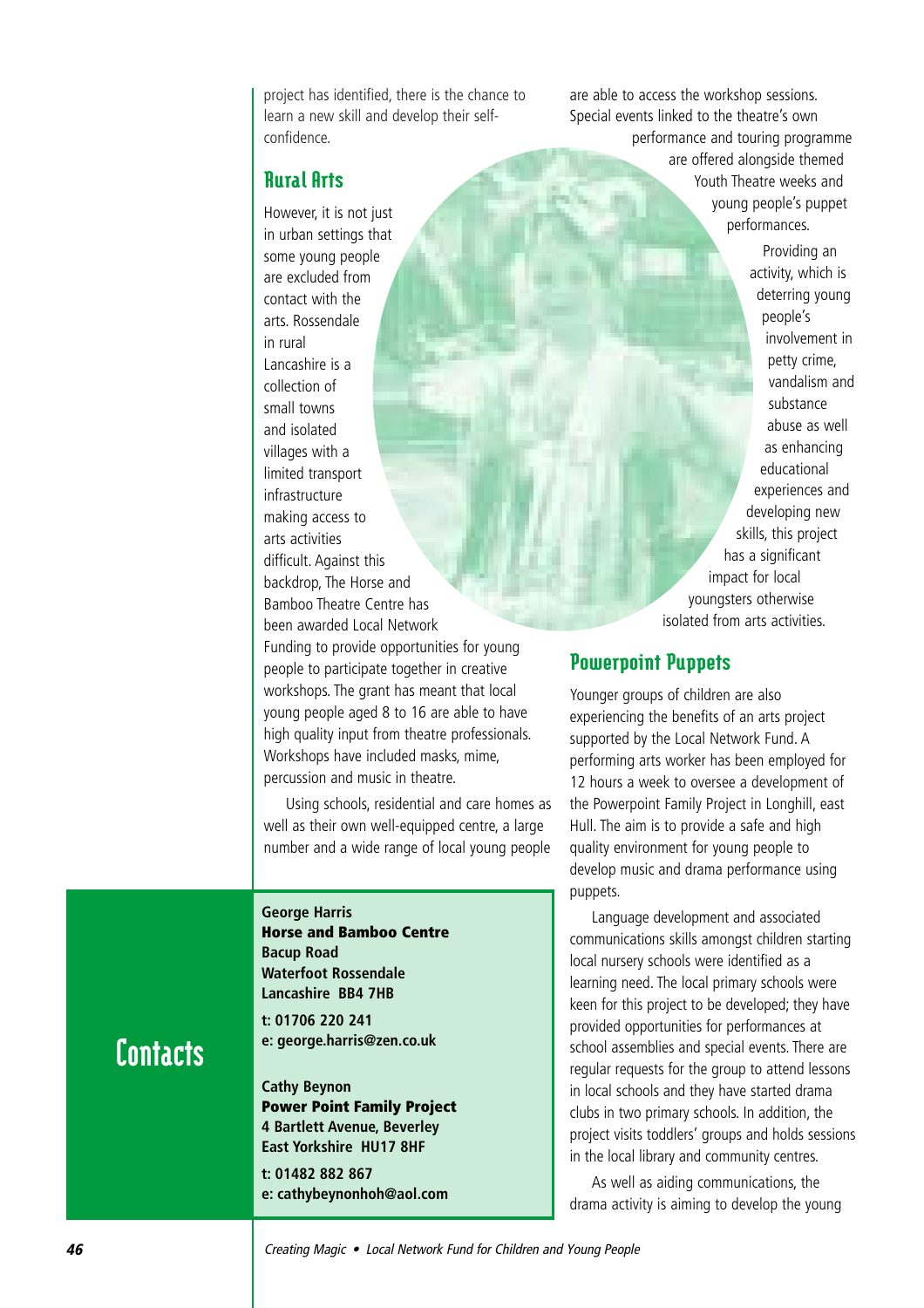people's experiences and raise their expectations.

Puppet shows can very subtly introduce young people to significant issues. By copying the puppet's actions children comb their own hair and brush their teeth in a session about 'looking after yourself'.

The puppets prove very popular with youngsters. One three-year-old boy who had been identified as having a short attention span was captivated by a puppet at one session and spent 15 minutes interacting with the group through the puppet, in speech and actions.

The Powerpoint project set themselves an ambitious target for the number of contacts with children and young people in their first year. The popularity of the project locally means that they are going to accomplish their targets within the first three months of operation.

#### Sky-Hi Puppets

Older children too love to use puppets. For the J-Club members at Gravesend Methodist church in Kent a Local Network Fund grant has enabled new puppets and a performance stage to be purchased so that the children of 9 and above can perform to younger members of the club. The J-Club is a weekly after-school activities club for 5 to 11 year olds. The puppetry project gives children the opportunity to learn a new skill, and to put it into practice by performing in public. Performances are planned in Dartford's Orchard Theatre and at Gravesend Theatre during their Autumn Youth Festival.

The Local Network Fund grant has enabled an entirely new project, the Sky-Hi Puppet theatre, to be formed. Puppeteer Peter Cooper who runs the group said:

The name Sky-Hi comes from the letters KYHI – Keep Your Hand In – meaning keep practising! Puppeteering is hard work and it makes your arms ache if you don't practice regularly with the puppets. However, we haven't worked out what the 'S' at the beginning stands for yet. *'*

beginning stands for yet.<br>Some children may feel they can't do<br><sup>thing</sup> well whilst the nunnet theatre anything well, whilst the puppet theatre will give them the opportunity to learn the technical skills, most children find they can put 'life' into

the puppets quite quickly and simply, they then use them to re-tell stories. These activities can lead to improved communication skills and confidence in newly acquired abilities.

#### Children's Voices

Art and drama-based projects, as well as assisting children with their basic language and communications skills, can also provide a medium for young people to express opinions and ideas of their own. 'Children's Voices in Falmouth', a two year project supported by Local Network Fund money, aims to engage children and young people between 10 and 19 in theatre activities and provide them with an opportunity to work collectively with their peers and voice issues of concern to them. The project facilitators Cascade Theatre in Education have a track record of working with young people in Cornwall, in and out of school developing issuebased drama on health and social issues including underage drinking, substance misuse, and bullying.



**Peter Cooper, Youth and Children's Worker Sky-Hi Puppet Theatre Gravesend Methodist Church 3 Wilfred Street Gravesend Kent DA12 2HA t: 01474 536 248**

**Carol Brooking Cascade Theatre in Education Company PO Box 70, Truro Cornwall TR4 9YF t: 01872 270 438 e: cascade@talk21.com**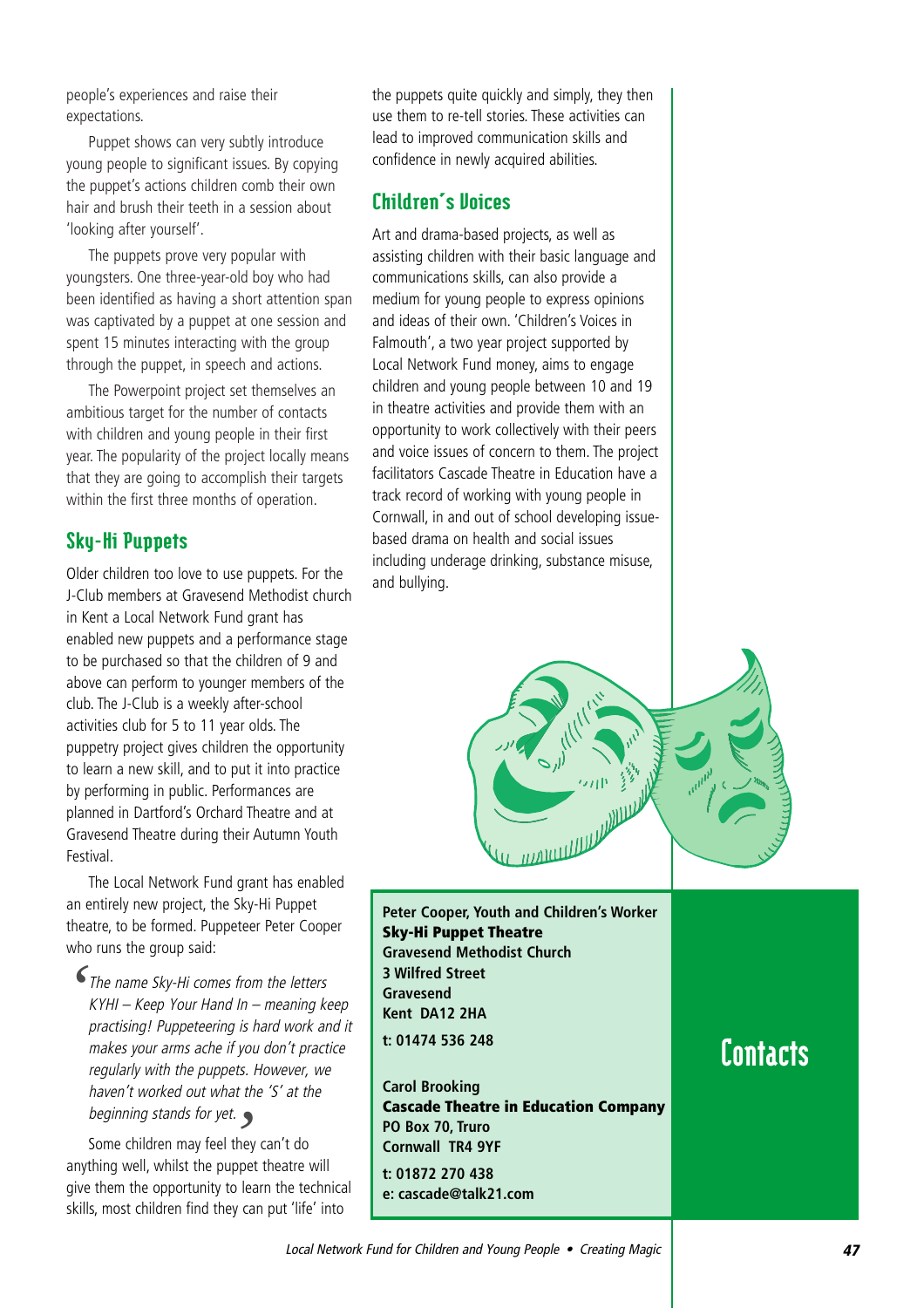#### Learning Through Music

The Local Network funded Toucan project based in the former coalfield area of Mansfield provides opportunities for excluded young people to develop their artistic skills. Toucan is a group that aims to encourage young people's access to education using music as a medium. They have established a band and are developing a young person's orchestra. The project is an ongoing education and music, arts and dance initiative. In the short term, they are working towards a debut performance during the Queen's Golden Jubilee year.

In advance of the performance, the project is providing a series of after-school, and weekend music and drama sessions. In addition to music practice, these sessions allow the young people the opportunity to do their school homework in a supported environment.

Local Network Fund funding has enabled Toucan to operate an instrument loan scheme. This is giving young people the opportunity to take home instruments for practice without any rental fee. Clearly, this relieves the financial burden on parents who would otherwise have to find a significant deposit and regular hire fees. This free rental scheme and the availability of free tuition at the after-school and weekend sessions has opened up musical performance to many young people who would otherwise be unable to access it.

#### Arts and Culture

The arts can provide young people with a vital link to the heritage and culture of many of Britain's minority ethnic communities. Navrang Arts based in Stockton-on-Tees promote the arts of the Asian subcontinent through traditional folk dancing. A grant from the Local Network Fund has enabled them to develop and stage performances of Asian Folk dances. Presenting the dances and performances in front of multicultural audiences breaks down barriers and can aid cultural understanding.

Many young people from Asian ethnic backgrounds do not have the opportunity to experience their own rich cultural and artistic heritage. Whilst learning about this history,

A pilot scheme identified that 80% of young people in the target area of Beacon in Falmouth come from homes in receipt of some form of benefits payment. Cultural as well as financial poverty is in evidence. To open up opportunities for children in these circumstances, the work is delivered in the form of structured workshop sessions which begin by developing self-esteem, confidence, team-working skills and trust. The aim is to use the workshops to have fun, break down barriers and encourage social inclusion.

The main goal is involving young people in a process that is stimulating and challenging, and allows them to voice their own concerns.

**Archie McAllister Toucan 5 Redcar Close Royal Oak Mansfield NG18 4FE t: 01623 473 543**

**Daksha Asher Navrang Arts**

**Durham Lane Eaglescliffe**

**t: 01642 866 724**

**Asher House, Allens West**

**Stockton-on-Tees TS16 0QZ**

**Contacts** 

**48** Creating Magic • Local Network Fund for Children and Young People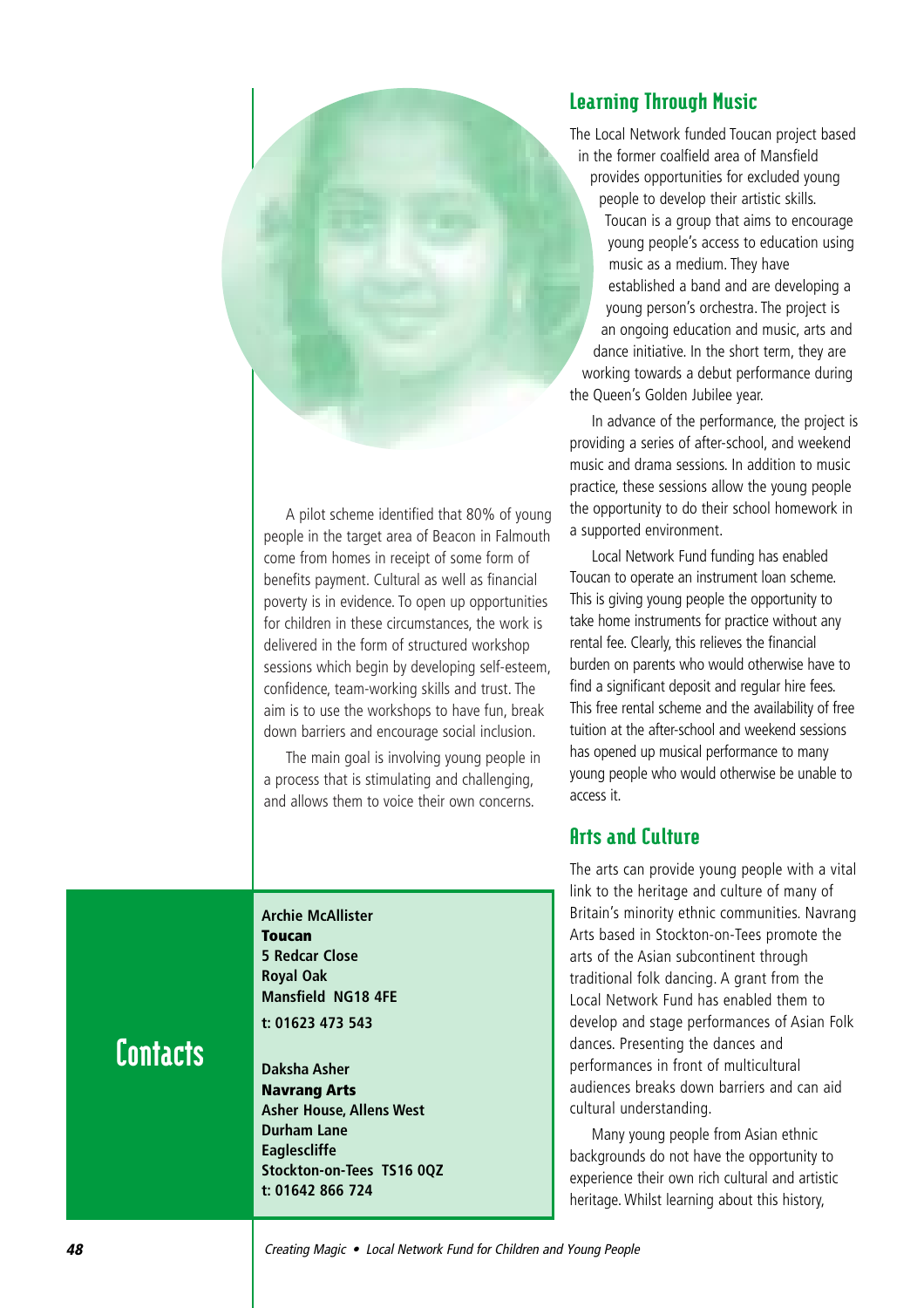young people learn dance, develop confidence, creative skills, teamworking skills and also make new friends.

### **Using Technology**

It is not only through the traditional art forms that young people are able to find a means of expression and learn new skills. Several newer technologies lend themselves to creative, arts-based projects.

The young people who attend Pocklington Youth Club in Yorkshire ran a Community Radio station on a limited 28-day licence. Significant funding from the Local Network Fund, added to funds from Comic Relief and Commedia (The Community Media Association), enabled young people to develop and run their own local radio station. A project such as this will develop very specific technical and performing skills as well as team-building, confidence and self-esteem.



### **Uideo**

Video too can provide young people with the means to tell their own stories. In Hull, the Creatix Community Video project has been awarded a Local Network Fund grant to establish a video training resource for disadvantaged young people. In both local and national education 'league tables', Hull's young

people have been identified as lacking in arts provision. The project aims to bring together young people from schools and youth clubs across Hull to provide accredited training in film and video for over-16s. The resource will include tutors, filming and editing equipment.

### Two Wheels and A Baby

Manchester youth group, Community Rites, has emerged as a self-governing youth drama organisation from projects based at the Contact Theatre. They have used Local Network Funding to produce a video drama, developed and designed by young people based on themes they chose themselves of disability and teenage pregnancy. 'Two Wheels and a Baby', is an improvised drama that tells the story of

#### **Alex Khoo**

**Pocklington Youth Arts Alliance Pocklington Youth Club, New Street Pocklington YO42 2QA**

**t: 01759 368 776 e: khoo@hotmail.com** 

**Paddy Holdsworth Creatix Community Video c/o Londsdale Community Centre 8 Londsdale Street Hull HU3 6PA**

**t: 01482 562 079 e: paddy\_creatrix@hotmail.com**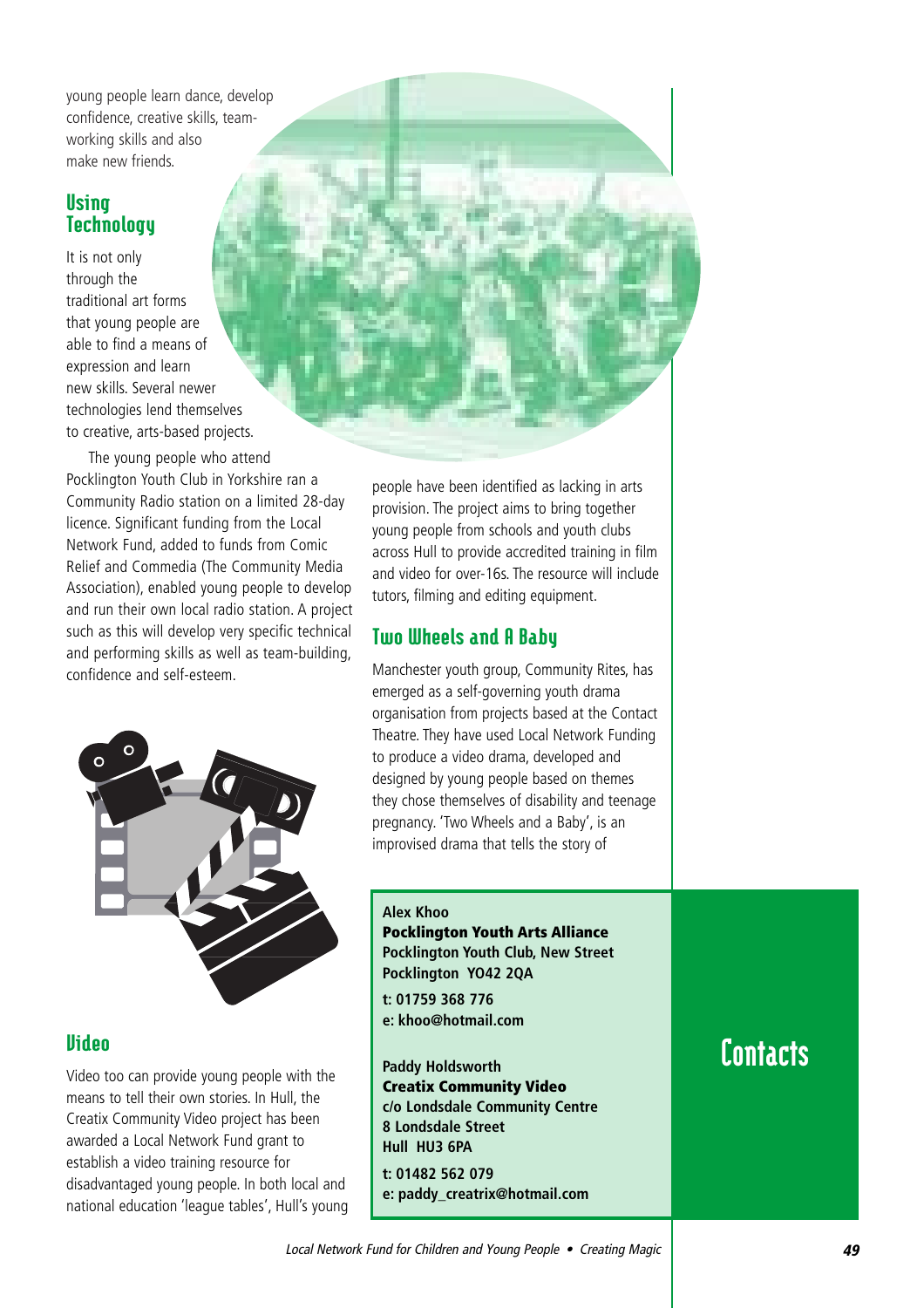Chantal, a 16-year-old who is trying to decide whether to go ahead with her unplanned pregnancy.

The group reflects a very culturally and ethnically diverse mix, so wide ranges of different experiences were brought together in the final production.

I learned more than I have from any other project, I really enjoyed working with this group of people. *'*

The production team included two wheelchair *'* users, one, Peter, who plays the part of 'Wheels' a local wheeler-dealer with a difference said

> $\bigcup_{i=1}^{\infty}$  was never made to *feel disabled on the sea* feel disabled on this project. And I think I could never give to Two Wheels and a Baby what it gave me.<br>0v Overall 40 young people participated directly in the project taking on roles including actor, writer, film-crew assistant, costume designer, composer of

musical soundtrack, videocover designer and film editor. The young people had the unique opportunity to experience working on their own film alongside a professional crew.

This was the first drama I *'*had shot and it taught me more than any course in terms of production techniques, camera skills and the environment on a professional shoot.

r*ofessional shoot.*<br>Many of the young people involved have gone into other education or paid work as a direct result of the project;

this includes acting jobs as well as technical work.

The finished video, produced to broadcast standard, was well received at its premiere at Manchester's Contact Theatre. It has already been enjoyed at many school and youth club showings. The film will also feature in a young peoples film festival in Sheffield.

#### Impact of Arts Projects

As can be seen from this diverse range of projects, the arts can play a significant part in tackling inequalities that are experienced by children in some of our most deprived communities. Grants from the Local Network Fund for Children and Young People have both funded new activities and allowed existing projects to continue and develop. As well as the educational and creative opportunities from participating in activities that extend the National Curriculum, young people experience a wide range of benefits from becoming involved in arts activities.

Diversionary aspects of some of these projects prevent bored youngsters with 'nothing to do' getting involved in petty crime, substance abuse and vandalism, others encourage a return to school for non-attenders. Many projects provide young people with a sense of self worth and accomplishment through succeeding in a new area.

Setting ground rules and learning teamworking skills is an invaluable lesson and quite

### **Contacts**

**Maggie Ford Community Rites c/o Rising Moon Cottage, Dale View Bankside, Youlgrave Derbyshire DE45 1WD t: 00629 636 189 e: maggie.springrites@virgin.net w: www.2wheels-baby.co.uk**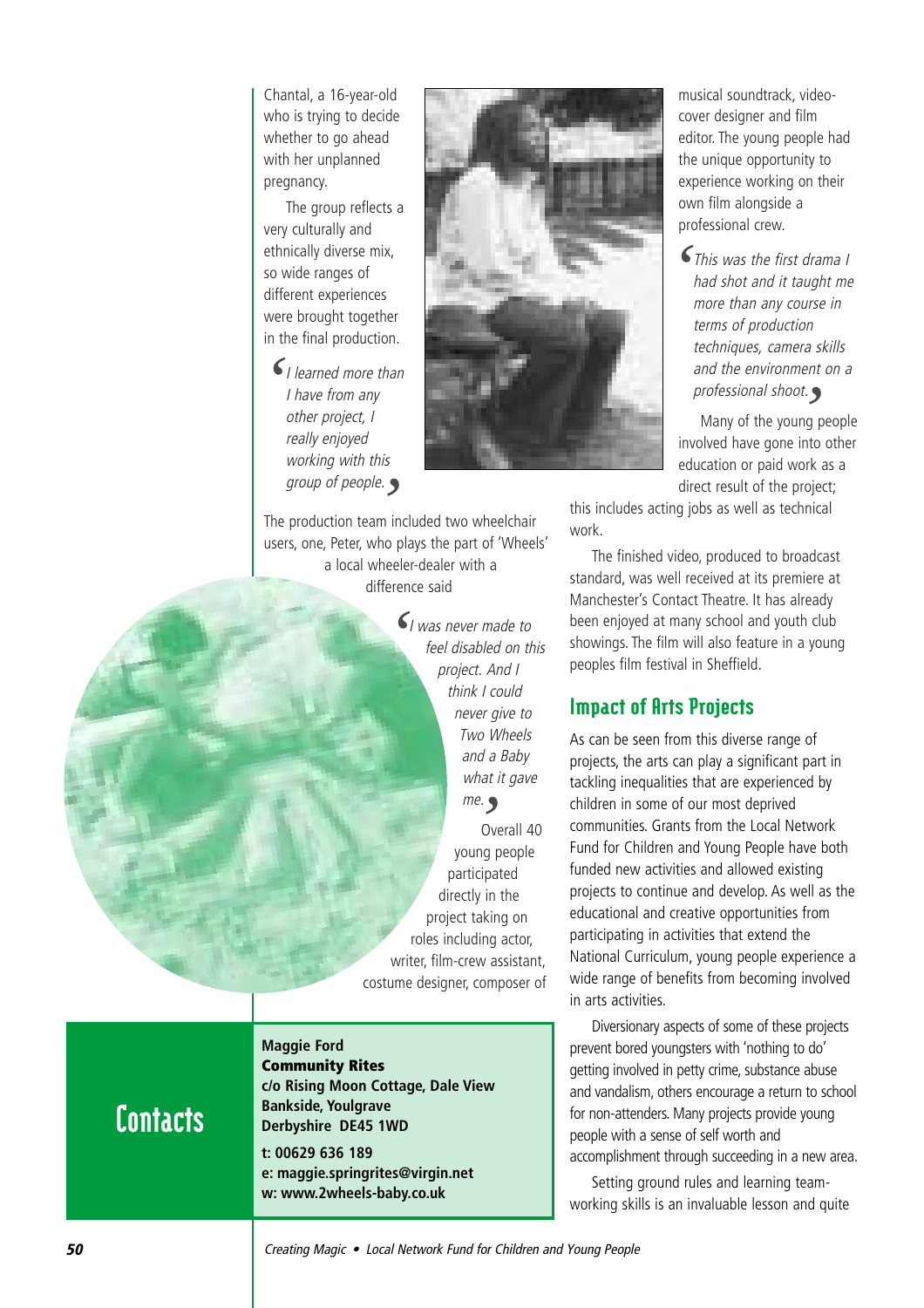

different to the experience of working in a group in a school setting. Many of these groupworking skills are essential for future employment. Working in informal groups comprised of young people with differing abilities and needs has a beneficial effect for all participants who learn to co-operate on joint projects.

As part of the projects detailed here, a range of very specific skills have been learned. Achieving some of these more technical skills may stimulate participants to explore career prospects using expertise developed during these projects.

Through developing abilities and an interest in drama, arts, music or performance many of these young people have found a voice and a means of expressing themselves and their concerns.

Local Network Funding has already given many children and young people the ability to enjoy arts and participate in culture as a creator, not simply as a passive consumer. Poverty can be tackled through widening experience and raising expectations of the many young people who have benefited from participating in these projects.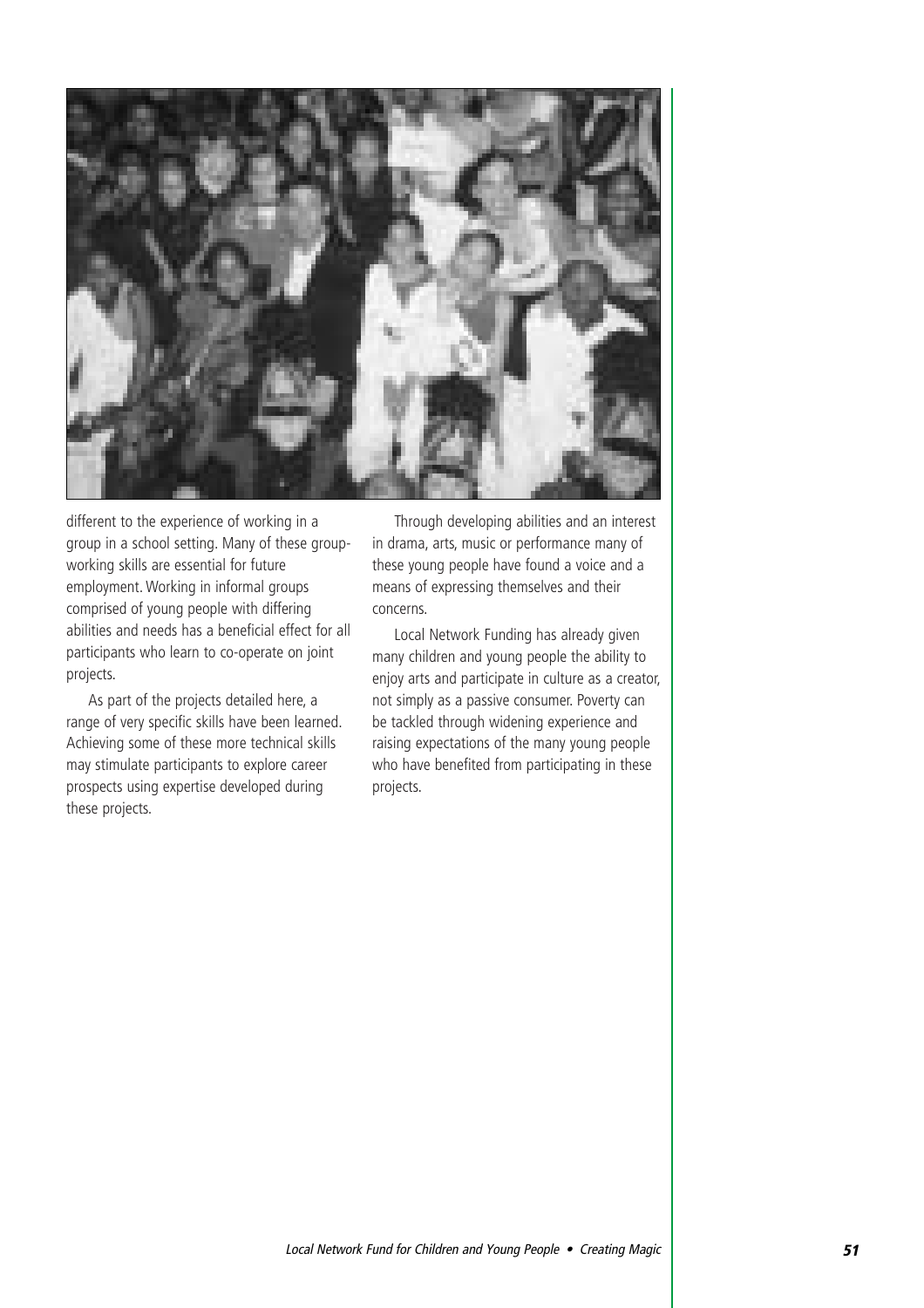

## Computers on the Move

### **Leicestershire mobile computer room**

L EICESTERSHIRE CLUBS FOR YOUNG PEOPLE is the local umbrella group representing 28 affiliated clubs with a membership of 3,500 children and young people. They are part of a national organisation, The National Association of Clubs for Young People. The aim is to provide educational and leisure opportunities to assist all members to

realise their full potential and thereby become the responsible citizens of tomorrow.

LCYP provides young people with opportunities for physical, creative and social activities. As part of this work the organisation runs an annual Young People County Camp which brings together about 100 young people from across Leicestershire to meet, have fun, and try new activities.

During the camp held in

August 2001, one of the activities offered was computing. A computer, digital camera and printer were set up to enable 'hands on' sessions using the technology.

#### Volunteer Involvement

One of the young volunteers responsible for the computer equipment, Arran Smith, saw at first hand the difficulties of providing a positive experience of using computer technology outdoors, particularly when camping overnight. Arran then approached the LCYP executive

**David Springett, Organising Officer Leicestershire Clubs for Young People c/o Blaby and Whetstone Boys Club Warwick Road Whetstone Leicestershire LE8 6LW t: 0116 275 0489 e: lcyp@UK2.net**

committee with a proposal to develop a mobile computer room to provide facilities for young people to experience working with this technology not only at annual camps, but also through regular trips to all the affiliated clubs throughout the year.

The plan involves purchasing eight lap top computers, a digital camera and webcam, and colour printer. The computers will be connected by a network which will allow access to the internet.

All the equipment will be stored in a secure cabinet, which can be transported to each location in turn using the Adventure Bus already in operation through LYCP.



Whilst young people's access to computer equipment is increasing at school this development encourages young people to work on their own projects outside the National Curriculum such as building web pages, designing posters and preparing newsletters. The computers may also assist young people in gaining employment, as they will be available for producing CVs and job application letters.

A grant from the Local Network Fund for Children and Young People has enabled this project to move on to the next phase. Arran has now been employed by LCYP as a peer educator. He is setting up small achievable projects at each of the clubs in turn. The aim is to increase the skills, confidence and selfassurance of the young people who will benefit from being involved with a young person as peer educator and role model. Project participants are also able to use this work as part of the NACYP accredited Keystone Youth Achievement Award Scheme.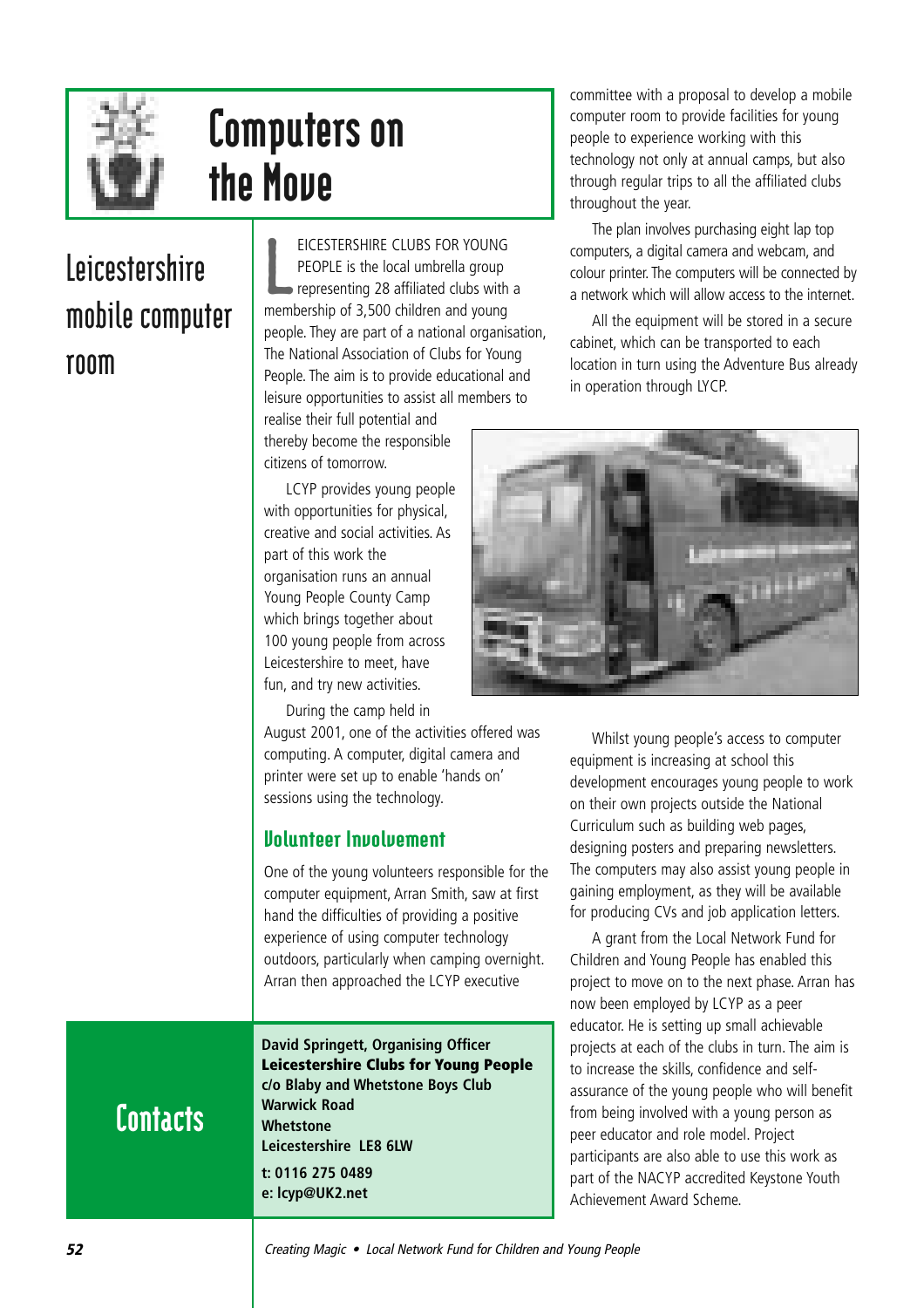F OR MANY CHILDREN already in school, and those yet to start, use of information and communication technology will become an everyday part of their lives in education and in later life in work. The need to accomplish expertise in ICT will in future become recognised as a basic skill alongside literacy and numeracy. Yet, many children do not have access to the equipment needed to achieve this competence at home or in their local libraries.

Parents and staff of the Lenham Acorns Preschool identified the need for young children to experience computer technology. The pre-school caters for children from 21/2, to 5 years of age and is based in a small village community with limited access to learning facilities.

A grant from the Local Network Fund for Children and Young People has enabled a computer to be purchased and installed as well as educational software.

One thing that will stay with me is the *'* excitement on the children's faces when the computer was first set up. That excitement hasn't diminished to this day! *'*

#### Developing Skills

Using the computer enhances the development of the children's hand-eye co-ordination skills as well as providing an early introduction to the use of a computer mouse as a control device.

Educational software, also purchased with the LNF grant, has provided the children with computer-based learning opportunities for literacy, numeracy and other developmental skills.

#### Researching the Needs

When applying for a grant for equipment it is important to research the use, and to take into account additional items that might also be required, such as an appropriately sized computer workstation, a keyboard with lower case letters and a colour printer.

The computer enables the staff to plan and deliver parts of the foundation stage of the National Curriculum within a technology framework. The staff at Lenham Acorns have indicated that the computer has made a significant difference to the pre-school children;

## From Little Acorns…





they have quickly become competent in the use of computer equipment and software packages. As well as developing fine motor skills though learning to use a mouse they have also gained computer confidence which will help when they move on to their primary schools and throughout their future educational and working careers.

### **Computer equipment for pre school children**

**Contacts** 

**Lenham Acorns Pre-school United Reformed Church Hall**

**Pam Page**

**Lenham** 

**Maidstone Road**

**Kent ME17 2QH t: 01622 858 857**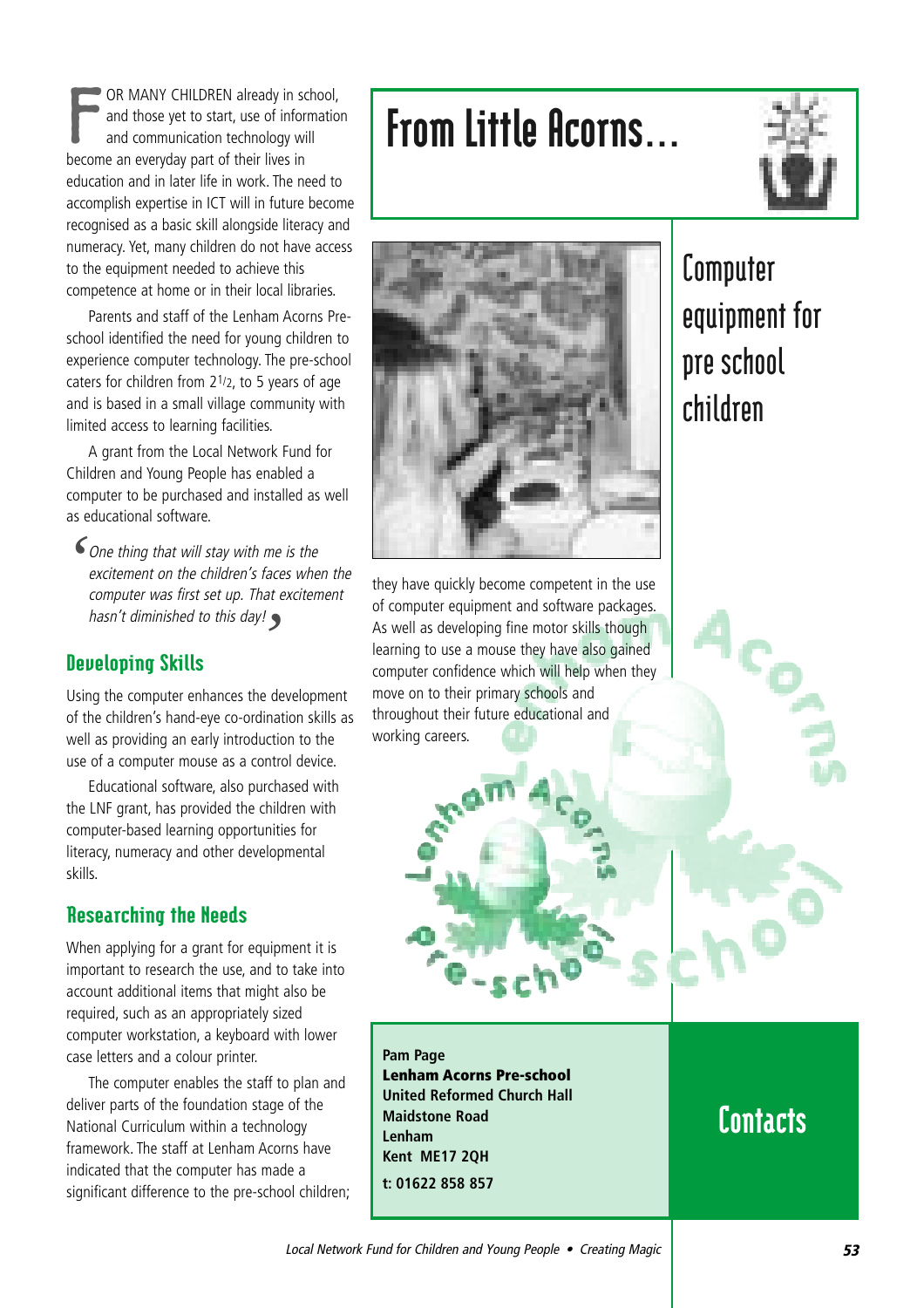

## Leyland Young Mums

## **Support and information for teenage mums and mums-to-be**

N INNOVATIVE NEW CONCEPT in<br>teenage support and advice was put<br>into practice when the appointment of teenage support and advice was put Carol Schultz (Senior Family Worker for the Leyland Project), led to the identification of small numbers of unsupported young pregnant women who failed to attend traditional parentcraft and antenatal sessions. The project formed brings together the whole scope of pregnancy from antenatal advice through to parentcraft training

The Leyland project was established ten years ago as a partnership between Leyland Baptist Church and Spurgeon's Child Care (an international child care agency). It initially concentrated on youth and community work on the Wade Hall Estate in Leyland, Lancashire, later moving into schools and family support work operating from two estate-based centres. Part of the Community work included a focus on teenage homelessness. The work has grown and now runs as a separate charity S.L.E.A.P. (emergency accommodation) and E.L.S. (extended lodgings scheme).

A grant from the Local Network Fund for Children and Young People has funded two 12-week programmes, which address the specific needs of pregnant teenagers. Designed for young women between 13 and 19 the programme includes information on sexual health and can also be applied to non-pregnant teenagers.

The grant has provided materials for antenatal and postnatal training and discussions in small groups, some creative materials and the sessional salary costs of a qualified midwife and nursery nurse for crèche cover.

Other courses provided by the Springfields Centre include positive parenting, assertiveness, baking on a budget and beauty on a budget. Regular sessions include 'time-out', where young children are looked after at the centre for two hours to give their mothers a chance for a little time to themselves. Carer and toddler groups also meet regularly

### Building a Network

Establishing a regular group who meet together to share similar experiences helps these young women to build their own network of shared support. It also establishes a forum for the young women to direct their own learning, benefiting the children, whose parents' needs are being met.

## **Contacts**

**Carol Schultz The Leyland Project Springfields 13–15 Seven Stars Road Wade Hall Estate Leyland PR5 1AL**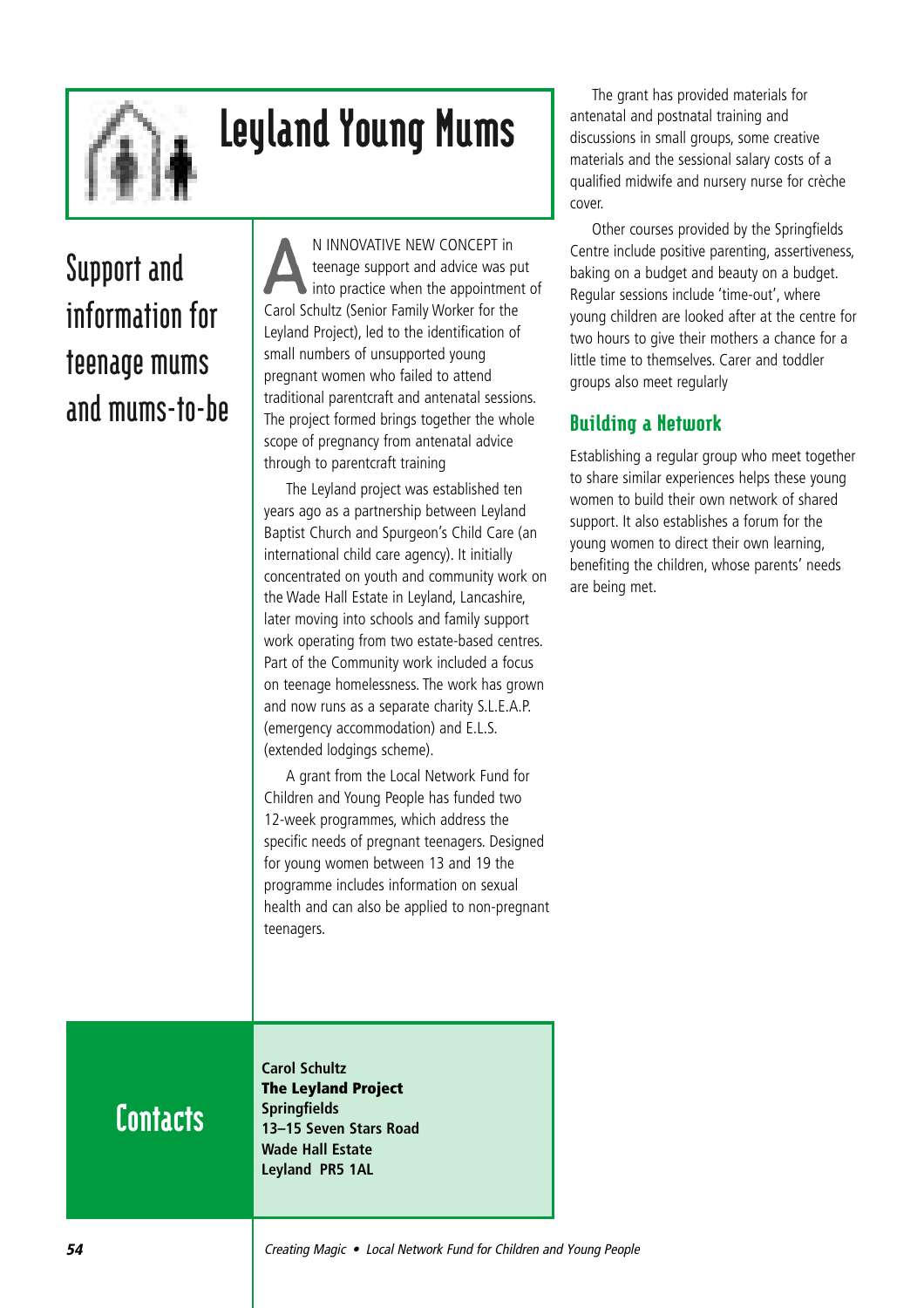EN UNITED is a volunteer-run, self-<br>help support group for fathers carin<br>for children. This Nottingham-based help support group for fathers caring for children. This Nottingham-based community project seeks to improve access to services and appropriate care for fathers and their families. Parenting training and support services are frequently geared towards mothers rather than fathers often resulting in a lack of support for single dads.

Men United began in 1994 when a father who was caring for his six-month-old son was referred to a social services family centre. He felt isolated in a 'woman's world' where all support was aimed at the child's welfare with none for him as a single father. He began to make contact with other fathers dropping off their children at the family centre and slowly they began to talk about the lack of fatherhood support services. With the help of a male social work student a small group of men began to meet weekly at the family centre, this core group rapidly grew and now Men United operates as a self-help community organisation and has just achieved charitable status.

The group provides a safe environment where fathers can share feelings and experiences with others and encourage an active participation in the nurturing and development of children.

All fathers, single, divorced, married, step and non-resident are welcome at the group's weekly drop-in sessions which feature topic-led discussions determined by the group members. In addition, the group aims to relieve families in distress by providing members with a range of services including, a befriending service, outreach work with other community organisations and personal support and advocacy for men facing child access claims or welfare rights and educational issues in connection with their children.

There is also a focus on the personal development of the men who are members of the group by creating a positive identity of fathers. Accredited training in health and social issues, including parenting skills and anger management is also offered.

## Men United



### Social Activities

As well as the range of family support activities, sports and social events are organised to ensure that fathers can spend time with their families and socialise with other fathers.

A grant from the Local Network Fund has enabled the group to plan a 'once in a lifetime' trip for children and their fathers to visit London, travel on the London Eye and enjoy the sights and excitement of a day-out in the capital. Families will have an opportunity to socialise and share a memorable event. The young people, often excluded from social activities, will benefit from an event that lifts their horizons and gives them a chance to encounter something beyond their usual experience, thus raising their expectations.

## **Supporting fathers and their families**



**Men United Fathers Network c/o Garden Street Family Centre Garden Street Radford Nottingham NG7 3HD**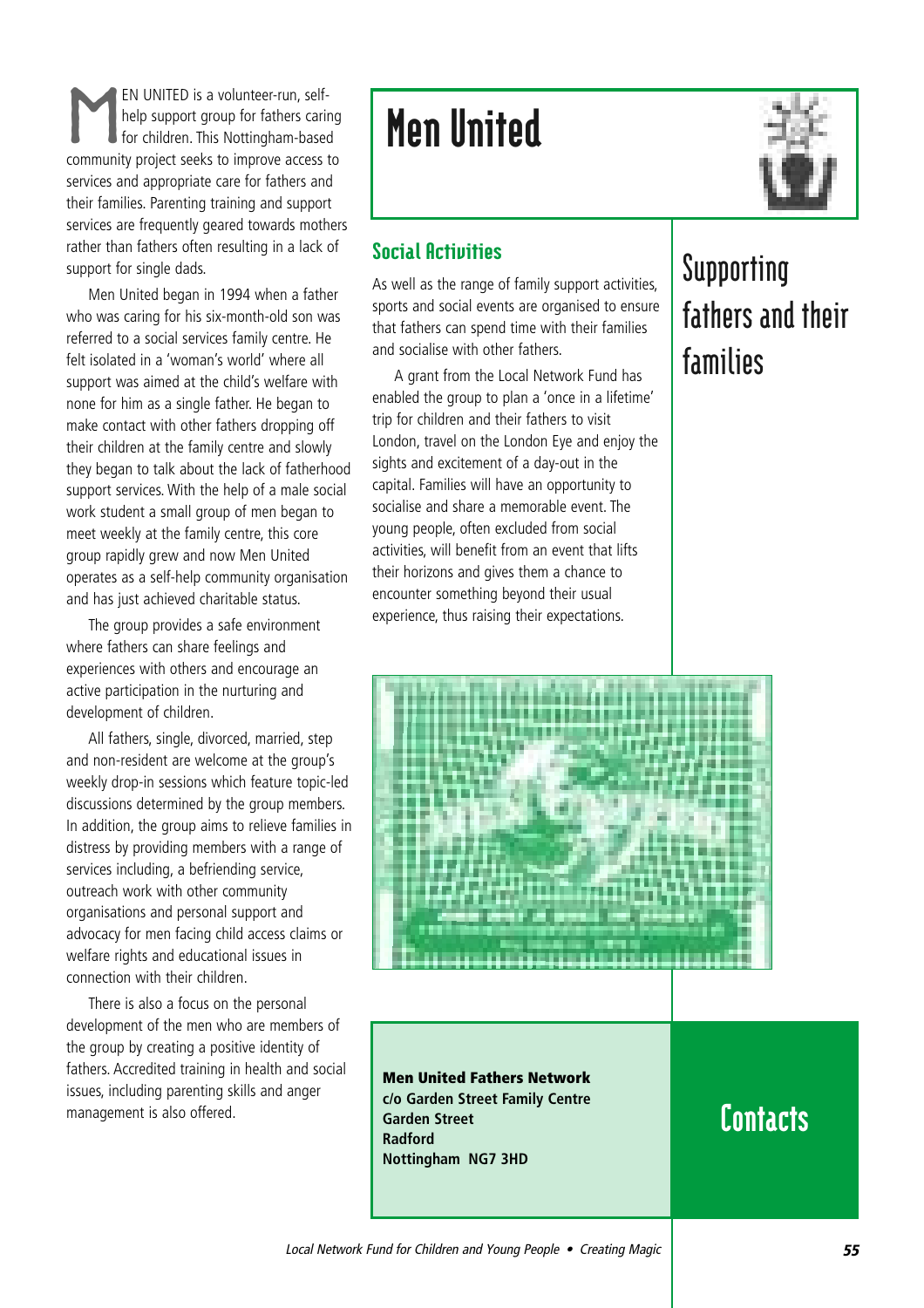

## Playing Music, Building Bridges

## **Asian Arts, Music and Textiles workshops in Schools**

T HE MULTI ASIAN ARTS CENTRE is a voluntary, Asian arts development organisation. MAAC has been involved in providing high quality arts work for several years and now operates from a unique Asian Arts Centre in Rochdale. The aim is to develop quality creative arts activities, events, training and awareness of Asian arts in the north west region, and across the UK.

MAAC works to promote and develop Asian arts throughout the region in collaboration with local authorities, arts organisations, schools community centres and individual artists.

A Local Network Fund grant has enabled a major project to begin with four schools across the most disadvantaged areas of Rochdale. The particular focus is on those schools with no music provision. The project is running a series of music workshops for young people to learn skills in Asian music. The intention is to involve all sectors of the local community and to produce music using western musical instruments as well as Asian.

### New Skills

The young people targeted for inclusion in the project are those who already have some musical ability, but limited opportunity to take this forward. The project enables young people to extend their involvement and contribute to educational development through the building of new skills.

The project will culminate in a performance hosted by one of the participating schools. The young people will come together to share their learning over the course of the project and to perform in front of an audience of their peers, parents community members and the media.

The performance will also feature input from the tutors and professional musicians who have been leading the workshop sessions.

### Textile Project

Alongside the musical performance, MAAC is also running a textile project with two local primary schools. At a series of six school-based workshops children have produced textile backdrops for the stage to be used at the music performance event. Children from the feeder primary schools have an involvement in the final event and will be invited to see the music performed. This provides an opportunity for the younger children to get involved in events at senior schools in advance of them attending and build their confidence. It is hoped that this early introduction will captivate the interest of the younger children in getting involved as a musician when they attend the secondary school.

By stimulating young people's interest and understanding of Asian music and arts the project hopes to increase their knowledge and self-confidence as well as building bridges between communities – an important factor in Britain's northern towns in recent months.

### **Contacts**

**Mohammed Sarwar Multi Asian Arts Centre 129 Drake Street Rochdale OL16 1PZ t: 01706 642 954 f: 01706 642 954 e: maac@zetnet.co.uk w: www.users.zetnet.co.uk/maac**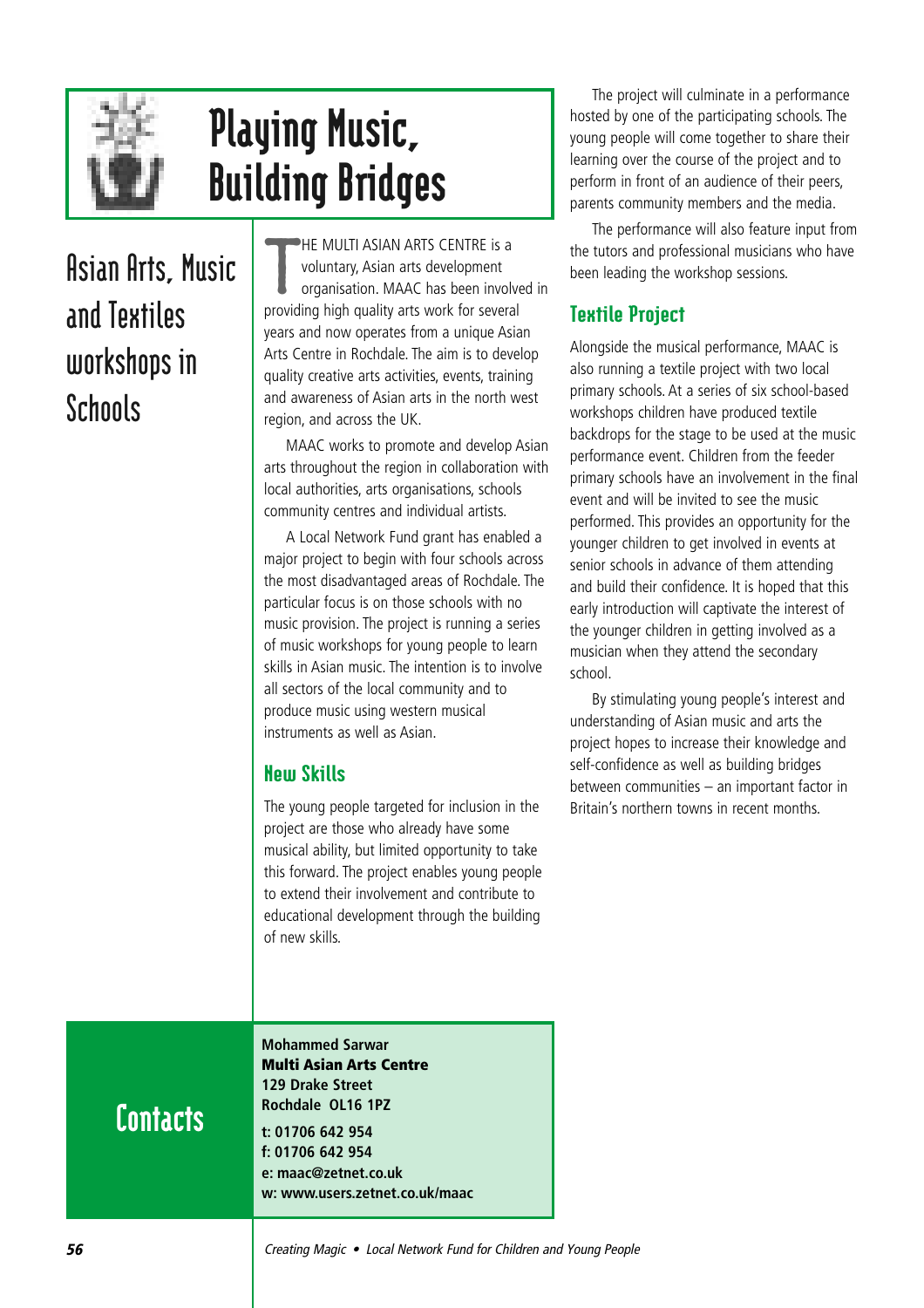F OR MANY RURAL COMMUNITIES the provision of activities that extend the school curriculum, and offer parents the opportunity to get involved with learning alongside their children, are limited. Travelling to a central location where resources and equipment are provided is not always possible for families living in isolated communities.

The Omnibus Project operates a doubledecker Community Playbus in north east Norfolk – working directly with families, playgroups, schools, local authorities and other organisations involved in community outreach work. The Omnibus Project has established practical ways of linking with and enhancing, existing services to provide families with the opportunity of open access, learning through play sessions. The aim is to enable participants to use the resources on the bus in an environment that is relaxed and fun.

The bus has a selection of imaginative play equipment including construction toys, games, books, an internal telephone role-play system as well as an Information and Communications Technology (ICT) area equipped with five laptop computers, a printer, scanner and photocopier as well as digital camera and video equipment, laminator and bookbinder.

#### Family Learning

The work of the Omnibus Project is based on a family learning approach. The project aims to work with families in an inclusive way, providing activities that are relevant to parents, carers and children. Sessions invite families on to the bus to use the ICT equipment and other facilities not always available at home

Some of these sessions are focused on adults and ICT, offering parents and carers the

## Getting On – The Omnibus Project



opportunity to use the equipment in a group setting. The project operates across a wide area within a fifteen-mile radius of North Walsham. There are up to 20 sites that the bus visits regularly with other venues providing one-off activities and events. Schools provide many of the locations for the visits during term time with other venues being used during the holidays. Sessions on the bus last around two hours to give the participants enough time to familiarise themselves with the equipment and make progress at their own pace. Providing a quality introduction to ICT equipment in a supportive environment has proven beneficial to many people, young and old alike, developing the concept of educating both children and adults.

## **Mobile community playbus project in rural north Norfolk**



**Spencer Shaw Project Manager The Omnibus Project t/f: 01692 536 617 e: omnibus@freeuk.com**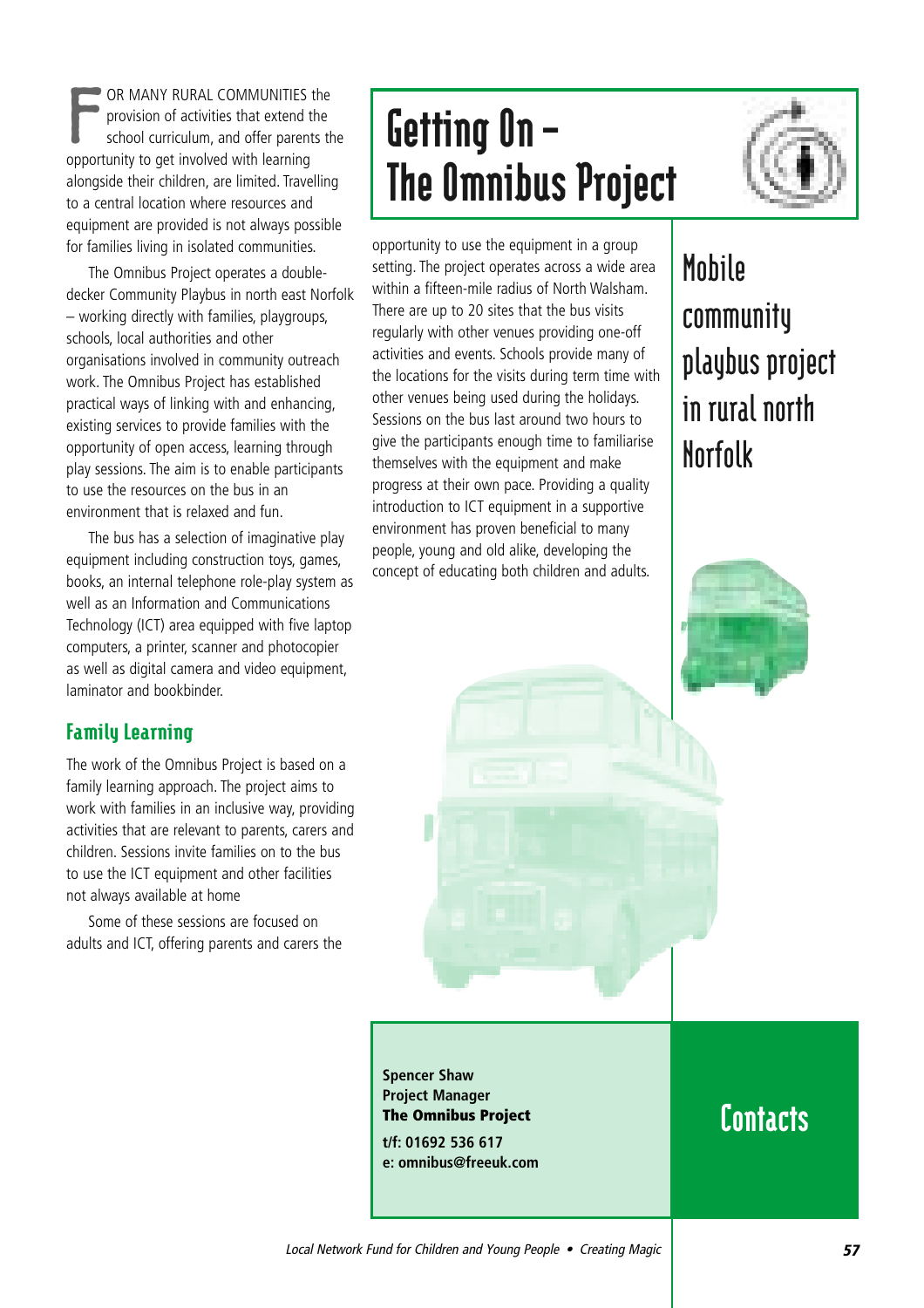

## Improving the Environment

## **Birmingham environment clubs visit the countryside**



**Contacts** 

IRMINGHAM'S ALUM ROCK AND<br>SALTLEY AREAS have a large numbe<br>children and young people under 16 SALTLEY AREAS have a large number of many from minority ethnic communities. However, this young population has very little safe open space available for them to use. The general standard of the local environment is poor with considerable areas of dereliction; litter and waste give an appearance of neglect and decay.

Unemployment is amongst the highest in

Birmingham and housing conditions are poor. The economic, social and cultural factors mean that few of the local children and young people travel to access the green spaces that do exist outside their immediate

neighbourhoods. These factors all contribute to making it difficult for young people to develop positive attitudes to their surroundings.

In an attempt to address these issues a new project has been developed by the local residents association, in partnership with CSV

**George Carter Parkview Residents Association 66 Hazelbeach Road Alum Rock Birmingham B8 3HL**

**Clare Jessop CSV Environment St Peters College College Road Saltley Birmingham B8 3TE** 

**t: 0121 327 6033 e: clare@csvenvironment.org.uk w: www.csvenvironment.org.uk**

environment, that will enable school based environment clubs to visit the countryside and meet individuals such as rangers and wardens who are looking after the natural environment.

The aim of the project is to raise awareness and understanding of environmental issues amongst the children and young people, but also to inspire them to consider improvements for wildlife and recreation that may relate to their home areas. A grant from the Local Network Fund for Children and Young People has enabled not only the visits to the countryside but will also support small scale projects within the group's local neighbourhoods such as installing picnic tables, benches and creating wildlife habitats.

#### A Sense of **Ownership**

This project enables young people to develop new interests and learn new skills whilst taking positive steps to improve their own local environment, instilling a sense of 'ownership' and pride in their local area.

The young people participating in the project have an opportunity to take a hands-on role in a real project, make informed decisions about how they would like to improve their environment and implement their own ideas.



**58** Creating Magic • Local Network Fund for Children and Young People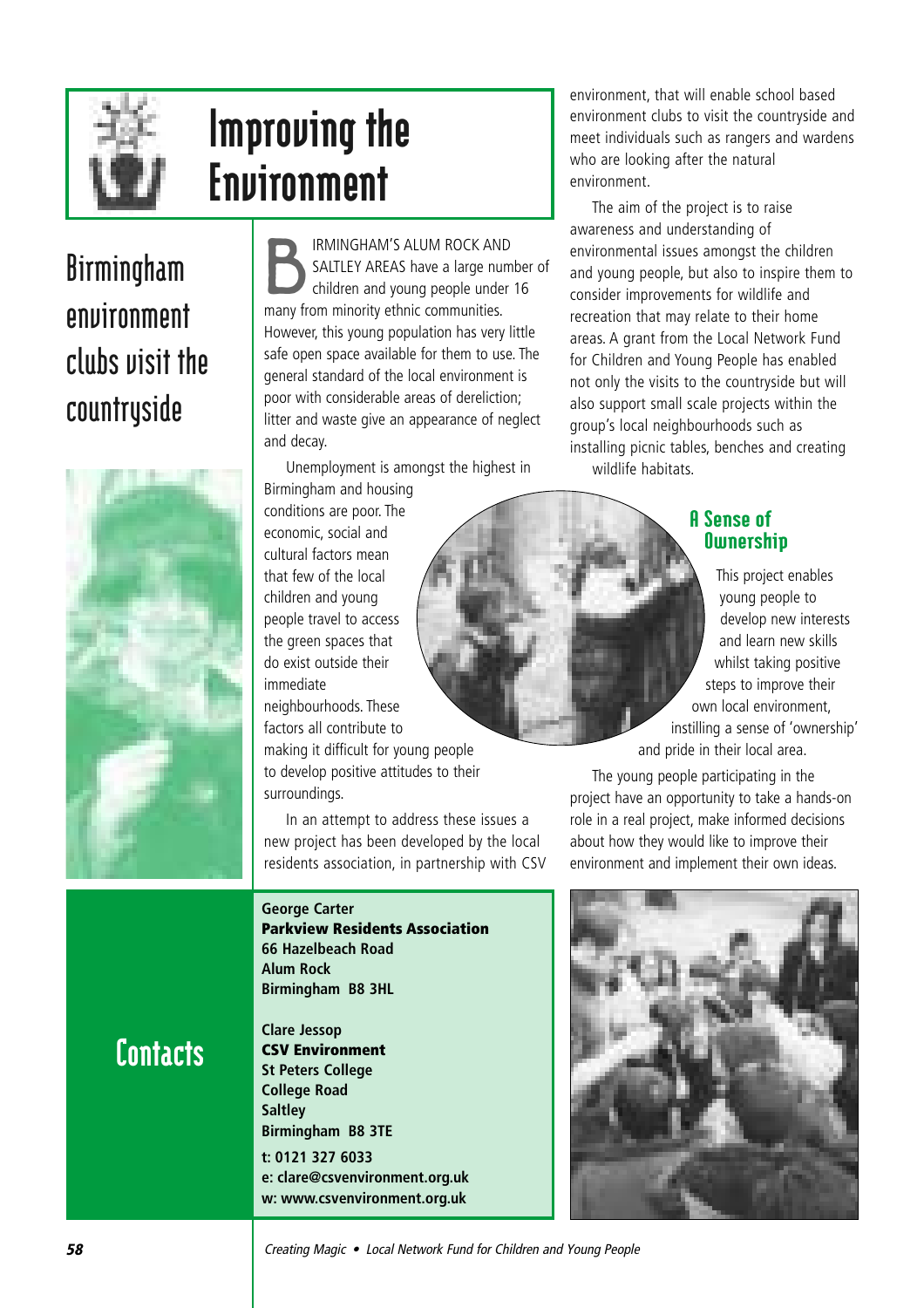T HE PHOENIX CENTRE is an independent charity that aims to provide appropriate playgroup facilities for children with varied development problems. Additionally the centre enables parents to meet together, form support networks and collectively voice their needs.

The Centre provides a service to the local community of Dudley, West Midlands. It links into all areas involving the health, welfare and education of pre-school children with special needs. The project works with children and helps parents to understand their needs before they are assessed by the statutory services at three years old. The aim is to help those who have special needs, gain sufficient independence and confidence to then integrate into local authority nurseries and mainstream schools.

This is achieved through developing the children's social skills, self-help abilities, hand-eye co-ordination, concentration, cognitive skills, language, and listening.

The project also aims to give support

to parents and provides them with an opportunity for involvement with their child's education and development within an informal environment.

### Parent Support Groups

Specific needs are catered for through convening groups of parents and their children who share a common condition such as Down's Syndrome, autism and severe communication disorders. Specialist staff participate in these groups. Practical activities are discussed; parents share ideas and celebrate success together. Specialist training is available from the qualified staff.

N DANIM 14 D

has grown and developed over this period by responding to locally identified needs. A grant from the Local Network Fund for Children and

Extending Long Term Support

For 25 years, The Phoenix Centre has been providing support and services to the parents of local children with special needs. The project

The Phoenix Centre

Young People has enabled this important work to continue and has allowed staff to increase the numbers of local children, and their families,

who can be offered the much needed support services.

We are now able to help young children, at present on our waiting list, to fulfil their potential. *'*

**Pre-school children with special needs**





**w: www.phoenixcentre.org.uk**

**Enid Carpenter, Hon. Secretary**

**The Phoenix Centre**

**West Midlands DY8 5PY**

**t: 01384 392 992**

**Barnett Lane Wordsley Stourbridge**



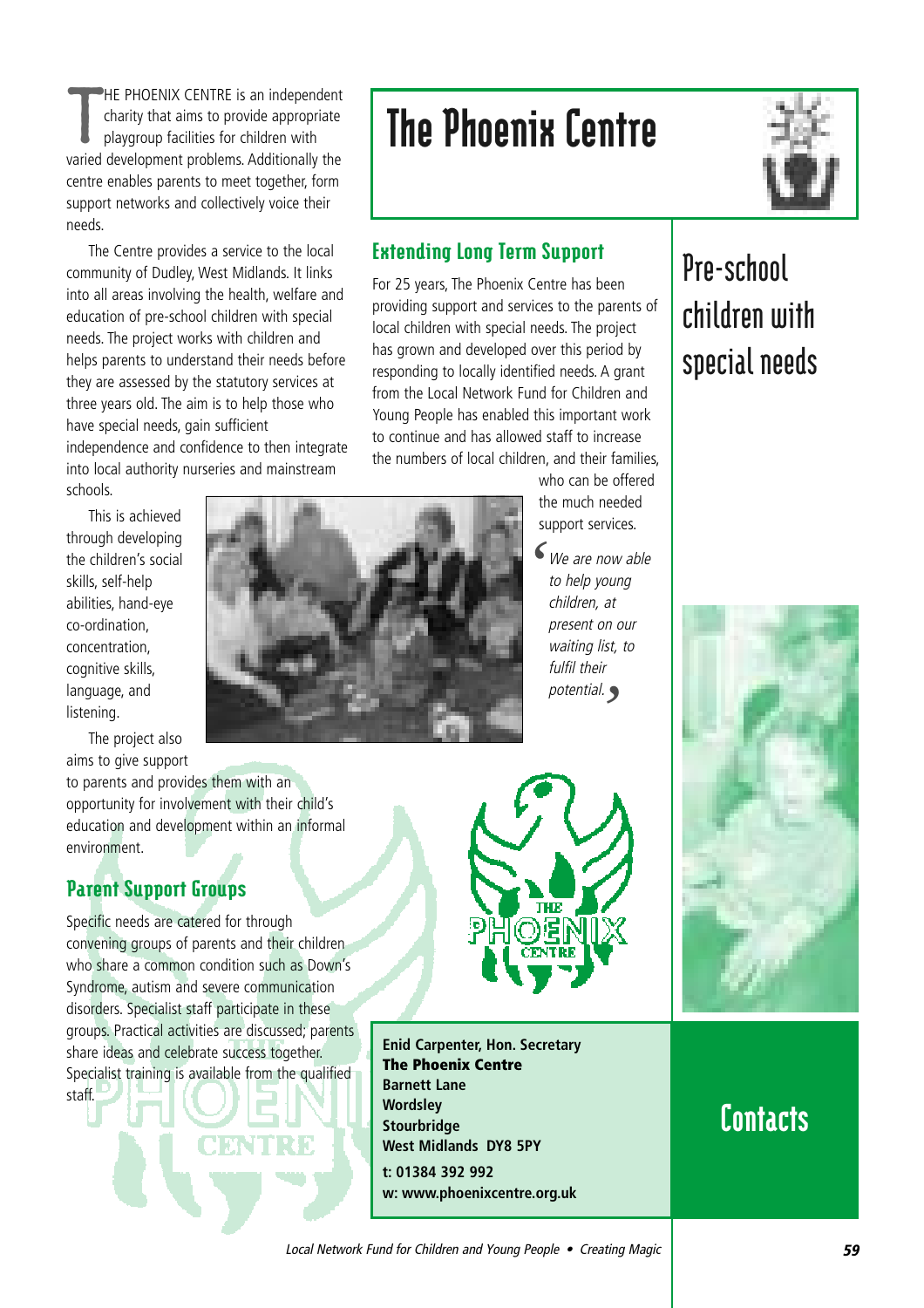

## Young Savers

## **Credit Union extends savings services to young people**

S INCE 1997 the Pilch Lane and District Credit Union has been providing opportunities for savings and low-cost loans to people in the Pilch Lane area of Liverpool 14 and 36. Initially operating through the local Anglican and Catholic Churches, the Credit Union now occupies shop-front premises. Volunteers are actively involved in running the credit union and, subject to funding, it is planned to expand the staff and take on more paid workers.

The group has had requests to extend their service to the younger age range in the area from local children, parents and teachers. Consequently, they have established a Young Savers Club. For local young people who want to start saving Banks and Building Societies can prove prohibitive, requiring minimum deposits of £20 or even £100 for some accounts.

### Getting The Savings Habit

With a grant from the Local Network Fund the group has set up a constituted Young People's Savings Club. The aim is to introduce a credit union savings (not loans) ethos to young people. A small dividend will be distributed to the young savers at the end of the year. The project hopes to nurture a culture of 'saving' in an area where it is traditionally out of the reach of most people to plan a savings strategy.

By participating in the Young Savers club, the credit union is attacking debt culture at an early age as young people learn the benefits of regular saving. The Young Savers Club welcomes

**Contacts** 

**Pam Koopmans Pilch Lane and District Credit Union 5–7 Page Moss Lane Liverpool L14 0JJ t: 0151 283 1558 e: Koopie45@hotmail.com**

small deposits of 20p or 50p per week, which the young people can see quickly growing into significant amounts to be spent on holidays or saved up for a special purchase.

### Sessions in Schools

The Young Savers project initially ran from the Credit Union's own premises but now regular weekly sessions are held in local schools. The savings sessions are held first thing in the school day – as young people arrive for school. This ensures there is less possibility of the money taken in for deposit being lost, or spent during the day.

The area of operation for the credit union has six schools, two secondary schools and four primaries with potentially 2000 young people in the catchment area. It is planned to involve older students as volunteers in running the project with the younger pupils, and to get the young people involved in publicising the scheme through the design of posters.

By establishing a saving habit early the young people will begin to learn budgeting and planning skills as well as seeing the value of participating as volunteers with their local credit union.

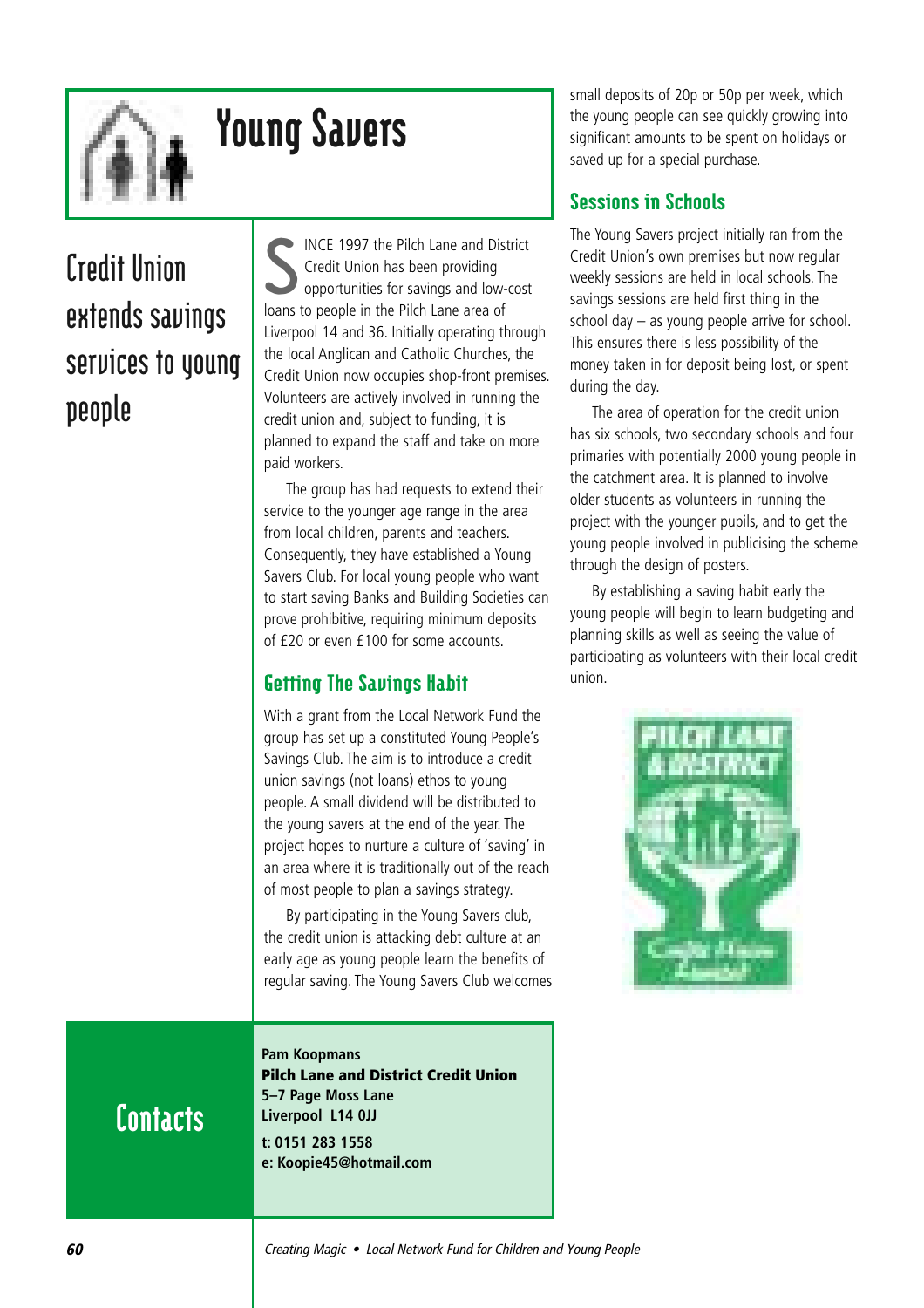P IT STOP was established ten years ago in north Halifax as a diversionary scheme to steer young people away from car crime and anti-social behaviour. Today the entirely volunteer-run venture has grown into a major project with approximately 5,000 young people benefiting from its services each year.

The project runs go-karting sessions, which are thoroughly enjoyed by the young people who attend. A small fee of around 50p per head contributes to fuel costs and insurance but beyond that, the project is free to participants. The key to the success of Pit Stop is that they travel to where the young people are located. By going out to the young people, there are no travel costs for participants and a wider catchment area can be covered. The project transports its gokarts by van to tracks set up on playgrounds and open spaces, even airfields, across the region, particularly the most disadvantaged areas.

If I wasn't here, I'd be walking 'round the streets – probably getting into trouble knowing me! *'* ر/<br>ns

### Reliable Transportation

To achieve their large number of contacts the group relies on dependable transport. A van enables them to travel out to set up projects all year round. A retired police van donated to the group is now nearing the end of its serviceable life and urgently needed replacing. A grant from the Local Network Fund has enabled Pit Stop 2000 to purchase a new larger van – the most important piece of equipment for the continuation of the project.

By providing the funds for a new van, the Local Network Fund has enabled the project to keep running and delivering its service to the young people of Halifax and Calderdale.

One of the Pit Stop team said

The cost of a new van would take us 12 months of our own fundraising, taking us away from the delivery of the project for local young people. *'*

*local young people.***<br>As well as the outreach sessions, young people<br>advantable as the ministry cause was been solable** attend workshops two nights a week under adult supervision to work on the go-karts and learn basic maintenance techniques. A group of around thirty young people participate in workshop activities, particularly over the winter months.

## Pit Stop 2000



If we crash our go-kart, we have to fix it ourselves. *'*

ourselves.<br>At the go-kart sessions, a small number of<br>na nearle have the responsibilities of young people have the responsibilities of running the event on site and ensuring the safety of participants and spectators.

The success of the project has led to interest from a wider area and the Pit Stop team now run at least two sessions a week as well as weekends. The grant from the Local Network Fund for Children and Young People has ensured that this volunteer run project can focus all its energies into providing a service that is enjoyed by a very large number of local young people.



**Adrian Woods Pitstop 2000 55 Sandhall Green Halifax HX2 0DR t: 01422 351 427**

## **Go-Karting with a track record**

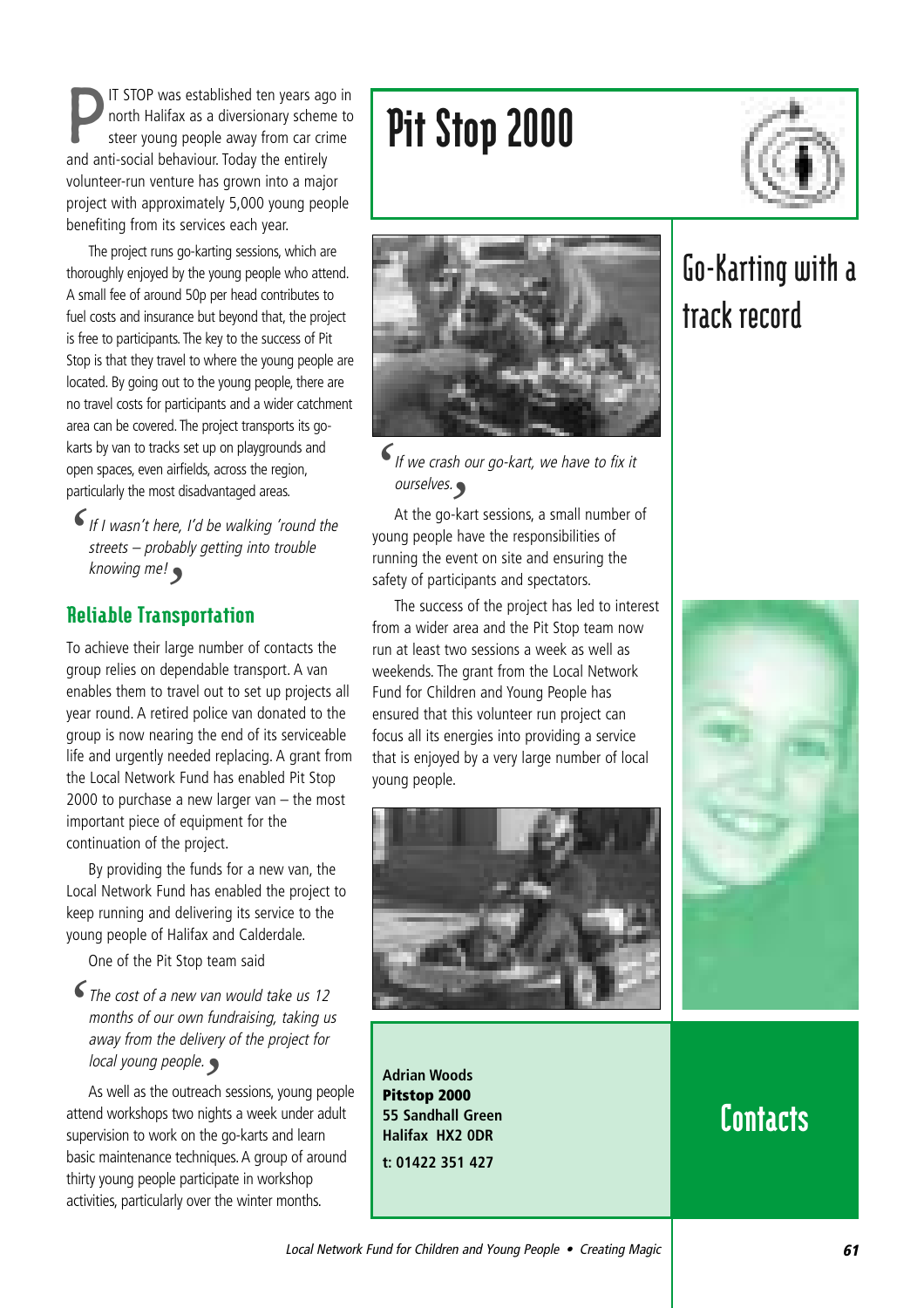

## Learning Journeys

## **After-school clubs on the Rock Community Bus**



T HE ROCK COMMUNITY BUS is a converted double-decker that has a crèche on the upper deck. It is used to support the work of a project providing activities with isolated families on some of Birmingham's most disadvantaged housing estates and inner city areas. Classes include English for young women who originate from rural areas of Pakistan as well as activities to increase social skills, personal development and self-confidence, parenting, nutrition and cookery, and safe and healthy lifestyles. The Bus is used to look after the young children of parents who attend classes.Whilst the parents study their children are cared for safely on the upper deck and have a chance to socialise with other youngsters and experience pre-school education and play with the qualified crèche workers.

The achievements of this successful project have been recognised by the City of Birmingham who have awarded the Community Bus first place in Community Learning section of their Lifelong Learning Awards.

This follows on from one of the project participants achieving an adult learner's week award from NIACE, the National Institute of Adult Continuing Education.

As a single parent, Michelle returned to education to make a better life for her family and herself, she undertook a programme of activities on the Rock Community Bus, where she learned skills to improve personal development, self confidence, self esteem and social skills.

I am determined to continue my education and become a counsellor of some kind so I can help other people, but also earn the *'*

### **Contacts**

**Beryl Rogers MBE Project Co-ordinator Rock Community Bus Naseby Centre Naseby Road Birmingham B8 3HG t: 0121 464 5056 m: 0795 830 6158**

money I need to provide a safe and stable home for my family and myself. *'*

### After-school Clubs

Funding from the Local Network Fund has been used to provide after-school playworkers/drivers who take the bus to venues where there is no other provision for children and young people and where there are no designated play areas. Local Network Fund money has enabled a further two after-school clubs to run for one evening per week each, making five a week in total for the community bus. The Firs estate, a peripheral estate, has little in the way of facilities for young people in an area where 70% of the housing stock is without access to a garden, and is the location for one club. Alum Rock, an innercity area, provides the second venue.

I was very lucky I was chosen to go to Pizza Express to celebrate because the Rocky Bus had some money from a Children's Fund. We had lots of food and I met Jasper Carrot. I had my picture taken and I went on TV. If it wasn't for the Rocky Bus I would not have such fun. I love the Rocky Bus. Haven, aged nine و.<br>الله *'*

The structured play sessions, including crafts and sports activity, provide children and young people with a safe environment where they are treated as valuable individuals, where they can make friends, discuss their fears and problems with sympathetic staff who are available even to just listen.

This is the only place where I can get some *'*

peace. *'* Without the clubs funded by the Local Network Fund the children in these two locations would have no after school provision at all.

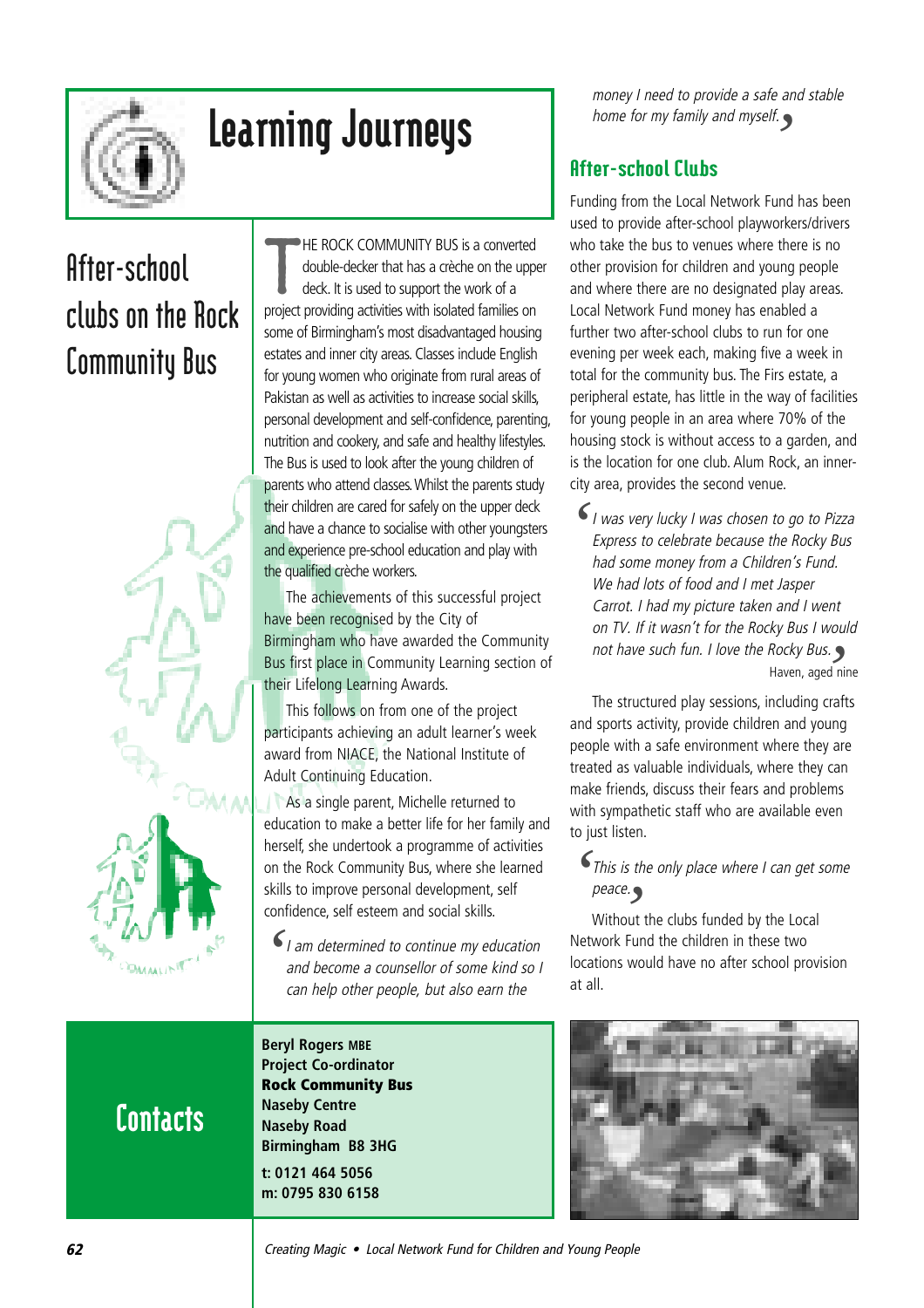NFORTUNATE EVENTS that result in<br>serious injury in the home are often<br>described as 'accidents' and so can serious injury in the home are often described as 'accidents' and so can appear unavoidable. Injury at home is however almost always both predictable and preventable. Children aged four and under account for the majority of injuries in the home, but there are significant steps that can be taken to avoid unsafe incidents occurring.

Parents on the Meadow Well estate in North Tyneside began a scheme to improve the safety of their own homes and have in the seven years of the project's operation seen it grow from a purely local initiative to one that now extends to the whole borough.

The Safety Crackers home safety equipment loan scheme now provides and fits tailor made packages of safety equipment to families with children under school age who are on benefit and low income, living in North Tyneside.

#### Working in Partnership

The scheme aims to raise awareness of home safety issues within the community by working with local people, agencies and community groups through participation in open days and other public events.

A wide range of professionals working with statutory agencies refer families, whose accommodation may be in need of some alteration to make it safe. Housing development workers, social workers, health visitors and others all form part of the wide network developed by the project. Each can refer families who are sent a simple application form and put onto a waiting list for the service.

Trained fitters will visit the family home and install relevant safety equipment in consultation with the family. Fitters also provide a full explanation of the equipment that is being installed and ensure that its operation is understood.

A typical package of equipment could include smoke detectors, fireguards, stair gates, carbon monoxide indicators, cable tidies, as well as fridge and window locks, power socket covers and bath thermometers. Whilst this material could cost as much as £70 or £80 to buy a small charge of only £5 per property is made for the loan and fitting, this makes a contribution to the project costs.

## Safety Crackers



With very young children, you just have to turn away for a second and they can be on their way upstairs or heading towards the fire. This way, parents don't need to be on tenterhooks all the time. *'*

A grant from the Local Network Fund for *'*Children and Young People has ensured the continued operation of this scheme. It has enabled the project to build closer links with the fire service, local Sure Start agencies and others that share their aims of preventing injury for children in the home.

## **Ensuring North Tyneside children are safe at home**





**Ben Khazaeli Safety Crackers c/o Meadow Well Clinic Waterville Road North Shields NE29 6BT t: 0191 219 6736**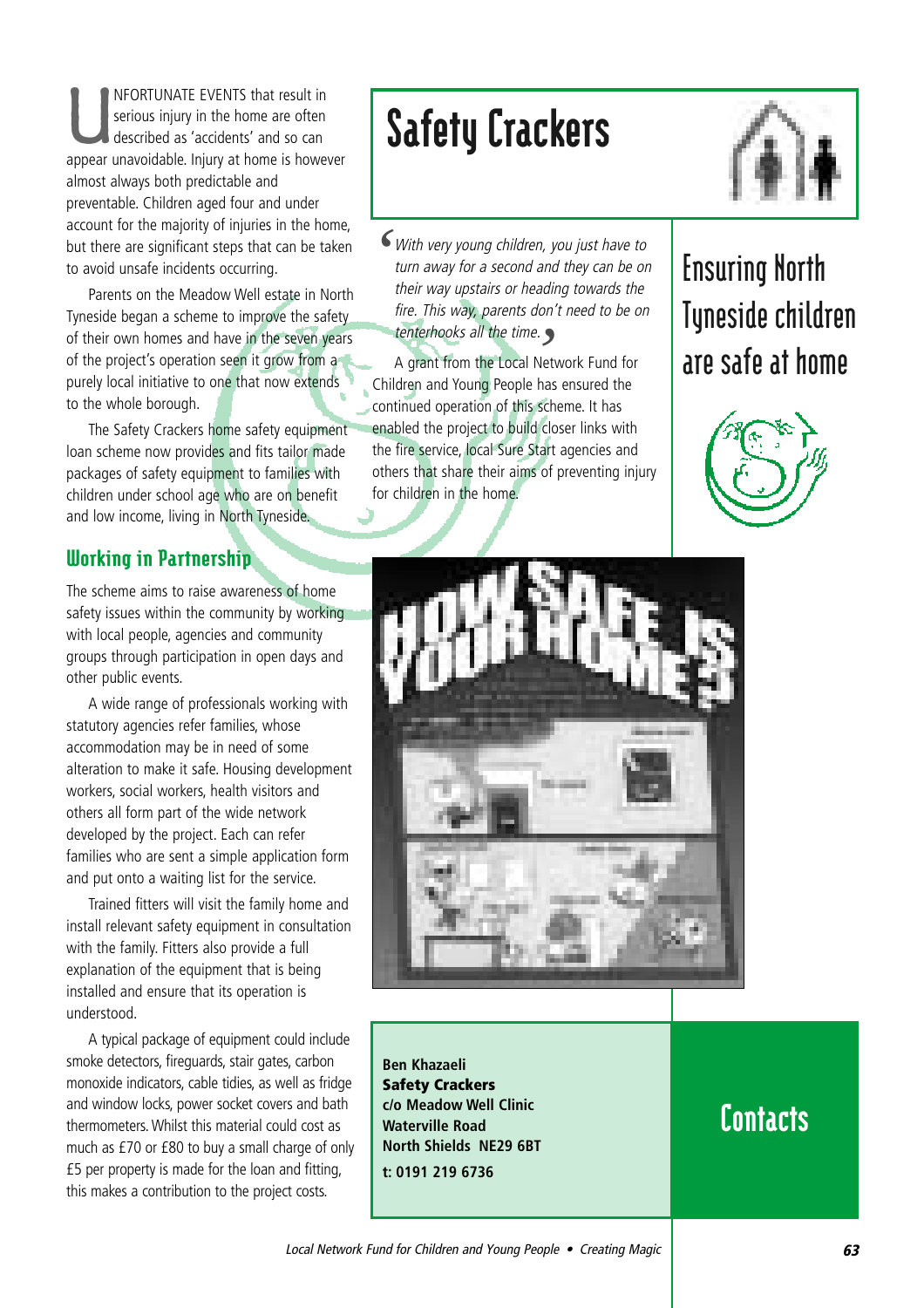

## Remembering St Ives

## **Intergenerational reminiscence project**

S T IVES IN CORNWALL is the home to an innovative intergenerational reminiscence project. Formed in June 2001 the project is involving young people in interviewing and recording the memories of older people. Alongside the research and production of local publications and exhibitions, it is stimulating young people's interest in local heritage. The project also aims to foster good relations between generations, as well as providing communication skills training and increasing the self-esteem and confidence of the young people involved.

A grant from the Local Network Fund has assisted with the salary costs of a Project Coordinator, funding that has enabled other local sources of funding to support the project beyond its initial pilot phase.

Young people are involved in interviewing and recording the reminiscences of the older residents of St Ives. The project workers assess both the young people and the interviewees to ensure a suitable match before arranging meetings which are held either in the project office or in the homes of local elderly people where groups can be interviewed together in their familiar surroundings cared for by their usual carers. Transcripts of interviews are then produced and included in publications. The young people learn the oral history skills of presenting information as it is spoken – without editing or correcting a person's speech for the written publication.

**Jackie Holden, Co-ordinator e: jackieholdenuk@aol.com** 

**Capt. Eric Kemp, Chair e: erickemp@runnelstone.freeserve.co.uk**

**St Ives Reminiscence Project c/o United Methodist Church 1 Bedford Road, St Ives Cornwall TR26 1SP t: 017367 96829**

The project has also developed a schools programme and is working with three local schools to record older people's history. One very popular activity is for the children to interview their own grandparents so learning about their specific family history as well as wider community history.

A recent event held in the local council chamber, which connected a group of 36 schoolchildren with 7 older people, was recorded on video. By having access to video, the local history material becomes even more immediate with accents and gestures being recorded as well as the words spoken.

The St Ives Project has completed two publications and further publications are planned dealing with the themes of Education, Jobs and Leisure. Partnership with a local Residents Association has assisted in the wider distribution of these publications as well as the sales through local shops.

### Unforeseen Benefits

The reminiscence project was designed and funded as a project to benefit mainly young people and provide an opportunity for them to become engaged with their local community as well as learn some media and communication skills. Whilst it has successfully achieved these outcomes it has also had the added benefit of building a bridge between the generations in St Ives and increasing understanding between older and younger people. With an increasing number of older volunteers eager to become involved and interested in sharing their memories, the project is set to continue and develop for the benefit of both younger and older members of the wider community of St Ives.

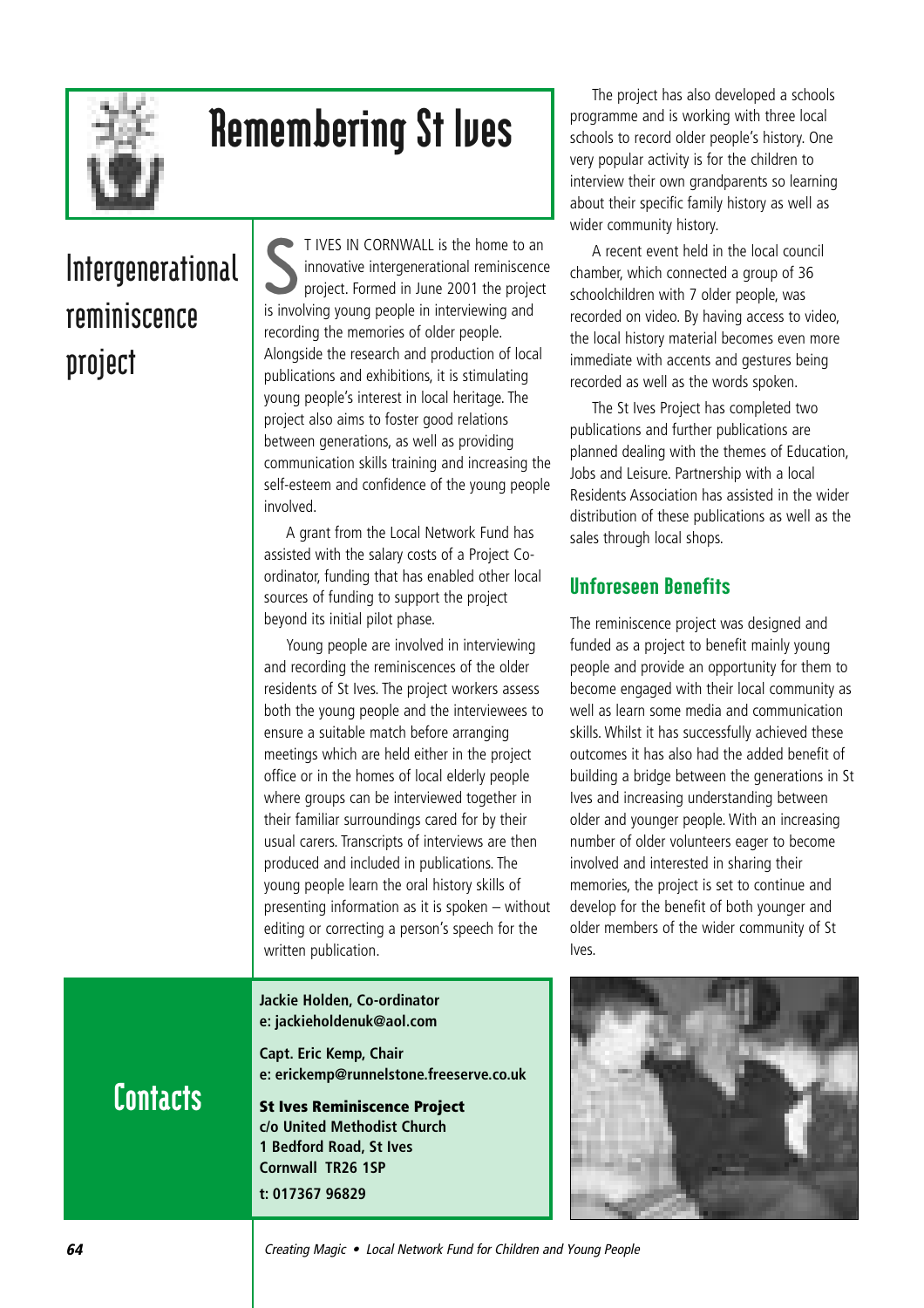L ITTLE HULTON, SALFORD, has one of the highest rates of teenage pregnancy in Western Europe. Like many other areas of Salford, unemployment rates are high, as are recorded drug use and crime rates. In this area, child poverty and poor health is prevalent. It is not surprising that young people suffer from low self-esteem and confidence.

In July 2001, the Brook Advisory Service opened a new young people's sexual health and advice clinic at the Women and Families Centre in Little Hulton. Consultation and outreach work aimed at understanding why sexual health services were not utilised was carried out amongst local young people. This is a particular issue with young men who were typically less likely to access sexual health provision.

Despite the hardships faced in the area a group of local young people quickly became engaged with the issues. They are now involved in running, managing and developing the service and a Young People's Management Group has been established. These 15 young people, all in their early teens, have undertaken a range of training courses and now have a significant input into the running of the service, including participating in interviews for new staff. Members of the group volunteer to help out on a regular basis in the centre.

Several members of the group have trained to become peer educators and peer counsellors, running sessions in the centre and local schools and youth clubs. They have received training in drug awareness, counselling and related issues.

#### Good Practice Recognised

The centre's good practice in including young people was recognised with the presentation of the Institute for Public Policy Research (IPPR) public involvement award in December 2001. The project was praised for excellence in young people's involvement.

# Young People Managing

### Spreading the Word

A grant from the Local Network Fund for Children and Young People has been made to enable the Young People's Management Committee to learn further skills and to spread the word about their involvement and their activities. The group's newsletter will be further developed and distributed locally and a website will enable them to share information more widely.

The members of the management committee who are directly involved in the production of the newsletter and website will receive training and experience in media and computer skills which will be useful to them in future education or employment. The website and newsletter will provide an innovative and effective source of health information to young people throughout Salford and beyond.

### **Spreading the word about sexual health**

**Julie Deebank, Outreach Worker Salford Brook Advisory Centre 55 Regent Street Eccles Manchester M30 0BP t: 0161 707 9550 e: julie@brook-eccles.fsnet.co.uk**

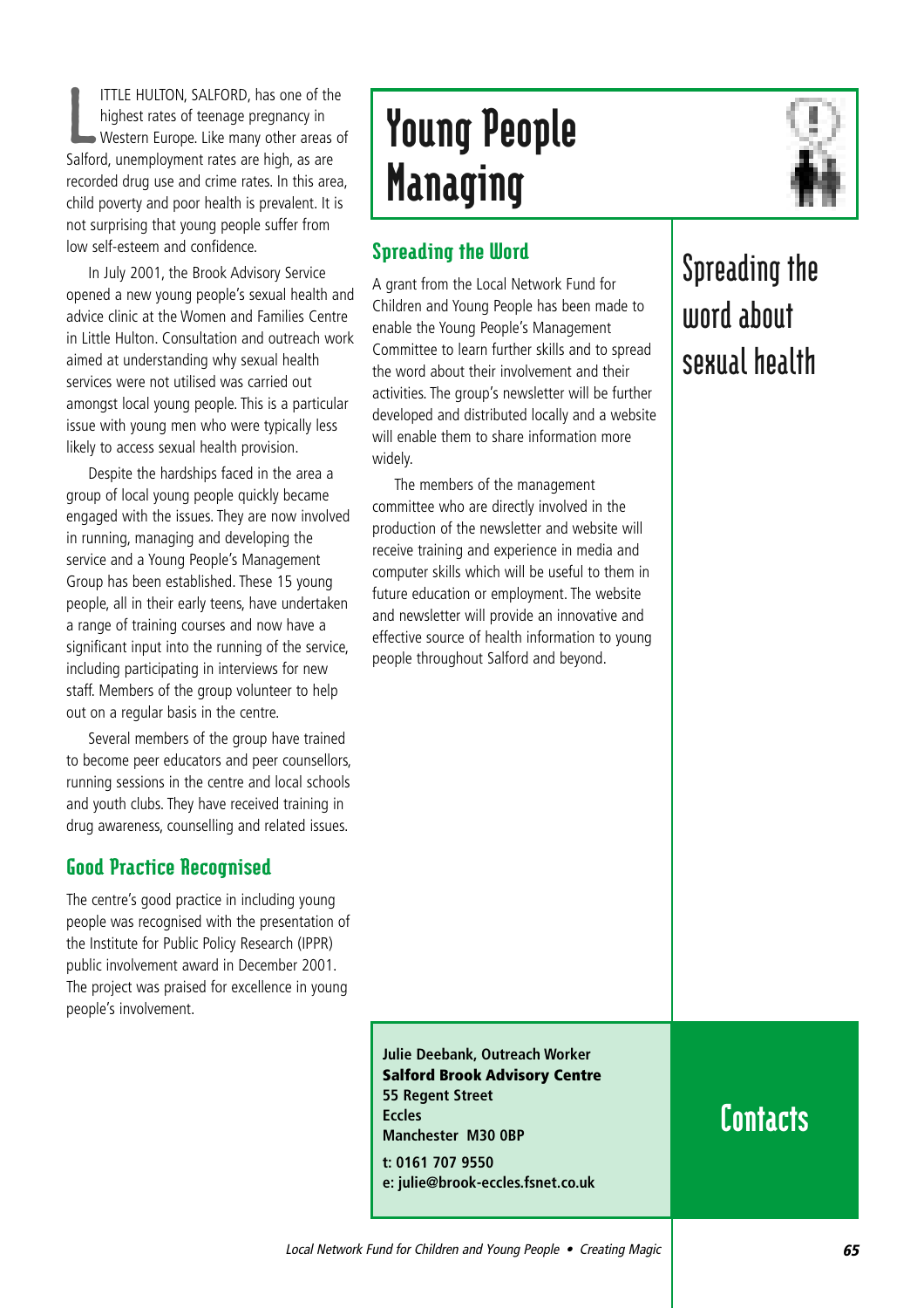

## Signal Box Community Group

## **A community space open to all**



S IGNAL BOX is a community project in Melton Constable, a village in rural north Norfolk in which, as a result of very limited public transport, many residents find it difficult to access amenities taken for granted elsewhere. As a former railway village (now with no

railway), local opportunities are limited and many families, particularly those on a low income, find transport costs prohibitive.

The Signal Box Project aims to provide a community space open to all, where children and young people can involve

themselves in creative activities, while parents (some of whom are actively involved in running the project) can meet to socialise and support one another. The group was formed in November 2000 and since February 2001 has had their own premises in the former violin workshop in Melton Constable. A grant from the Local Network Fund for Children and Young people has secured the use of this facility for the local community. Having sole tenancy of their premises means that the group can schedule activities when they need to; messy play can take place with the youngsters; and there is an opportunity to leave art work in progress in a secure space.

Signal Box has made the integral difference *'* to my daughter's adjustment to a new place, providing a space for her to make friends,

## **Contacts**

**Nancy Crow Signal Box Community Group c/o 9 Melton Street Melton Constable Norfolk NR24 2DB t: 01263 862 259**

and has developed all of our family's social connections and sense of community. *'* Lisa, a mum

The small space is well used, with music workshops on Mondays, workshops for very young children take place on Tuesday mornings and Thursday afternoons older children and adults meet on Tuesday afternoons. Regular film nights are held on Sunday evening. The Pre-school Learning Alliance have also used the space for guided literacy and numeracy workshops.

> Several other one-off events like an Indian food evening and an exhibition on recycling and scrap art have recently taken place, with input from local young people. For a project with limited resources, scrap may be the only art material available to work with, but for the Signal Box Group there is also a significant commitment to using recycled materials.

### Environmental Projects

The Signal Box provides local families somewhere to meet and take part in activities, many with an environmental theme. Recently activities have included model making with papier maché, planting seeds and painting pictures which show the different stages of a sunflower's growth, looking at the rubbish which goes into household bins and studying tadpoles (which were donated by a local wellwisher) and seeing how they become frogs.

I want to go to Signalbox.  $\bigcup_{i=1}^{\infty} I_i$  *want to go to Signalbox.* 

Seaumus, aged three

As well as providing a range of activities for young people the group is a valuable networking tool for adults in the village, and serves as an important support group for parents. Through the group, for example, people share out vegetables, which have been grown organically on local allotments. The group is run by the local community for the benefit of the whole community  $-$  and is having a positive impact, both for the large number of children who are participating in a wide range of activities and their families.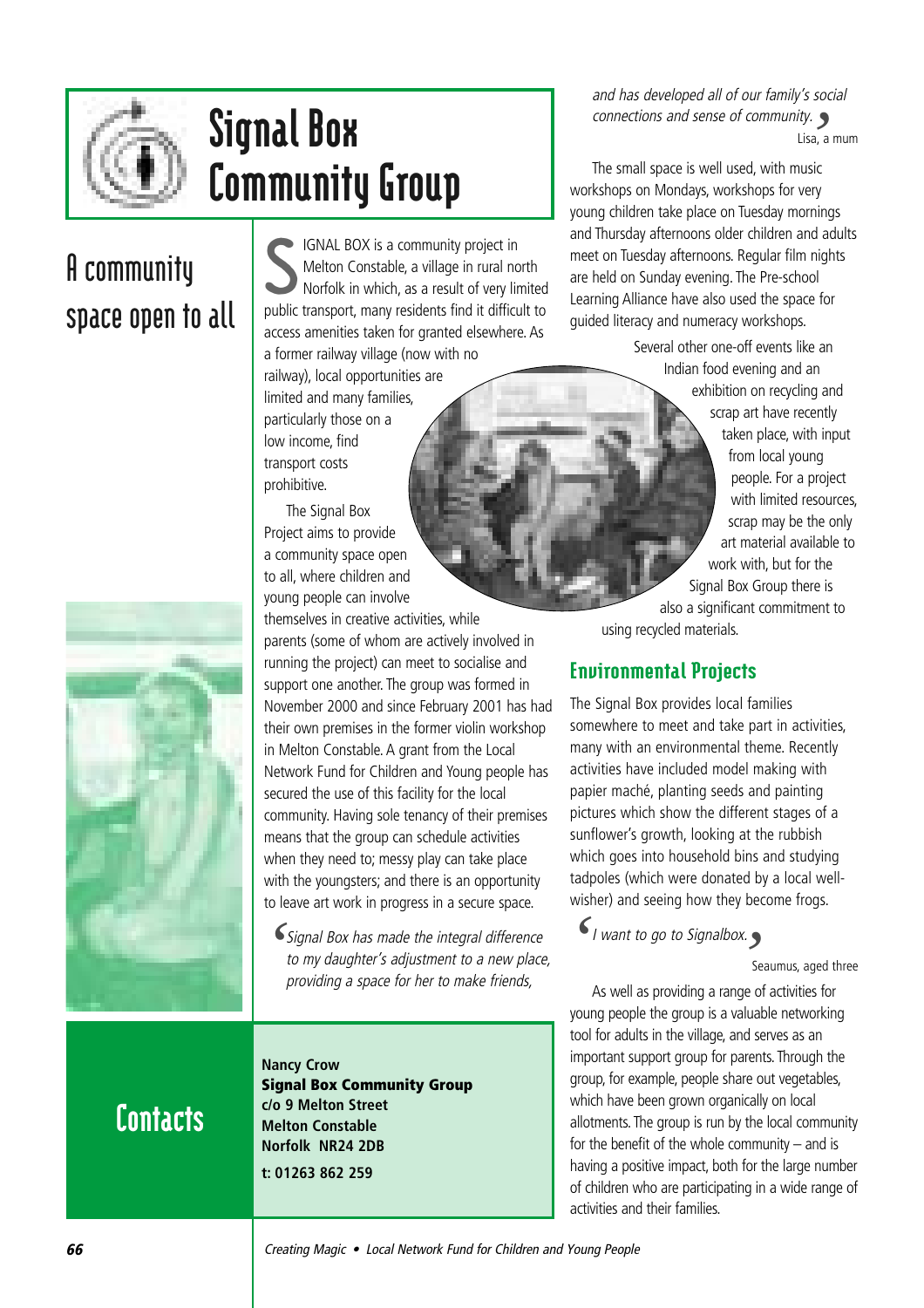T HANET YOUTH COUNCIL (TYC) is open to all young people between 11 and 20 years old who live, or attend school or college in the Thanet area of Kent. Since its inception in 1998 TYC has provided a forum for local young people to meet together to talk, learn and take action on things that are important to them.

The aim is to ensure that young people are included in the decision-making processes that affect them, and that their voices are heard. Young people work alongside local authority councillors and decision-makers to develop new approaches for young people's engagement with the structures of local democracy. Giving them a sense of pride and belonging to their community is empowering for the young people involved.

TYC also organises events for young people and publishes a regular newsletter three times each year.

#### Citizenship Conference

In September 2002, citizenship will become part of the National Curriculum for 11 to 16-yearolds in UK schools. In advance of this, TYC decided to hold a one day conference to examine what the young people themselves understand citizenship to be, and to encourage young people to become more involved with their schools, youth projects and communities.

OK, so I thought it was just going to be a good excuse to get off school for the day, but I found out I really wanted to learn about what young people are doing – and *'*

how I can be one of those young people! *'* The Local Network Fund supported the conference, which was well attended with 280 young people present representing eight of the area's eleven schools.

## Young and Active Citizens

#### Workshop Sessions

The day was divided into smaller group sessions with each of the participants attending three different workshops over the course of the day. A wide range of issues were covered in the small groups including legal rights, sexual health, bullying, decision making, public speaking, team-working, and campaigning. These workshops were delivered by visiting speakers from local specialist agencies such as the police service and by young people from TYC themselves.

 $\bigcup_{n=1}^{\infty} I$  learned how to facilitate a workshop and I am more confident when it comes to speaking in public to big crowds.

s*peaking in public to big crowds.*<br>Throughout the conference, a number of<br>' stalls representing local organisations were on hand to provide the young people with information about their projects. In the afternoon, a Londonbased group of peer educators called Citizen delivered a series of workshops on active citizenship and equality of opportunity, attended by the participants.

The conference was a big success. An evaluation report which records all of the findings and recommendations from the conference and workshops can now point the way to future engagement of the young people of Thanet with their local communities.



## **A conference to study citizenship**





**Abi Balkwill-White Chair of Young People's Committee Thanet Youth Council Quarterdeck Youth Centre Zion Place, Margate Kent CT9 1RP t: 01843 209 551 e: t.y.c.@talk21.com**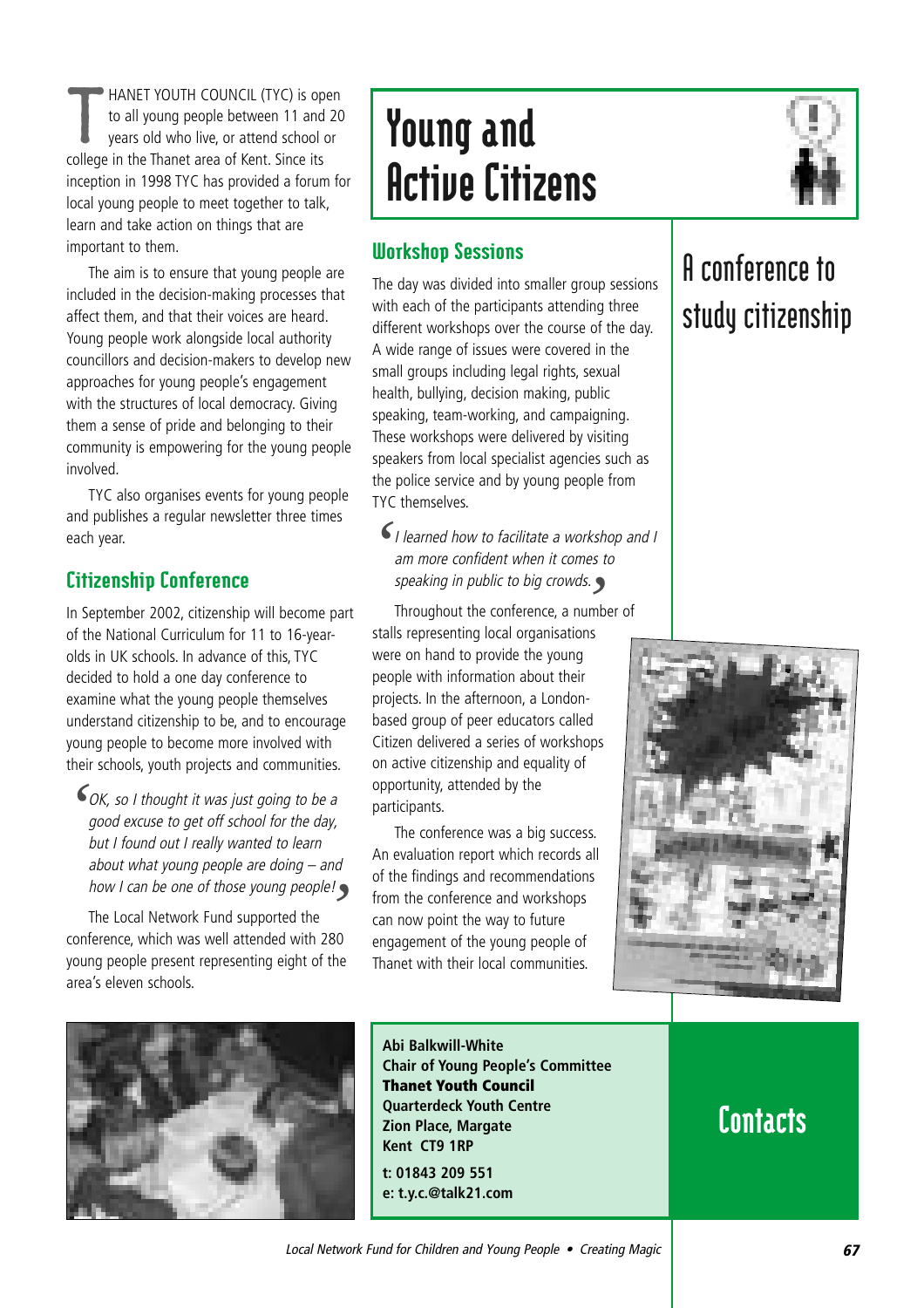

## Weaving the Threads Together

## **Melodies and memories, telling stories through song**

T HREADS is a long-term community-based singing project for the children of the Micklehurst estate. Micklehurst is an area of Mossley, on the edge of Greater Manchester. Mossley itself is geographically isolated and Micklehurst even more so, separated as it is by the canal, river and railway tracks from the main amenities of the town. Young people find it difficult to access opportunities for creative expression and cultural

#### Reminiscence into Song

activities that others take for granted.

The Threads project is a development of an earlier Millennium Commission funded event that enabled young people in Mossley to gain training in the skills needed to interview the elder members of the community and present their stories artistically. Multimedia drama, ceramics and mosaics were some of the methods used but perhaps most impressive was the songs that were written and performed by a group of children working with Tyndale Thomas of Urban Voices and the Liverpool Gospel Choir.

**Contacts** 

**Revd Jay McLeod, Chairperson Threads All Saints Vicarage Church Lane Mossley Ashton-under-Lyne OL5 9HV t: 01457 832 393 e: macasher@dial.pipex.com**

A grant from the Local Network Fund for Children and Young People has enabled further development of this work to be carried out in a project sponsored by All Saints Church, Micklehurst, with support from Tameside youth service and community volunteers.

Weekly after-school sessions for participants aged five to fifteen have been the focus for the young people to interview their elders, including members of the small Bangladeshi community, and incorporate their stories into their own songs and compositions. By exploring the history, the struggles and the resilience of their elders, young people have gained a wealth of

material resulting in a repertoire including pop, rap, blues, gospel and choral music. An audience of 180 was delighted to hear the young people perform at Micklehurst Primary School recently. Chairperson of Threads Revd Jay MacLeod said:

We heard stories *'* from ordinary people who have lived extraordinary lives. The children's songs touched on pain and tragedy, but they lifted us up in hope as well. By the end of the concert, the whole audience was on their feet singing. *'* Photo: Tameside Advertiser

### Community Pride

The young people have gained in selfconfidence through creating their own songs and performing in front of audiences across Greater Manchester and beyond. The process of researching the oral history of their local community has aided cultural understanding and developed a sense of pride in their local community.

We've heard so many stories of struggle and *'* strength. It makes you proud to live in Micklehurst. *'*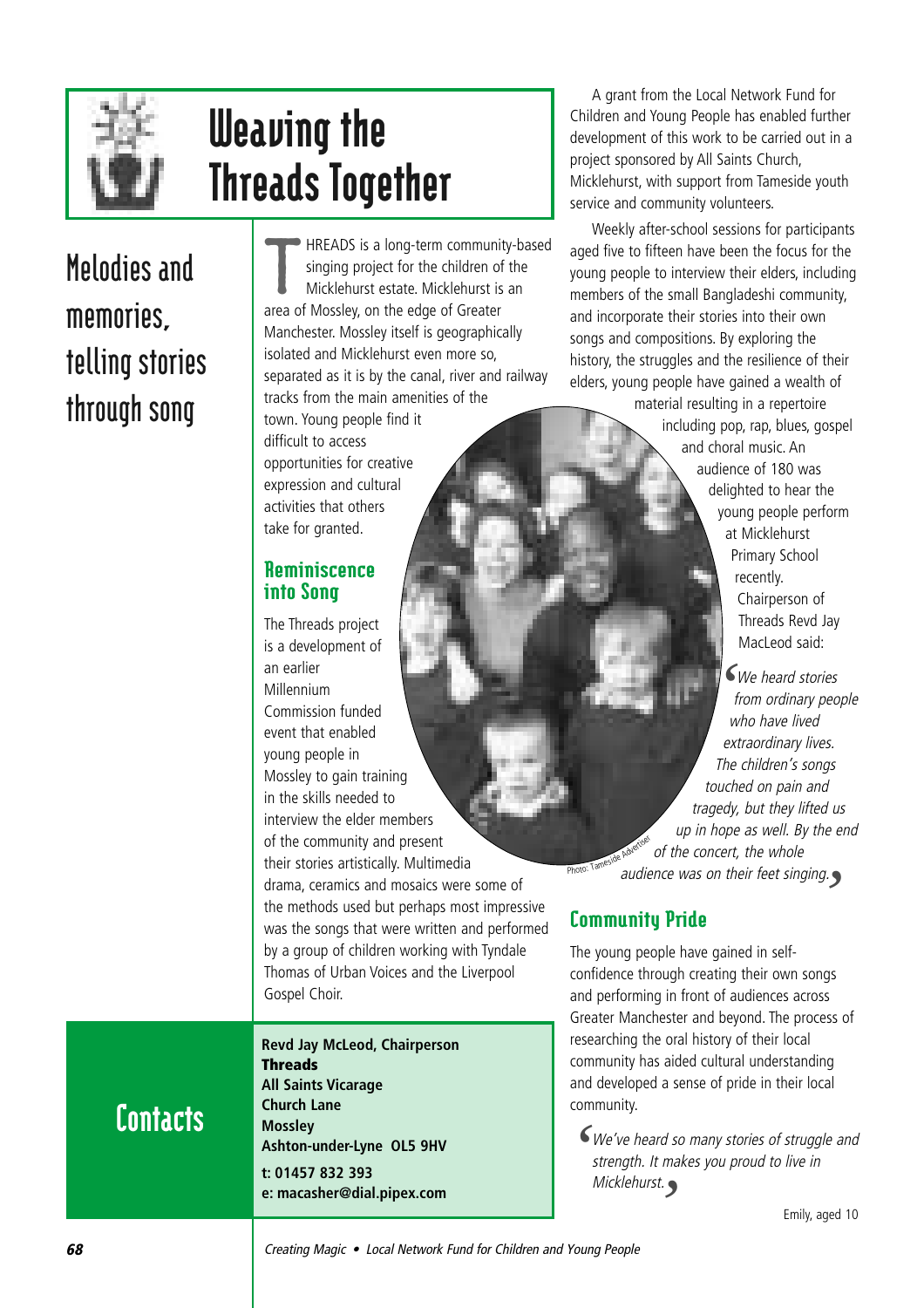T YLER HILL IN KENT is a small village with limited local transport where local young people are isolated from the nearest entertainment and social centres. For the last twelve years the Tyler Hill Community Magazine has been published quarterly and distributed free of charge to all houses in the village. Since 1983 the magazine editor and others locally have put some of the surplus income from the magazine into a one week long dinghy sailing course to give local children an experience they would not otherwise enjoy. A recent very small grant from the Local Network Fund has enabled this project to continue.

A scheme operated by the Royal Yacht Association allows the use of a fleet of dinghies for a week in the summer. Approximately twelve children between 8 and 12 years old participate. Experienced volunteer trainers take the young people through every stage of the process from de-mounting dinghies from their trailer, to rigging them and conducting all safety procedures.

Although undertaking a very demanding programme, the young people very quickly learn to handle a small sailing dinghy and within the first couple of days of the course, instructors observe development of determination and resilience in the young people as well as growing confidence and team working skills.

From being timid and fearful when at first getting into the dinghies and being so close to the water, within six hours they were confident enough to be sailing on their own. *'*

on *their own.*<br>Local teacher and adult helper

On the Thursday of Sailing Week, parents and carers of the young people are invited to the lake to watch their children on the water. The afternoon ends with a

barbecue for all and presentations of certificates for completing the training, additionally each child will get a photograph of themselves on the water.

Several previous participants come back as volunteers to help out with the project.

Just over two years ago I came to do the sailing course... I enjoyed it so much that I *'*

## Tyler Hill Sailing Week

now belong to Tankerton Sailing Club. This year I came back, but as a helper, it was good. *'*

Ashley

### Partnership

A partnership approach has drawn together a diverse group of organisations who all contribute to the success of the venture. Participants include The Royal Engineers Sailing Association; The 'Frostbite' Sailing Association who allow use of their clubhouse: The Kings School in Canterbury who offer use of their safety boat; Zurich Insurance who cover the risks and Brett and Sons haulage company who allow use of their lake for the week.

Through the efforts of an almost entirely voluntary network, groups of young people have had an unforgettable experience, one that will often spark a long-term interest in sailing as a leisure activity.



**Stephen Hambrook, Editor Tyler Hill Community Magazine 9 Link Road Tyler Hill Canterbury Kent CT2 9ND t: 01227 464 856**

**e: stephenhambrook@cs.com**



## **Community magazine provides dinghy sailing course**

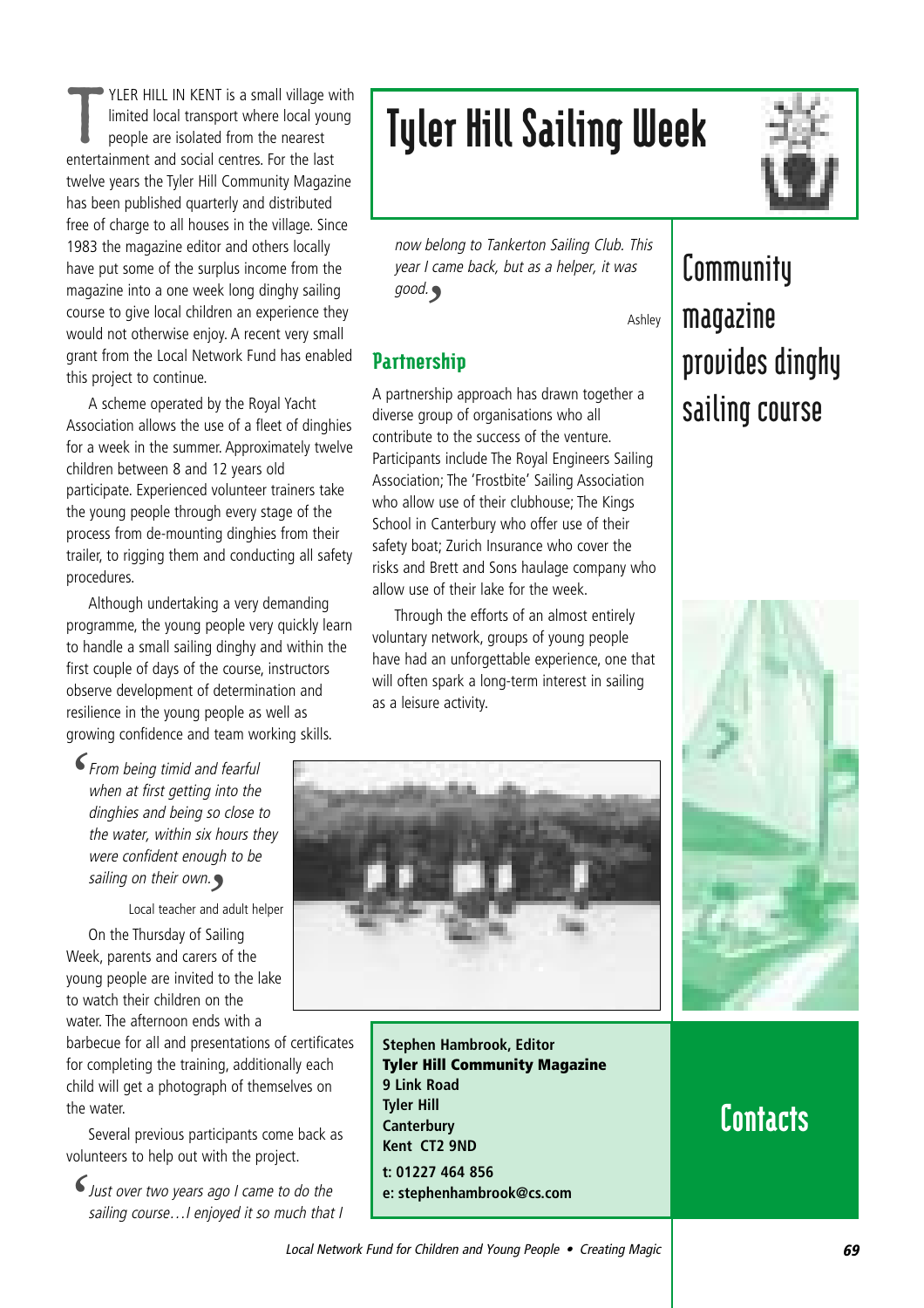

## Unicorns Childminding Playgroup

## **Childminders sharing resources**

F OR MANY FAMILIES with young children, the biggest hurdle to returning to paid work is suitable childcare. Parents need to be confident their young children are well looked after and happy.

Many childminders work in their own homes lacking contact with others. This isolating job can be made harder by the lack of resources for the children. A group of childminders in Nelson Lancashire, along with the headteacher of the Walton Lane Nursery School, set about establishing a network for local childminders to meet each other and provided resources for them to share. An invitation to a meeting in the nursery to determine the local needs was well attended and from this, a core group of childminders has emerged.

The group has established a regular weekly time to meet together in their own space made available by the local nursery. There is an opportunity for the children to play together and use arts and craft materials in an environment more suitable for 'messy play' than at home.

### Lending Library

The childminders group has been able, with a grant from the Local Network Fund, to purchase toys and equipment to use at the playgroup meetings and also to establish a lending library containing children's books, toys and equipment that is made available for over 70 childminders to borrow.

As well as toys and games for the children, equipment for the childminders is also available on loan. A double buggy for example is an expensive item to purchase but by loaning it only for the time it is needed expenses are reduced and several childminders will get the use of one piece of equipment.

### Learning Together

The childminders have also used their regular sessions to keep their skills up to date. Workshop sessions on issues such as children's sleep and problem mealtimes have been run as well as input from the early-years service on child protection awareness.

The network has become known locally as a source of information about childminding vacancies and through personal contacts at least one mother has been able to quickly find reliable childcare enabling her take up a job offer and return to work.

The Unicorn Childminders have already had a positive impact in their area and are set to expand their provision alongside new building work at the nursery school where they are based.

### Shared Benefits

By coming together and working collectively, this group has been able to upgrade their own skills and access services that would not have been made available to them individually. They have a dedicated support worker who is on call from the local authority early-years service. In addition, the children in the care of these childminders will benefit in many ways. They will have access to toys and high quality learning resources that they would not otherwise have available to them and they will have more opportunities to socialise with children of a similar age, thus improving their social skills.

## **Contacts**

**Ros Eccles Chairperson Unicorns Childminding Playgroup 24 Temple Street Nelson Lancashire BB9 0TH**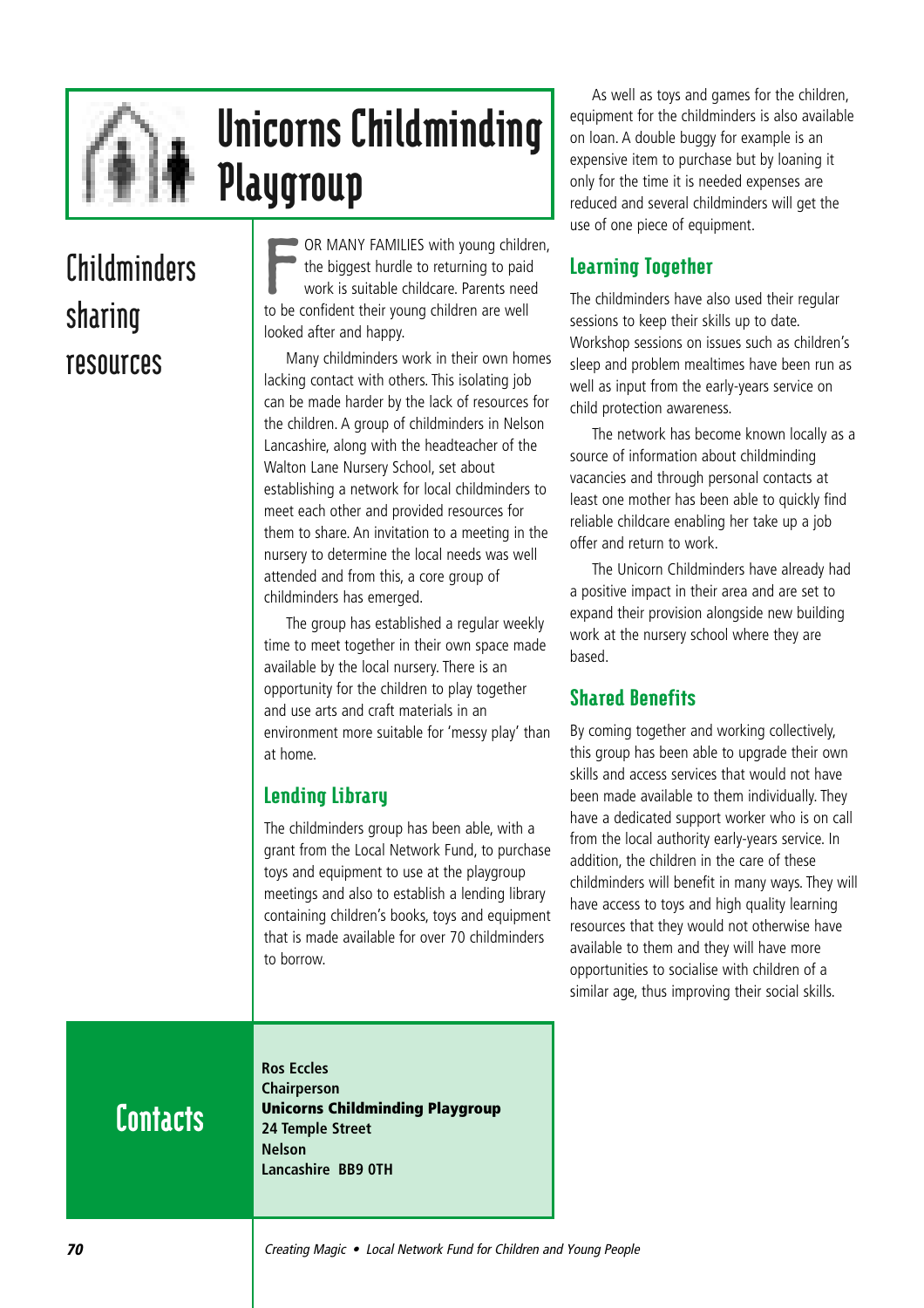Y OUNG PEOPLE who are underachieving in their education and disaffected with school may face multiple barriers to learning. For a significant minority of school students, being bullied or threatened with bullying is one barrier that can be removed, with appropriate intervention. One important way of tackling bullying is through peer-led exploration of the issues involved and this approach has been implemented in Middlesbrough and Hartlepool secondary schools by the community mediation organisation UNITE.

Since its establishment in 1993 as a pilot mediation scheme operating on three estates in Middlesbrough, UNITE has grown to become one of the largest independent mediation services in the UK. In addition to offering community mediation, which encompasses neighbour disputes, workplace disputes, landlord/tenant disputes and school-based disputes, UNITE also offers a range of conciliation and training services.

'Sob Story' is a peer-led consultation drama and visual arts project. It has been funded by the Local Network Fund for Children and Young People. An experienced theatre facilitator from UNITE has been working with the peer mentor groups in two local secondary schools. They have devised a piece of theatre and accompanying creative workshop to examine bullying and the effect it has on both the victim and the bully.

The workshop design ensures that participants are able to explore the issues raised by the performance using a variety of creative media including role-play, creative writing and visual arts.

## Sob Story



#### Performance at Primary Schools

The performance and workshops were initially presented to younger students at the participating secondary schools and the intention is to tour the performance to all the local feeder primary schools.

The primary school children who make up the audience for the performance will have the opportunity to explore a highly sensitive issue in a safe creative environment. This will also give them the chance to meet and relate to the older pupils who will become part of their support network once they begin their new secondary school.

Overall 830 young people will benefit from the project which, it is hoped, will help to tackle the damage done by bullying.

## **Telling tales to stop bullying at school**

**Suzi Hunton, Trainer UNITE Southlands Centre Ormesby Road Middlesbrough TS3 0HB t: 01642 311 633 e: s.hunton@unite.ltd.uk**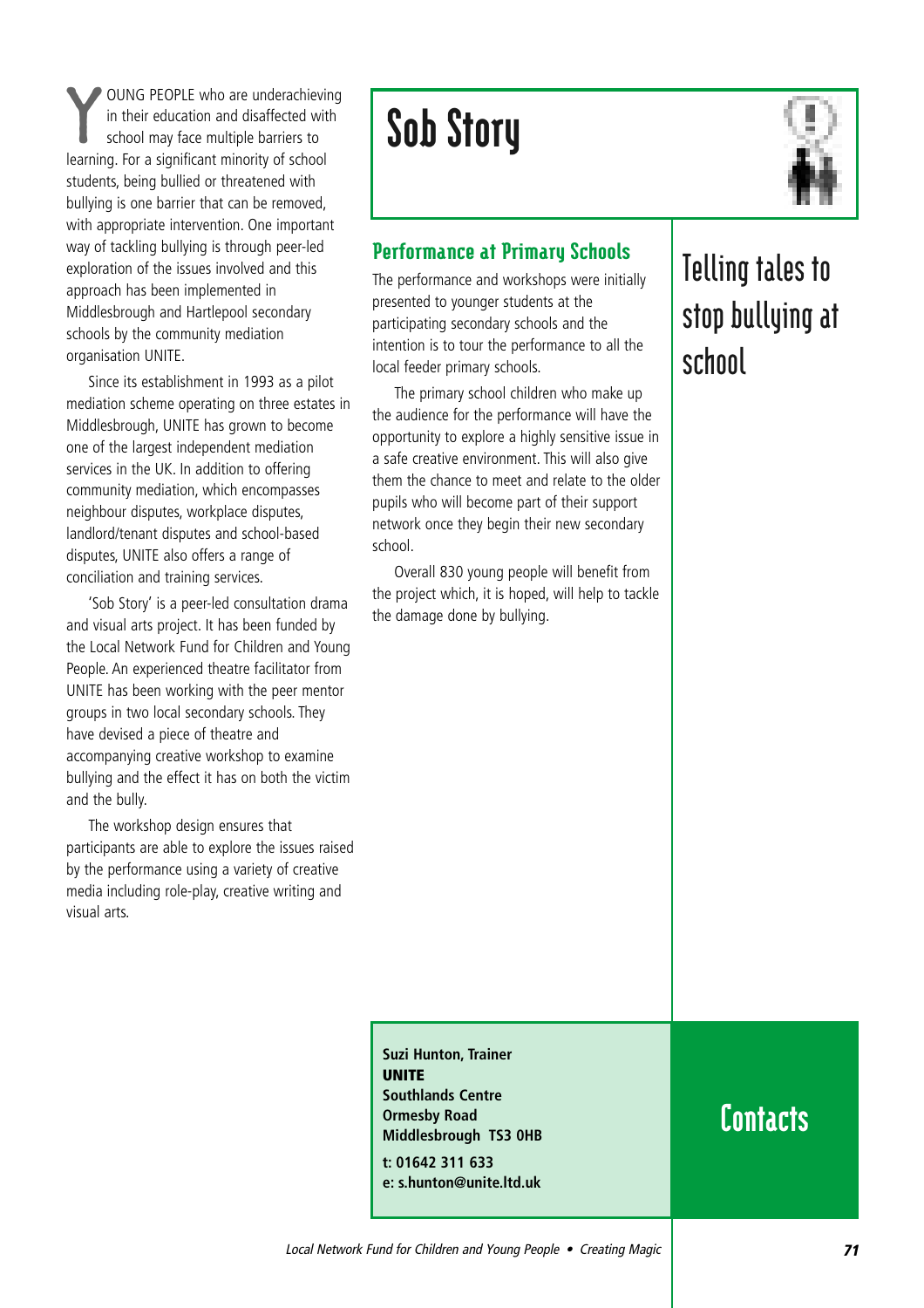

# Outdoor Activities Club

## **Raising expectations and building self-confidence**



S INCE 1999 the Wellfield project in Bolton has been offering young people aged 25 and under a wide range of activities that enable them to explore life choices in a safe environment. The project presents both the space and opportunity to make informed choices, as well as offering an alternative to involvement in petty crime and vandalism. The aim is to develop self-confidence, and to engage young people who are excluded or at risk of exclusion from school. The Wellfield project also enables

some young people to achieve qualifications in an informal setting.

Local young people and residents set up the project on the Willows estate in Bolton. This is a positive development on a disadvantaged housing estate, where a high level of

unemployment means many families are claiming housing benefit. In addition, recorded youth crime is amongst the highest across the borough. The Wellfield project aims to offer young people experiences to raise their expectations and offer alternatives that will help young people find ways to break the cycle of unemployment and minor offending.

The project operates from a former semidetached house on the estate, which was

**Contacts** 

**Christine Partington The Wellfield Community Support Group 1 Wellfield Road Willows Estate Deane Bolton BL3 5LY t: 01204 432 996 f: 01204 432 996**

offered by the local housing department. Local residents and young people helped convert the property into a drop-in centre for under 25 yearolds.

The project has developed from this base and now operates several other projects including after-school study support and lunchtime Year 6 clubs in the local primary schools. A project with young mums offers training in running small organisations and team building skills, developing the employment prospects of the participants.

A successful application for funding from the Local Network Fund for Children and Young People has set up an extension to the project. The Wellfield group is now developing a range of outdoor education activities including

> camping and canoeing as a result of some successful sessions the young people at the club had enjoyed. The project, which will be run by young people themselves and supported by adults, will help them develop practical skills and social skills such as team working and communication.

### **A Visit to Easterhouse**

To develop the project and their ability to run it the young people from Bolton are planning to visit the Easterhouse estate in Glasgow where a similar organisation is based. They hope to draw on the knowledge of an existing project but also share their own ideas and experiences. This 'fact finding' visit has also been funded by the Local Network Fund grant.

By providing experiential learning activities for young people at risk of social and educational exclusion, the project has enabled young people to make informed life choices and put together a personal development plan which may involve a return to formal education or training.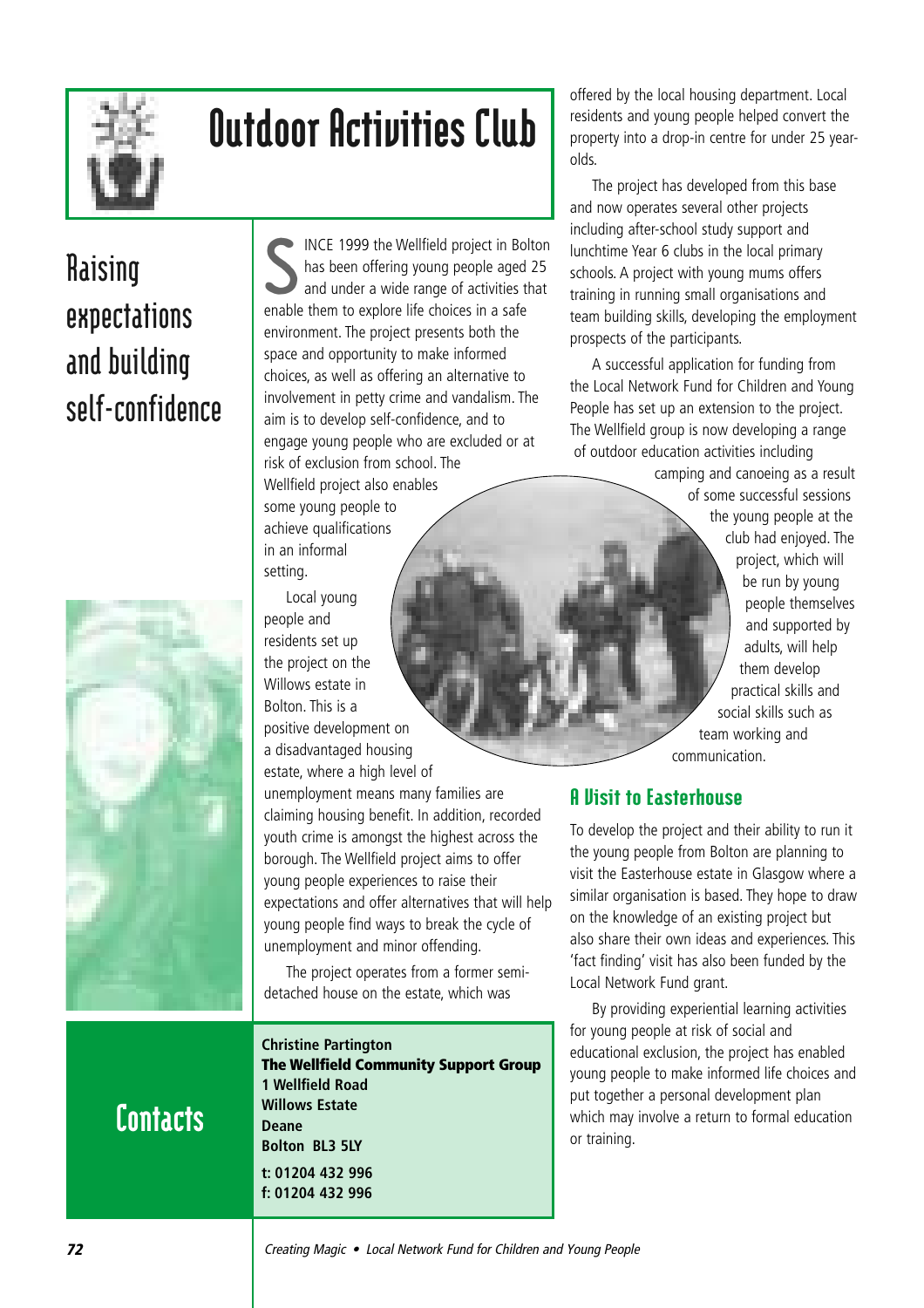F OR SOME CHILDREN and young people bullying at school forms a major part of their daily routine, overshadowing their educational career.

Studies vary in their estimates of the extent of bullying but a figure of between 20–25% of children in school involved in

bullying is not unrealistic – this is backed up by surveys carried out in schools in Wolverhampton in 1991 and 1993.

It is known that the effects of bullying can be long standing and severe – in extreme cases leading to self-harm or even suicide attempts, as well as emotional and psychological effects such as low self-esteem and lack of selfconfidence.

A campaign aimed at stamping out bullying in

Wolverhampton's schools was initiated by a local mother in 1991. The project, which urges students to work as a team to bring about positive approaches to combat the bullies, supports victims of bullying and their families through education, liaison with the schools and provision of information.

Interactive CD-ROMs on Coping with Bullying have been made available to every primary and secondary school in the borough. In addition, posters have been produced and an information pack including a pocket-sized laminated card has been given to all children who are moving from primary to secondary schools. The card contains helpline numbers and information aimed at helping anyone who is worried about bullying.

#### Visiting Local Schools

The project also visits schools across Wolverhampton to lead workshop sessions addressing the issues of bullying and undertake follow-up visits to the most vulnerable who need further support.

Her coming in helped us think about what happens to children being bullied and scared to even tell their own families or friends. It makes us put ourselves in their shoes and think how scared we would be. *''*

Anti Bullying Project



A grant from the Local Network Fund for Children and Young People has ensured the continuation and extension of the important work of this project. The project will now be able to visit more schools, help more pupils, in doing so will enable the children and young people to get on with their education without the fear of being bullied.





**Fay Bayton, Chairperson Wolverhampton Anti Bullying Project 4 Crofters Walk Dovecotes Wolverhampton WV8 1UT t: 01902 757 513 or t: 01902 658 168 Freephone: 0800 616798**

### **Contacts**

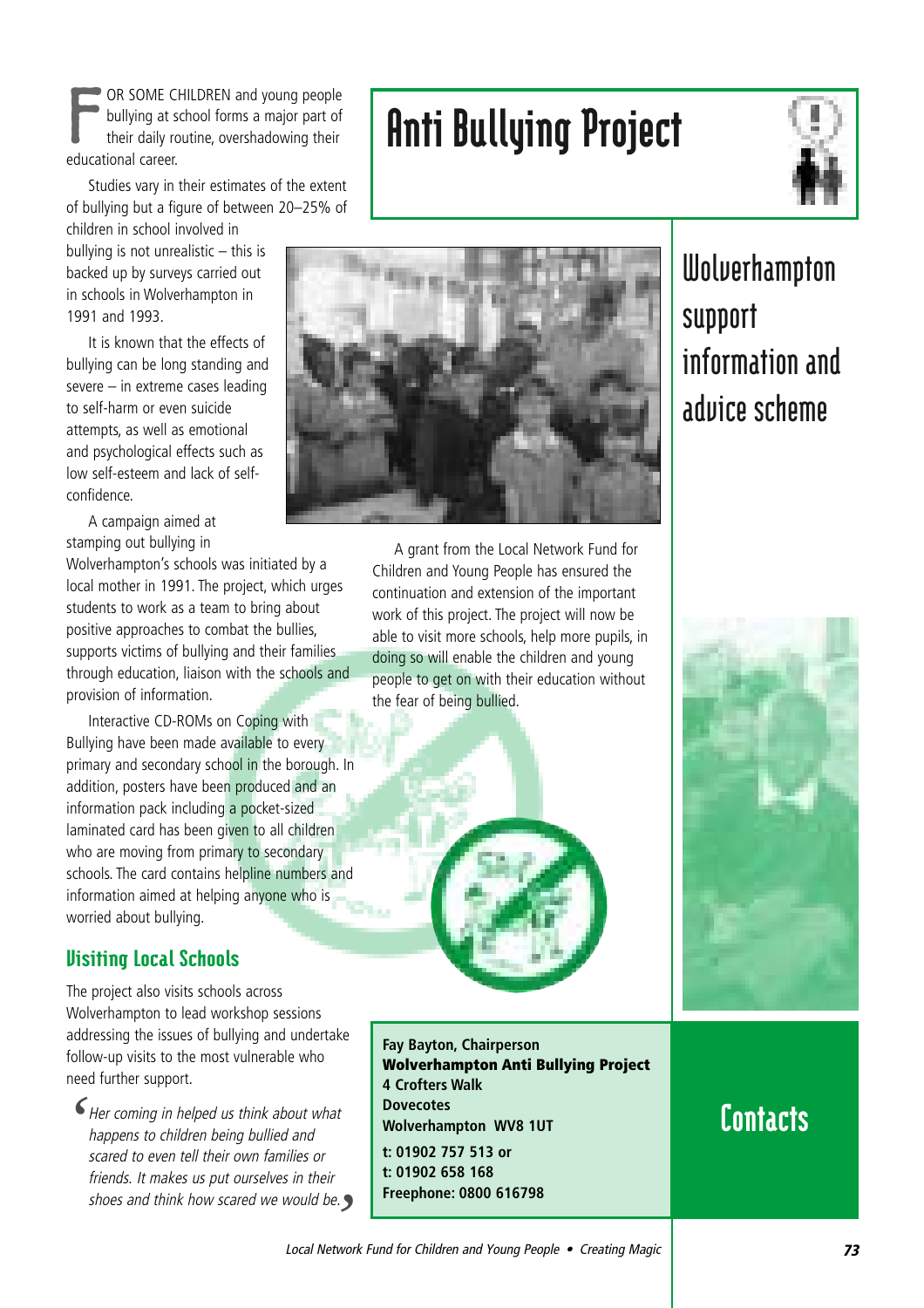

# An Easy Place to Be

## **Information, support and counselling for young people**

T HE XTRAX YOUNG PEOPLE'S CENTRE provides 16 to 25 year olds in the Hastings and Rother areas of east Sussex a safe place to meet where they will be respected and valued. Amongst the project's target group are those who are homeless or at risk of homelessness, drug and alcohol misuse. It operates as a drop-in centre and offers support services, food, clothes, showers and washing machines as well as providing social activities and educational events.

Regular games nights are organised, pool tables and video games plus satellite TV and computer equipment are available for centre users to enjoy. The food and snack bar offers very cheap meals and drinks.

The Xtrax project offers help and advice to young people, or refers them to other local agencies.The project is staffed by both paid staff and volunteers who can deal with issues relating to, housing; drugs and substance misuse; pregnancy;



**Contacts** 

**Alison Lock, Project Manager Xtrax Young Peoples Centre Provincial House Havelock Road Hastings East Sussex TN34 1BP t: 01424 722 524 e: xtrax@tesco.net**



employment; benefits and welfare advice and sexual health.Young people are also invited to address any other issues that they need assistance with; these will be dealt with in confidence.

The project aims to assist young people to develop relationship skills, personal awareness and provide training or education opportunities. The project works with the centre users to implement educational programmes to match their selfidentified needs. One example of a project developed and operating at the Xtrax Centre is the 'Offspring!' project for young parents.

#### Sharing Experiences

At their regular weekly meetings the group provide an opportunity for parents to come together meet other parents and… 'share ideas, disasters and experiences'. Project staff look after the children whilst young parents can attend courses in areas such as child first aid and basic cooking skills.

The Get Cooking course is great, it makes a *'* change – no kids! (Even though us adults can act more like kids than the kids do!) A real break from the norm.

r*eal break from the norm.*<br>Young parents can learn about children's health and development, child care, returning to work or education whilst their children have a safe place to play and explore with other young children.

They have a big toy castle that's my favourite. *' '* Masie, aged 4

My Mum's happy here. *<i>My Mum's happy here.*<br>*Ytrax* by working with the

Nelson, aged 4

Xtrax, by working with the project users themselves, is developing a range of events and activities that assist young people's self development and maturity as individuals and members of society enabling them to improve their own conditions of life.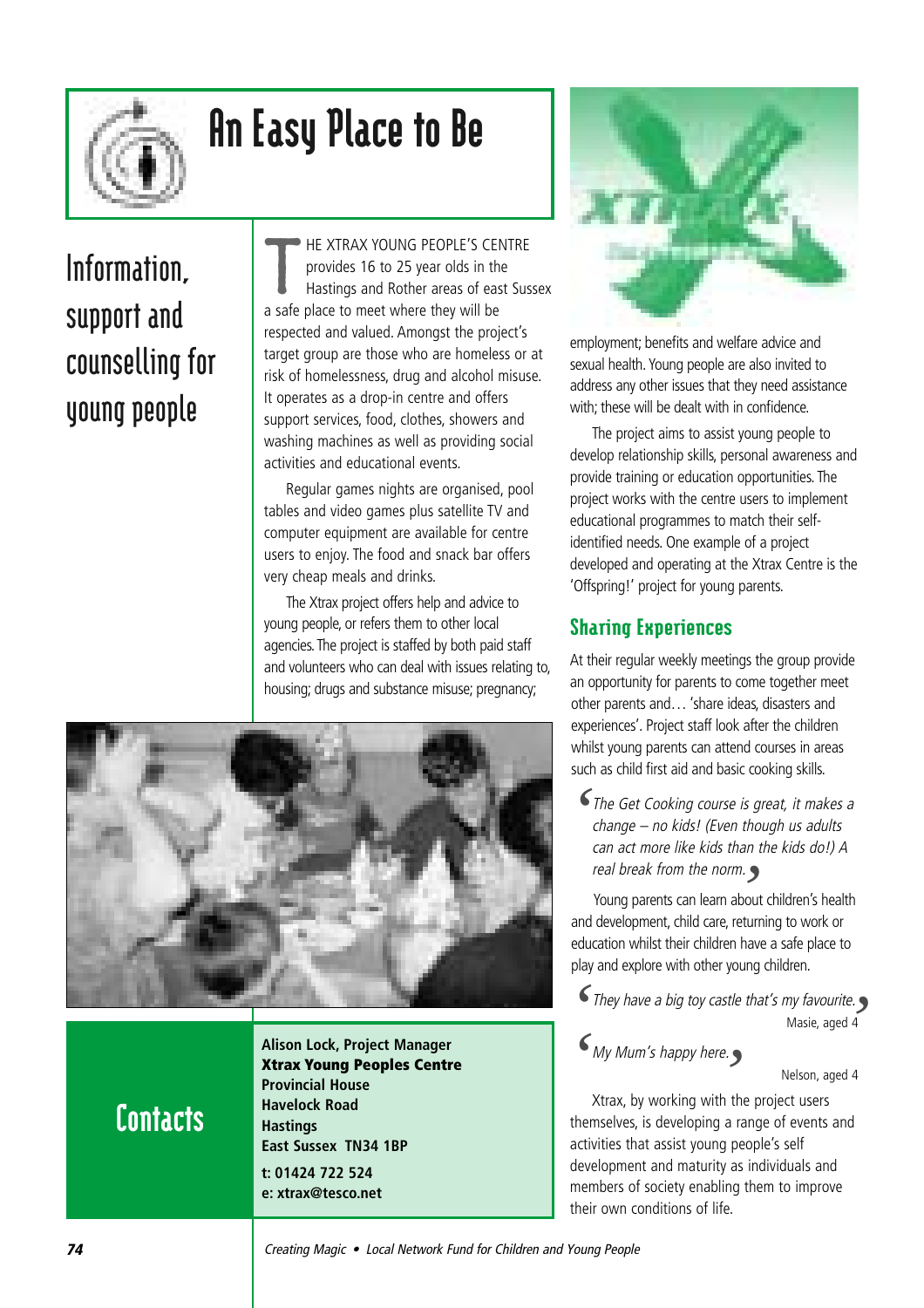S HEFFIELD IS HOME to about 5,000 people of Yemeni descent, many of them recent **A** arrivals from refugee families. There is however a long history of a Yemeni community in the area with a supplementary school having been established and run as a community selfhelp project in some form for over 40 years.

The Yemeni Community Association run the supplementary school to teach local youngsters about their cultural heritage as well as offering classes in the Arabic language. Arabic is also used as the language for lessons in Maths, History and Science that follow the National Curriculum. The focus is on raising the educational achievements of the young people and lifting their confidence.

Developing the skills of bilingual members of the Yemeni community through language training results in a pool of translators and interpreters who can be called on to assist the community. Future employment opportunities may also be enhanced for the young people.

#### Waiting List

A grant from the Local Network Fund for Children and Young People has enabled the supplementary school to rent local primary school premises at the weekend where 10 experienced tutors volunteer to deliver the classes. At present, the supplementary school has a total of 125 children and young people aged between 7 and 18 on the roll, with a waiting list for others hoping to join.

# **Sheffield** Saturday School



#### Learning through Drama

As well as academic and language work, the young people also have the opportunity to try out other creative activities. A recent series of drama workshops conducted at the supplementary school has resulted in the young people developing and performing their own play. The play entitled 'Palestine' allowed the young people, several of them refugees, to explore and express their own experiences via drama. The young people performed the play to an audience of 400 including Sheffield's Lord Mayor, Councillor David Baker, international boxing hero Naseem Hamed, and a representative from the Yemeni Embassy in London, as well as parents and young people from the local area.

Abdul Shaif, Chair of the Yemeni Community Association, said that the young people had really demonstrated their creativity:

The young people involved have done a fantastic job – they have made music, learned to act, and really helped to improve understanding through their creative approach, which is second to none. *''*

### **Yemeni community supplementary school**

**Dr Abdul Shaif, Chair Yemeni Community Association 43 Attercliffe Common Sheffield S9 2AE**

**t: 0114 261 8620 e: abdulshaif@hotmail.com**

### **Contacts**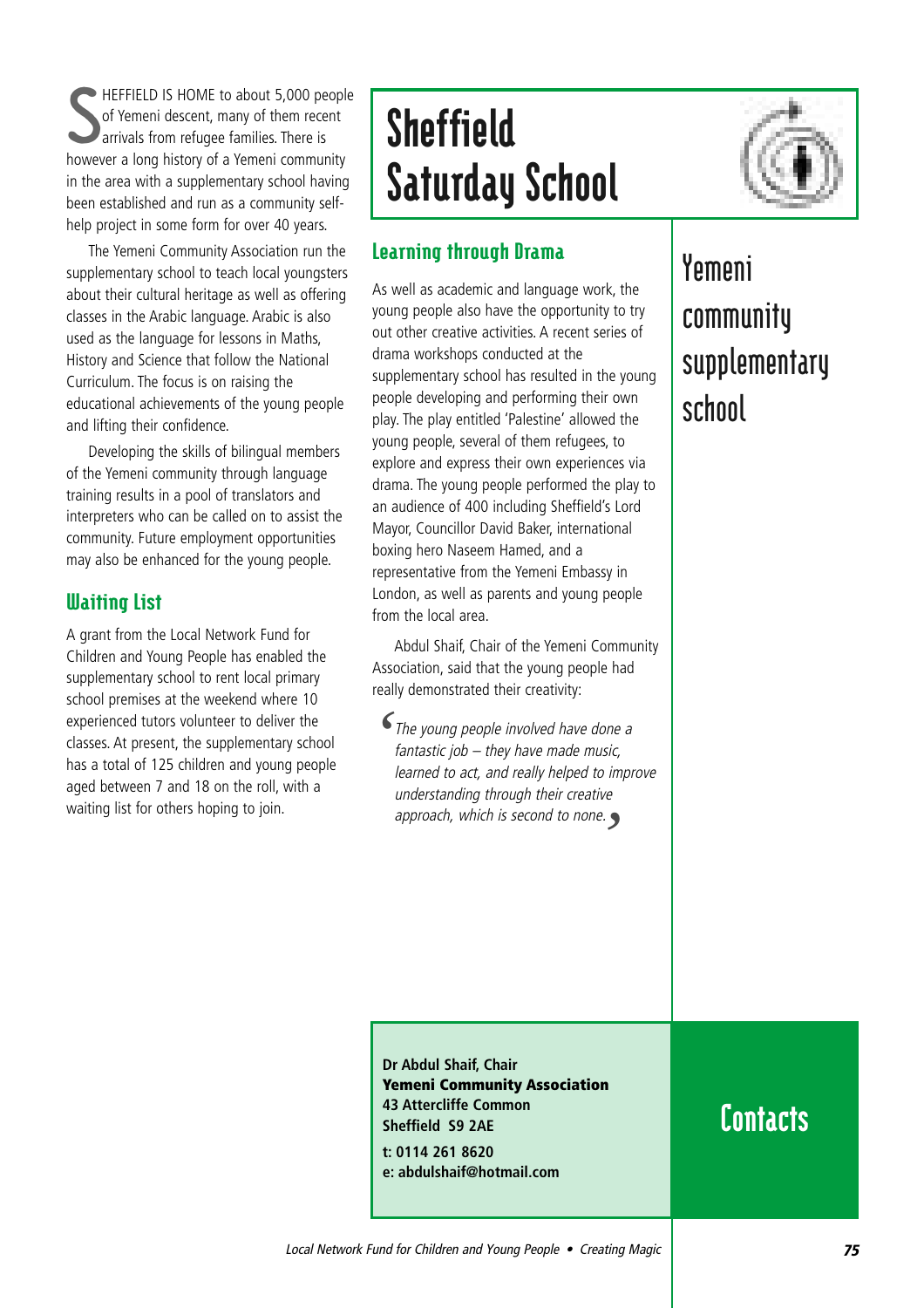

## Peer Support Group

## **Support for homeless or recently housed young people**

ENTRE 63, as its name suggests, was set up in 1963 as the Church of England in Kirkby's response to the Government commissioned Albermarle Report on young people. A new building was constructed to meet the needs of the town with the highest proportion of young people in Europe. In its 40 years of operation the centre has seen many changes and is still going strong today, it is known for the projects operating within the Centre such as the Youth Club, the Response Project and the Youth Enquiry Service (YES).

The YES project established in 1992 offers advice and information service to the young people of Kirkby. Initially established because young people were not accessing the existing information and advice services, YES is a needsled service responding to the demands of its service users, it currently offers informal counselling, sexual health, housing and domestic violence advice. YES has a lot of referrals from other local agencies but young people also learn of the support on offer through word of mouth.

#### Housing

Housing for young people in Kirkby has long been a difficult issue, frequently mentioned by Centre 63 service users. Young people have found it hard to find any housing at all and that which has been on offer is hard-to-let property in the most unpopular areas. As a result of this situation, a successful application to the Local Network Fund for Children and Young People

## **Contacts**

**Richard Healy Youth Enquiry Service Centre 63 Old Hall Lane Kirkby Merseyside L32 5TH t: 0151 549 1494**



was made to develop a peer support programme for the young people of Kirkby to assist with housing issues.

The project is aimed at young people between 16 and 19 who have recently secured or are waiting to secure accommodation.

#### Weekly Sessions

The 12 weekly sessions cover a wide range of issues relating to young people setting up home for the first time and include neighbour nuisance, understanding tenancies and sexual health awareness. Other sessions include benefits, training and employment support. Other sessions have been made available for the young people to raise their own concerns, which may be met by invited speakers from local agencies.

The programme has given me the confidence to communicate with agencies and staff more effectively. *''*

Michelle

It is an important part of the programme that the young people should use the opportunity to build and refine their own support networks so team-building events have been introduced into the programme. The aim is to ensure the course participants operate as a unit and support each other beyond the limits of the course.

Between six and twelve young people are involved in each programme and those nearing completion of the first course have agreed to assist in the evaluation of the programme and help with planning the next. They are also working as volunteers with the participants on subsequent courses.

**76** Creating Magic • Local Network Fund for Children and Young People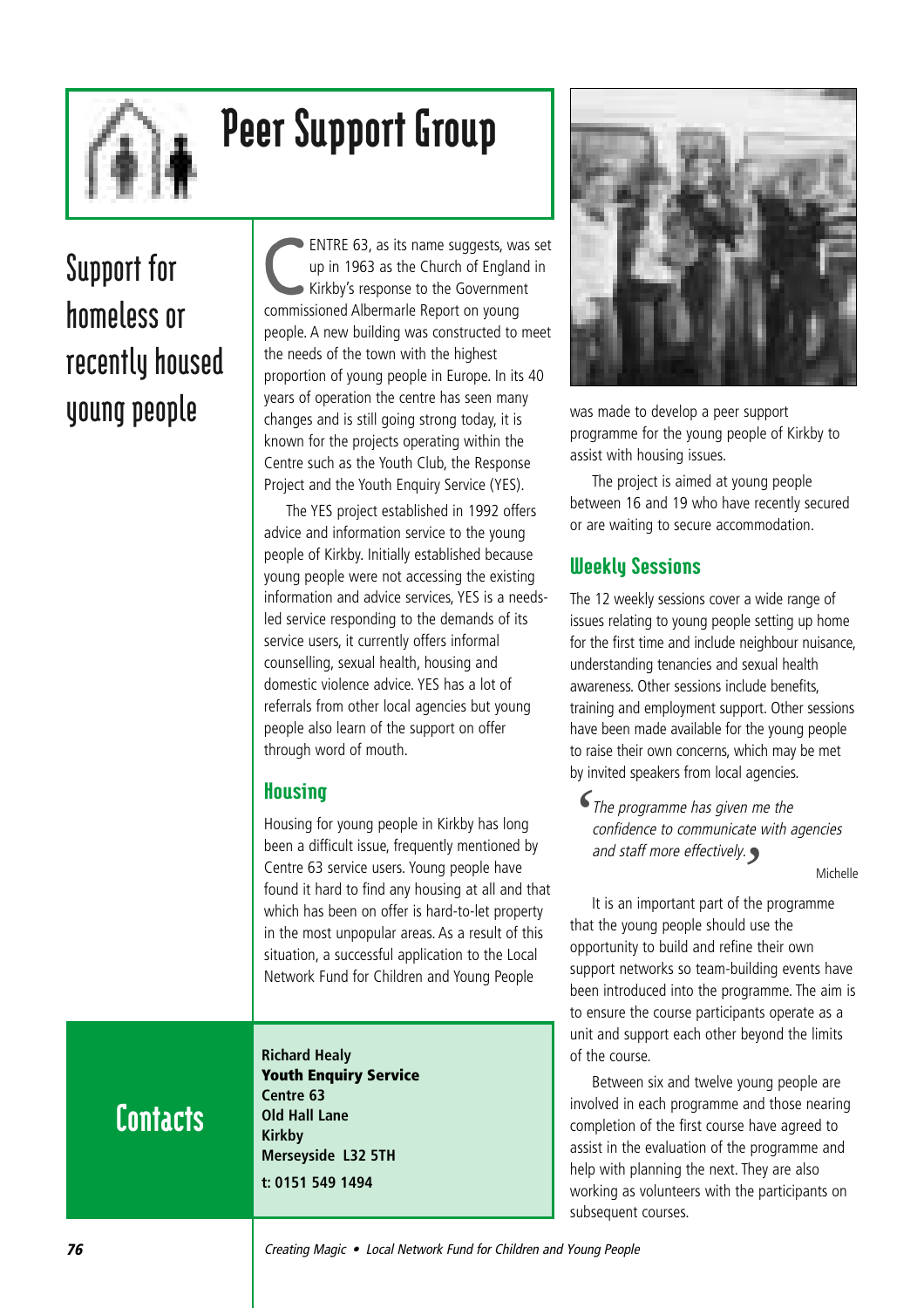## Your group could be eligible for funding from the government…



swidten and towns beable's unit Community<br>Foundation<br>Network children & young people in government **Local Network Fund** for children and young people www.cypu.gov.uk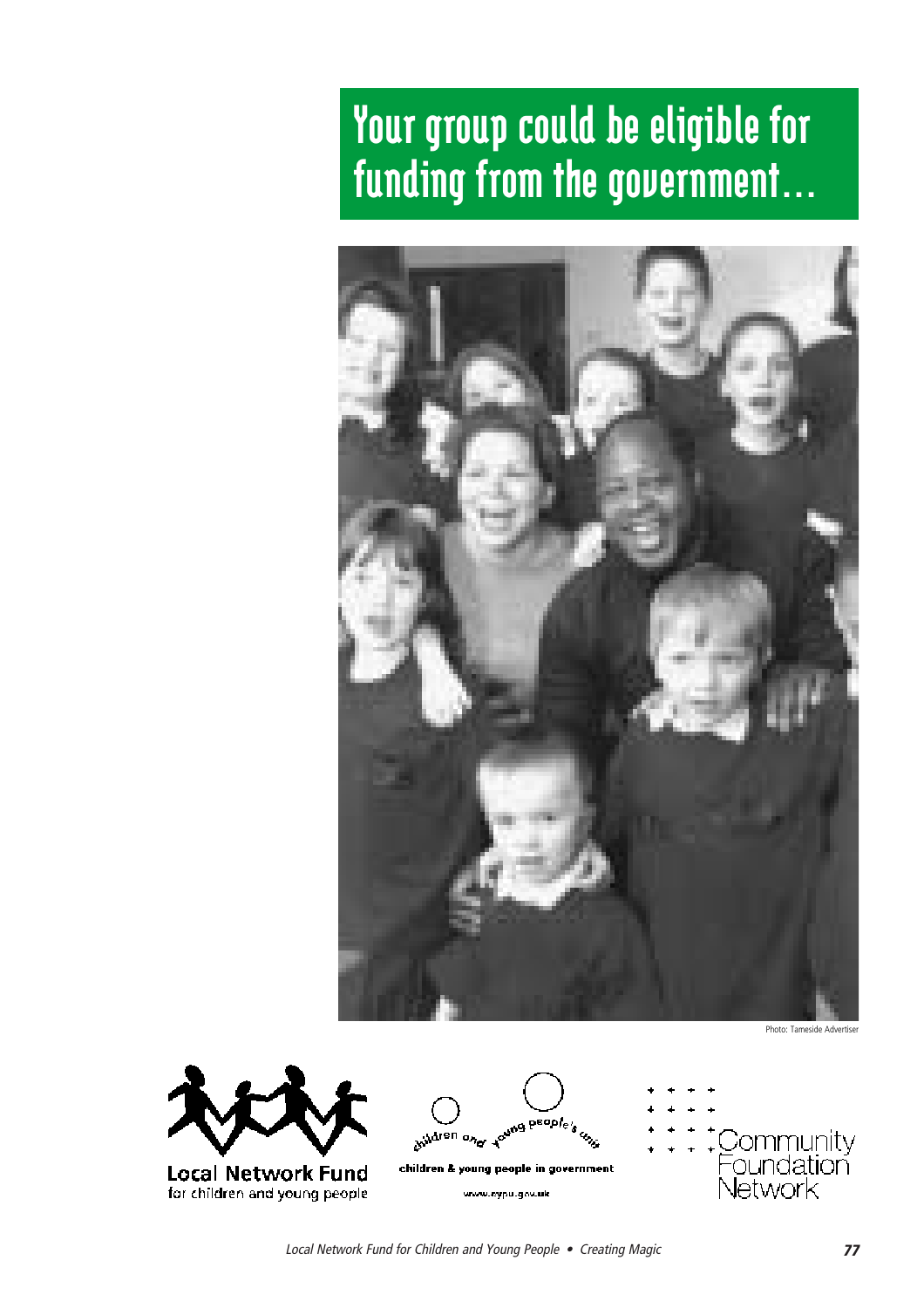# How to apply

### **Your group could be eligible for funding from the government…**

IVING LOCAL PEOPLE THE CHANCE to make a difference to the lives of children and<br>young people, The Local Network Fund for Children and Young People enables groups<br>meet the needs of children and young people aged 0–19 throug young people, The Local Network Fund for Children and Young People enables groups to support. Grants range between £250 and £7,000.

The Local Network Fund for Children and Young People supports projects that meet one of its four themes.



#### Aspirations and Experiences

Some children miss out on childhood experiences that others take for granted. Groups can organise activities and help children and young people achieve goals they would otherwise be unable to achieve.

#### Economic Disadvantage

Schemes that help families improve their living standards and cope with difficulties that come from being on a low income.

#### Isolation and Access

Support and opportunities for young people who may feel isolated or alone; or have difficulty accessing services that are available to other young people.



#### Children's Voices

Giving children and young people the chance to give their own opinions about and advice on the matters that concern them

There is a phased roll-out of funds (see map opposite); if you think you may be eligible for a Local Network Fund for Children and Young People grant please telephone the **National Call Centre on 0845 113 0161.**



**The Local Network Fund for Children and Young People is a government initiative managed by the Children and Young People's Unit and administered by Community Foundation Network. For more details on the unit or the fund log on to www.cypu.gov.uk** 



**78 Creating Magic • Local Network Fund for Children and Young People** 

**National** 

**Call Centre**

**0845 113 0161**